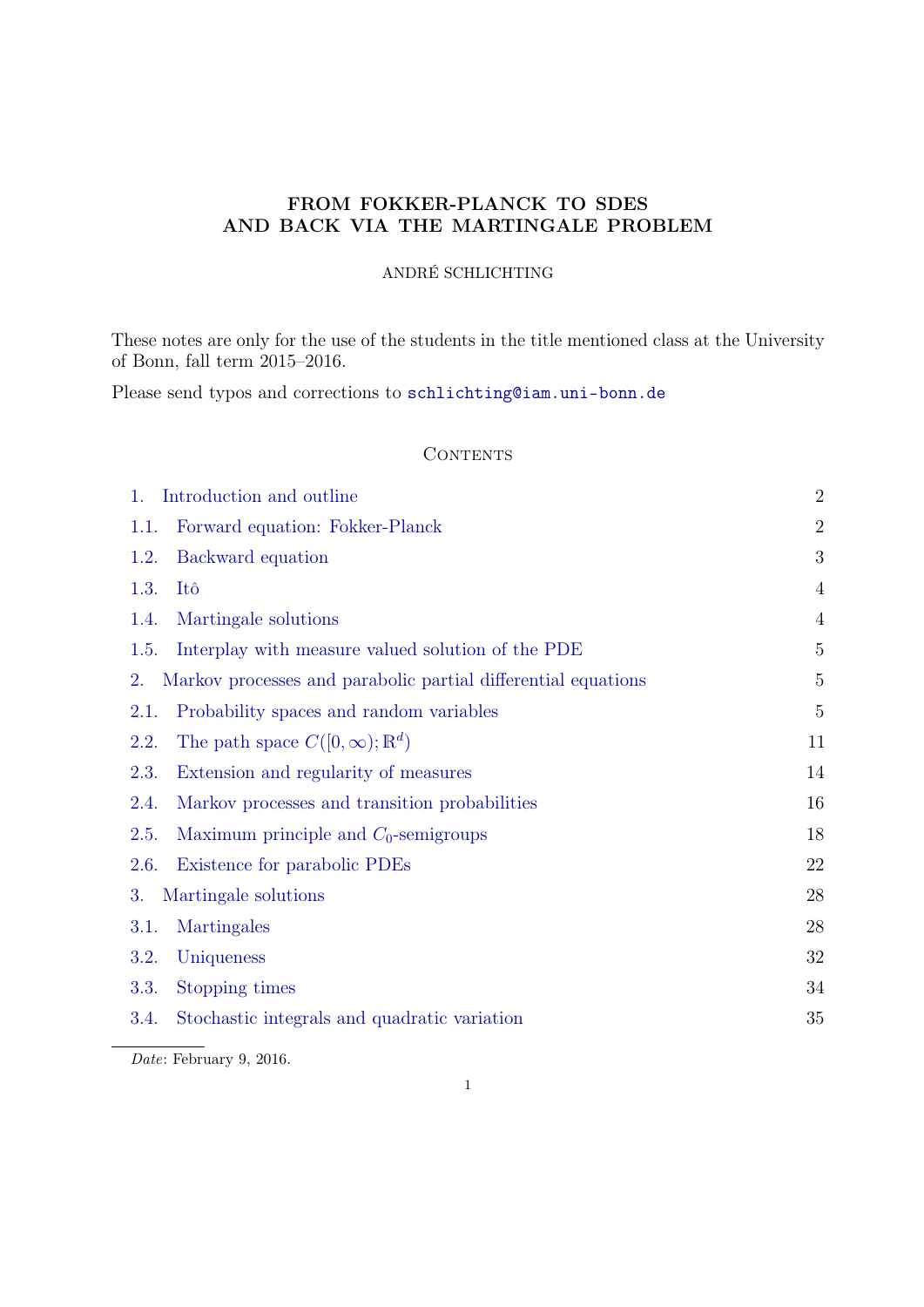|      | 3.5. Weak solutions to SDEs and the martingale problem  | 40 |
|------|---------------------------------------------------------|----|
| 4.   | From the Fokker-Planck equation to MP via superposition | 42 |
|      | 4.1. Definition and basic properties                    | 43 |
| 4.2. | Superposition for bounded smooth coefficients           | 45 |
| 4.3. | Approximation methods for coefficients                  | 48 |
| 4.4. | Tightness                                               | 49 |
| 4.5. | Limit                                                   | 53 |
| 4.6. | Superposition principle                                 | 55 |
| 4.7. | Energy estimate and renormalized solutions for FPE      | 58 |
| 4.8. | Existence in degenerate case                            | 62 |
|      | References                                              | 68 |
|      |                                                         |    |

### <span id="page-1-2"></span>1. Introduction and outline

<span id="page-1-0"></span>Let  $X(\cdot)$  be a continuous Markov process with values in  $\mathbb{R}^d$  and suppose that for  $t \geq 0$  and test functions  $\varphi \in C_c^{\infty}(\mathbb{R}^d)$  holds

$$
E\left[\varphi(X(t+h)) - \varphi(X(t)) \mid X(t) = x\right] = hL_t\varphi(x) + o(h),\tag{1.1}
$$

where  $L_t: C_0^{\infty}(\mathbb{R}^d) \to C_b(\mathbb{R}^d)$  is a linear operator. An immediate observation is, that if  $\varphi$ has maximum in  $x_0$ , then  $E[\varphi(t+h) - \varphi(t) | x(t) = x_0] \leq 0$  and hence  $L_t$  must satisfy the weak maximum principle.

The linear operator  $L_t$  in the case of a continuous Markov process can be represented for some  $a \in [0,T] \times \mathbb{R}^d \to S_d = \{a \in \mathbb{R}^{d \times d} : \langle \theta, a\theta \rangle \geq 0\}$  and  $b : [0,T] \times \mathbb{R}^d \to \mathbb{R}^d$  by

$$
L_t = \frac{1}{2} \sum_{i,j=1}^d a^{ij}(t, x) \partial_i \partial_j + \sum_{i=1}^d b^i(t, x) \partial_i.
$$

**Question:** How can the Markov process  $X(\cdot)$  be understood in terms of the generator  $L_t$ ?

<span id="page-1-1"></span>1.1. Forward equation: Fokker-Planck. Let  $P(s, x; t, \Gamma)$  denote the transition probability function, i.e.

$$
P(s, x; t, \Gamma) = P(X(t) \in \Gamma \mid X(s) = x).
$$

Since  $x(\cdot)$  is a Markov process, the Chapman-Kolmogorov equations hold for  $0 \le s < t < u$ 

$$
P(s, x; u, \Gamma) = \int P(t, y; u, \Gamma) P(s, x; t, dy).
$$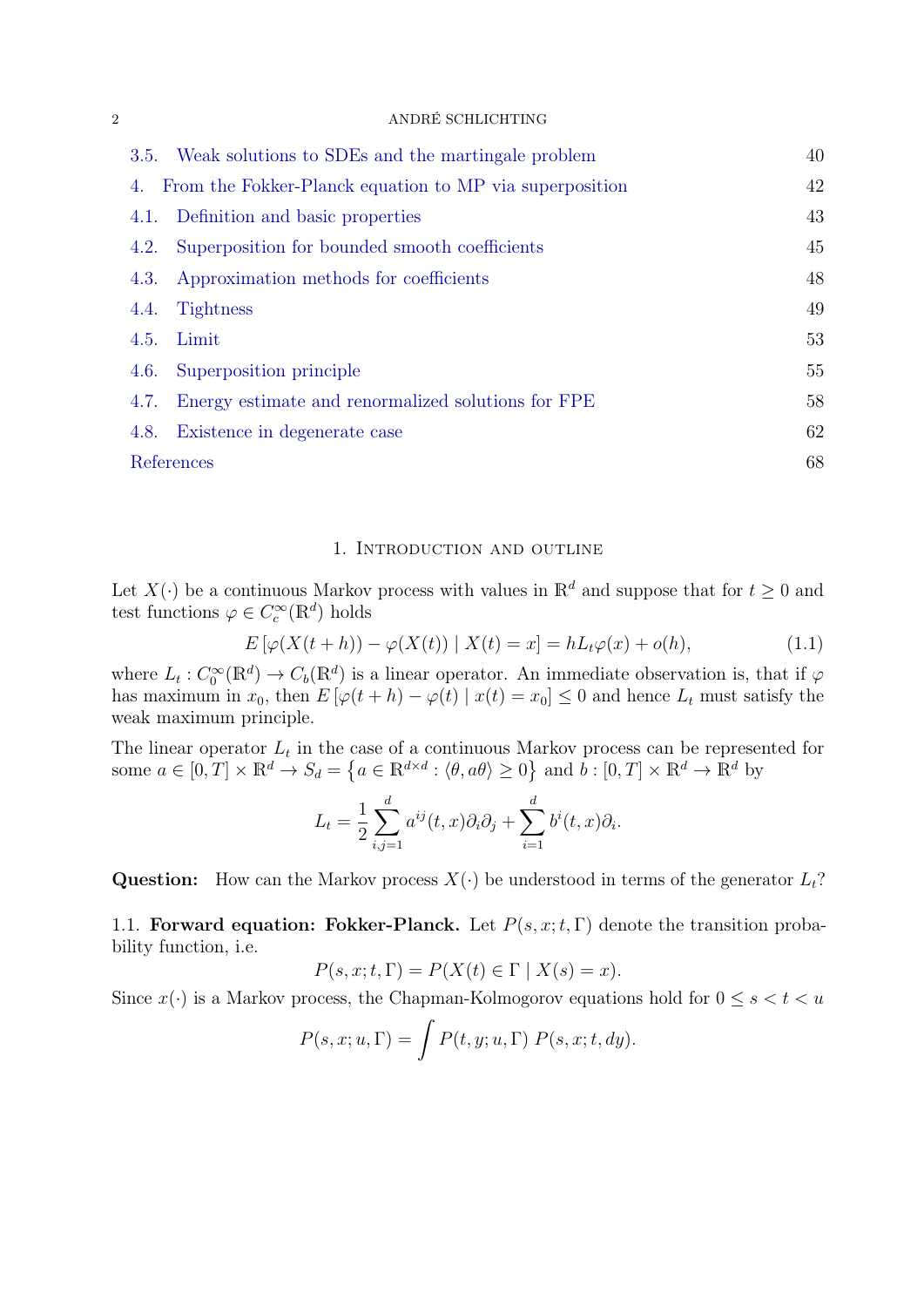Then, we can conclude from [\(1.1\)](#page-1-2)

$$
\frac{d}{dt} \int \varphi(y)P(s,x;t,dy) = \lim_{h \to 0} \frac{1}{h} \int \varphi(y) \bigg( \underbrace{P(s,x;t+h,dy)}_{\int P(t,z;t+h,dy)P(s,x;t,dz)} - P(s,x;t,dy) \bigg)
$$
\n
$$
= \int P(s,x;t,dz) \lim_{h \to 0} \frac{1}{h} \bigg( \int P(t,z;t+h,dy)\varphi(y) - \varphi(z) \bigg)
$$
\n
$$
= E[\varphi(x(t+h)) - \varphi(x(t))|x(t) = z]
$$
\n
$$
= \int L_t \varphi(z) P(s,x;t,dz) \qquad \forall \varphi \in C_c^{\infty}(\mathbb{R}^d).
$$

Hence, we deduced the equation

$$
\partial_t P(s, x; t, \cdot) = L_t^* P(s, x; t, \cdot), \quad t > s
$$
  

$$
\lim_{t \to s} P(s, x; t, \cdot) = \delta_x(\cdot),
$$
 (1.2)

where  $L_t^*$  is the formal adjoint to  $L_t$  defined by

$$
L_t^* g = \frac{1}{2} \sum_{i,j=1}^d \partial_i \partial_j \left( a^{ij} g \right) - \sum_{i=1}^d \partial_i \left( b^i g \right).
$$

The solution  $P(s, x; t, \cdot)$  is the parabolic Green function or fundamental solution for the Fokker-Planck equation.

- Need a density  $P(s, x; t, dy) = p(s, x; t, y) dy$  to think of [\(1.2\)](#page-2-1) as a equation for the density
- $\bullet$  a and b need to be at least differentiable
- Works well if classic (strong) solution of the PDE exist
- <span id="page-2-0"></span>1.2. **Backward equation.** Define for  $0 \le s < t$  and  $\varphi \in C_c^{\infty}(\mathbb{R}^d)$  the observable

$$
u(s,x) = \int \varphi(y)P(s,x;t,dy) = E\left[\varphi(x(t)) \mid x(s) = x\right].
$$

Then

$$
-\partial_s u(s, x) = -\partial_s \int \varphi(y) P(s, x; t, dy)
$$
  
= 
$$
\lim_{h \to 0} \frac{1}{h} \int \left( \underbrace{P(s - h, x; t, dy)}_{\int P(s, z; x, dy) P(s - h, x; s, dz)} - P(s, x; t, dy) \right) \varphi(y)
$$
  
= 
$$
\lim_{h \to 0} \frac{1}{h} \left( \int P(s - h, x; s, dz) u(s, z) - u(s, x) \right)
$$
  
= 
$$
\lim_{h \to 0} \frac{1}{h} E (u(s, X(s)) - u(s, X(s - h)) | X(s - h) = x) = L_s u(s, x)
$$

<span id="page-2-1"></span>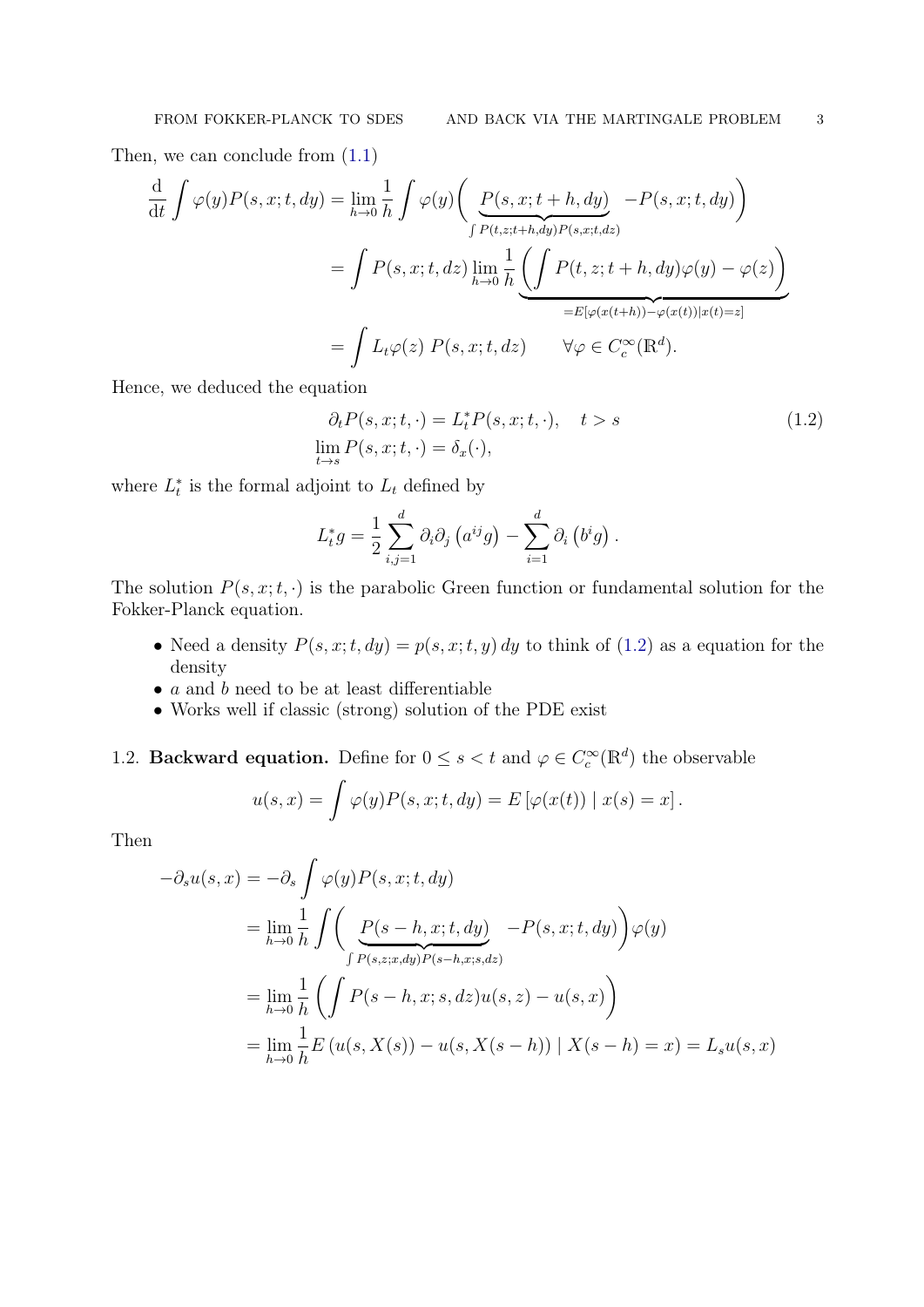Hence, we found the formal adjoint to the Fokker-Planck equation

$$
\partial_s P(s, x; t, \cdot) + L_s P(s, x; t, \cdot) = 0
$$
  

$$
\lim_{s \to t} P(s, x; t, \cdot) = \delta_x(\cdot).
$$

- Existence holds under weaker assumptions on the coefficients (ellipticity and Hölder continuity)
- Corresponds to weak solution concepts for PDEs
- Lack of interpretation, due to its purely analytic content

<span id="page-3-0"></span>1.3. Itô. We go back to a pathwise differential representation, where  $X(t+h)-X(t)$  should look like Gaussian independent increments with drift  $b(t, X(t))$  and covariance  $a(t, X(t))$ , which in infinitesimal form writes as

<span id="page-3-2"></span>
$$
dX(t) = b(t, X(t))dt + \sigma(t, X(t)) d\beta(t)
$$
\n(1.3)

where  $\beta$  is a d-dim Brownian motion and  $\sigma$  a square root of a, i.e.  $\sigma \sigma^T = a$ .

- How to make sense of [\(1.3\)](#page-3-2), since only  $\beta \in C^{0,\alpha}([0,T])$  for  $\alpha < \frac{1}{2}$
- How to use  $(1.3)$  for making calculations?
- Why does  $\beta$  as intermediate process pop up? Is it needed?
- Existence for  $\sigma$ , b Lipschitz is straight forward.

<span id="page-3-1"></span>1.4. **Martingale solutions.** By the law of total expectation, holds for  $0 \le t_1 < t_2$ 

$$
E(\varphi(X(t_2)) | X(s), s \le t_1) = E(E(\varphi(X(t_2)) | X(s), s \le t_2) | X(s), s \le t_1).
$$

Therewith, we can calculate

$$
\frac{d}{dt_2} E\left[\varphi(X(t_2)) \mid X(s), s \le t_1\right]
$$
\n
$$
= \lim_{h \to 0} \frac{1}{h} E\left[E\left[\varphi(X(\tau_2 + h)) - \varphi(X(t_2)) \mid X(s), s \le t_2\right] \mid X(s), s \le t_1\right]
$$
\n
$$
= E\left[L_{t_2} \varphi(X(t_2)) \mid X(s), s \le t_1\right].
$$

Hence, integration leads to

$$
E\left[\varphi(X(t_2))-\varphi(X(t_1))-\int_{t_1}^{t_2}L_t\varphi(X(t))\,\mathrm{d}t\mid X(s),s\leq t_1\right]=0.
$$

By definition, this means that for any  $\varphi$  smooth enough

$$
X_{\varphi(t)} = \varphi(X(t)) - \int_0^t L_s \varphi(X(s)) \, ds
$$

is a martingale.

**Definition 1.1** (Marginale problem). Let  $L_t$  be given. A family of probability measures  ${P_x}_{x \in \mathbb{R}^d}$  on  $C([0,\infty], \mathbb{R}^d)$  is a solution to the martingale problem if

(i)  $P(X(0) = x) = 1$  and  $X_{\varphi}(\cdot)$  is a martingale for all test functions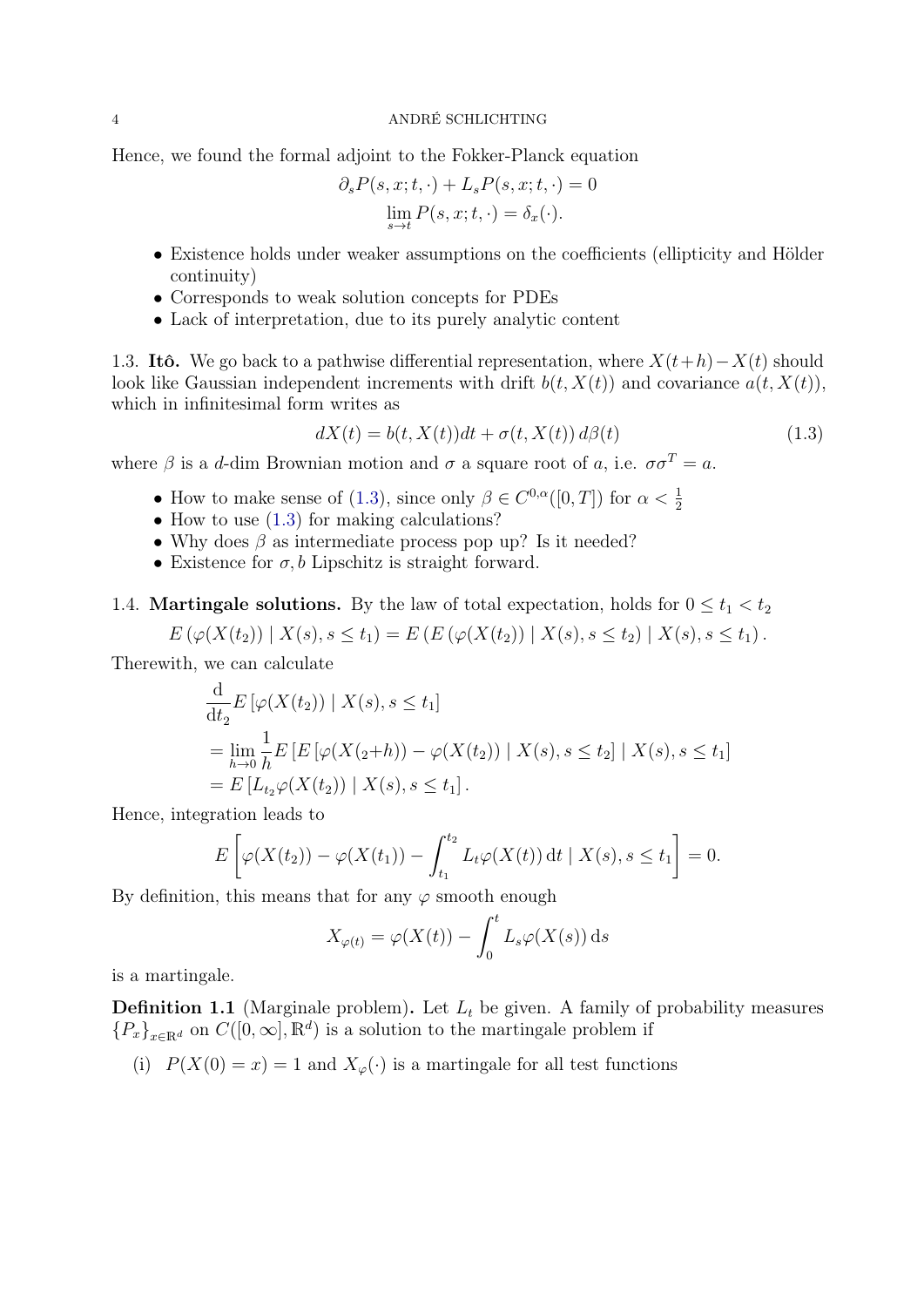(ii) There is only at most one  $P_x$  for every  $x \in \mathbb{R}^d$ .

- How does the Markov property come into play?
- What are necessary conditions of a well-defined solution to the martingale problem?
- What conclusion can be drawn from a well-defined solution?

<span id="page-4-0"></span>1.5. Interplay with measure valued solution of the PDE. Having a well-defined solution to the martingale problem  $P_x$ , we can obtain measure valued solution to the Fokker-Planck equation by a superposition principle. Such a solution satisfies for all test functions  $\varphi \in C_c^{\infty}(R^d)$ 

$$
\frac{\mathrm{d}}{\mathrm{d}t} \int \varphi(x) \, \mathrm{d}\mu_t(x) = \int \left( \frac{1}{2} \sum_{i,j} a_{ij}(t,x) \partial_{ij} \varphi(x) + \sum_i b_i(t,x) \partial_i \varphi(x) \right) \mathrm{d}\mu_t(x)
$$

and  $\mu_t$  converges to  $\bar{\mu}$  in the weak<sup>\*</sup> topology as  $t \to 0$  (initial value). The solution is defined for bounded a and b as long as  $\int_0^T |\mu_t| (A) dt < \infty$  for compact  $A \subset \mathbb{R}^d$ .

Let  $\mu_0$  be some initial measure with  $|\mu_0|(\mathbb{R}^d) < \infty$ . Then the measure  $\mu_t^P$  defined by

$$
\int \varphi \, d\mu_t^P = \int_{\mathbb{R}^d} E^{P_x}[X(t)] \, d\mu_0(x) \qquad \forall \varphi \in C_c^{\infty}(\mathbb{R}^d)
$$

is a measure-valued solution to the Fokker-Planck equation.

But, it holds also the converse, that is: Let  $\mu_t$  be a measure-valued solution to the PDE, such that  $\mu_t \in M_+(\mathbb{R}^d)^1$  $\mu_t \in M_+(\mathbb{R}^d)^1$  for any  $t \in [0,T]$  and  $\mu_t(\mathbb{R}^d) \leq C$  for any  $t \in [0,T]$ . Then there exists a family of probability measure  ${P_x}_{x\in\mathbb{R}^d}$  such that  $\nu_x$  is a martingale solution and it holds the representation formula

$$
\int_{\mathbb{R}^d} \varphi \, \mathrm{d}\mu_t = \int_{\mathbb{R}^d} E^{P_x} \left[ x(t) \right] \mathrm{d}\mu_0(x).
$$

## <span id="page-4-1"></span>2. Markov processes and parabolic partial differential equations

## <span id="page-4-2"></span>2.1. Probability spaces and random variables.

**Definition 2.1** (Probability space). Let  $\Omega$  be a given set, then a  $\sigma$ -algebra F on  $\Omega$  is a family  $\mathcal F$  of subsets of  $\Omega$  satisfying

- (i)  $\emptyset \in \mathcal{F}$ :
- (ii)  $F \in \mathcal{F} \Rightarrow F^c \in \mathcal{F}$ , where  $F^c = \Omega \setminus F$ ;
- (iii)  $A_1, A_2, \dots \in \mathcal{F} \Rightarrow \bigcup_{i=1}^{\infty} A_i \in \mathcal{F}.$

The pair  $(\Omega, \mathcal{F})$  is called a *measurable space*. A probability measure P is a function  $P: \mathcal{F} \to [0, 1]$  such that

<span id="page-4-3"></span><sup>1</sup>non-negative finite measures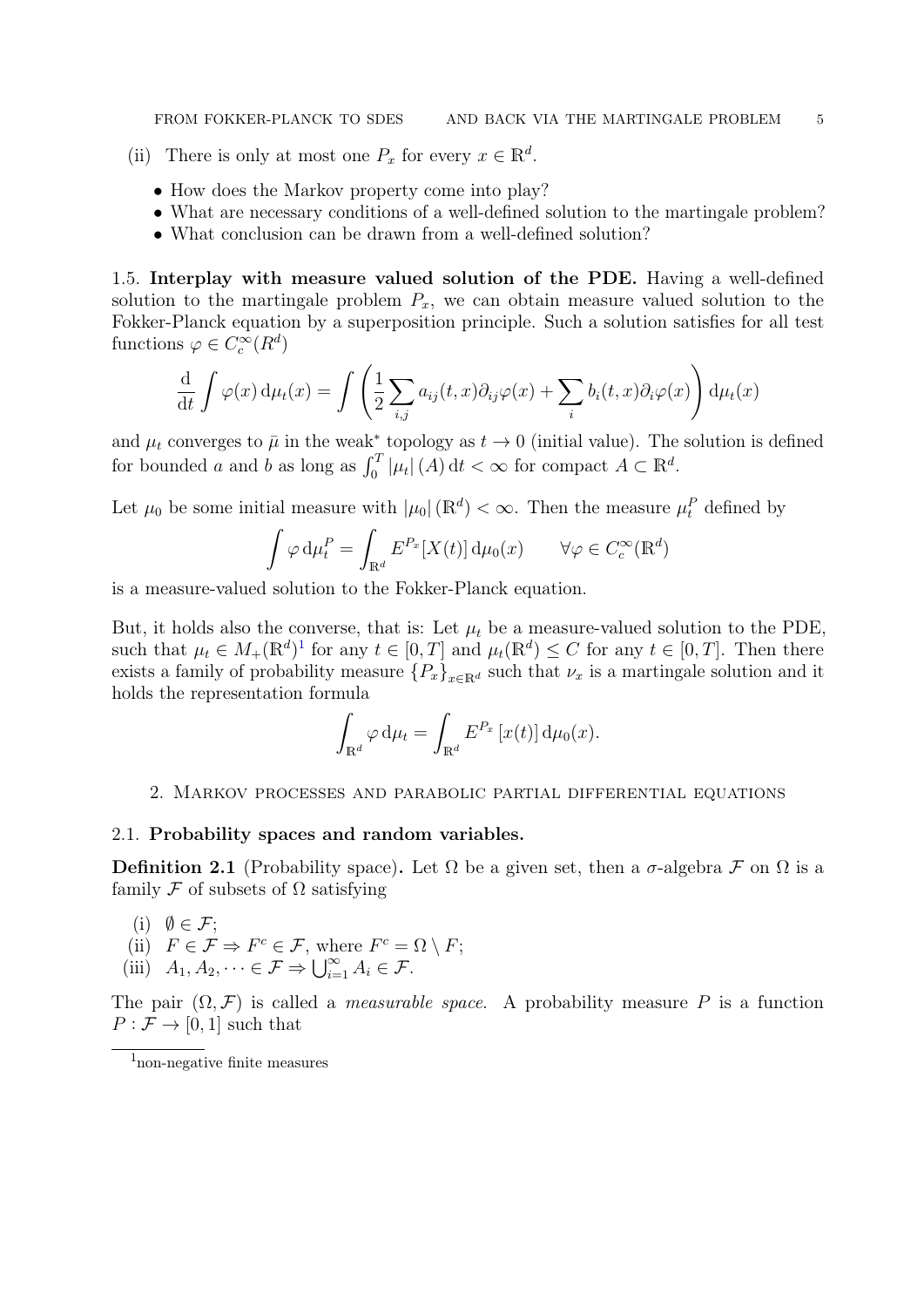(a)  $P(\emptyset) = 0, P(\Omega) = 1;$ 

(b) if  $A_1, A_2, \dots \in \mathcal{F}$  and  $\{A_i\}_{i=1}^{\infty}$  is pairwise disjoint, then

$$
P\left(\bigcup_{i=1}^{\infty}\right) = \sum_{i=1}^{\infty} P(A_i).
$$

The triple  $(\Omega, \mathcal{F}, P)$  is called a *probability space*. It is called a *complete* probability space if for any  $G \subseteq F \in \mathcal{F}$  with  $P(F) = 0$  follows  $G \in \mathcal{F}^2$  $G \in \mathcal{F}^2$  and from now on the completeness assumption is implied without further reference.

**Definition 2.2** (Measurability and random variables). Let  $(\Omega, \mathcal{F}, P)$  be a probability space, then  $f : \Omega \to \mathbb{R}^d$  is *F*-measurable if for all open  $U \in \mathbb{R}^d$ 

$$
f^{-1}(U) := \{ \omega \in \Omega : f(\omega) \in U \} \in \mathcal{F}.
$$

For any given  $f : \Omega \to \mathbb{R}^d$ , the  $\sigma$ -algebra generated by f is

$$
\sigma(f) := \sigma\left(\left\{f^{-1}(U) : U \subset \mathbb{R}^d \text{ open}\right\}\right) = \sigma\left(\left\{f^{-1}(U) : U \in \mathcal{B}_{\mathbb{R}^d}\right\}\right).
$$

A random variable f is an F-measurable function  $f: \Omega \to \mathbb{R}^d$ . Each random variable f induces a probability measure on  $\mathbb{R}^d$  by

$$
\mu^f(A) = P(f^{-1}(A)), \quad \text{for any } A \in \mathcal{F}.
$$

A random variable f is *integrable*, denoted by  $f \in L^1(\Omega, \mathcal{F}, P)$ , if  $\int_{\Omega} f(\omega) dP(\omega) < \infty$ . For any integrable random variable f

$$
E[f] = \int_{\Omega} f(\omega) dP(\omega) = \int_{\mathbb{R}^d} x d\mu_f(x)
$$

is called its expectation.

27.10.15

**Definition 2.3** (Conditional expectation). Let  $(\Omega, \mathcal{F}, P)$  be a probability space. Let  $f \in L^1(\Omega, \mathcal{F}, P)$  be an integrable random variable and let  $\Sigma \subset \mathcal{F}$  be a  $\sigma$ -algebra. Then the conditional expectation of f given  $\Sigma$ , denoted by  $E[f | \Sigma] : \Omega \to \mathbb{R}^d$ , is defined as the a.s. unique function from  $\Omega$  to  $\mathbb{R}^n$  (i.e. a random variable)

- (i)  $E[f | \Sigma]$  is  $\Sigma$  measurable
- (ii)  $\int_S E[f | \Sigma](\omega) dP(\omega) = \int_S f(\omega) dP(\omega)$  for all  $S \in \Sigma$ .

*Proof.* For the existence note that the measure  $\mu^f$  :  $\Sigma \ni S \mapsto \int_S f dP$  is absolutely continuous wrt. P. Likewise, the restriction  $\mu^{f}|_{\Sigma}$  is absolutely continuous wrt. the restriction P|<sub>Σ</sub>. Hence,  $E[f | \Sigma]$  is the Radon-Nikodym derivative of  $\mu^f|_{\Sigma}$  wrt.  $P|_{\Sigma}$ .

Assume  $f^{\Sigma}$  and  $g^{\Sigma}$  are conditional expectation of f given  $\Sigma$ . Then for each  $S \in \Sigma$  holds

$$
\int_{S} f^{\Sigma}(\omega) dP(\omega) = \int_{S} f(\omega) dP(\omega) = \int_{S} g^{\Sigma}(\omega) dP(\omega).
$$

<span id="page-5-0"></span><sup>&</sup>lt;sup>2</sup>Any probability space can be completed by adding to  $\mathcal F$  all sets G above and extending P accordingly. Completeness is desirable because it maximizes the collection of measurable sets. In a complete probability space something less than negligible is also negligible.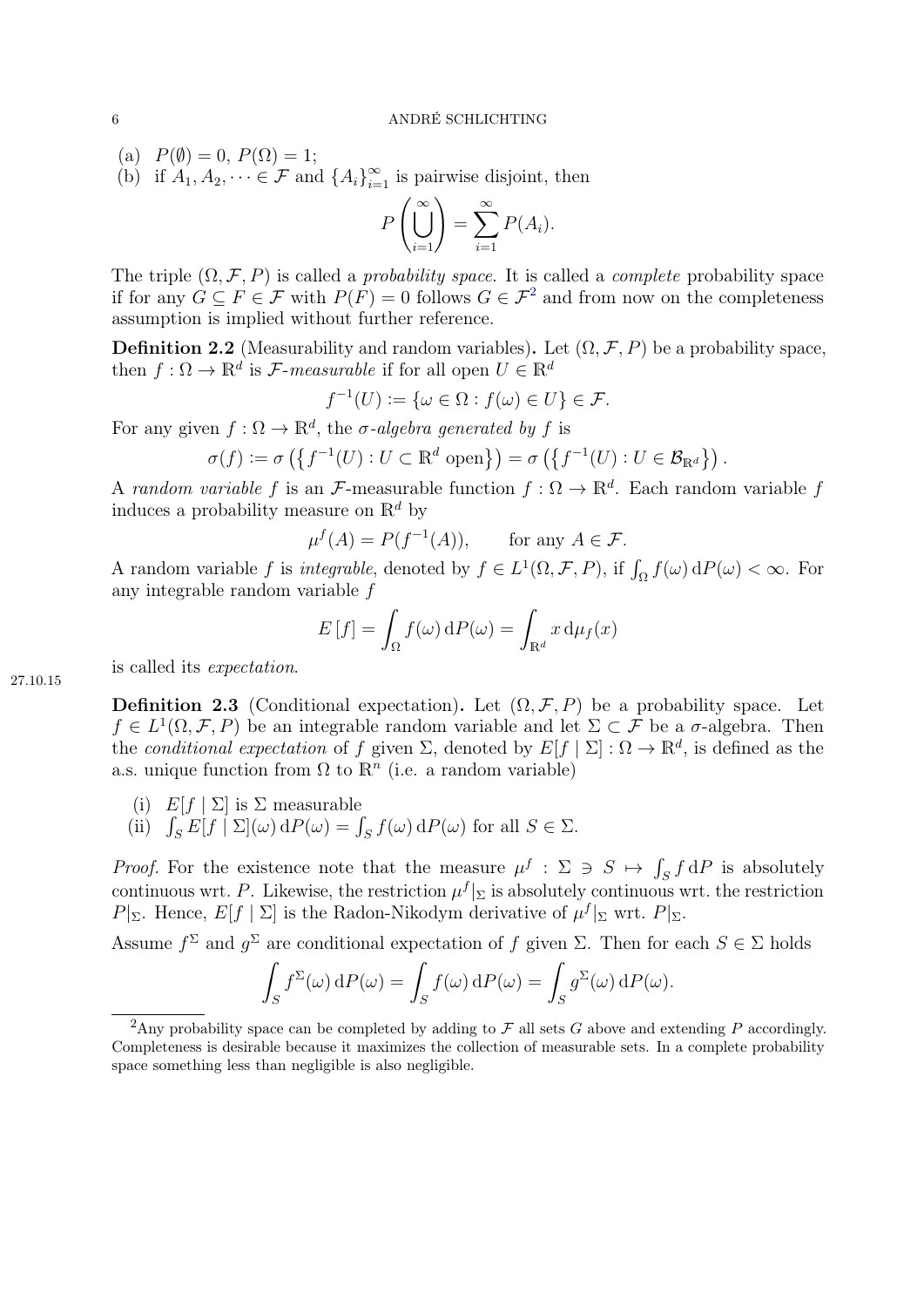Moreover, if the set  $\{\omega \in \Omega : f^{\Sigma}(\omega) - g^{\Sigma}(\omega) \neq 0\}$  has positive P-measure, then w.l.o.g.  $\{\omega \in \Omega : f^{\Sigma}(\omega) - g^{\Sigma}(\omega) \geq 0\}$  has positive measure. Hence, for some  $\varepsilon > 0$ , the set  $S :=$  $\{\omega \in \Omega : f^{\Sigma}(\omega) - g^{\Sigma}(\omega) > \varepsilon\}$  has positive measure. By the measurability of  $f^{\Sigma}$  and  $g^{\Sigma}$ follows  $D \in \Sigma$  and hence

$$
0 = \int_D f^{\Sigma}(\omega) - g^{\Sigma}(\omega) dP(\omega) \ge \varepsilon P(D) > 0
$$

a contradiction.

**Proposition 2.4** (Properties of conditional expectation). Let  $(\Omega, \mathcal{F}, P)$  be a probability space and let  $\Sigma \subset \mathcal{F}$  be a  $\sigma$ -algebra. Then

(i) For any bounded random variable  $f : \Omega \to \mathbb{R}^d$  holds for P-a.e.  $\omega$ 

 $\inf_{\omega \in \Omega} f(\omega) \leq E \left[ f \mid \Sigma \right] (\omega) \leq \sup_{\omega \in \Omega}$ ω∈Ω  $f(\omega)$ .

(ii) For any integrable random variable  $f \in L^1(\Omega, \mathcal{F}, P)$ 

 $|E[f | \Sigma]|\leq E[|f| |\Sigma]$ .

(iii) The conditional expectation continuous  $E[\cdot | \Sigma] : L^1(\Omega, \mathcal{F}, P) \to L^1(\Omega, \Sigma, P)$ .

*Proof.* Exercise: For  $(i)$  and  $(ii)$  define a set D where the inequality fails and show that D is  $\Sigma$ -measruable with P-measure zero. Then (iii) immediately follows from (ii).

Let us turn to a more functional analytic point of view. Let  $(X, D)$  be a given Polish space (complete separable metric space). Then we call  $(X, \mathcal{B}_X)$  the canonical measurable space, where  $\mathcal{B}_X$  is its Borel  $\sigma$ -algebra<sup>[3](#page-6-0)</sup>. In this case we denote by  $\mathcal{P}(X)$  the set of all probability measures on  $(X, \mathcal{B})$ . In this case  $\mathcal{P}(X)$  can be seen as a subset of the dual of  $C_b(X)$  all bounded continuous functions on X with the inherited weak<sup>\*</sup> topology. Therewith,  $\mathcal{P}(X)$ will become a metric space.

The convergence in  $\mathcal{P}(X)$  is governed by weak<sup>\*</sup> (or narrow convergence):

**Definition 2.5.** A sequence of probability measures  $(\mu_n) \subset \mathcal{P}(X)$  converges narrowly to  $\mu \in \mathcal{P}(X)$  as  $n \to \infty$  if

$$
\lim_{n \to \infty} \int_X f(x) d\mu_n(x) = \int f(x) d\mu_n(x) \quad \text{for all } f \in C_b(X).
$$

<span id="page-6-1"></span>**Proposition 2.6.** The topology on  $\mathcal{P}(X)$  induced by weak<sup>\*</sup> convergence is metrizable.

*Proof (Sketch)*. The separability allows to find a dense countable subset  $X_0 \subset X$ . Therewith, we define the following class of countable D-Lipschitz functions

$$
\tilde{C}_1 = \{x \mapsto (q_1 + q_2 D(x, y)) \wedge k : q_1, q_2, k \in \mathbb{Q}, \quad q_2 \in (0, 1), \quad y \in X_0\}.
$$

$$
\Box
$$

<span id="page-6-0"></span><sup>&</sup>lt;sup>3</sup>the smalled  $\sigma$  algebra containing all open sets.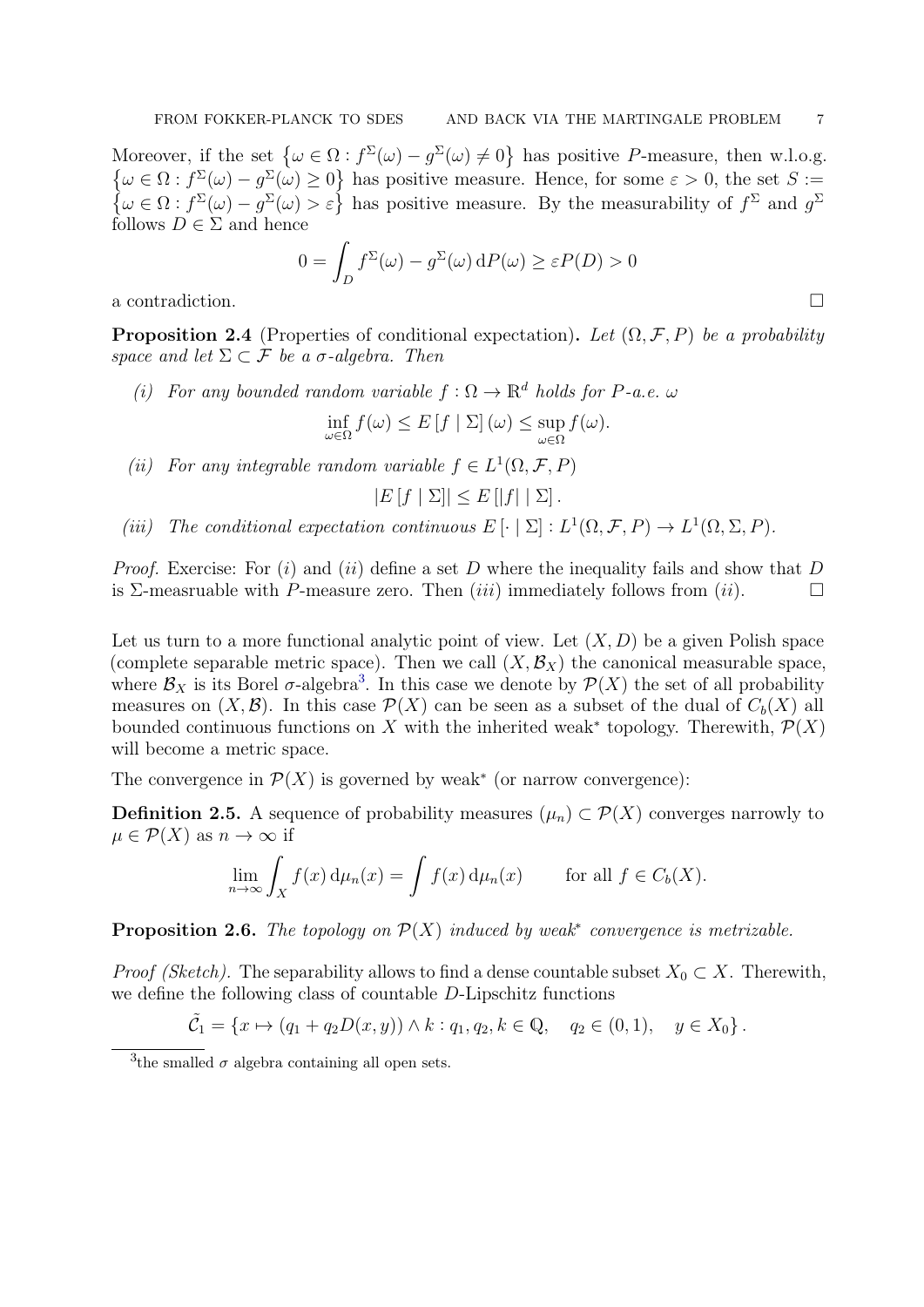Then, let  $C_1$  be the collection obtained by taking the infimum of a finite numbers of functions. Hence each  $h \in C_1$  satisfies  $\text{Lip}(h, X) = \sup_{x,y \in X} \frac{|h(x)-h(y)|}{D(x,y)} < 1$ . For an enumeration  ${f_n}_{n\in\mathbb{N}} = C_1$ , define the distance<sup>[4](#page-7-0)</sup> d on  $\mathcal{P}(x)$  by

$$
d(\mu, \nu) = \sum_{k=1}^{\infty} \frac{1}{2^k} \left| \int f_k \, \mathrm{d}\mu - \int f_k \, \mathrm{d}\nu \right|.
$$

This distance d metrizables the weak<sup>\*</sup> topology on  $\mathcal{P}(X)$ . Obviously, the topology induced by d is weaker than the weak<sup>\*</sup> topology. Now, for any neighborhood N of  $\mu \in \mathcal{P}(X)$ contains an open ball wrt. d around  $\mu$ . Let  $\{\mu_n\}_{n\in\mathbb{N}}$  be such that  $d(\mu_n, \mu) \to 0$ . Then, we conclude

$$
\lim_{n \to \infty} \int f d\mu_n = \int f d\mu \qquad \text{for all } f \in \bar{\mathcal{C}}_1. \tag{2.1}
$$

The above limit can be extended to  $\lambda f$  with  $f \in C_1$  and  $\lambda > 0$ . Hence, [\(2.1\)](#page-7-1) holds for f bounded uniformly continuous, implying the weak<sup>∗</sup> convergence (Exercise or [\[2,](#page-67-1) Theorem 1.2]).

<span id="page-7-5"></span>**Theorem 2.7** (Prokhorov's theorem). A family of probability measures  $\Pi \subset \mathcal{P}(X)$  is called tight if for every  $\varepsilon > 0$  exists a compact set  $K \subset X$  such that

<span id="page-7-4"></span><span id="page-7-1"></span>
$$
\inf_{\mu \in \Pi} \mu(K) \ge 1 - \varepsilon,
$$

Let X be a Polish space. A family  $\Pi \subset \mathcal{P}(X)$  is relative compact in  $\mathcal{P}(X)^5$  $\mathcal{P}(X)^5$  if and only if  $\Pi$ is tight.

Remark 2.8. The implication Π tight to Π relative compact does not need completeness of the space, i.e. holds in any separable metric space. For a proof see [\[2,](#page-67-1) Section 5].

On a Polish space each single measure  $\mu \in \mathcal{P}(X)$  is tight (Ulam's theorem [\[2,](#page-67-1) Theorem 1.3]). Moreover, each measure satisfies the so called *inner regularity* assumption [\[2,](#page-67-1) Theorem 1.1]

$$
\forall B \in \mathcal{B}_X \ \forall \varepsilon > 0 \ \exists K_{\varepsilon} \subset X \ \text{compact} : \ \mu(B \setminus K_{\varepsilon}) \le \varepsilon. \tag{2.2}
$$

Let us extend the concept of conditional expectation towards regular conditional probability distributions r.c.p.d. We will put it into a functional analytic framework, where it corresponds to disintegration.

<span id="page-7-6"></span>**Theorem 2.9** (Disintegration). Let X, Y be Polish<sup>[6](#page-7-3)</sup> and let  $\pi$  : X  $\rightarrow$  Y be a Borel measurable map and let  $\nu = \pi_{\sharp} \mu \in \mathcal{P}(Y)$  be its pushforward defined by

$$
\nu(A) = \pi_{\sharp}\mu(A) = \mu(\pi^{-1}(A)) \quad \text{for all Borel sets } A.
$$

<span id="page-7-0"></span><sup>&</sup>lt;sup>4</sup>induced by Kantorovich-Rubinstein norm

<span id="page-7-3"></span><span id="page-7-2"></span><sup>5</sup>wrt. the topology induced by weak<sup>∗</sup> convergence

<sup>&</sup>lt;sup>6</sup>It is sufficient to have a metric separable Radon space, where each  $\mu \in \mathcal{P}(X)$  is inner regular [\(2.2\)](#page-7-4), i.e. not necessarily complete.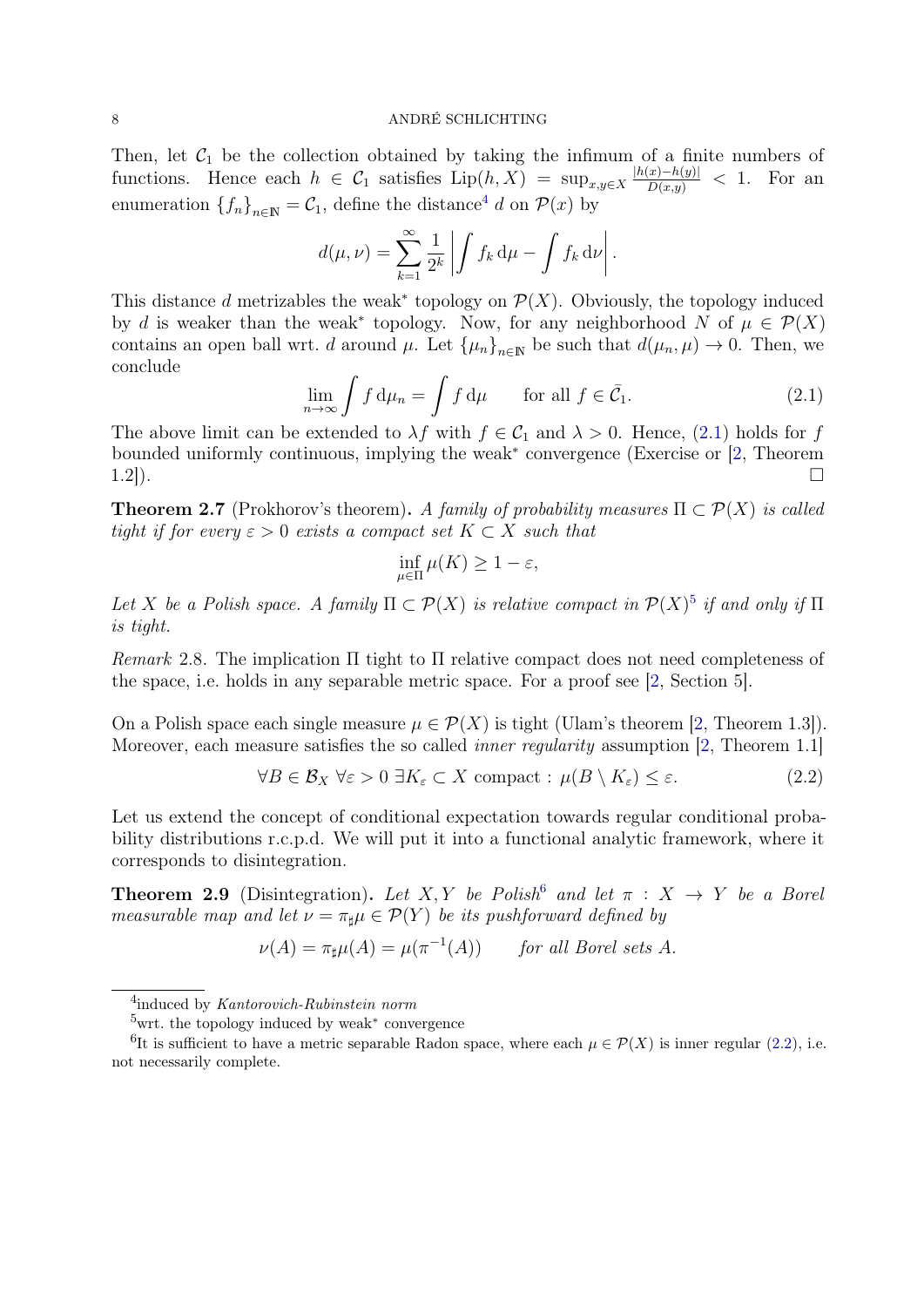Then, there exists  $\nu$ -a.e. uniquely defined Borel family of probability measures  $(r.c.p.d.)$  ${ \mu_y \}_{y \in Y} \subset \mathcal{P}(X)$  such that

<span id="page-8-1"></span>
$$
\mu_y(X \setminus \pi^{-1}(y)) = 0 \qquad \text{for } \nu\text{-a.e. } y \in X \tag{2.3}
$$

and for every Borel map  $f: X \to [0, \infty)$ .

$$
\int_X f(x) d\mu(x) = \int_Y \int_{\pi^{-1}(y)} f(x) d\mu_y(x) d\nu(y).
$$

*Proof.* Let us start by assuming that X is compact. Let  $\lambda = (\text{Id}, \pi)_{\sharp} \mu \in \mathcal{P}(X \times Y)$  with the product Borel algebra  $\mathcal{B}_X \otimes \mathcal{B}_Y$ . Let  $\Pi = \{(x, y) \in X \times Y : \pi(x) = y\}$  be the graph of  $\pi$ . Then  $\lambda(\Pi^c) = 0$ . Indeed, since Y is separable, its Borel  $\sigma$ -algebra is countable generated by some  $\mathcal{B}_Y^0$ . Since Y is also a metric space, it contains the singletons, i.e.  $\{y\} = \cap \left\{B \in \tilde{\mathcal{B}}_Y^0 : y \in B\right\}.$  This implies that

$$
\Pi^{c} = \{(x, y) \in X \times Y : \pi(x) = y\} = \bigcup_{B \in \mathcal{B}_{Y}^{0}} \{(x, y) \in X \times B : \pi(x) \notin B\}.
$$

Since for fixed B holds

$$
\lambda(\{(x,y)\in X\times B:\pi(x)\notin B\})=\mu(\{x\in X:\pi(x)\notin B,\pi(x)\in B\})=0
$$

the claim follows.

Next, since  $C_b(X) = C(X)$  (due to compactness) is separable (by Stone-Weierstraß), we find a countable family  $\mathcal{C}_0 \subset C(X)$  such that  $1 \in \mathcal{C}_0$ ,  $\mathcal{C}_0$  is closed wrt. the Q-linear span and  $\mathcal{C}_0$  is dense in  $C(X)^7$  $C(X)^7$ . Now, for any  $f \in \mathcal{C}_0$  define the signed measure  $\lambda^f(B) :=$  $\int f(x) 1_B(y) d\lambda(x, y)$  for  $B \in \mathcal{B}_Y$ . Then

$$
\left|\lambda^{f}(B)\right| \leq \|f\|_{C(X)} \left| \int \mathbb{1}_{B}(y) \, \mathrm{d}\lambda(x, y) \right| = \|f\|_{C(X)} \, \nu(B).
$$

Hence  $\lambda^f \ll \nu$  and by Radon-Nikodym (for signed measure) let  $L_y^f$  for  $\nu$ -a.e. y denote the derivative. Moreover,  $L_y^f \geq 0$  if  $f \geq 0$  (by the usual Radon-Nikodym). Since for any  $g \in C(X)$  holds

$$
\int_Y g(y) d\lambda^f(y) = \int_{X \times Y} f(x)g(y) d\lambda(x, y) = \int_Y L_y^f d\nu(y),
$$

we conclude that  $f \mapsto L_y^f$  is linear for  $\nu$ -a.e.  $y \in Y$ . Hence, we find a subset  $Y_0 \subset Y$  of full v-measure, such that the functional  $C_0 \ni f \mapsto L_y^f$  is Q-linear and non-negative for all  $y \in Y_0$ .

It is left to show its boundedness. Therefore for fixed  $f \neq 0$  let  $q \in \mathbb{Q}$  such that  $||f|| \leq q \leq \ell$  $2||f||.$  Then

$$
0 \le L_y^{q-f} \le L_y^q - L_y^f \le qL_y^1 - L_y^f \le 2 ||f|| L_y^1 - L_y^f,
$$

<span id="page-8-0"></span><sup>&</sup>lt;sup>7</sup>take for instance the Q-linear span of the class  $C_1 \cup 1$  from the proof of Proposition [2.6](#page-6-1)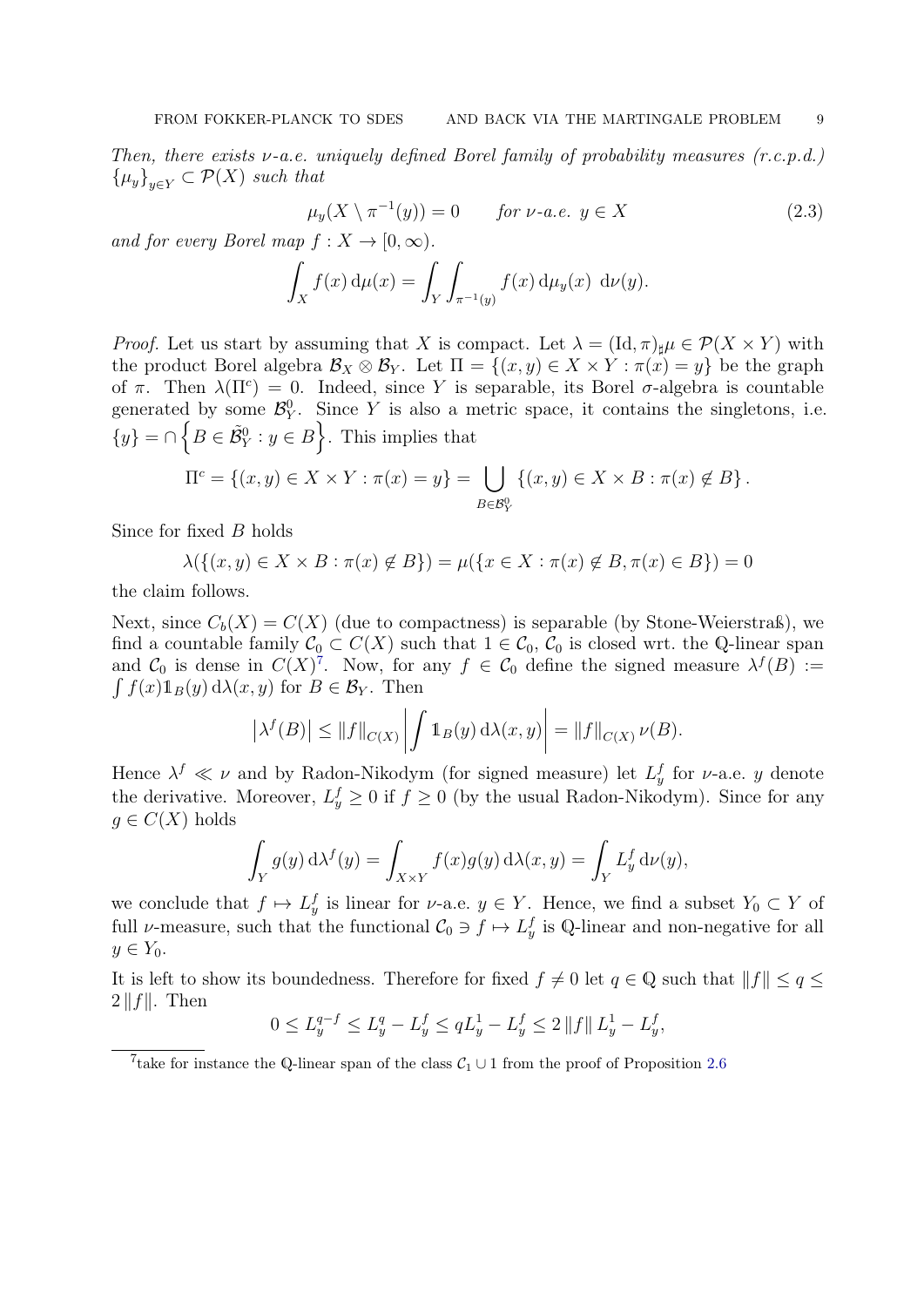and hence  $|L_y^f| \leq 2 ||f|| ||L_y^1|| \leq 2A ||f||$  and so  $L_y^f$  is a continuous functional on the dense set  $C_0 \subset C(X)$  and can be extended to  $C(X)$ . Now, by the Ries-representation theorem exists a measure  $\mu_y$  for  $y \in Y_0$  such that  $\int f(x) d\mu_y(x) = L_y^f$  for  $f \in C(X)$ . Moreover, we have for all  $y \in Y_0$ 

<span id="page-9-1"></span><span id="page-9-0"></span>
$$
\mu_y(X) = L_y^1 = \frac{d\lambda^1}{d\nu} = \frac{d\nu}{d\nu} = 1
$$

and hence  $\mu_y(X)$  is a probability measure on X. Now, we set  $\mu_y = 0$  for  $y \in Y \setminus Y_0$  and claim that  $\mu_y$  is the desired disintegration satisfying for  $f : X \to [0, \infty)$  and  $g : Y \to [0, \infty)$ both measurable

$$
y \mapsto \int_{X} f(x)g(y) d\mu_y(x) \quad \text{is measurable}
$$
 (2.4)

$$
\int_{Y} \int_{X} f(x)g(y) d\mu_{y}(x) d\nu(y) = \int_{X \times Y} f(x)g(y) d\lambda(x, y).
$$
\n(2.5)

Both claims, are easily verified for  $f \in \mathcal{C}_0$ , since then  $\int_X f(x)g(y) d\mu_y(x) = g(y)L_y^f$  is a product of measurable functions in y and moreover

$$
\int_Y \int_X f(x)g(y) d\mu_y(x) d\nu(y) = \int_Y g(y) \frac{d\lambda^f}{d\nu}(y) d\nu(y) = \int_Y g(y) d\lambda^f(y)
$$

$$
= \int_{X \times Y} f(x)g(y) d\nu(x, y).
$$

In particular, [\(2.4\)](#page-9-0) and [\(2.5\)](#page-9-1) holds for  $f \in C(X)$ . Now, we show that the above also holds for  $h: X \times Y \to [0, \infty)$ . Since the product Borel  $\sigma$ -algebra  $\mathcal{B}_X \otimes \mathcal{B}_Y$  is generated by  $A \times B$  with  $A \in \mathcal{B}_X$  and  $B \in \mathcal{B}_Y$ , we have to show [\(2.4\)](#page-9-0) and [\(2.5\)](#page-9-1) for functions  $1_{B(x,y),\varepsilon}$ <sup>[8](#page-9-2)</sup>. We construct a sequence  $h_n \in C(X \times Y)$  of product form such that such that  $0 \leq \tilde{h}_n \leq 1$  and  $h_n|_{B((x,y),\varepsilon)} = 1$  and  $h_n = 0$  outside of  $B((x,y), \varepsilon + 1/n)$ . Take for instance  $h_n(x, y) = h_n^1(x)h_n^2(y)$  with  $h_n^1(x) = (1 - n \text{ dist}_X(x, A))_+$  and  $h_n^2(y) = (1 - n \text{ dist}_X(x, B))_+,$ where  $(\cdot)_+ = \max \cdot 0$ . Then by dominated convergence we have that  $(2.4)$  and  $(2.5)$  hold for  $1_{B((x,y),\varepsilon})$  and hence for all measurable  $h: X \times Y \to [0,\infty)$ 

$$
\int_{X \times Y} h(x, y) \, d\lambda(x, y) = \int_Y \int_X f(x, y) \, d\mu_y(x) \, d\nu(y).
$$

The support statement [\(2.3\)](#page-8-1) follows from

$$
0 = \lambda(\Pi^{c}) = \int_{Y} \int_{X} \mathbb{1}_{\Gamma^{c}} d\mu_{y}(x) d\nu(y) = \int_{y} \mu_{y} (\{x \in X : \pi(x) \neq y\}) d\nu(y)
$$

and hence  $\mu_y$   $({x \in X : \pi(x) \neq y}) = 0$  for  $\nu$ -a.e.  $y \in Y$ .

Let  $\tilde{\mu}_y$  be another disintegration. Then, it holds for any  $f \in \mathcal{C}_0$ 

$$
\int_X f(x) d\mu_y(x) = \int_X f(x) d\tilde{\mu}_y(x) \quad \text{for } \nu\text{-a.e. } y \in Y.
$$

<span id="page-9-2"></span><sup>8</sup>wrt. the product metric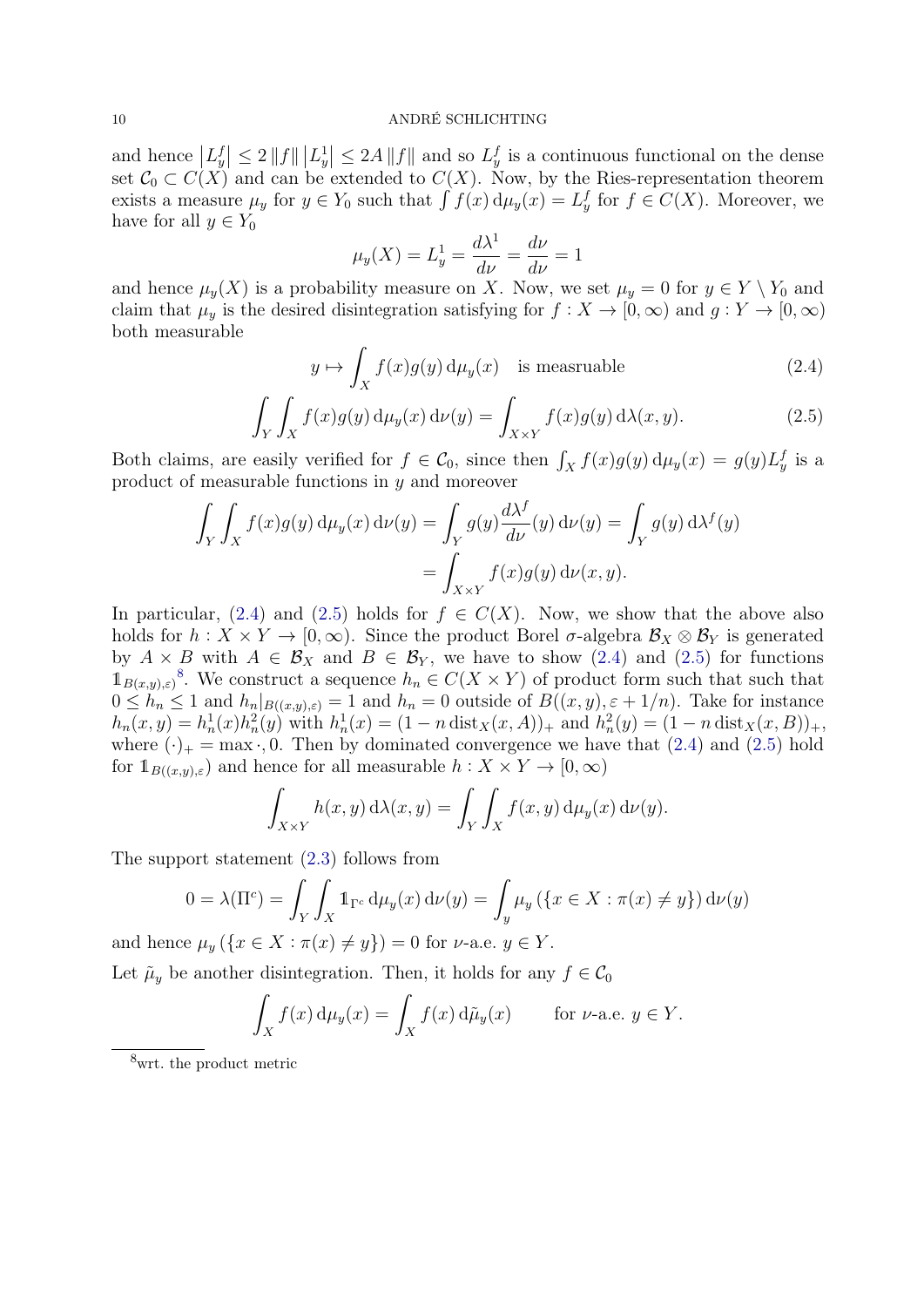Since  $C_0$  is countable, we find that the above identity holds for a conull set  $Y_0 \subset Y$ . Since  $\mathcal{C}_0$  is dense in  $C(X)$ , we get  $\mu_y = \tilde{\mu}_y$  for all  $y \in Y_0$ .

Let us finish the proof and sketch how the case of  $X$  non-compact can be reduced to the compact case. By the inner regularity property  $(2.2)$  of  $\mu$  and separability of X follows that there exists a countable family of compact sets  $\{K_i\}_{i\in\mathbb{N}}$  and a  $\mu$ -null set N such that

$$
X = \bigcup_{i \in \mathbb{N}} K_i \cup N.
$$

We obtain a unique disintegration of  $\mu$  for each  $K_i$  and add them all together to get the unique one for  $X$ .

<span id="page-10-2"></span>**Corollary 2.10.** Let  $f \in L^1(X, \mathcal{B}_X, \mu)$  be an integrable random variable and let  $(Y, \mathcal{B}_Y)$  be given. For  $\pi: X \to Y$  a Borel map, let  $\Sigma = \sigma(\pi) \subset \mathcal{B}_X$ . Then, it holds for  $\pi_{\sharp}\mu$ -a.e.  $y \in Y$ 

$$
\int_{\pi^{-1}(Y)} |f(x)| d\mu_y(\mathrm{d}x) < \infty \quad and \quad \int_{\pi^{-1}(Y)} f(x) d\mu_y(\mathrm{d}x) = E[f | \Sigma](y).
$$

The family  $\{\mu_y\}_{y \in Y}$  is called regular conditional probability function.

<span id="page-10-0"></span>2.2. The path space  $C([0,\infty);\mathbb{R}^d)$ . Let us make the setting more concrete. Let for  $T > 0$ ,  $\Gamma_T := C([0,T]; \mathbb{R}^d)$  be the space of continuous trajectories and for  $\gamma \in \Gamma$  let  $e_t(\gamma) := \gamma(t)$ be the evaluation map. The distance is defined by  $D_T: \Gamma_T \times \Gamma_T \to \mathbb{R}_+$ 

$$
D_T(\gamma, \gamma') = \sup_{t \in [0,T]} |\gamma(t) - \gamma'(t)|.
$$

We want to include the case  $T = \infty$  and set  $\Gamma := C([0,\infty), \mathbb{R}^d)$ . The distance  $D : \Gamma \times \Gamma \to$  $[0, 1]$  in this case is

$$
D(\gamma, \gamma') = \sum_{n=1}^{\infty} \frac{1}{2^n} \frac{\sup_{0 \le t \le n} |e_t(\gamma) - e_t(\gamma')|}{1 + \sup_{0 \le t \le n} |e_t(\gamma) - e_t(\gamma')|}.
$$

Therewith  $(\Gamma_T, D_T)$  for all  $T > 0$  including  $\infty$  is a *Polish space* (complete separable metric  $space)^9$  $space)^9$ .

<span id="page-10-3"></span>**Definition 2.11.** The Borel  $\sigma$ -field of  $(\Gamma, D)$ , denoted by F and called *canonical filtration*, is given by

$$
\mathcal{F} = \sigma\left(\{e_t : t \ge 0\}\right) = \sigma\left(\bigcup_{t \ge 0} \bigcup_{U \subset \mathbb{R}^d \text{ Borel}} \{\gamma \in \Gamma : \gamma(t) \in U\}\right).
$$

*Proof.*  $\supseteq$  The map  $\Gamma \ni \gamma \mapsto e_t(\gamma) \in \mathbb{R}^d$  is *D*-continuous and in particular measurable for  $t \geq 0$ .

03.11.15

<span id="page-10-1"></span><sup>&</sup>lt;sup>9</sup>The convergence induced by D is uniform convergence on bounded time intervals, hence Cauchysequences wrt.  $D$  are continuous.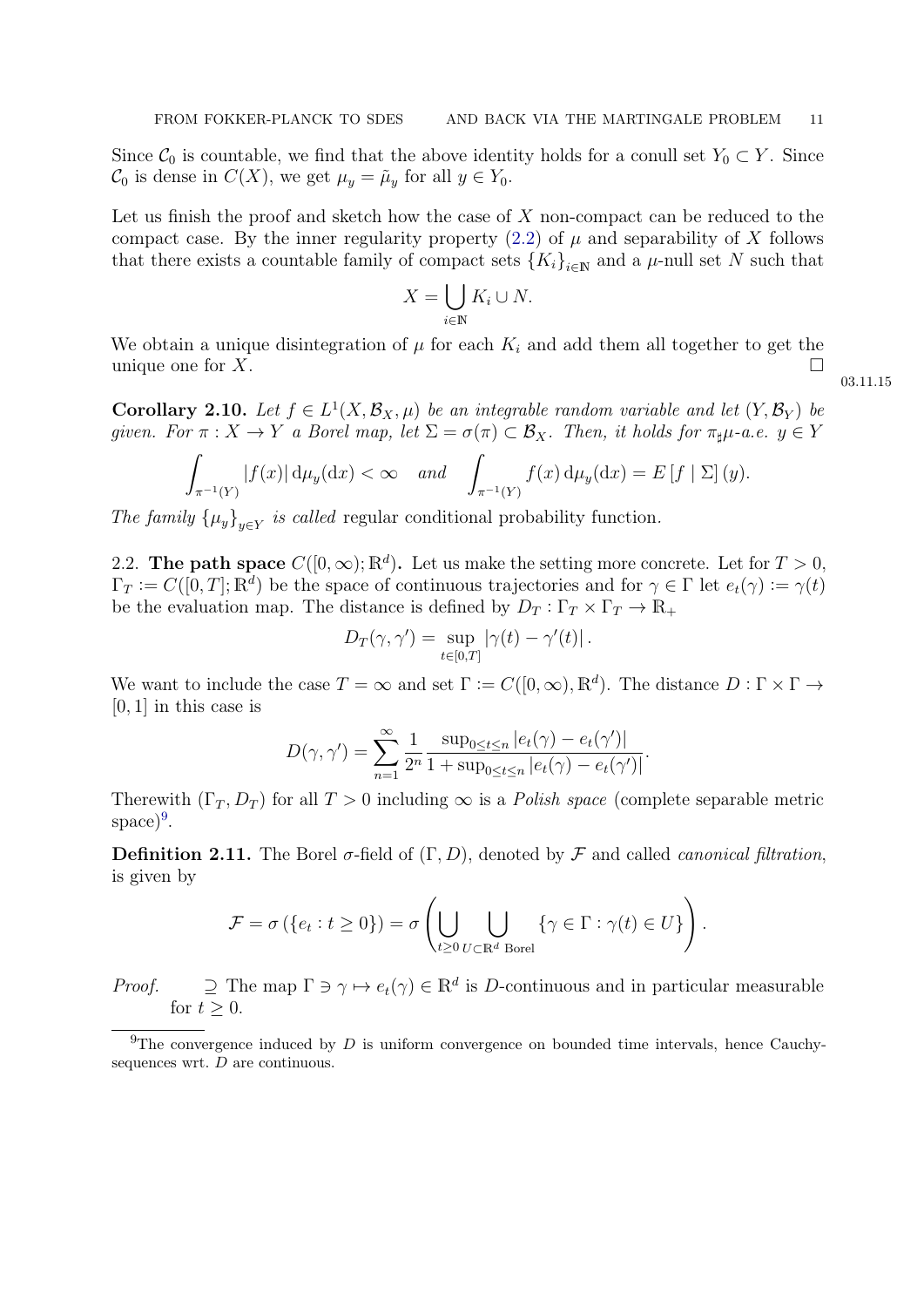$\subseteq$  Fix  $\gamma^0 \in \Gamma$ ,  $t \geq 0$  and  $\varepsilon > 0$ , then by continuity follows

$$
\left\{\gamma: \sup_{0\leq s\leq t} |e_s(\gamma) - e_s(\gamma^0)| < \varepsilon\right\}
$$
  
= 
$$
\bigcup_{n=1}^{\infty} \left\{\gamma: |e_s(\gamma) - e_s(\gamma^0)| \leq \varepsilon \left(1 - \frac{1}{n}\right), \forall s \in [0, t] \cap \mathbb{Q}\right\}.
$$

Hence the above set is element of  $\sigma({e_t : t \ge 0})$ . Moreover, these sets generate the topology of Γ.

<span id="page-11-0"></span> $\Box$ 

Moreover, define for  $t \geq 0$ 

$$
\mathcal{F}_t = \sigma\left(\{e_s : 0 \le s \le t\}\right).
$$

Clearly  $\mathcal{F}_s \subseteq \mathcal{F}_t$  for  $s \leq t$  and for  $t > 0$ 

$$
\mathcal{F}_t = \sigma\left(\bigcup_{s
$$

Prokhorov's theorem now allows to study relative compactness in  $\mathcal{P}(\Gamma_T)$  by substituting tightness with an equivalent characterization due to the Arzela-Ascoli theorem (equiboundedness and equicontinuity).

**Theorem 2.12** (Relative compactness). A family of probability measures  $\Pi \subset (\Gamma, \mathcal{F})$  is relative compact if and only if

$$
\lim_{A \uparrow \infty} \inf_{P \in \Pi} P\left( |e_0| \le A \right) = 1\tag{2.6}
$$

and for each  $\rho > 0$  and  $T < \infty$ 

$$
\lim_{\delta \downarrow 0} \inf_{P \in \Gamma} P\left(\sup_{\substack{0 \le s \le t \le T \\ t - s \le \delta}} |e_t - e_s| \le \rho\right) = 1. \tag{2.7}
$$

*Proof.* By the Arzela-Ascoli theorem (cf. [\[2,](#page-67-1) Theorem 7.2]) a set  $K \subset \Gamma$  is relative compact if and only if

<span id="page-11-1"></span>
$$
\sup_{\gamma \in K} |e_0(\gamma)| < \infty
$$

and for each  $T<\infty$ 

$$
\lim_{\delta \to 0} \sup_{\gamma \in K} \sup_{\substack{0 \le s \le t \le T \\ t - s \le \delta}} |e_s(\gamma) - e_t(\gamma)| = 0
$$

Hence from the first part of Theorem [2.7](#page-7-5) follows the necessity of [\(2.6\)](#page-11-0) and [\(2.7\)](#page-11-1).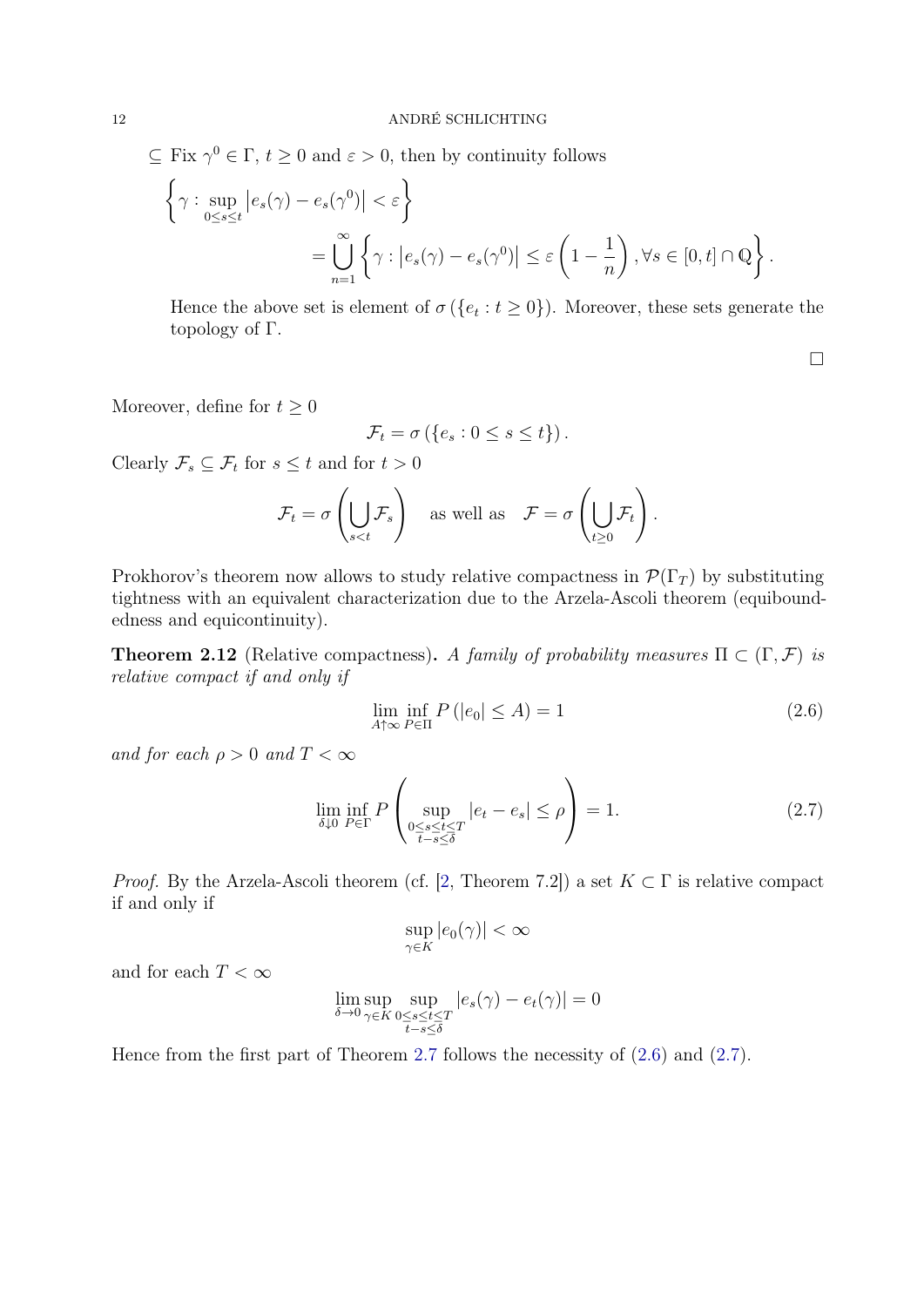For the sufficiency, let us consider a sequence  $\rho = 1/n$  and  $T = n$ . Then we find for any  $\varepsilon > 0$  by  $(2.7)$   $\delta_n(\varepsilon)$  such that

$$
\inf_{P \in \mathcal{P}} P\left(\sup_{\substack{0 \le s \le t \le n \\ t - s \le \delta_n(\varepsilon)}} |e_t - e_s| \le \frac{1}{n}\right) = 1 - \frac{\varepsilon}{2^{n+1}}
$$

and from [\(2.6\)](#page-11-0) we find  $A(\varepsilon)$  such that

$$
\inf_{P \in \mathcal{P}} (|e_0| \le A) \ge 1 - \frac{\varepsilon}{2}.
$$

Then, we define the event

$$
K_{\varepsilon} = \bigcap_{n \geq 1} \left\{ \gamma : \sup_{\substack{0 \leq s \leq t \leq n \\ t - s \leq \delta_n(\varepsilon)}} |e_t(\gamma) - e_s(\gamma)| \leq \frac{1}{n} \right\} \cap \left\{ \gamma : |e_0(\gamma)| \leq A \right\}.
$$

By construction, we obtain  $P(K_{\varepsilon}) \geq 1 - \varepsilon$  for any  $P \in \Pi$ . By another application of Arzela-Ascoli follows that  $K_{\varepsilon}$  is compact and the conclusion follows from the second part of  $(2.7)$ .

<span id="page-12-0"></span>**Proposition 2.13** (Disintegration). For a probability measure  $\eta \in \mathcal{P}(\Gamma_T)$ , there are two canonical disintegrations

i) For  $s > 0$  let  $\Gamma_T \ni \gamma \mapsto \gamma|_{[0,t]} \in \Gamma_t$  be the restriction map. Then, there exists a  $\{ {\it{family}~} \{{\it{n}}_{s,\gamma|_{[0,s]}}\} \subset {\cal P}(\Gamma_T) \enskip with \enskip {\it{n}}_{s,\gamma|_{[0,s[}}(\{\tilde{\gamma} : \tilde{\gamma}|_{[0,t]}=\gamma|_{[0,t]}\})=1 \enskip such \enskip that \enskip for \enskip any \enskip s.t. \enskip s.t. \enskip s.t. \enskip s.t. \enskip s.t. \enskip s.t. \enskip s.t. \enskip s.t. \enskip s.t. \enskip s.t. \enskip s.t. \enskip s.t. \enskip s.t. \enskip s.t. \enskip s.t. \enskip s.t. \enskip s.t. \enskip s.t. \enskip s.t$  $f \in C_b(\mathbb{R}^d)$  and  $t \in [s, T]$  holds

$$
E^{\boldsymbol{\eta}}\left[f(\gamma(t))\mid \mathcal{F}_s\right](\gamma) = \int_{\Gamma_T} f(\gamma(t)) \,\mathrm{d}\boldsymbol{\eta}_{s,\gamma|_{[0,s]}}(\gamma).
$$

ii) Define for  $t \in [0, T]$  the 1-marginals

$$
\nu_t := (e_t)_{\sharp} \eta.
$$

There exists a family of measure  $\{\boldsymbol{\eta}_{t,x}\}_{t\in[0,T];x\in\mathbb{R}^d} \subset \mathcal{P}(\Gamma_T)$  with  $\boldsymbol{\eta}(\{\gamma : \gamma(t) = x\}) = 1$ such that for all  $f \in C_b(\mathbb{R}^d)$  and any  $s, t \in [0, T]$  holds

$$
\int_{\Gamma_T} f(\gamma(s)) d\boldsymbol{\eta}(\gamma) = \int_{\mathbb{R}^d} f(x) d\nu_s(x) = \iint_{\mathbb{R}^d \times \Gamma_T} f(\gamma(s)) d\boldsymbol{\eta}_{t,x}(\gamma) d\nu_t(x).
$$

*Proof.* Exercise: For (i) apply Corollary [2.10](#page-10-2) with  $X = \Gamma_T$ ,  $Y = \Gamma_t$  and  $\pi(\gamma) = \gamma|_{[0,t]}$ . For (*ii*) apply Theorem [2.9](#page-7-6) with  $X = \Gamma_T$ ,  $Y = \mathbb{R}^d$  and  $\pi = e_t$ . .

<span id="page-12-1"></span>Remark 2.14. In general, there is no reason for  $\eta_{t,\gamma|_{[0,t]}} = \eta_{t,\gamma(t)}$  (with  $\eta_{t,\gamma(t)}$  from Proposition [2.13\)](#page-12-0). However, for Markov processes this identity holds in a certain sense.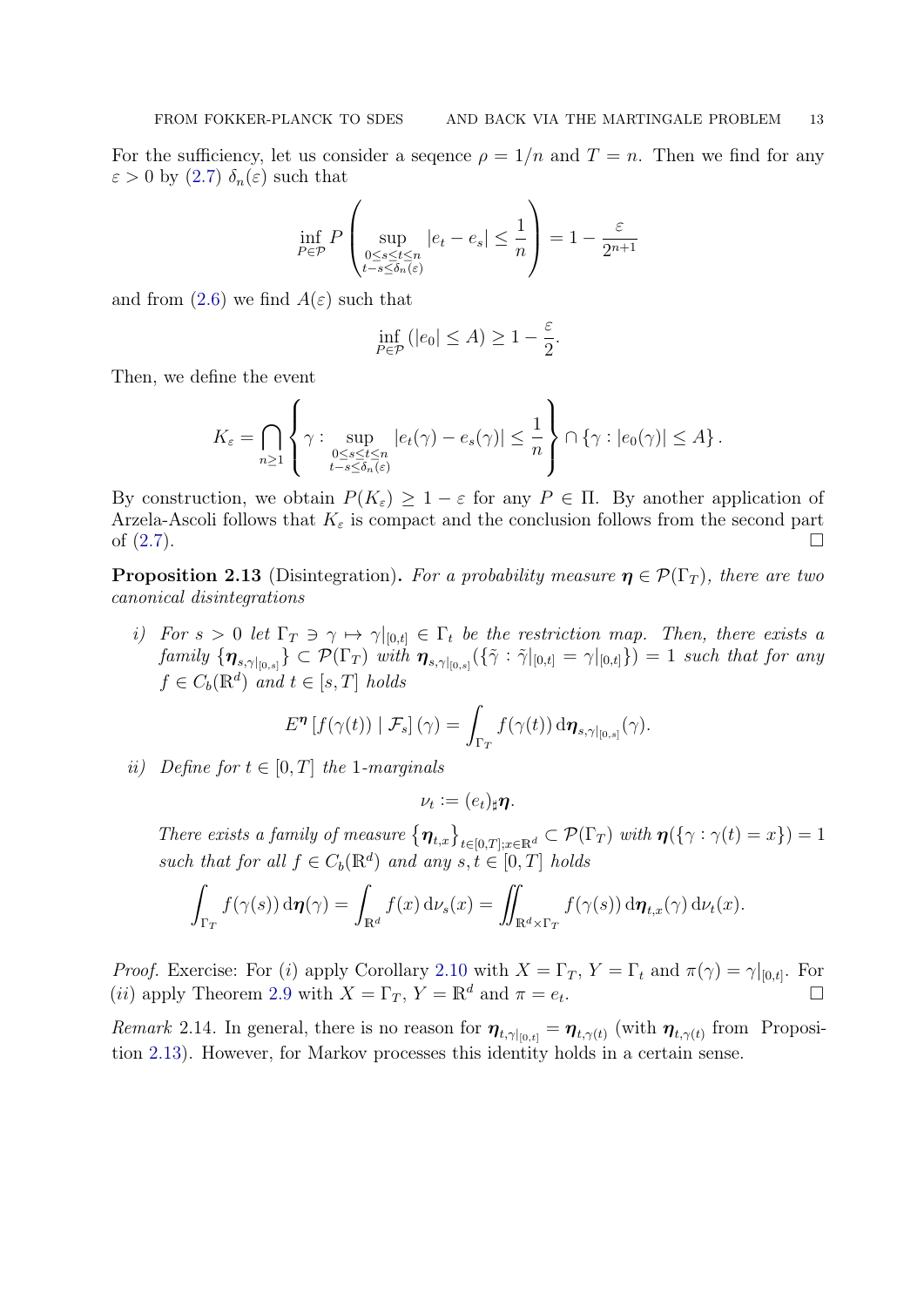## <span id="page-13-0"></span>2.3. Extension and regularity of measures.

<span id="page-13-2"></span>Theorem 2.15 (Kolmogorov's extension theorem [\[12,](#page-67-2) Theorem 2.1.5]). A family

$$
\{P_{t_1,\dots,t_n} \in \mathcal{P}\left( (\mathbb{R}^d)^n \right) : n \ge 1, 0 \le t_1 < \cdot < t_n \}
$$

is called consistent if

*i)* for any permutation 
$$
\pi
$$
 of  $\{1, ..., n\}$  and sets  $F_i \subset \mathbb{R}^d$ ,  $i = 1, ..., n$  holds

$$
P_{t_{\pi(1)},...,t_{\pi(n)}} (F_1 \times \cdots \times F_n) = P_{t_1,...,t_n} (F_{\pi(1)} \times \cdots \times F_{\pi(n)}) ;
$$

ii) and for any  $m \geq 1$ 

$$
P_{t_1,\dots,t_n}(F_1\times\cdots\times F_n)=P_{t_1,\dots,t_n,t_n+1,\dots,t_{n+m}}(F_1\times\cdots\times F_n\times\mathbb{R}^d\times\cdots\times\mathbb{R}^d).
$$

Given a consistent family, then there exists a unique probability measure  $P \in \mathcal{P}((\mathbb{R}^d)^{[0,\infty]})^{10}$  $P \in \mathcal{P}((\mathbb{R}^d)^{[0,\infty]})^{10}$  $P \in \mathcal{P}((\mathbb{R}^d)^{[0,\infty]})^{10}$ such that its finite dimensional distributions are given by  $\{P_{t_1,\ldots,t_n}\}, i.e.$ 

$$
P_{t_1,\ldots,t_n}(F_1\times\cdots\times F_n)=P\left(\gamma(t_1)\in F_1,\ldots,\gamma(t_n)\in F_n\right).
$$

The above theorem is an easy and elegant construction for collections  $\{\gamma(t)\}_{t\geq0}$  of random variables, i.e. stochastic processes. It establishes an isomorphism between consistent families and measures on a function space. However, this function space is too large and the class of measurable subsets is too small, since the product Borel  $\sigma$ -algebra is the smallest one making all coordinate projections  $t \mapsto \gamma(t)$  measurable.

<span id="page-13-4"></span>**Theorem 2.16** (Kolmogorov continuity theorem). Let  $\{P_{t_1}, \ldots, P_{t_n}\}$  be a consistent family of finite dimensional distributions. If for each  $T > 0$  there exists numbers  $\alpha = \alpha_T > 0$ ,  $r = r_T \geq 1 + \alpha_T$  and  $C_T < \infty$  such that

$$
\int \int |x - y|^r P_{s,t}(\mathrm{d}x \times \mathrm{d}y) \le C_T |t - s|^{1+\alpha}, \qquad 0 \le s < t \le T,\tag{2.8}
$$

then there exists a unique  $P \in \mathcal{P}(\Gamma)$  such that

$$
P(\gamma(t_1) \in F_1, \ldots, \gamma(t_n) \in F_n) = P_{t_1, \ldots, t_n}(F_1 \times \cdots \times F_n)
$$

for all  $0 \le t_1 < \cdots < t_n$  and  $F_1, \ldots, F_n \in \mathcal{B}_{\mathbb{R}^d}$ . Moreover, it holds

<span id="page-13-3"></span>
$$
\operatorname{supp} P \subseteq C^{0,\beta}_{\text{loc}}([0,\infty)) \qquad \text{ with } \beta \in [0,\tfrac{\alpha}{r}) ,
$$

where  $C_{\text{loc}}^{0,\beta}([0,\infty))$  is the space of  $\beta$ -Hölder continuous functions on any compact  $K \subset [0,\infty)$ .

*Proof (Sketch)*. The ingredients are the following results:

(1) "Restriction" Lemma [\[14,](#page-67-3) Lemmata 2.1.1 and 2.1.2]: A probability measure P on  $\mathbb{R}^{[0,\infty]}$  can be restricted to a probability measure on  $\Gamma$  if for any  $T > 0$  and any bounded countable set  $S \subset [0, T)$  holds

$$
P\left(\left\{\gamma \in (\mathbb{R}^d)^{[0,\infty)} : \gamma|_S \text{ is uniformly continuous}\right\}\right) = 1.
$$

<span id="page-13-1"></span><sup>&</sup>lt;sup>10</sup>Here, the product Borel  $\sigma$ -algebra is used.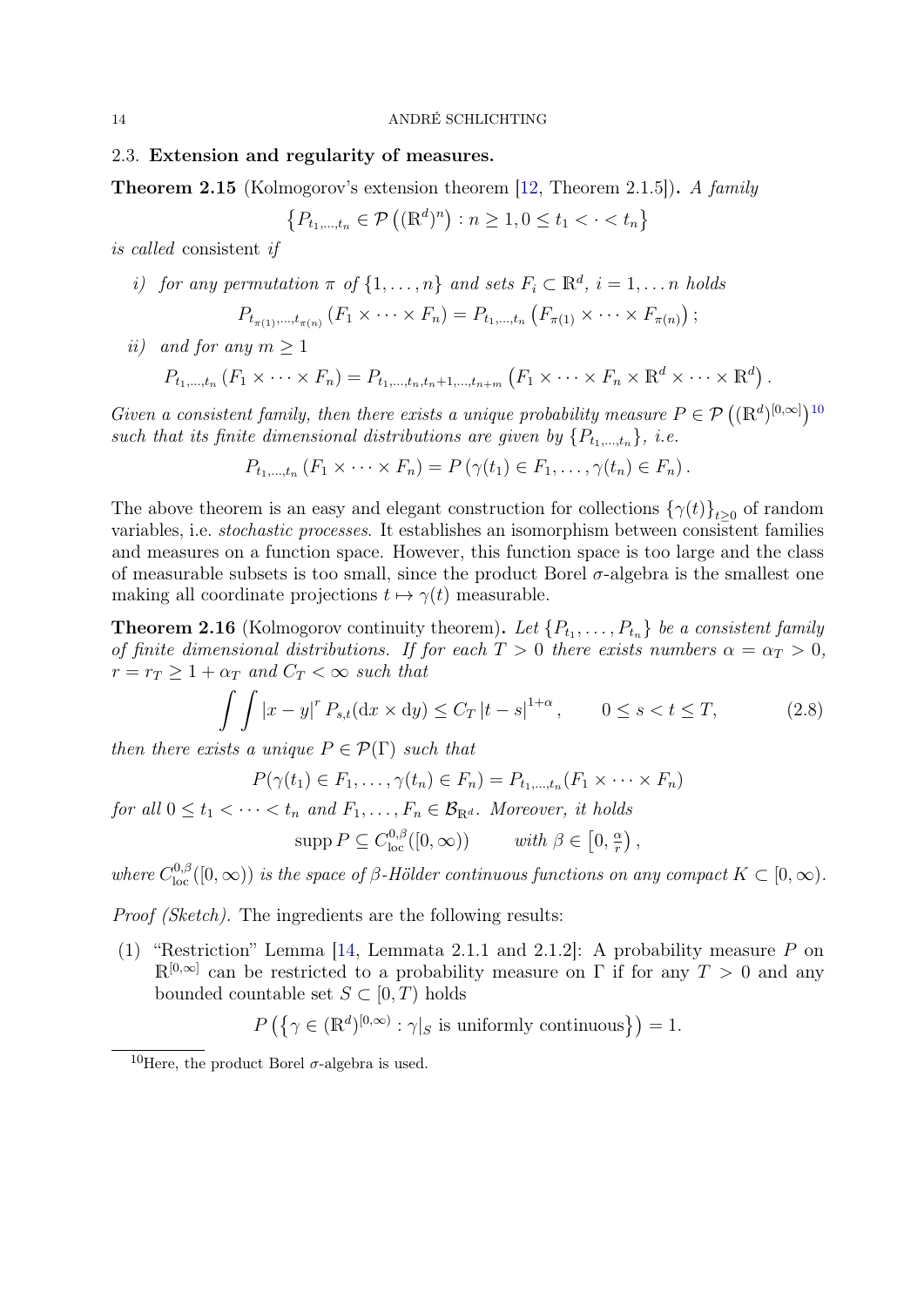(2) "Calculus" Lemma [\[14,](#page-67-3) Theorem 2.1.3]: Let  $p, \Psi : C([0, \infty], \mathbb{R})$  be strictly increasing with  $p(0) = \Psi(0) = 0$  and  $\lim_{t\to\infty} \Psi(t) = \infty$ . Given  $T > 0$  and  $\gamma \in \Gamma_T$ , if

$$
\int_0^T \int_0^T \Psi\left(\frac{|\gamma(t) - \gamma(s)|}{p(|t - s|)}\right) ds dt \le B,
$$

then for  $0 \leq s < t \leq T$ :

$$
|\varphi(t) - \varphi(s)| \le 8 \int_0^{t-s} \Psi^{-1}\left(\frac{4B}{u^2}\right) p(\mathrm{d}u).
$$

For the proofs of the above statements see [\[14,](#page-67-3) Lemma 2.1.1, Lemma 2.1.2, Theorem 2.1.3]. Therewith, we can proof the theorem. We get a  $P \in \mathcal{P}(\mathbb{R}^{[0,\infty)})$  from Kolmogorov's extension Theorem [2.15,](#page-13-2) whose pushforward  $(e_s \times e_t)_\sharp P$  also satisfies [\(2.8\)](#page-13-3). It is left to deduce with the above ingredients, that  $P$  is supported on  $\Gamma$ .

Therefore, let  $\kappa \in (2, 2 + \alpha)$ , define  $\beta = (\kappa - 2)/r > 0$  and for  $\lambda > 0$  the event

$$
F_{\lambda} = \left\{ \gamma \in \Gamma_T : \sup_{0 \le s \le t \le T} \frac{|\gamma(t) - \gamma(s)|}{|t - s|^{\beta}} \ge \frac{8\kappa}{\kappa - 2} (4\lambda)^{\frac{1}{r}} \right\}.
$$

Then, we obviously can estimate

$$
P\left(\left\{\gamma \in (\mathbb{R}^d)^{[0,\infty)} : \gamma|_{S} \text{ is uniformly continuous}\right\}\right)
$$
  
\n
$$
\geq P\left(\left\{\gamma \in \Gamma_T : \gamma \in C^{0,\beta}([0,T])\right\}\right) = 1 - \lim_{\lambda \to \infty} P\left(F_{\lambda}\right).
$$
\n(2.9)

From now on, we restrict P to  $\Gamma$  and denote it by  $\tilde{P}$ , which still satisfies [\(2.8\)](#page-13-3) and after taking expectations

$$
E^{\tilde{P}}\left[\int_0^T \int_0^T \left(\frac{|\gamma(t) - \gamma(s)|}{|t - s|^{\frac{\gamma}{r}}}\right)^r ds dt\right] \le C_T \int_0^T \int_0^T |t - s|^{1 + \alpha - \kappa} ds dt =: C_T A_T.
$$

Observe, that  $A_T < \infty$  due to  $\kappa > 2$ . Now, we introduce the event

$$
\tilde{F}_{\lambda} := \left\{ \gamma \in \Gamma_T : \int_0^T \int_0^T \left( \frac{|\gamma(t) - \gamma(s)|}{|t - s|^{\frac{\gamma}{r}}} \right)^r ds dt \ge \lambda \right\}.
$$

Then, by Markov's inequality

<span id="page-14-1"></span><span id="page-14-0"></span>
$$
\tilde{P}\left(\tilde{F}_{\lambda}\right) \le \frac{C_T A_T}{\lambda}.\tag{2.10}
$$

On the other side, for any  $\gamma \notin \tilde{F}_{\lambda}$  follows by the calculus lemma the estimate

$$
|\gamma(t)-\gamma(s)|<8\int_0^{|t-s|}\left(\frac{4\lambda}{u^2}\right)^{\frac{1}{r}}\mathrm{d}u^{\frac{\kappa}{r}}=\frac{8\kappa}{r}\int_0^{|t-s|}u^{\frac{\gamma}{r}-\frac{2}{r}-1}=\frac{8\kappa}{\kappa-2}\left(4\lambda\right)^{\frac{1}{r}}|t-s|^\beta\,.
$$

we deduce that  $\gamma \notin F_{\lambda}$ , hence  $F_{\lambda} \subseteq \tilde{F}_{\lambda}$ . From here, we conclude from [\(2.10\)](#page-14-0), that

$$
P(F_{\lambda}) = \tilde{P}(F_{\lambda}) \le \tilde{P}\left(\tilde{F}_{\lambda}\right) \le \frac{C_T A_T}{\lambda}.
$$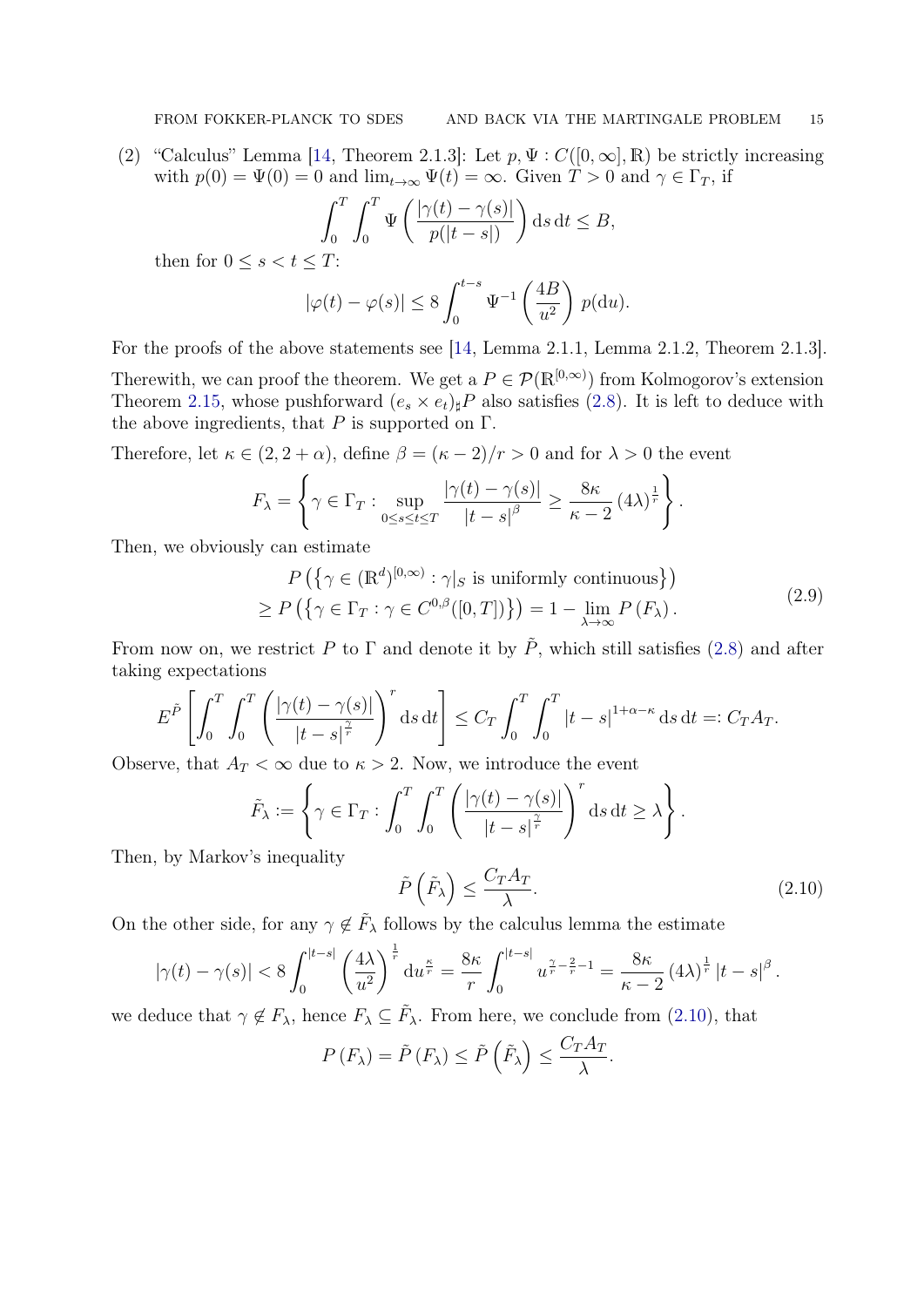The estimate together with [\(2.9\)](#page-14-1) shows that the assumption of the restriction lemma is satisfied and P has a restriction to  $\Gamma_T$  for any  $T > 0$ . The statement about the β-Hölder continuity follows from the second identity of  $(2.9)$ .

<span id="page-15-0"></span>2.4. Markov processes and transition probabilities. For Markov processes the consistent families  $\{P_{t_1,\ldots,t_n}\}\$ arise in the following way.

**Definition 2.17** (Transition probability function). A function  $P(s, x; t, B)$  with  $0 \le s < t$ ,  $x \in \mathbb{R}^d$  and  $B \in \mathcal{B}_{\mathbb{R}^d}$  satisfying

- (i)  $P(s, x; t, \cdot) \in \mathcal{P}(\mathbb{R}^d)$  for all  $0 \le s < t$  and  $x \in \mathbb{R}^d$
- (ii)  $P(s, \cdot; t, B)$  is  $\mathcal{B}_{\mathbb{R}^d}$  measurable for all  $0 \le s < t$  and  $B \in \mathcal{B}_{\mathbb{R}^d}$
- (iii) if  $0 \leq s < t < u$  and  $B \in \mathcal{B}_{\mathbb{R}^d}$ , then

$$
P(s, x; u, B) = \int P(t, y; u, B) P(s, x; t, dy) \quad (Chapman-Kolmogorov equation).
$$

is a transition probability function TPF on  $\mathbb{R}^d$ .

**Definition 2.18** (Markov process). Let  $P(s, x; t, \cdot)$  be a TPF and  $\mu \in \mathcal{P}(\mathbb{R}^d)$ . A probability measure  $\eta \in \mathcal{P}((\mathbb{R}^d)^{(0,\infty)})$  is called the *Markov process with TPF P(s, x, t, ·)* and *initial* distribution  $\mu$ , denoted by Markov $(P, \mu)$ , if

<span id="page-15-1"></span>
$$
\boldsymbol{\eta}(\gamma(0) \in B) = \mu(B), \quad B \in \mathcal{B}_{\mathbb{R}^d};
$$

and for all  $0 \leq s < t$  and  $B \in \mathcal{B}_{\mathbb{R}^d}$ 

$$
\boldsymbol{\eta}\left(\gamma(t)\in B\mid\mathcal{F}_s\right) = P(s,\gamma(s);t,B). \tag{2.11}
$$

If  $P(s, x; t, \cdot) = P(t - s, x; \cdot)$ , then the Markov process is called *time-homogeneous*.

Remark 2.19. The condition [\(2.11\)](#page-15-1) can be rephrased (cf. Proposition [2.13](#page-12-0) and Remark [2.14\)](#page-12-1) in terms of disintegration as follows: For all  $0 \le s < t$ ,  $x \in \mathbb{R}^d$  and all  $f \in C_b(\mathbb{R}^d)$  holds

$$
\int_{\Gamma_T} f(\gamma(t)) \, d\boldsymbol{\eta}_{s,\gamma|_{[0,s]}}(\gamma) = \int_{\Gamma_T} f(\gamma(t)) \, d\boldsymbol{\eta}_{s,\gamma(s)}(\gamma)
$$

and for all  $B \in \mathcal{B}_{\mathbb{R}^d}$  holds

<span id="page-15-2"></span>
$$
(e_t)_{\sharp}\boldsymbol{\eta}_{s,x}(B) = P(s,x;t,B).
$$

09.11.15

<span id="page-15-3"></span>**Theorem 2.20.** Let  $P(s, x; t, \cdot)$  be a TPF and  $\mu \in \mathcal{P}(\mathbb{R}^d)$ . Define  $P_0(B) := \mu(B); P_t(B) :=$  $\int P(0, y; t, B) P_0(\mathrm{d}y)$  and for  $0 \le t_1 < \cdots < t_{n+1}$  recursively with  $\Delta \in \mathcal{B}_{(\mathbb{R}^d)^{n+1}}$ 

$$
P_{t_1,\dots,t_n,t_{n+1}}(\Delta) := \int \cdots \int_{\Delta} P(t_n, y_n; t_{n+1}, dy_{n+1}) P_{t_1,\dots,t_n}(\mathrm{d}y_1 \times \cdots \times \mathrm{d}y_n).
$$
 (2.12)

Then  $\{P_{t_1,\ldots,t_n}\}\$ is consistent.

Moreover any  $\boldsymbol{\eta} \in \mathcal{P}((\mathbb{R}^d)^{(0,\infty)})$  is in Markov $(P,\mu)$  if and only if  $\boldsymbol{\eta}$  has  $\{P_{t_1,...,t_n}\}$  as finite dimensional distributions. In particular any TPF and initial distribution generates one and only one Markov process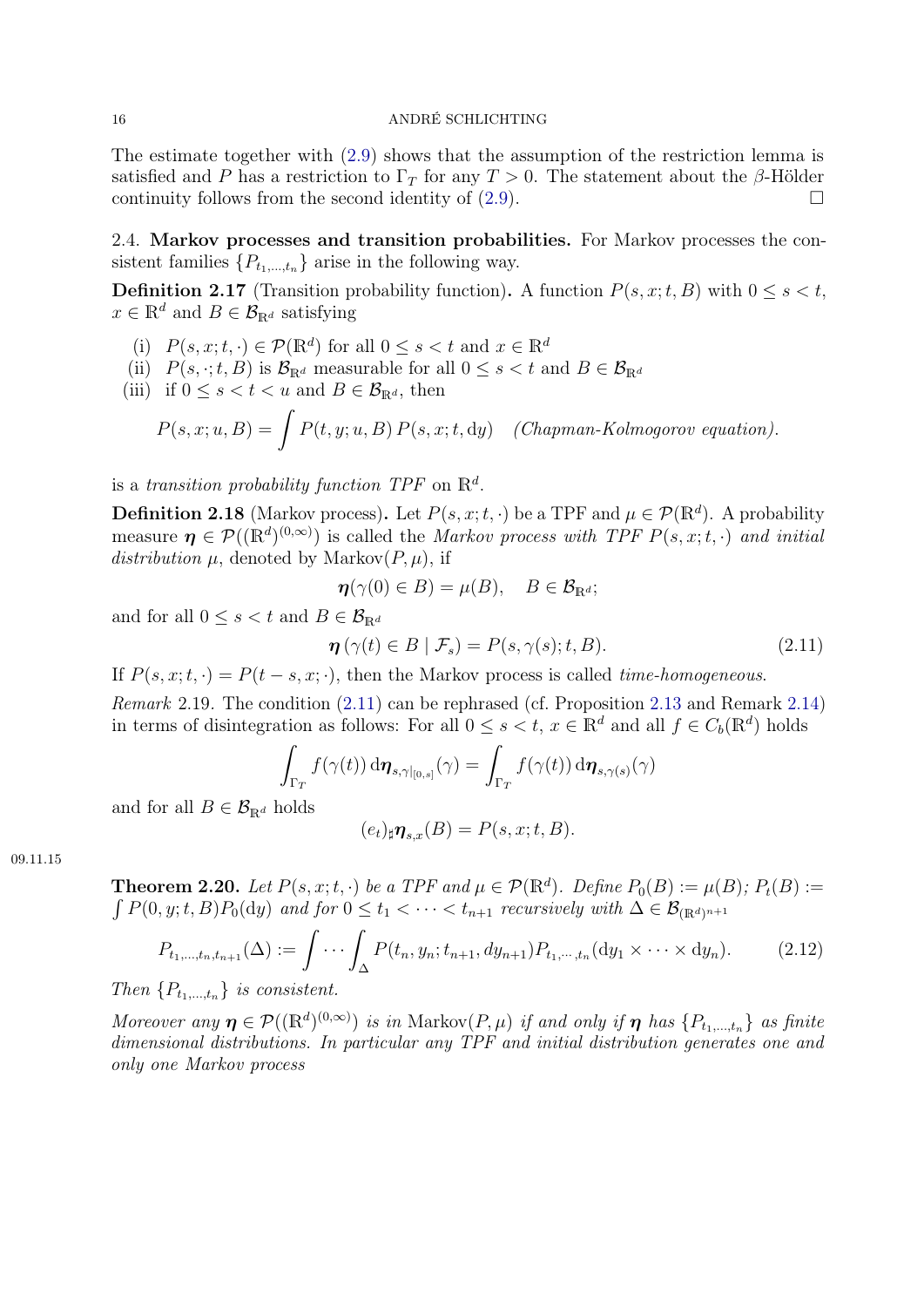Proof. The proof of the consistency is straight-forward from the construction  $(2.12)$  by using the Chapman-Kolmogorov equation [\(2.12\)](#page-15-2). Then, by Kolmogorov's extension Theorem [2.15](#page-13-2) we obtain a measure  $\eta \in \mathcal{P}((\mathbb{R}^d)^{[0,\infty)})$  with finite dimensional distributions given by [\(2.12\)](#page-15-2). Is is left to verify the Markov property [\(2.11\)](#page-15-1). Let  $t > 0$  and  $B_0, B_1 \in \mathcal{B}_{\mathbb{R}^d}$ , then

$$
(e_0 \times e_t)_\sharp \boldsymbol{\eta} (B_0 \times B_1) = \int_{B_0} P(0, y; t, B_1) P_0(\mathrm{d}y) = E^{\boldsymbol{\eta}} [P(0, \gamma(0); t, B_1), \gamma(0) \in B_0].
$$

Hence, we obtain  $\eta(\gamma(t) \in B_1 | \sigma(e_0)) = P(0, \gamma(0); t, B_1)$ . Likewise, for  $0 \leq s < t$  let  $0 \leq t_1 < \cdots < t_n = s$  and  $B, B_1, \ldots, B_n \in \mathcal{B}_{\mathbb{R}^d}$  be given. Then

$$
(e_{t_1} \times \cdots \times e_{t_n} \times e_t)_\sharp \boldsymbol{\eta}(B_1 \times \cdots \times B_n \times B)
$$
  
= 
$$
\int \cdots \int_{B_1 \times \cdots \times B_n} P(s, y_n; t, B) P_{t_1, \ldots, t_n}(dy_1, \ldots, dy_n)
$$
  
= 
$$
E^{\boldsymbol{\eta}} [P(s, \gamma(s); t, B), \gamma(t_1) \in B_1, \ldots, \gamma(t_n) \in B_n].
$$

Now, it is easy to verify that filtration  $\mathcal{F}_s$  is generated by  $\{e_t : t \in S \subset [0, s], S \text{ countable}\}\$ (cp. Definition [2.11\)](#page-10-3).

For the uniqueness, we have to identify the finite dimensional distributions. Let  $\eta \in$ Markov $(P, \mu)$ . Then, the initial distributions are equal, i.e.  $(e_0)_\sharp \eta = P_0 = \mu$ . Moreover, by the Markov property follows  $(e_t)_\sharp \eta(B) = \int P(0, y; t, B) \mu(dy) = P_t(B)$ . Now, we can conclude by induction again using the Markov property with  $s = t_n$ 

$$
(e_{t_1} \times \cdots \times e_{t_n} \times e_t)_\sharp \boldsymbol{\eta}(B_1 \times \cdots \times B_n \times B)
$$
  
= 
$$
\int \cdots \int_{B_1 \times \cdots \times B_n} P(t_n, y_n; t; B) (e_{t_1} \times \cdots \times e_{t_n})_\sharp \boldsymbol{\eta}(dy_1, \ldots, dy_n)
$$
  
= 
$$
\int \cdots \int_{B_1 \times \cdots \times B_n} P(t_n, y_n; t; B) P_{t_1, \ldots, t_n}(dy_1, \ldots, dy_n)
$$
  
= 
$$
P_{t_1, \ldots, t_n, t} (B_1 \times \cdots \times B_n \times B).
$$

Now, we can combine the above Theorem with the characterization of Theorem [2.16,](#page-13-4) to give a condition under which  $\eta$  is supported on continuous trajectories, i.e.  $\eta$  is a *continuous* Markov process.

<span id="page-16-0"></span>Corollary 2.21. Let  $P(s, x; t, \cdot)$  be a TPF such that for any  $T > 0$  exists  $\alpha = \alpha_T > 0$ ,  $r = r_T \geq 1 + \alpha_T$  and  $C = C_T$  such that for  $0 \leq t_1 < t_2 \leq T$  holds

$$
\sup_{y_1 \in \mathbb{R}^d} \int |y - y_1|^r P(t_1, y_1; t_2, dy) \le C |t_2 - t_1|^{1 + \alpha}.
$$

Then for each  $\mu \in \mathcal{P}(\mathbb{R}^d)$  exists a unique  $\eta \in \mathcal{P}(\Gamma)$  such that  $\eta \in \text{Markov}(P, \mu)$ . Moreover, it holds

$$
\operatorname{supp} \boldsymbol{\eta} \subseteq C^{0,\beta}_{\operatorname{loc}}([0,\infty)) \qquad \text{for } \beta \in (0,\tfrac{\alpha}{r}) .
$$

*Proof.* Combine Theorem [2.20](#page-15-3) and [2.16.](#page-13-4) □

 $\Box$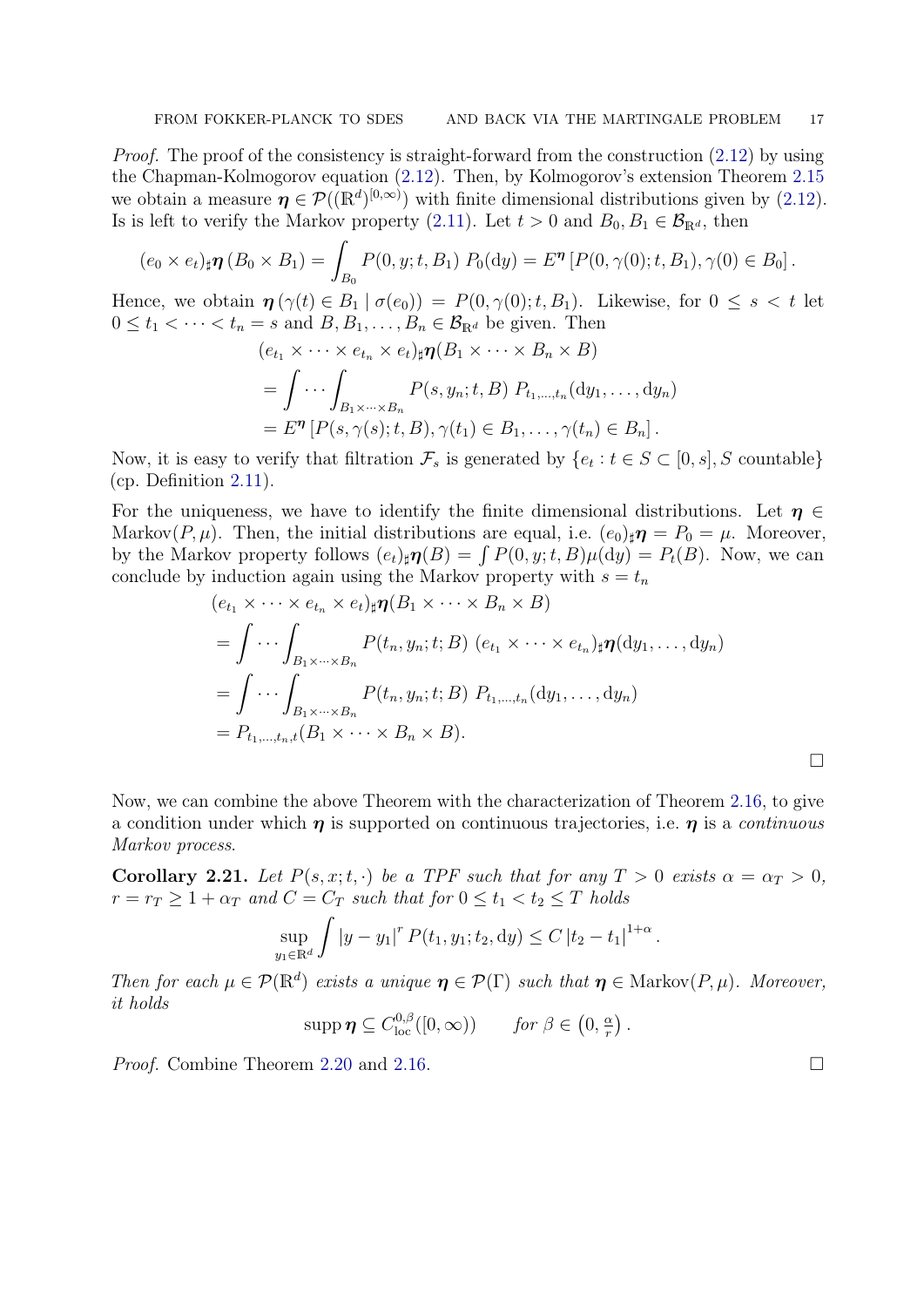<span id="page-17-8"></span>Example 2.22 (Wiener measure). Define the following TPF

$$
P_{\mathcal{W}}(s,x;t,B) := \int_B g_d(t-s,y-x) \, \mathrm{d}y \quad \text{with} \quad g_d(s,x) := \frac{1}{(2\pi s)^{d/2}} \exp\left(-\frac{|x|^2}{2s}\right).
$$

Then the resulting measure from Corollary [2.21](#page-16-0) is called Wiener measure. Especially by choosing as initial distribution  $\mu = \delta_x$  for  $x \in \mathbb{R}^d$ , the resulting d-dimensional Wiener measure is denoted by  $\mathcal{W}_x^{(d)}$  and satisfies for all  $0 \le t_1 < t_2$ 

$$
\mathcal{W}_x^{(d)}\left(\gamma(t_2)\in B\mid \mathcal{F}_{t_1}\right)=\int_B g_d(t_2-t_1,y-\gamma(t_1))\,\mathrm{d}y.
$$

Moreover  $\mathcal{W}^{(d)} := \mathcal{W}_0^{(d)}$  $\big\{ \begin{matrix} (a) \ 0 \end{matrix}.$ 

**Exercise:** Deduce that for any  $r > 1$  exists  $C_r < \infty$  such that

$$
\int |y - y_1|^{2r} P_{\mathcal{W}}(t_1, y_1; t_2, dy) \le C_r |t_2 - t_1|^r
$$

and conclude that supp  $W^{(d)} \subseteq C_{\text{loc}}^{0,\beta}([0,\infty))$  for any  $\beta \in (0,1/2)$ .

# <span id="page-17-0"></span>2.5. Maximum principle and  $C_0$ -semigroups.

<span id="page-17-7"></span>**Theorem 2.23** (Weak parabolic maximum principle). Let  $a \in C_b([0,\infty) \times \mathbb{R}^d; S_d)$  and  $b \in C_b([0,\infty) \times \mathbb{R}^d; \mathbb{R}^d)$  and set

$$
L_t = \frac{1}{2}a : \nabla^2 + b \cdot \nabla = \frac{1}{2} \sum_{i,j=1}^d a_{ij}(t,x) \partial_{x_i, x_j} + \sum_{i=1}^d b_i(t,x) \partial_i.
$$
 (2.13)

If  $f \in C^{1,2}([0,T] \times \mathbb{R}^d)$  bdd. from below satisfies:

$$
s \in [0, T) : \partial_s f + L_s f \le 0 \qquad and \qquad \liminf_{s \to T} f(s, \cdot) \ge 0,
$$
\n
$$
(2.14)
$$

then  $f$  is non-negative. Moreover if  $f$  is in addition bounded and satisfies for some  $c, g \in C_b([0,T])$  and all  $s \in [0,T)$ 

<span id="page-17-6"></span><span id="page-17-5"></span><span id="page-17-4"></span><span id="page-17-3"></span>
$$
\partial_s f + L_s f + c(s) f \ge -g(s),\tag{2.15}
$$

then

$$
f(s,x) \le ||f(T,\cdot)|| \exp\left(\int_s^T c(u) \, \mathrm{d}u\right) + \int_s^T g(t) \exp\left(\int_s^t c(u) \, \mathrm{d}u\right) \mathrm{d}t. \tag{2.16}
$$

Proof. First assume that f satisfies

<span id="page-17-2"></span><span id="page-17-1"></span>
$$
\partial_s f + L_s f < 0 \quad \text{for} \quad 0 \le s < T. \tag{2.17}
$$

Then if  $(s_0, x_0) \in [0, T) \times \mathbb{R}^d$  is a point such that

$$
f(s_0, x_0) \le f(s, x)
$$
 for all  $(s, x) \in [s_0, T) \times \mathbb{R}^d$ , (2.18)

then it would hold

$$
\partial_s f(s_0, x_0) \ge 0
$$
,  $\nabla f(s_0, x_0) = 0$  and  $\nabla^2 f(s_0, x_0) \ge 0$ .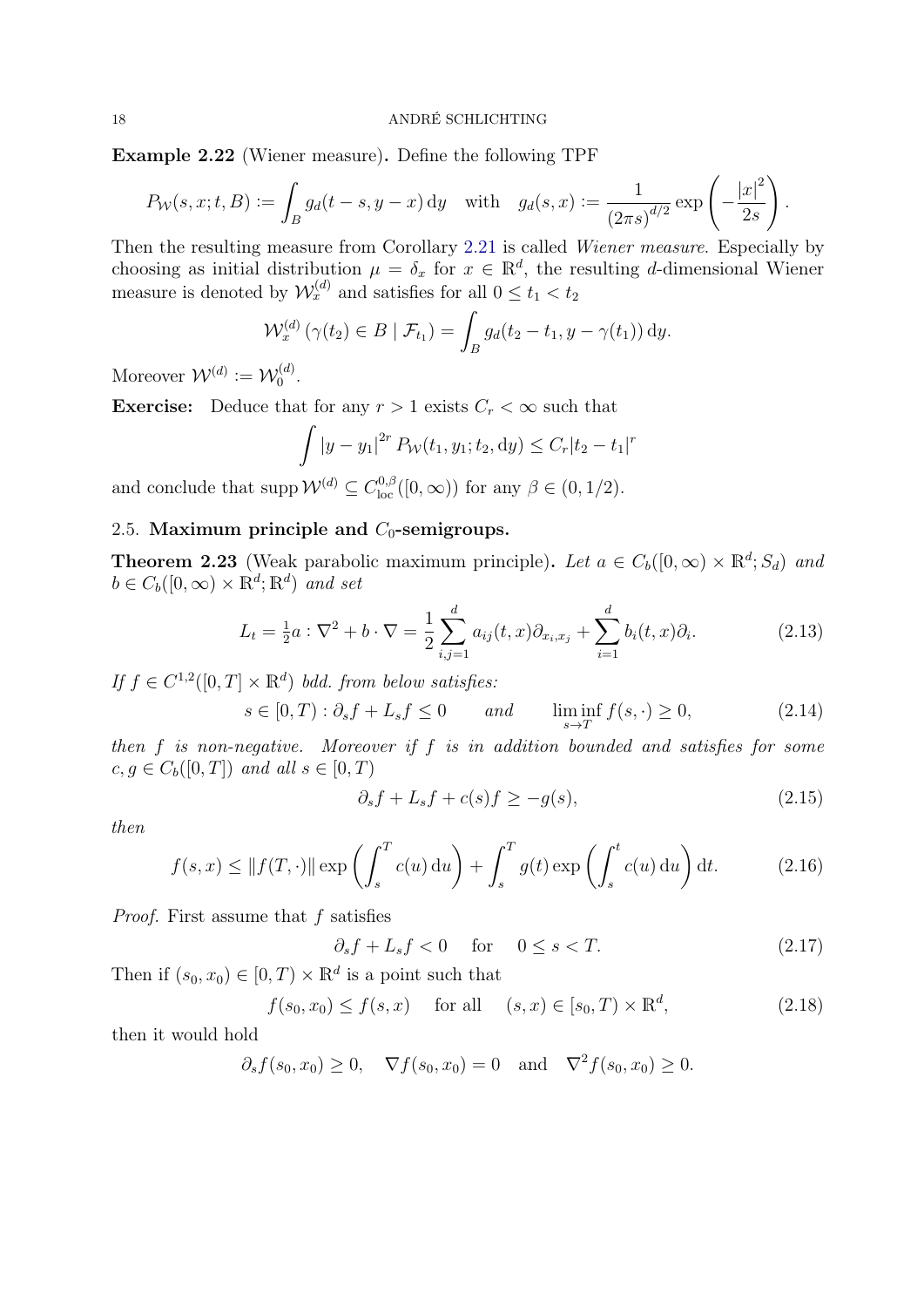Hence, in particular

$$
(\partial_s + L_{s_0})f(s_0, x_0) = \partial_s f(s_0, x_0) + \frac{1}{2}a(s_0, x_0) : \nabla^2 f(s_0, x_0) + b(s_0, x_0) \cdot \nabla f(s_0, x_0) \ge 0.
$$

Here, we used that for two matrices  $A, B \ge 0$  also  $A : B \ge 0$ . This is a contradiction and hence there exists no point  $(s_0, x_0)$  satisfying  $(2.18)$ .

Now, we define for  $\delta > 0$  and  $\varepsilon > 0$  the function

$$
f_{\delta,\varepsilon}(s,x) = f(s,x) + \varepsilon (T-s) + \delta e^{-s} |x|^2.
$$

Then, we get the estimate

$$
(\partial_s + L_s) f_{\delta,\varepsilon} = -\varepsilon + \delta e^{-s} \left( \text{tr}(a(s,x)) + 2x \cdot b(s,x) - |x|^2 \right) \leq -\varepsilon + \delta \left( ||\text{tr}(a)|| + ||b||^2 \right).
$$

Hence, we can choose for each  $\varepsilon > 0$ :  $\delta(\varepsilon) = \varepsilon/2 \left( ||\text{tr}(a)|| + ||b||^2 \right)$  such that  $(\partial_s + L_s) f_{\delta,\varepsilon} \leq$  $-\varepsilon/2 < 0$ . Now, suppose  $f_{\delta,\varepsilon}(s,x) < 0$  for some  $(s,x) \in [0,T) \times \mathbb{R}^d$ . Since  $\lim_{s \to T} f_{\delta,\varepsilon}(s,x) \ge$ 0 and  $f_{\delta,\varepsilon}(s,x) \to \infty$  as  $|x| \to \infty$  for all  $s \in [0,T]$ , there has to exist a  $(s_0,x) \in [0,T] \times \mathbb{R}^d$ such that [\(2.18\)](#page-17-1) holds. This contradicts [\(2.17\)](#page-17-2). Hence, for all  $\varepsilon > 0$  and  $0 \le \delta \le \delta(\varepsilon)$  holds  $f_{\delta,\varepsilon} \geq 0$  and therefore also  $f \geq 0$  in  $[0,T) \times \mathbb{R}^d$ .

Finally,  $f$  satisfies  $(2.15)$ , then the following function

$$
(s,x) \mapsto ||f(T,\cdot)|| - f(s,x) \exp\left(\int_s^T c(u) \, \mathrm{d}u\right) + \int_s^T g(t) \exp\left(-\int_t^T c(u) \, \mathrm{d}u\right) \mathrm{d}t
$$

satisfies [\(2.14\)](#page-17-4) and hence is non-negative, which translates to the estimate [\(2.16\)](#page-17-5).  $\Box$ 

*Remark* 2.24. The definition of  $L_t$  seems to be ad hock. However, one can proof the following theorem:

Let  $L: C^{\infty}(\mathbb{R}^d) \to C(\mathbb{R}^d)$  linear satisfying

- (i) L is local: If  $\varphi(x) \equiv 0$  in  $B_{\varepsilon}(x_0)$  for some  $\varepsilon > 0$  then  $L\varphi(x_0) = 0$ .
- (ii) L satisfies the weak maximum principle: If  $\varphi \in C^{\infty}(\mathbb{R}^d)$  has a local maximum at  $x_0$ then  $L\varphi(x_0) \leq 0$ .

Then there exists  $a: \mathbb{R}^d \to S_d$  and  $b: \mathbb{R}^d \to \mathbb{R}^d$  continuous such that  $L = \frac{1}{2}$  $\frac{1}{2}a:\nabla^2+b\cdot\nabla.$ Exercise: Proof the above theorem by the following steps:

- 1) For any  $c \in \mathbb{R}$  follows  $Lc \equiv 0$ .
- 2) For any  $\varphi \in C^2(\mathbb{R}^d)$  with  $\varphi(x) = o(|x x^0|)$  for some  $x^0 \in \mathbb{R}^d$  follows  $L\varphi(x^0) = 0$ (Consider the function  $\varphi_{\varepsilon}(x) = \varphi(x) + \varepsilon |x - x^0|^2$ ).
- 3) Define  $b_j(x) = (L\varphi_j)(x)$  and  $a^{ij}(x) = (L\varphi_i\varphi_j)(x) b_j(x)\varphi_i(x) b_i(x)\varphi_j(x)$ , where  $\varphi_i(x) = x_i$ . Show that  $a^{ij}(x^0)$  is non-negative definite by testing with functions of the form  $\sum_i \theta_i \cdot (x_i - x_i^0)^2$  with  $\theta \in \mathbb{R}^d$ .
- 4) Use a second order Taylor expansion of  $\varphi \in C^{\infty}(\mathbb{R}^d)$  in  $x^0$  and the definition of  $b_i(x)$ and  $a^{ij}(x)$  to verify the form of L.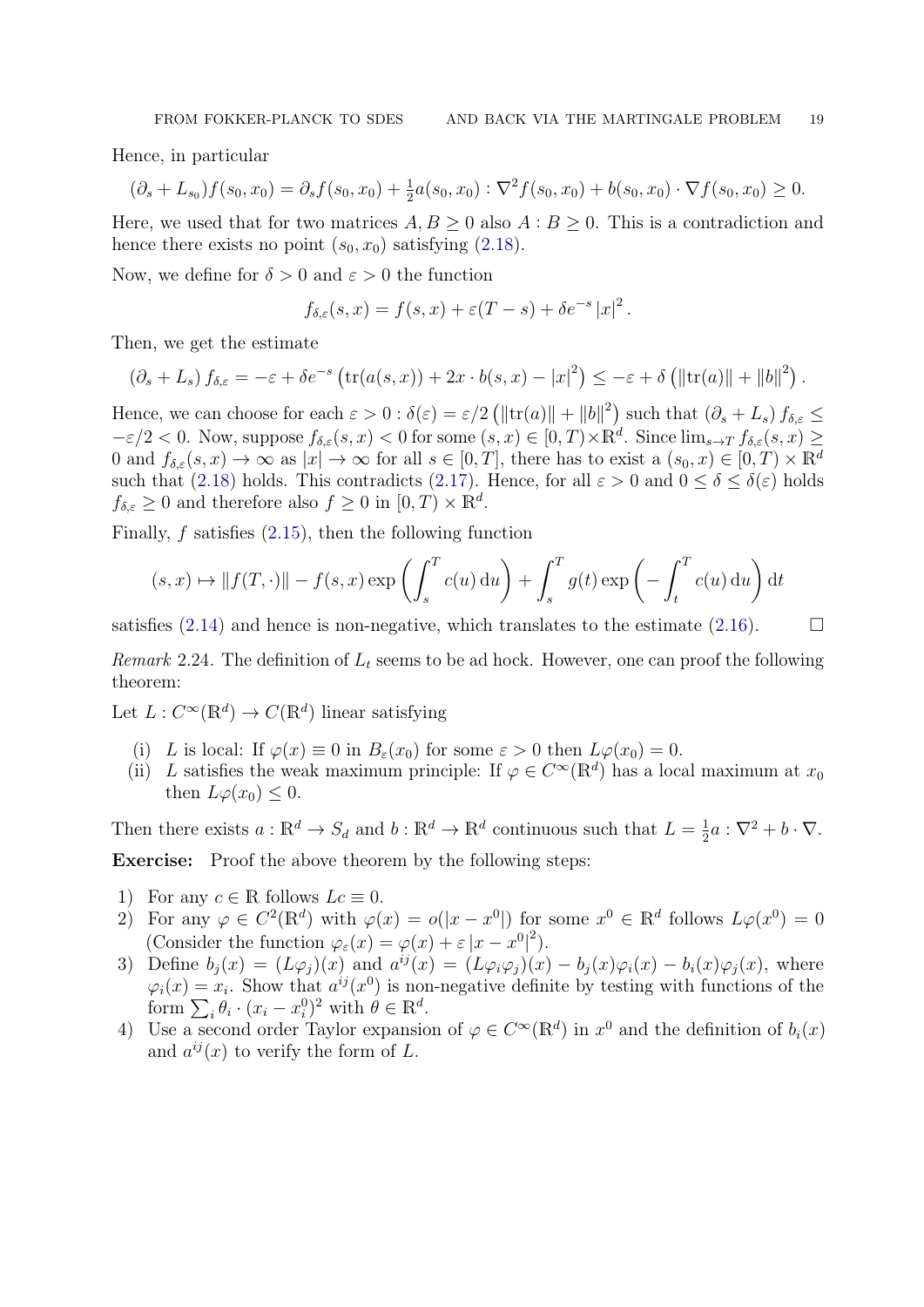<span id="page-19-3"></span>**Corollary 2.25** ( $C_0$ -semigroup). Let  $L_t$  be given by [\(2.13\)](#page-17-6). Assume that there exists for any  $\varphi \in C_c^{\infty}(\mathbb{R}^d)$  an  $f \in C^{1,2}([0,T] \times \mathbb{R}^d) \cap C_b([0,T] \times \mathbb{R}^d)$  such that for any  $t > 0$ 

$$
s \in [0, t) : \partial_s f + L_s f = 0 \qquad and \qquad \lim_{s \to t} f(s, x) = \varphi(x). \tag{2.19}
$$

Then, f is unique. The family of operators  $T_{s,t}\varphi := f(s, \cdot)$  defines a strongly continuous semigroup:

- (i)  $T_{s,t} : C_0(\mathbb{R}^d) \to C_0(\mathbb{R}^d)$  is a linear non-negative contraction:  $||T_{s,t}\varphi|| \leq ||\varphi||$ ,
- (ii) being strongly continuous  $\lim_{s\to t} T_{s,t}\varphi(x) = \varphi(x)$  for all  $x \in \mathbb{R}^d$ ;
- (iii) and satisfying the semigroup property  $T_{t_1,t_3} = T_{t_1,t_2} T_{t_2,t_3}$  for  $0 \le t_1 < t_2 < t_3$ .

Moreover, there exists a TPF P such that the semigroup  $T_{s,t}$  has the representation

<span id="page-19-2"></span><span id="page-19-0"></span>
$$
T_{s,t}\varphi(x) = \int \varphi(x)P(s,x;t,\mathrm{d}y)
$$

and the TPF satisfies for some constant  $A > 0$  only depending on a and b

$$
\int |y - x|^4 P(s, x; t, dy) \le A e^{t - s} (t - s)^2, \qquad 0 \le s < t \text{ and } x \in \mathbb{R}^d.
$$
 (2.20)

Proof. The weak maximum principle of Theorem [2.23](#page-17-7) implies the estimate

$$
\min_{x \in \mathbb{R}^d} \varphi(x) \le f(s, \cdot) \le \max_{x \in \mathbb{R}^d} \varphi(x), \qquad 0 \le s < t,
$$

which first of all implies uniqueness, since  $L_t$  is a linear operator. Moreover, it proves, that  $T_{s,t}$  is linear non-negative contraction on  $C_c^{\infty}(\mathbb{R}^d)$  and by density also on  $C_0(\mathbb{R}^d)$ . It is left to show that  $T_{s,t}\varphi \in C_0(\mathbb{R}^d)$  for  $\varphi \in C_0(\mathbb{R}^d)$ . It is enough to show the claim for  $\varphi \in C_c^{\infty}(\mathbb{R}^d)$ . Therefore, construct for  $M > 0$  the function  $\varphi_M \in C_c^{\infty}(\mathbb{R}^d)$  such that

<span id="page-19-1"></span>
$$
\mathbb{1}_{\bar{B}_M}(x) \le \varphi_M(x) \le \mathbb{1}_{\bar{B}_{M+1}}(x).
$$

Here  $B_R = B_R(0)$  is the euclidean ball around 0. Let  $f_M \in (C^{1,2} \cap C_b)([0,T) \times \mathbb{R}^d)$  be the unique solution to  $\partial_s f_M + L_s f_M = 0$  and  $f_M(t, \cdot) = \varphi_M$ . Now, we construct the following comparison function for  $x_0 \in \mathbb{R}^d$  and  $A > 0$ 

$$
\psi_{x_0}(s, x) := e^{t-s} \left( A(t - s) + |x - x_0|^2 \right). \tag{2.21}
$$

Then, it holds

$$
\partial_s \psi_{x_0}(s, x) + L_s \psi_{x_0}(s, x) = -\psi_{x_0}(s, x) - Ae^{t-s} + e^{t-s} \ a : \text{Id} + e^{t-s} \ 2b \cdot (x - x_0)
$$
  
\n
$$
\leq e^{t-s} \left( -A - |x - x_0|^2 + ||\text{tr } a||_{L^{\infty}([0, T] \times \mathbb{R}^d)} + ||b||_{L^{\infty}([0, T] \times \mathbb{R}^d)}^2 + ||b||_{L^{\infty}([0, T] \times \mathbb{R}^d)}^2 + |x - x_0|^2 \right)
$$
  
\n
$$
\leq e^{t-s} \left( ||\text{tr } a||_{L^{\infty}([0, T] \times \mathbb{R}^d)} + ||b||_{L^{\infty}([0, T] \times \mathbb{R}^d)}^2 - A \right).
$$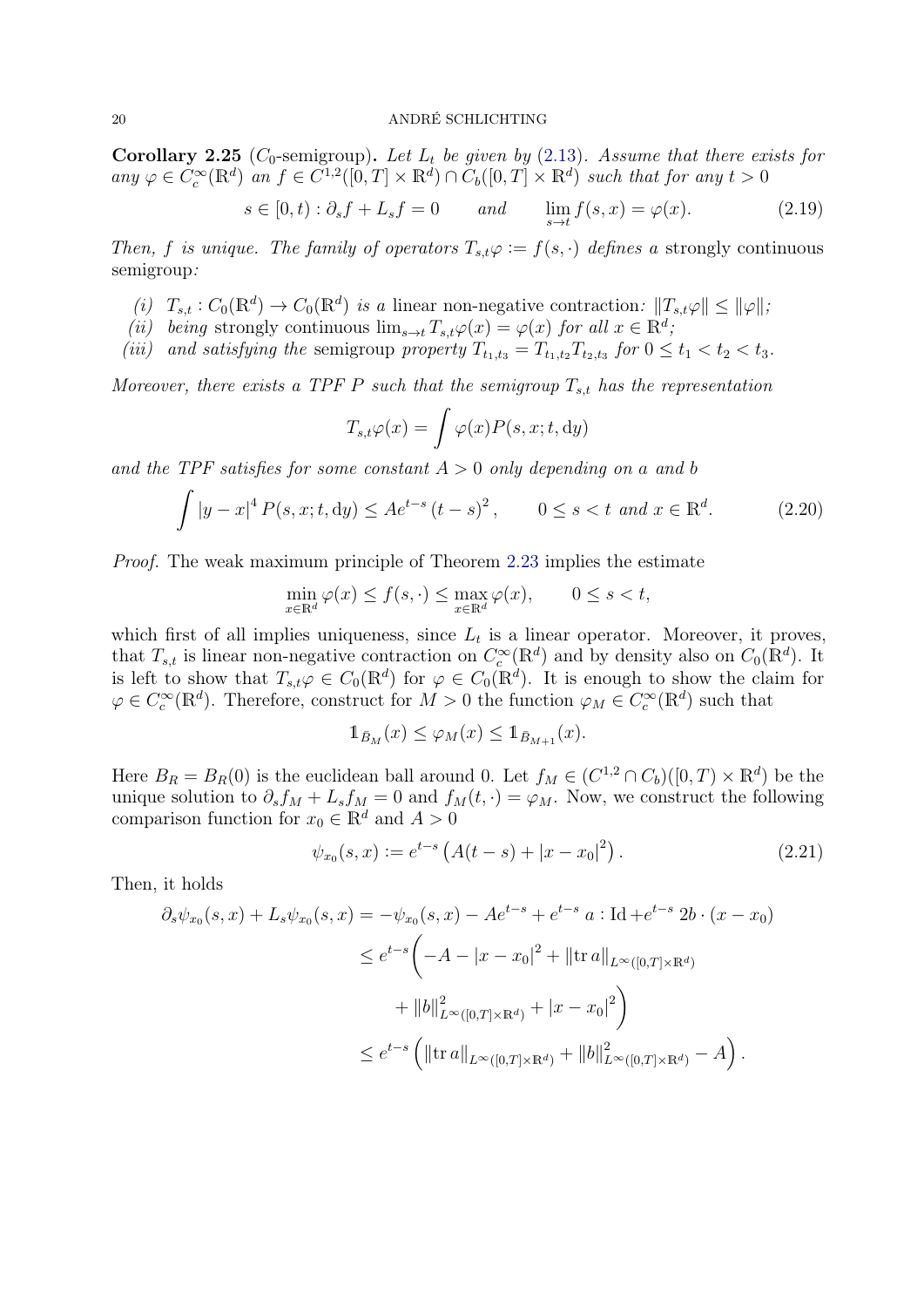Hence,  $\partial_s \psi_{x_0}(s, x) + L_s \psi_{x_0}(s, x) \le 0$  for  $A := ||\text{tr } a||_{L^{\infty}([0, T] \times \mathbb{R}^d)} + ||b||_{L^{\infty}([0, T] \times \mathbb{R}^d)}^2$ . Now, by choosing  $x_0$  such that  $|x_0| \geq 2(M+1)$ , it follows  $\frac{|x_0|^2}{4}$  $\frac{1}{4} \varphi_M(\cdot) \leq \psi_{x_0}(t, \cdot)$ . Then, Theorem [2.23](#page-17-7) implies for  $0 \leq s < t$ 

$$
0 \le f_M(s, x) \le \frac{4}{|x_0|^2} \psi_{x_0}(s, x)
$$
 for all  $x \in \mathbb{R}^d$ .

In particular, it follows by choosing  $x = x_0$  and still  $|x_0| \geq 2(M+1)$ 

$$
0 \le f_M(s, x_0) \le \frac{A}{\varrho^2} e^{t-s} (t-s) \le \frac{4A}{|x_0|^2} e^{t-s} (t-s)
$$

and therefore  $f_M(s, \cdot) \in C_0(\mathbb{R}^d)$ , finishing the proof of the first statement (*i*). 24.11.15

The continuity statement *(ii)* follows by considering  $\varphi \in C_c^{\infty}(\mathbb{R}^d)$ . Let f be the solution to [\(2.19\)](#page-19-0). Then the function  $f_{\varphi}(s, x) := f(s, x) - \varphi(x)$  satisfies  $\partial_s f_{\varphi}(s, x) + L_s f_{\varphi}(s, x) = L_s \varphi$ . Hence, we get by [\(2.16\)](#page-17-5)

$$
||f_{\varphi}(s,\cdot)|| \le \underbrace{||f_{\varphi}(t,\cdot||}_{=0} + \int_{s}^{t} ||L_u \varphi(\cdot)|| du \le C(\varphi, a, b) \ (t-s).
$$

By density of  $C_c^{\infty}(\mathbb{R}^d)$  in  $C_0(\mathbb{R}^d)$  we get *(ii)*.

For the semigroup property *(iii)*, let again  $\varphi \in C_c^{\infty}(\mathbb{R}^d)$  be given and set  $f(s, \cdot) = T_{s,t_3}\varphi$ . Take a squence  $\{\varphi_n\}_{n\in\mathbb{N}}$  such that  $\varphi_n \to f(t_2, \cdot)$  uniformly and define  $f_n(s, \cdot) = T_{s,t_2}\varphi_n$  for  $0 \le s < t_2$ . Then  $f - f_n \in (C^{1,2} \cap C_b) ([0, t_2) \times \mathbb{R}^d)$  and  $\partial_s(f - f_n) + L_s(f - f_n) = 0$  for  $0 \leq s < t_2$ . Moreover, by *(ii)* follows

$$
\lim_{s \to t_2} (f(s, x) - f_n(s, x)) = f(t_2, x) - \varphi_n(x).
$$

Thus an application of the weak maximum principle Theorem [2.23](#page-17-7) leads to

$$
\sup_{0\leq s
$$

Resubstituting back all definitions leads to

$$
T_{t_1,t_3}\varphi = f(t_1,\cdot) = \lim_{n \to \infty} f_n(t_1,\cdot) = \lim_{n \to \infty} T_{t_1,t_2}\varphi_n = T_{t_1,t_2}T_{t_2,t_3}\varphi
$$

proofing  $(iii)$ .

Since for each  $0 \le s < t \le T$  and each  $x_0 \in \mathbb{R}^d$  the mapping  $\varphi \mapsto T_{s,t}\varphi(x_0)$  is a linear non-negative contraction on  $C_0(\mathbb{R}^d)$ , there exists by the Riesz-representation theorem a regular countably additive non-negative measure  $P(s, x_0; t, \cdot)$  on  $\mathbb{R}^d$  such that

$$
T_{s,t}\varphi(x_0) = \int \varphi(y)P(s,x_0,t,\mathrm{d}y) \quad \text{and} \quad P(s,x_0,t,\mathbb{R}^d) \le 1.
$$

It is left to show, that  $P(s, x_0, t, \mathbb{R}^d) = 1$ . Therefore, let us construct for  $M > 0$  the function  $\varphi_M \in C_c^{\infty}(\mathbb{R}^d)$  such that  $1_{\bar{B}_M(x_0)}(x) \leq \varphi_M(x) \leq 1_{\bar{B}_{M+1}(x_0)}(x)$  and let  $f_M$  be the according solution to [\(2.19\)](#page-19-0). Let  $\psi_{x_0}$  be as in the beginning of the proof [\(2.21\)](#page-19-1). Then, it holds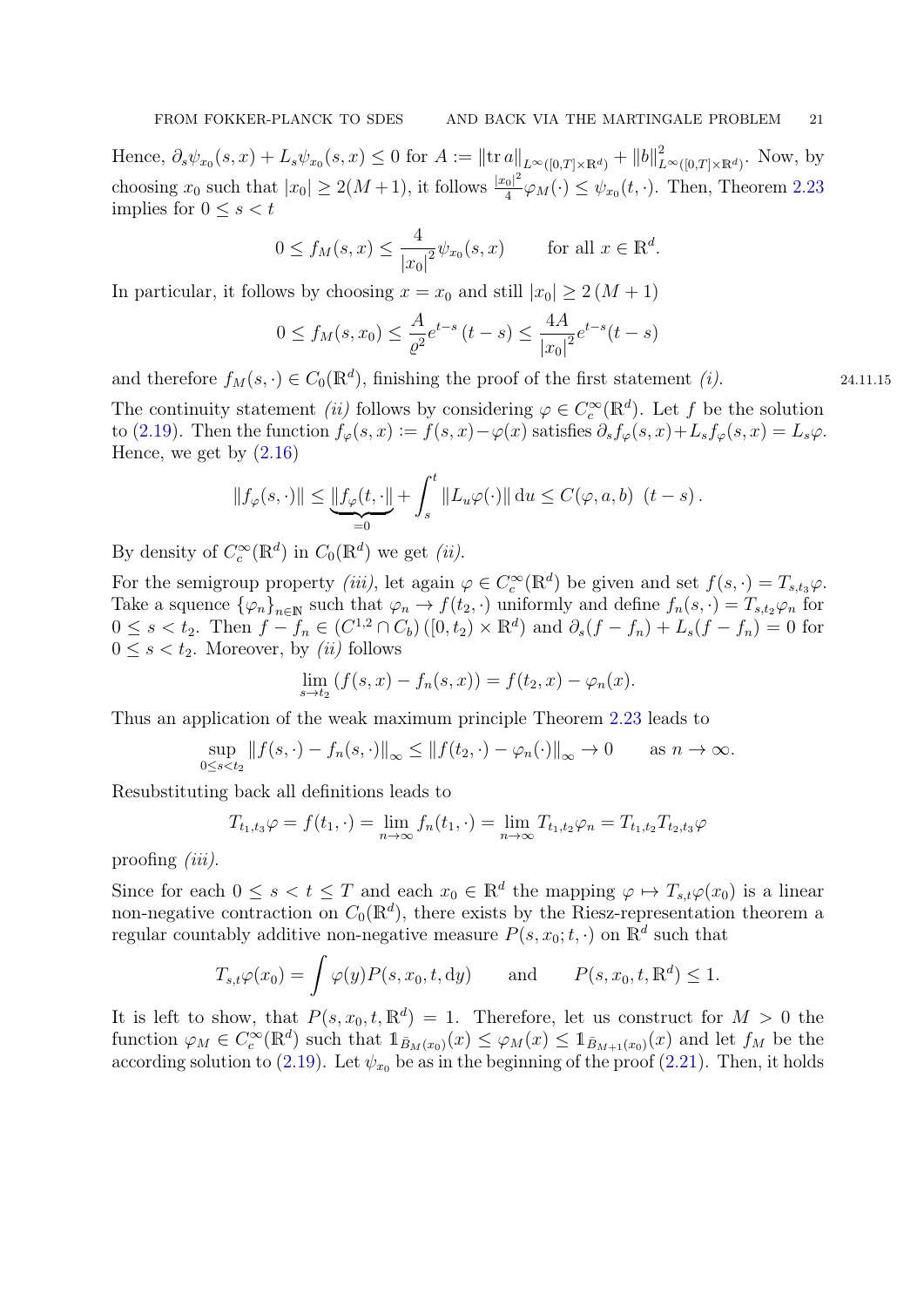$M^2(1-\varphi_M(\cdot)) \leq \psi_{x_0}(t,\cdot)$  and hence by Theorem [2.23](#page-17-7) it follows  $M^2(1-f_M(s,\cdot)) \leq \psi_{x_0}(s,\cdot)$ for all  $0 \leq s < t$ . This allows to estimate

$$
P(s, x_0; t, B_{M+1}(x_0)) \ge T_{s,t} \varphi_M(x_0) = f_M(s, x_0) \ge 1 - \frac{\psi_{x_0}(s, x_0)}{M^2} \ge 1 - \frac{Ae^{t-s}(t-s)}{M^2}.
$$

Hence, we get  $P(s, x_0, t, \mathbb{R}^d) = 1$ .

The last statement [\(2.20\)](#page-19-2) follows by considering the test function

$$
\omega_{x_0}(s,x) = Ae^{t-s}(t-s)^2 + Ae^{t-s}(t-s)|x-x_0|^2 + e^{t-s}|x-x_0|^4.
$$

**Exercise:** Show, there is a choice A large enough in terms of a, b such that

$$
\partial_s \omega_{x_0}(s, x) + L_s \omega_{x_0}(s, x) \le 0 \qquad 0 \le s < t.
$$

First deduce the estimate<sup>[11](#page-21-1)</sup>  $L_s |x - x_0|^4 \leq 6 \|\text{tr }a\|_{L^\infty} |x - x_0|^2 + 4 \, \|b\|_{L^\infty}^2 |x - x_0|^2 + |x - x_0|^4$ . Therewith, we can conclude the proof. Let  ${\varphi_n}_{n\in\mathbb{N}}\subset C_c^{\infty}(\mathbb{R}^d)$  a sequence converging monotone to  $|x-x_0|^4$ , then we have by Theorem [2.23](#page-17-7) that  $T_{s,t}\varphi_n \leq \omega_{x_0}(s,\cdot)$  for all  $0 \leq s < t$ . Hence, we have

$$
\int \varphi_n(y) P(s, x_0; t, dy) \leq T_{s,t} \varphi(x_0) \leq \gamma(s, x_0) = A e^{t-s} (t-s)^2.
$$

<span id="page-21-0"></span>2.6. Existence for parabolic PDEs. In the Example [2.22,](#page-17-8) we constructed the TPF  $P_W(s, x; t, B)$  from the density  $p_W(s, x; t, y) := g_d(t - s, y - x)$ . It is easy to verify, that the function

$$
u(s,x) = \int p_{\mathcal{W}}(s,x;t,y)u_T(y) dy + \int_s^T \int p(s,x;t,y)c(t,y) dy dt
$$

solves for  $0 \leq s \leq T$ 

$$
\partial_s u(s, x) + \Delta u(s, x) = -c(s, x)
$$
 and  $u(T, x) = u_T(x)$ .

For this reason, the density  $p_{\mathcal{W}}(s, x; t, y)$  is called parabolic Green function of the heat equation or just heat kernel.

In this section, we will find a class of coefficients  $a, b$  such that the generator

$$
L_{t} = \frac{1}{2}a : \nabla^{2} + b \cdot \nabla = \frac{1}{2} \sum_{i,j=1}^{d} a^{ij}(t, x) \partial_{i,j} + \sum_{i=1}^{d} b_{i}(t, x) \partial_{i}.
$$

has a parabolic Green function.

The first result is a existence theorem by [\[10\]](#page-67-4), which we state and use without proof.

<span id="page-21-2"></span>**Theorem 2.26** (Existence for elliptic Hölder coefficients [\[10\]](#page-67-4)). Let  $a : [0, \infty) \times \mathbb{R}^d \to S_d$ and  $b:[0,\infty)\times\mathbb{R}^d\to\mathbb{R}^d$  be bounded such that for  $\lambda>0$  and  $0<\gamma\leq 1$  exists  $C<\infty$ .

<span id="page-21-1"></span><sup>11</sup>For any  $n \in \mathbb{N}$  holds  $\nabla^2 |x|^n = n |x|^{n-2} \left( \text{Id} + (n-2) \frac{x}{|x|} \otimes \frac{x}{|x|} \right)$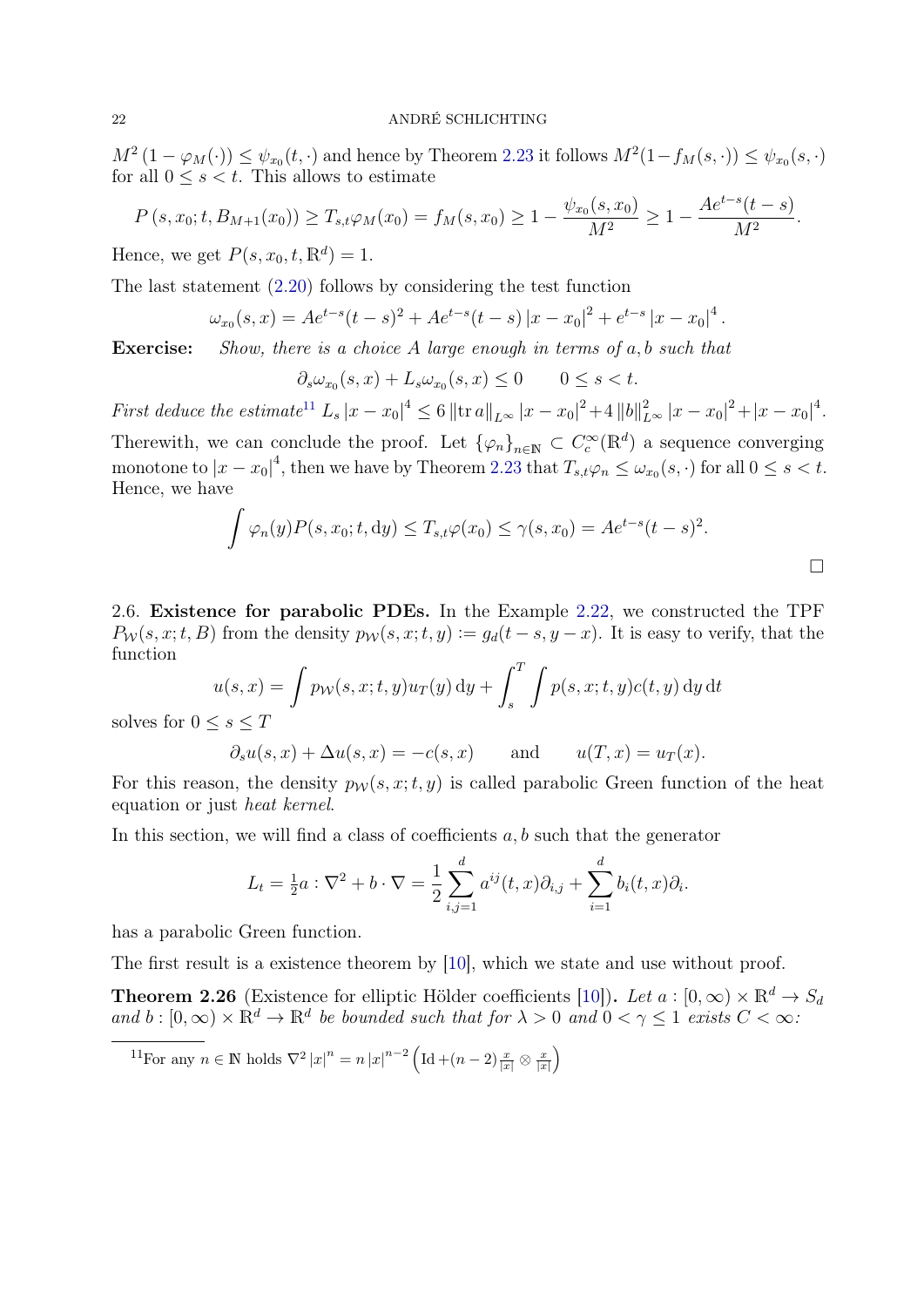- (i) ellipticity:  $\langle \theta, a(s, x)\theta \rangle \ge \alpha |\theta|^2$  for all  $\theta \in \mathbb{R}^d$
- (*ii*) Hölder:  $||a(s, x) a(t, y)|| + |b(s, x) b(t, y)| \leq C (|x y|^{\gamma} + |t s|^{\gamma})$ , where  $||a|| :=$  $\sup_{\theta:|\theta|=1} |a\theta|.$

Then the generator

<span id="page-22-1"></span>
$$
L_t = \frac{1}{2}a(t, \cdot) : \nabla^2 + b(t, \cdot) \cdot \nabla
$$

posses a unique positive parabolic Green function  $p(s, x; t, y)$ :

- p is jointly continuous for each  $t > 0$  for  $s \in [0, t)$  and  $x, y \in \mathbb{R}^d$ ;
- and for any  $u_T \in C_c^{\infty}(\mathbb{R}^d)$  and  $c \in C_c^{\infty}([0,\infty) \times \mathbb{R}^d)$  the function

$$
u(s,x) = \int p(s,x;t,y)u_T(y) dy + \int_s^T \int p(s,x;t,y)c(t,y) dy dt
$$

satisfies for  $s \in (0,T)$  and all  $x \in \mathbb{R}^d$ 

$$
\partial_s u(s, x) + L_s u(s, x) = -c(s, x)
$$
 and  $u(T, x) = u_T(x)$ . (2.22)

<span id="page-22-5"></span>Corollary 2.27. Let  $L_t$  satisfy the assumptions of Theorem [2.26](#page-21-2) and let  $P(s, x; t, \cdot)$  be the associated TPF (guaranteed by Corollary [2.25\)](#page-19-3). Then for any  $0 \le s < t$  and  $x \in \mathbb{R}^d$  holds

<span id="page-22-2"></span><span id="page-22-0"></span>
$$
P(s, x; t, B) = \int_{B} p(s, x; t, y) dy, \qquad B \in \mathcal{B}_{\mathbb{R}^{d}},
$$
\n(2.23)

where  $p(s, x; t, y)$  is the parabolic Green function of Theorem [2.26.](#page-21-2) Moreover, for  $T > 0$ and any  $u \in C_h^{1,2}$  $b^{1,2}([0,T)\times\mathbb{R}^d)\cap C_b([0,T]\times\mathbb{R}^d)$  holds

$$
\int u(T, y) P(s, x; T, dy) - u(s, x) = \int_{s}^{T} \int (\partial_{t} + L_{t}) u(t, y) P(s, x; t, dy) dt.
$$
 (2.24)

*Proof.* The representation [\(2.23\)](#page-22-0) follows from [\(2.22\)](#page-22-1) by choosing  $c \equiv 0$ . Then u solves  $\partial_s u$  +  $L_s u = 0$  and  $u(T, \cdot) = u_T(\cdot)$ , hence  $u(s, \cdot) = T_{s,T} u_T(\cdot)$ , which is unique by Corollary [2.25.](#page-19-3) The formula [\(2.24\)](#page-22-2) follows by considering

$$
\psi(s,x) = \int u(T,y)P(s,x;T,\mathrm{d}y) - \int_s^T \int (\partial_t + L_t) u(t,y)P(s,x;t,\mathrm{d}y) \mathrm{d}t.
$$

Then,  $\psi \in C^{1,2}([0,T] \times \mathbb{R}^d)$  and it solves  $\partial_s \psi + L_s \psi = \partial_s u + L_s u$  and since  $\psi(T, \cdot) = u(T, \cdot),$ we can conclude by the weak maximum principle Theorem [2.23.](#page-17-7)  $\Box$ 

<span id="page-22-4"></span>**Lemma 2.28** (Off-diagonal–diagonal matrix estimate). Let  $a \in C^2(\mathbb{R}; S_d)$ . Assume, that  $\Lambda_0 = \sup \{|D^2 a^{ij}(x)| : 1 \le i, j, \le d \quad and \quad x \in \mathbb{R}\} < \infty.$ 

Then for all  $1 \leq i, j, \leq d$  and  $x \in \mathbb{R}$  holds

$$
|(Da^{ij})(x)| \le (2\Lambda_0)^{\frac{1}{2}} (a^{ii}(x) + a^{jj}(x))^{\frac{1}{2}}.
$$

Moreover, for any  $s \in \mathbb{R}^{d \times d}$  symmetric holds

<span id="page-22-3"></span>
$$
(\text{tr}\left((Da)(x)\,s\right))^2 \le 4d^2\Lambda_0 \,\text{tr}\left(s\,a(x)\,s\right). \tag{2.25}
$$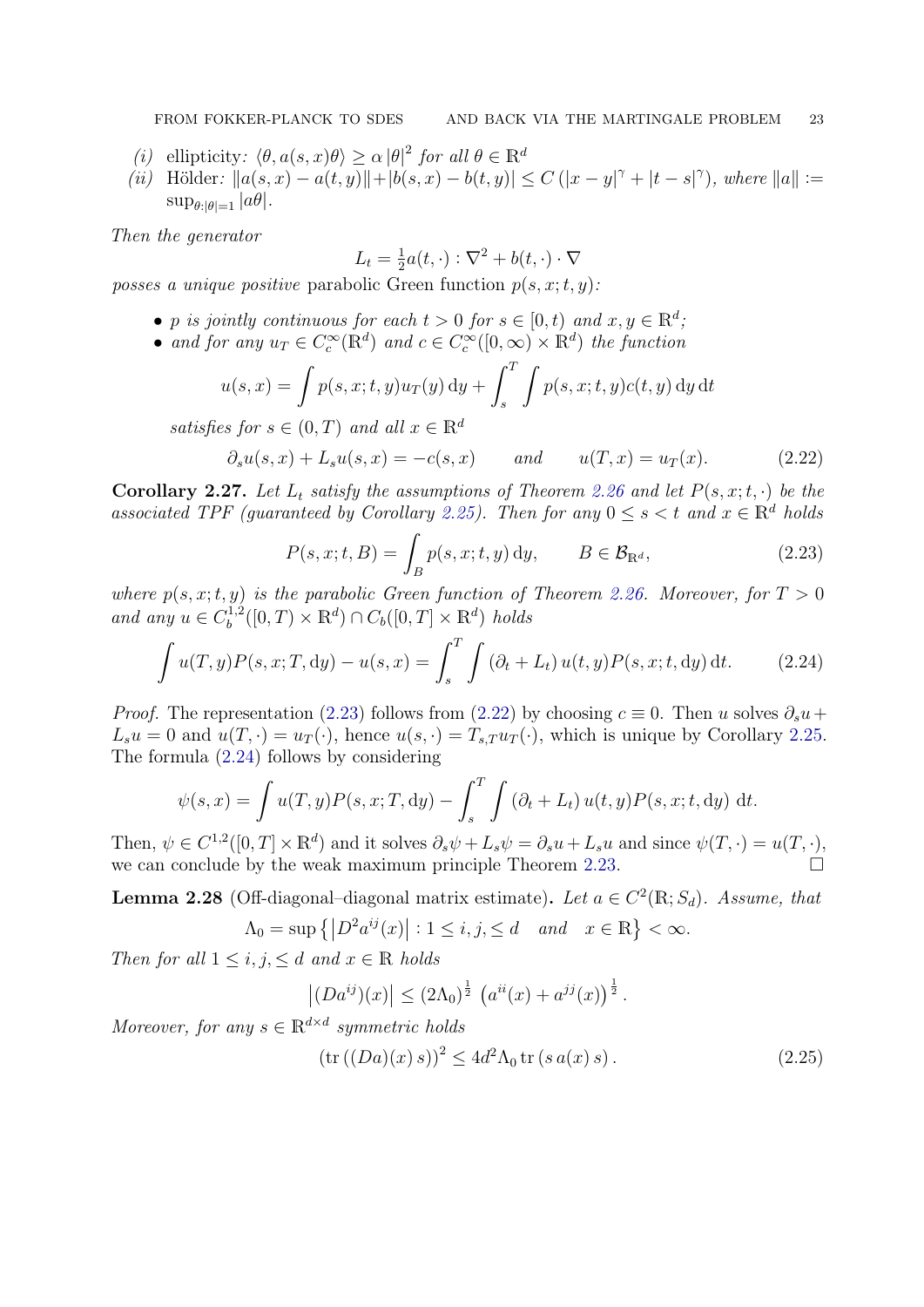*Proof.* If we have a non-negative function  $\varphi \in C^2(\mathbb{R})$  with  $\alpha = \sup_{x \in \mathbb{R}} \varphi''(x) < \infty$ , then we can estimate by Taylor

$$
0 \le \varphi(x+y) \le \varphi(x) + \varphi'(x)y + \frac{\alpha}{2}y^2.
$$

Hence, the quadratic form  $y \mapsto \alpha/2y^2 + \varphi'(x)y + \varphi(x)$  is non-negative for  $y \in \mathbb{R}$ . Therefore, its discriminant is strictly negative, i.e.

$$
(\varphi'(x))^2 - 2\alpha\varphi(x) \le 0 \quad \text{hence} \quad |\varphi'(x)| \le (2\alpha)^{\frac{1}{2}} (\varphi(x))^{\frac{1}{2}}.
$$

The above estimate can be applied to

$$
\varphi_{\pm}(x) = a^{ii}(x) \pm 2a^{ij}(x) + a^{jj}(x) = \langle e_i \pm e_j, a(x)(e_i \pm e_j) \rangle
$$

since  $|\varphi''_{\pm}(x)| \leq 4\Lambda_0$ . Hence, we get  $|\varphi'_{\pm}| \leq (8\Lambda_0)^{\frac{1}{2}} (\varphi_{\pm}(x))^{\frac{1}{2}}$ . Since, we also have that  $a^{ij}(x) = \frac{1}{4} (\varphi_{+}(x) - \varphi_{-}(x))$ , it holds

$$
\left| (Da^{ij})(x) \right| \leq \frac{1}{4} \left( \left| \varphi_+'(x) \right| + \left| \varphi_-'(x) \right| \right) \leq (\Lambda_0/2)^{\frac{1}{2}} \left( (\varphi_+(x))^{\frac{1}{2}} + (\varphi_-(x))^{\frac{1}{2}} \right)
$$
  

$$
\leq (\Lambda_0)^{\frac{1}{2}} (\varphi_+(x) + \varphi_-(x))^{\frac{1}{2}} = (2\Lambda_0)^{\frac{1}{2}} \left( a^{ii}(x) + a^{jj}(x) \right)^{\frac{1}{2}}.
$$

To proof [\(2.25\)](#page-22-3), we apply Cauchy-Schwarz to the rhs and then the just obtained estimate

$$
(\text{tr}(Da(x)s)) \le d^2 \sum_{i,j=1}^d ((Da^{ij})(x))^2 (s^{ij})^2 \le d^2 2\Lambda_0 \sum_{i,j=1}^d (a^{ii}(x) + a^{jj}(x))^2 (s^{ij})^2
$$
  
=  $4d^2 \Lambda_0 \sum_{i,j=1}^d s^{ij} a^{jj}(x) s^{ji} = 4d^2 \Lambda_0 \text{ tr}(s a(x) s).$ 

*Notation* 2.29 (Derivatives). We use the following notation  $\varphi_{,i} = \partial_{x_i}\varphi$  as well as  $\varphi_{,ij} = \partial_{x_ix_j}\varphi$ . Moreover, Hess  $\varphi = (\varphi_{,ij})_{i,j=1}^d$  is the Hessian. For a multiindex  $\alpha = (\alpha_1, \ldots, \alpha_d) \in \mathbb{N}^d$ , we set  $|\alpha| = \alpha_1 + \cdots + \alpha_d$  and define

$$
\varphi^{(\alpha)} = D^{\alpha}\varphi = \frac{\partial^{|\alpha|}\varphi}{\partial_{x_1}^{\alpha_1} \cdots \partial_{x_d}^{\alpha_d}}.
$$

Moreover, we define the  $C^{0,n}(\mathbb{R}^d)$ -norm by

<span id="page-23-0"></span>
$$
\|\varphi(s,\cdot)\|^{(n)} = \sum_{|\alpha| \le n} \left\|\varphi^{(\alpha)}(s,\cdot)\right\|.
$$

<span id="page-23-1"></span>**Theorem 2.30** (Higher regularity). Let  $a : [0, \infty) \times \mathbb{R}^d \to S_d$ ,  $b : [0, \infty) \times \mathbb{R}^d \to \mathbb{R}^d$  and  $c : [0, \infty) \times \mathbb{R}^d \to \mathbb{R}$  bounded continuous. Assume, that  $a \in C_b^{0,m}$  $b^{0,m}([0,\infty)\times\mathbb{R}^d)$  for some  $m \geq 2$  and that  $b, c \in C^{0,n}([0,\infty) \times \mathbb{R}^d)$  for some  $n \geq 1$ . Given  $T > 0$ ,  $u_T \in C_b^n(\mathbb{R}^d)$ , and  $g \in C_b^{0,n}$  $b^{0,n}([0,T)\times\mathbb{R}^d)$ , suppose that  $u \in C_b^{1,2}$  $b^{1,2}([0,T] \times \mathbb{R}^d)$  satisfies

$$
\partial_s u + L_s u + c(s, \cdot) u = -g, \qquad 0 \le s < T,\tag{2.26}
$$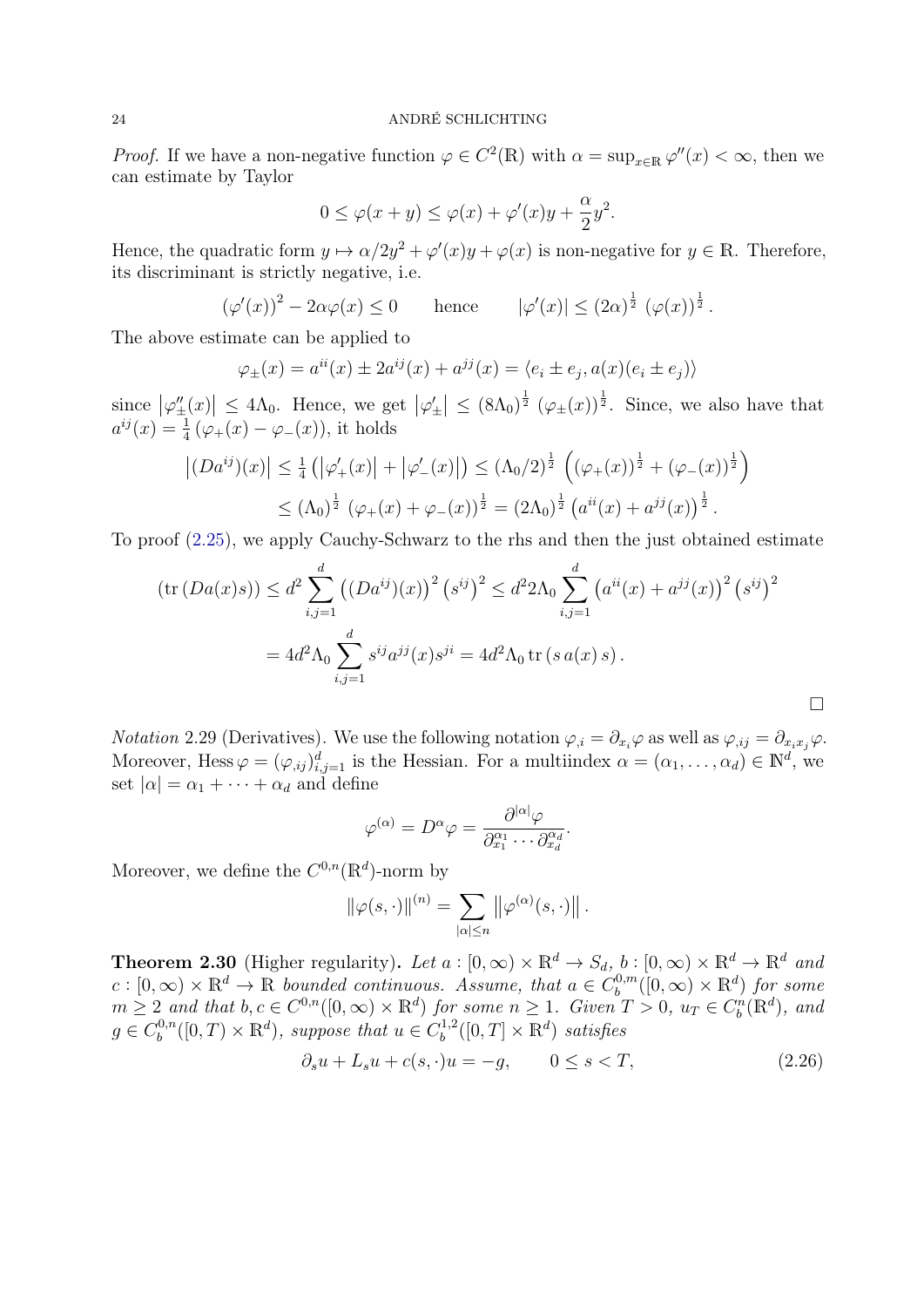with  $u(T, \cdot) = u_T$ . Moreover, if for some  $0 \le l \le m \wedge n$ ,

$$
u \in C_b^{0,l}([0,T] \times \mathbb{R}^d) \cap C^{0,l+2}([0,T) \times \mathbb{R}^d),
$$

then  $\partial_s u \in C^{0,l}([0,T) \times \mathbb{R}^d)$  and there exists  $A_l$  and  $B_l$  such that

$$
||u(s, \cdot)||^{(l)} \le A_l \left(||u_T||^{(l)} + \sup_{s \le t < T} ||g(t, \cdot)||^{(l)}\right) e^{B_l(T-s)}, \qquad 0 \le s < T.
$$

The constants  $A_l$  and  $B_l$  depend only on l, d and the spatial derivatives of a upto order  $l \vee 2$ and b, c upto order l.

*Proof.* We want to conclude by finite induction over the spatial derivatives of  $u$ . In a first step, we apply  $D^{\alpha}$  to [\(2.26\)](#page-23-0) with  $|\alpha| \leq l$ . We obtain after using several times the product rule and only keep the terms involving derivatives of order l or higher

$$
\partial_s u^{(\alpha)} + L_s u^{(\alpha)} + \frac{1}{2} \sum_{k:\alpha_k \ge 1} \alpha_k a_{,k}^{ij} f_{,ij}^{(\hat{\alpha}_k)} + \sum_{\beta \le \alpha} c_{\alpha,\beta} u^{(\beta)} = -g^{(\alpha)},\tag{2.27}
$$

where  $\hat{\alpha}_k = \alpha - e_k$ , with  $e_k$  the kth canonical basis vector of  $\mathbb{R}^d$ . Moreover,  $c_{\alpha,\beta}$  only involves terms of  $a, b, c$  with spatial derivatives upto order l. In the next step, we define

<span id="page-24-0"></span>
$$
w = \sum_{|\alpha|=l} (u^{(\alpha)})^2.
$$

Note that, since  $\nabla u^{(\alpha)} = 2u^{(\alpha)}\nabla u^{(\alpha)}$  and  $D^2(u^{(\alpha)}) = 2u^{(\alpha)}D^2u^{(\alpha)} + 2\nabla u^{(\alpha)} \otimes \nabla u^{(\alpha)}$ , it holds

$$
L_sw=2\sum_{|\alpha|=l}u^{(\alpha)}L_su^{(\alpha)}+\sum_{|\alpha|=l}\left\langle\nabla u^{(\alpha)},a\nabla u^{(\alpha)}\right\rangle.
$$

So, we can multiply [\(2.27\)](#page-24-0) by  $2u^{(\alpha)}$  and sum over  $|\alpha|=l$ , to arrive at

$$
\partial_s w + L_s w + \sum_{|\alpha|=l} \sum_{k:\alpha_k \ge 1} \alpha_k u^{(\alpha)} a_{,k}^{ij} u_{,ij}^{(\hat{\alpha}_k)} - \sum_{|\alpha|=l} \langle \nabla u^{(\alpha)}, a \nabla u^{(\alpha)} \rangle
$$

$$
+ 2 \sum_{|\alpha|=l} \sum_{\beta \le \alpha} c_{\alpha,\beta} u^{(\alpha)} u^{(\beta)} + 2 \sum_{|\alpha|=l} u^{(\alpha)} g^{(\alpha)}
$$

$$
=: \partial_s w + L_s w + I - II + III + IV = 0
$$

We want to employ the bound  $(2.16)$  from the maximum principle Theorem [2.23.](#page-17-7) Therefore, we have to show that  $I + II + III + IV \leq C(s)w + G(s)$ . We, apply the estimate [\(2.25\)](#page-22-3) from Lemma [2.28](#page-22-4) to

$$
\left(a_{,k}^{ij}u_{,ij}^{(\hat{\alpha}_k)}\right)^2 = \left(\text{tr}\left(a_{,k} D^2 u^{(\hat{\alpha}_k)}\right)\right)^2 \leq 4d^2\Lambda_k \,\text{tr}\left(D^2 u^{(\hat{\alpha}_k)} a D^2 u^{(\hat{\alpha}_k)}\right),
$$

with

$$
\Lambda_k = \sup \left\{ \left| \langle \theta, a_{,kk} \theta \rangle \right| / |\theta|^2 : (s, x) \in [0, \infty) \times \mathbb{R}^d, \theta \in \mathbb{R}^d \setminus \{0\} \right\}.
$$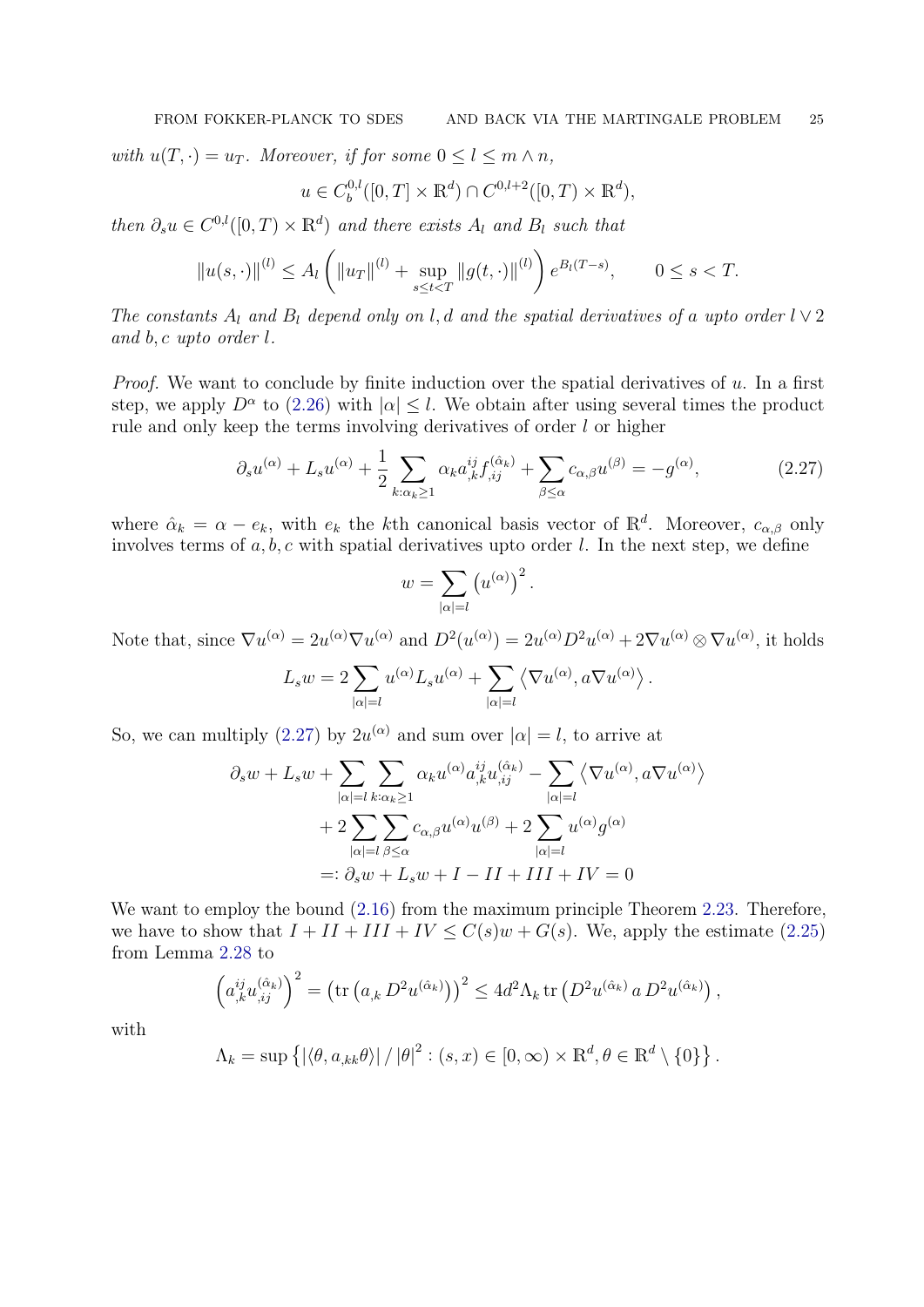Applying first Cauchy-Schwarz to  $I$  and then the above estimate, we deduce

$$
\left(\sum_{k:\alpha_k\geq 1} \alpha_k u^{(\alpha)} a_{,k}^{ij} u_{,ij}^{(\hat{\alpha}_k)}\right)^2 \leq \left(u^{(\alpha)}\right)^2 \left(\sum_{k:\alpha_k\geq 1} \alpha_k^2\right) \left(\sum_{k:\alpha_k\geq 1} \left(a_{,k}^{ij} u_{,ij}^{(\hat{\alpha}_k)}\right)^2\right)
$$

$$
\leq \left(u^{(\alpha)}\right)^2 4d^2 l^2 \Lambda_0 \sum_{k:\alpha_k\geq 1} \text{tr}\left(D^2 u^{(\hat{\alpha}_k)} a D^2 u^{(\hat{\alpha}_k)}\right),
$$

where  $\Lambda_0 = \max_k \Lambda_k$ . Since,  $D^2 u^{(\hat{\alpha}_k)}$  only involves derivatives also occuring in  $\nabla u^{(\alpha)}$  for  $\alpha$ running along  $|\alpha| = l$ , there exists a constant  $C_1 = C_1(l, d, ||a||^{(2)})$  such that<sup>[12](#page-25-0)</sup>

$$
\left(\sum_{|\alpha|=l}\sum_{k:\alpha_k\geq 1}\alpha_k u^{(\alpha)}a_{,k}^{ij}u_{,ij}^{(\hat{\alpha}_k)}\right)^2 \leq 4C_1w\ II
$$

Hence, we get using Young's inequality  $2ab \le a^2 + b^2$ 

$$
I - II \leq 2 \left( C_1 w \, II \right)^{\frac{1}{2}} - II \leq C_1 w.
$$

This leads to the estimate

$$
\partial_s w + L_s w + C_1 w + III + VI \ge 0.
$$

Let us continue with  $III$ 

$$
III = 2 \sum_{|\alpha|=l} c_{\alpha,\alpha} (u^{(\alpha)})^2 + 2 \sum_{|\alpha|=l} \sum_{\beta < \alpha} c_{\alpha,\beta} u^{(\alpha)} u^{(\beta)}
$$
  

$$
\leq C_2 w + 2C_3 \sqrt{w} ||u(s, \cdot)||^{(l-1)} \leq (C_2 + C_3 ||u(s, \cdot)||^{(l-1)}) w + C_3 ||u(s, \cdot)||^{(l-1)}
$$

Likewise, we can estimate IV

$$
IV \le 2\sqrt{w} ||g(s, \cdot)||^{(l)} \le ||g(s, \cdot)||^{(l)} + ||g(s, \cdot)||^{(l)} w.
$$

A combination of all the estimates leads to

$$
\partial_s w + L_s w + \left( C_1 + C_2 + C_3 \left\| u(s, \cdot) \right\|^{(l-1)} + \left\| g(s, \cdot) \right\|^{(l)} \right) w
$$
\n
$$
\geq - \left( \left\| g(s, \cdot) \right\|^{(l)} + C_3 \left\| u(s, \cdot) \right\|^{(l-1)} \right).
$$
\n(2.28)

<span id="page-25-2"></span>.

01.12.15

Now, the conclusion follows from [\(2.16\)](#page-17-5) in Theorem [2.23](#page-17-7) and a finite induction on  $l$ .  $\Box$ 

For the final result, we need one more result by [\[10\]](#page-67-4), which we again state and use without proof.

<span id="page-25-1"></span>**Theorem 2.31** (Analytic elliptic regularity [\[10\]](#page-67-4)). Let  $a \in C_b^{\infty}([0,\infty) \times \mathbb{R}^d; \to S_d)$  and  $b \in C_b^{\infty}([0,\infty) \times \mathbb{R}^d; \mathbb{R}^d)$  and assume a to be  $\alpha$ -elliptic for some  $\alpha > 0$ , i.e.

$$
\langle \theta, a(s, x)\theta \rangle \ge \alpha |\theta|^2
$$
,  $(s, x) \in [0, \infty) \times \mathbb{R}^d$  and  $\theta \in \mathbb{R}^d$ .

<span id="page-25-0"></span><sup>&</sup>lt;sup>12</sup>Note: for any symmetric matrix s holds tr(s a s) = s : as =  $\sum_{i=1}^{d} \langle s_i, as_i \rangle$ , where  $s_i$  are the rows of s.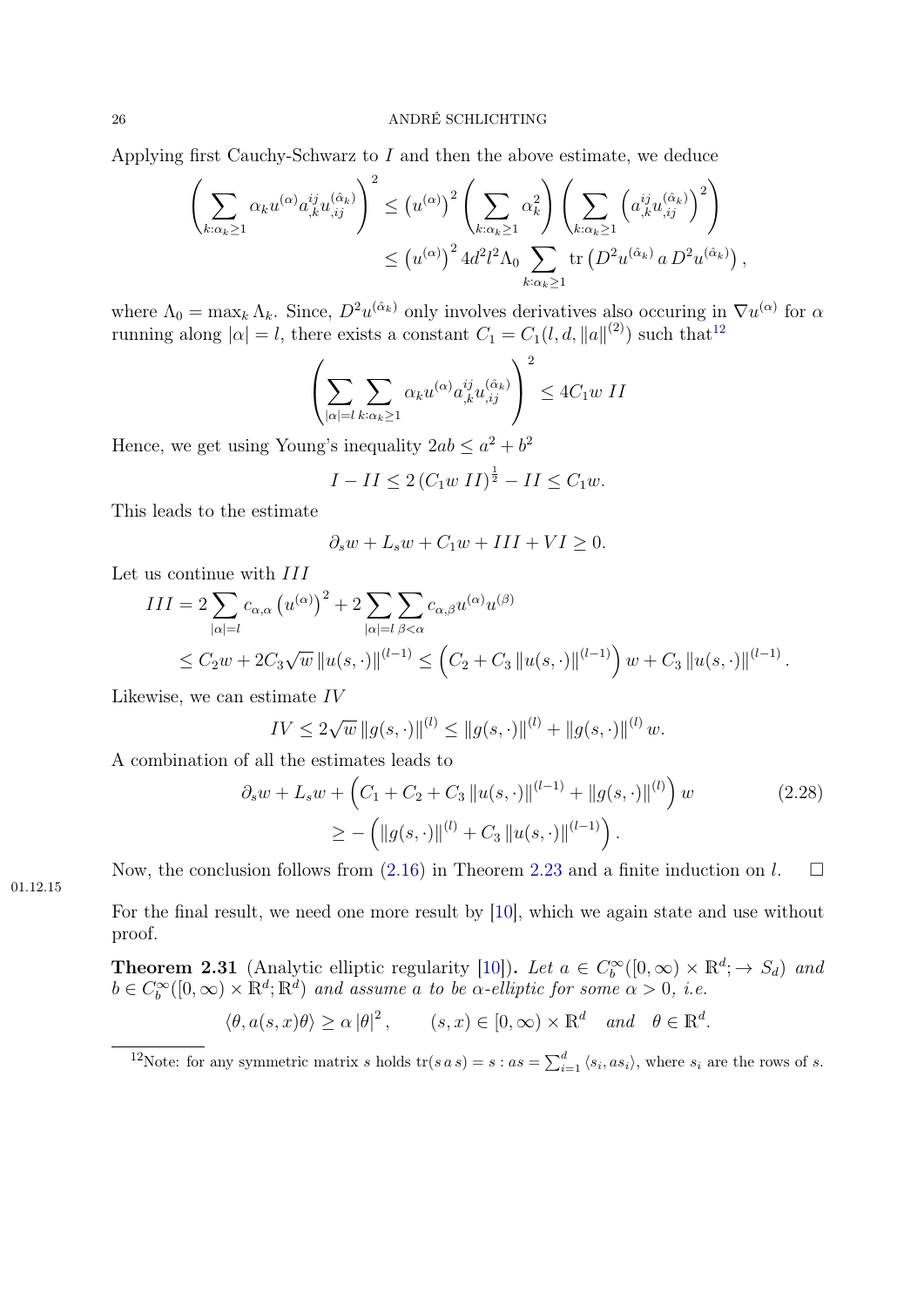Then, for each  $T > 0$  and  $u_T \in C_c^{\infty}(\mathbb{R}^d)$ , there exists an  $u \in C_b^{1,2}$  $b^{1,2}([0,T]\times\mathbb{R}^d)\cap C^\infty([0,T)\times$  $\mathbb{R}^d$  such that  $u(T, \cdot) = u_T$  and  $\partial_s u + L_s u = 0$  for  $0 \leq s < T$ .

<span id="page-26-3"></span>**Theorem 2.32** (Existence of Markov TPF). For diffusion matrix  $a \in C_b^{0,2}$  $b^{0,2}([0,\infty)\times\mathbb{R}^d;S_d)$ and vectorfield  $b \in C_b^{0,2}$  $b_b^{0,2}([0,\infty) \times \mathbb{R}^d; \mathbb{R}^d)$ , there exists a unique TPF  $P(s,x;t,\cdot)$  s.t.  $t \mapsto$  $P(s, x; t, B)$  is Borel and for all  $0 \le s < t, x \in \mathbb{R}^d, f \in C_b^{1,2}$  $b^{1,2}([0,\infty)\times\mathbb{R}^d)$  holds

$$
\int f(t,y)P(s,x;t,dy) - f(s,x) = \int_s^t \int \left(\partial_u + L_u\right) f(u,y)P(s,x;u,dy) \tag{2.29}
$$

Moreover, for each  $(s, x) \in [0, \infty) \times \mathbb{R}^d$  exists  $\eta^{s,x} \in \mathcal{P}(\Gamma)$  s.t.

<span id="page-26-2"></span><span id="page-26-1"></span><span id="page-26-0"></span>
$$
\eta^{s,x}(\{\gamma : \gamma(t) = x, \forall t \in [0, s]\}) = 1
$$
\n(2.30)

and

$$
\boldsymbol{\eta}^{s,x}\left(\gamma(t_2)\in B \mid \mathcal{F}_{t_1}\right) = P(t_1,\gamma(t_1);t_2,B) \qquad \boldsymbol{\eta}_{s,x} \text{-}a.e. \tag{2.31}
$$

for  $s \le t_1 < t_2$  and  $B \in \mathcal{B}_{\mathbb{R}^d}$ . In other words  $\boldsymbol{\eta}^{s,x}$  is Markov $(P, \delta_x)$  after time s.

*Proof.* The proof uses an approximation of the coefficient by  $\{a_n\}_{n\in\mathbb{N}}$  and  $\{b_n\}_{n\in\mathbb{N}}$  such that

- (a)  $a_n, b_n \in C_b^{\infty}$ .
- (b) For all  $n \ge 1$  exists  $\alpha_n > 0$  s.t.  $\langle \theta, a_n \theta \rangle \ge \alpha_n |\theta|^2$ .
- (c) For all  $t > 0$

$$
\sup_{s \in [0,t]} \sup_{x \in \mathbb{R}^d} (||a_n(s,x) - a(s,x)|| + |b_n(s,x) - b(s,x)||) \to 0.
$$

(d) There exists  $C < \infty$  s.t.

$$
\sup_{n \in \mathbb{N}} \sup_{s \in [0,\infty)} \left( \|a_n(s,\cdot)\|^{(2)} + \|b_n(s,\cdot)\|^{(2)} \right) \le C.
$$

**Exercise:** Show that under the assumptions on  $a, b$  such coefficients exist. Use a mollification to satisfy (a), add some multiple of the identity to  $a_n$  for (b) and then check (c) and (d).

Now, let  ${L_t^n}_{n \in \mathbb{N}}$  be the family of generators obtained from  $a_n, b_n$  and let  ${T_{s,t}^n : 0 \le s < t}$ be the associated  $C_0$ -semigroups given from Corollary [2.25.](#page-19-3) Given  $t > 0$  and  $\varphi \in C_c^{\infty}(\mathbb{R}^d)$ , set  $f_n(s, \cdot) = T_{s,t}^n \varphi$ . Then by Theorem [2.31](#page-25-1) holds  $f_n \in C_b^{1,2}$  $b^{1,2}([0,t] \times \mathbb{R}^d) \cap C^{\infty}([0,\infty) \times \mathbb{R}^d),$  $\partial_s f_n + L_t^n f_n = 0$  and  $f_n(t, \cdot) = \varphi$ . By Theorem [2.30,](#page-23-1) we get  $\sup_{0 \le s \le t} ||f_n(s, \cdot)||^{(2)} \le \tilde{C} < \infty$ and hence we can pass to the limit in

$$
\lim_{n \to \infty} \partial_s f_n + L_t f_n = 0 \quad \text{uniformly in } [0, t) \times \mathbb{R}^d.
$$

By density, we find that for any  $\varphi \in C_0(\mathbb{R}^d)$ :  $T_{s,t}^n\varphi(x)$  converges uniformly to a limit for  $(s, x) \in [0, t] \times \mathbb{R}^d$ . If, we denote this limit by  $T_{s,t} \varphi$ , we find that  $T_{s,t}^n \to T_{s,t}$  strongly as operators on  $C_0$ , especially the  $C_0$ -semigroup properties are preserved.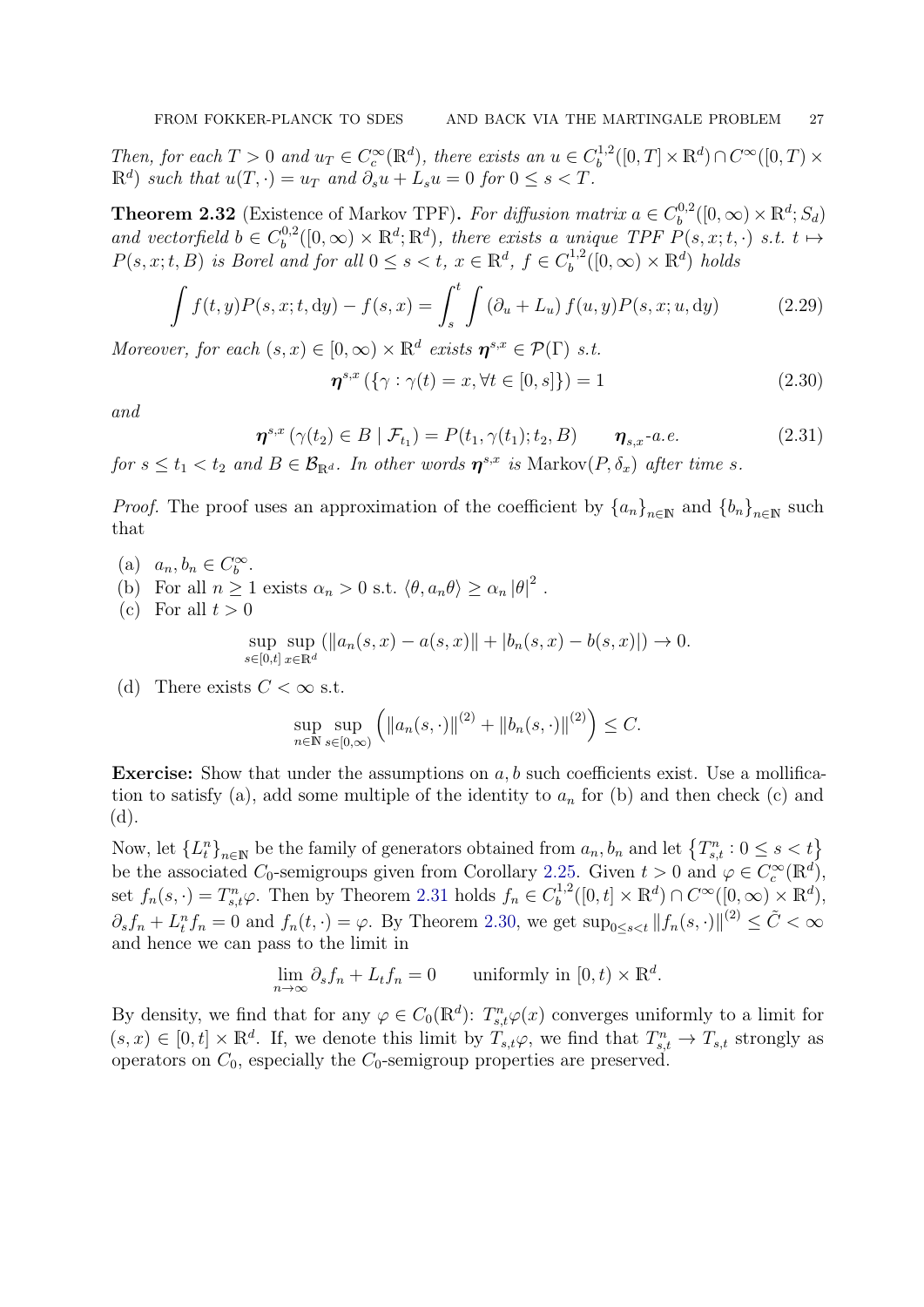Now, we prove that if P satisfying [\(2.29\)](#page-26-0) exists, then it has to be unique. Let  $t > 0$ and  $\varphi \in C_c^{\infty}(\mathbb{R}^d)$  and  $f_n(s, \cdot) = T_{s,t}^n \varphi$ . Then [\(2.29\)](#page-26-0) holds with f replaced by  $f_n$ . Since  $\partial_s f_n + L_s f_n \to 0$  uniformly on  $[0, t] \times \mathbb{R}^d$  as  $n \to \infty$ , it holds

$$
\int \varphi(y)P(s,x;t,\mathrm{d}y) - f_n(s,x) \to 0 \quad \text{as } n \to \infty.
$$

Therefore, by the convergence of the semigroups

<span id="page-27-3"></span><span id="page-27-2"></span>
$$
T_{s,t}\varphi = \int \varphi(y)P(s,x,;t,\mathrm{d}y. \tag{2.32}
$$

By density, the identity [\(2.32\)](#page-27-2) holds for all  $\varphi \in C_0(\mathbb{R}^d)$  and by Corollary [2.25,](#page-19-3) we conclude by uniqueness of the semigroup.

The last step is to show the existence of the TPF P, which will be a compactness argument. Let  $P_n(s, x; t, B)$  be the TPF of the semigroup  $T_{s,t}^n$  from Corollary [2.25,](#page-19-3) which satisfies

$$
\int |y - x|^4 P_n(s, x; t, dy) \le A e^{B(t - s)} (t - s)^2, \qquad 0 \le s < t \quad \text{and} \quad x \in \mathbb{R}^d. \tag{2.33}
$$

Especially,  $\{P_n(s, x; t, \cdot)\}_{n \in \mathbb{N}}$  is tight and by Prokhorov relative compact for each  $(s, x) \in$  $[0, \infty) \times \mathbb{R}^d$  and  $t > s$ . Since, by Corollary [2.25,](#page-19-3) it also holds

$$
T_{s,t}^n \varphi(x) = \int \varphi(y) P_n(s, x; t, dy), \qquad \varphi \in C_0(\mathbb{R}^d)
$$
  

$$
\downarrow \qquad \qquad \downarrow
$$
  

$$
T_{s,t}\varphi(x) = \int \varphi(y) P(s, x; t, dy), \qquad \varphi \in C_0(\mathbb{R}^d),
$$

where  $T_{s,t}^n \to T_{s,t}$  strongly, which then implies  $P_n(s,x;t,\cdot)$  weakly\* to  $P_n(s,x;t,\cdot)$ . Moreover, this representation implies that P is a TPF and jointly measurable in  $s, x$  and  $t > s$ . Moreover, P satisfies the same bound  $(2.33)$  as  $P_n$ . Now, to show that P satisfies  $(2.29)$ , we use Corollary [2.27](#page-22-5) applied with  $L^n$  to get  $P_n$  satisfying [\(2.29\)](#page-26-0) with  $P_n$  and  $L^n$  replacing P and L. By construction we have  $L_s^n f(x) \to L_s f(x)$  uniformly in  $(s, x) \in [0, t) \times \mathbb{R}^d$  and we can conclude from the weak<sup>\*</sup> convergence of  $P_n$  to P that [\(2.29\)](#page-26-0) also holds for P and L.

Finally, by Corollary [2.21](#page-16-0) exists for each  $(s, x) \in [0, \infty) \times \mathbb{R}^d$  a  $\eta^{s,x} \in \mathcal{P}(C([s, \infty) \times \mathbb{R}^d))$ being Markov $(P, \delta_x)$  and satisfying [\(2.31\)](#page-26-1). By imposing  $(e_u)_\sharp \mathbf{\eta}^{s,x} = \delta_x$  for all  $u \in [0, s]$ , we can uniquely extend  $\boldsymbol{\eta}^{s,x} \in \mathcal{P}(\Gamma)$  satisfying [\(2.30\)](#page-26-2).

# 3. Martingale solutions

<span id="page-27-1"></span><span id="page-27-0"></span>3.1. Martingales. As we only consider continuous stochastic processes, let us specialize the defintion of a Martingale to this setting, where we use the notation of Section [2.2.](#page-10-0)

**Definition 3.1** (Martingale). Let  $\eta \in \mathcal{P}(\Gamma)$  and  $s > 0$ . A family  $\{M_t : \Gamma \to \mathbb{R}\}_{t \geq s}$  is an  $\eta$ -martingale after time s if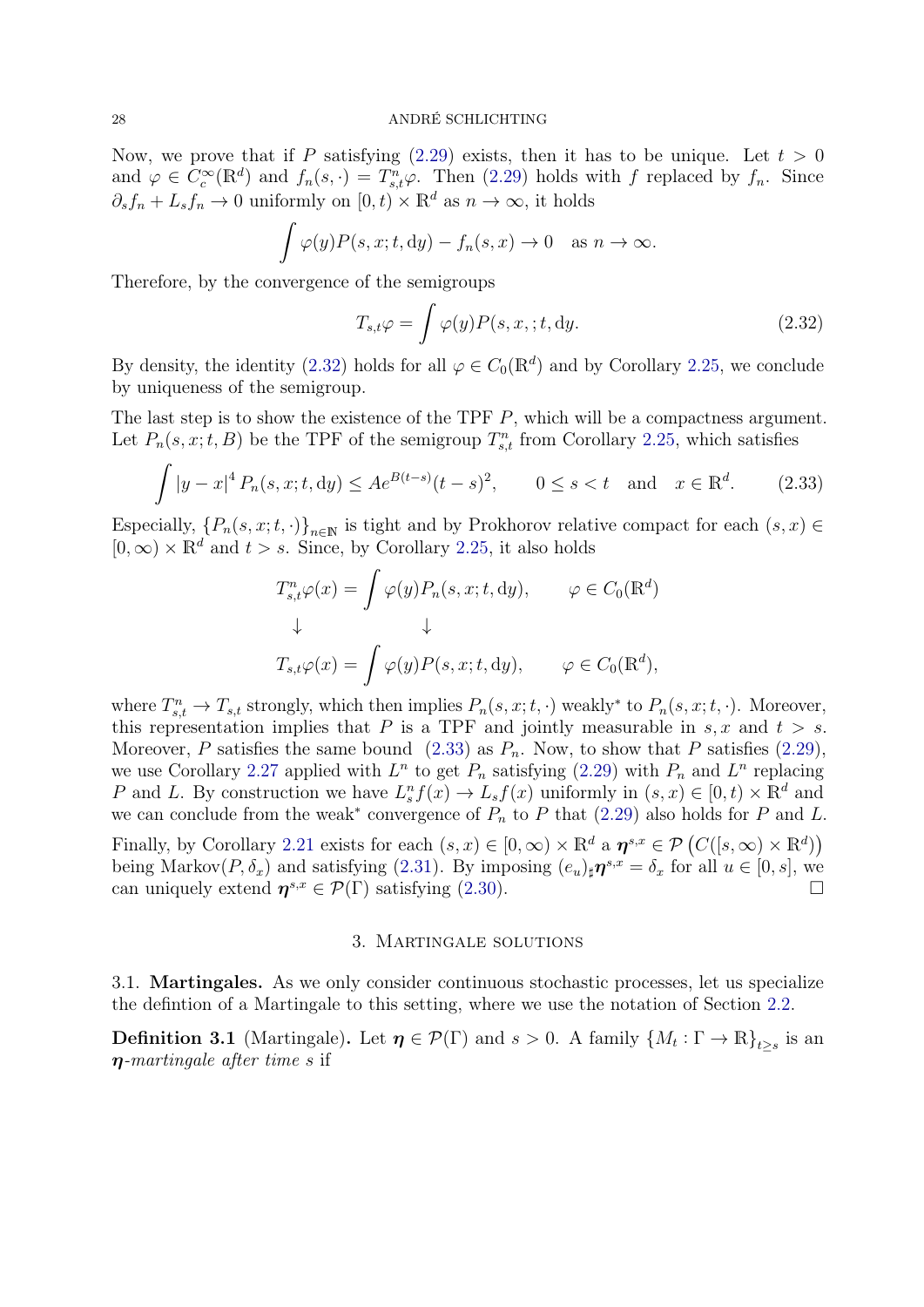FROM FOKKER-PLANCK TO SDES AND BACK VIA THE MARTINGALE PROBLEM 29

- (i) For all  $t \geq s$ :  $M_t$  is adapted to  $\{\mathcal{F}_t\}_{t \in \mathbb{R}_+}$ , i.e.  $M_t$  is  $\mathcal{F}_t$  measruable;
- (ii) For all  $t \geq s$ :  $E^{\eta}[|M_t|] < \infty$ ;
- (iii) For all  $s \leq t_1 < t_2$  holds

<span id="page-28-0"></span>
$$
E^{\eta}\left[M_{t_2}|\mathcal{F}_{t_1}\right] = M_{t_1} \qquad \eta\text{-a.s.} \tag{3.1}
$$

Likewise, it is called sub-martingale or super-martingale if "=" in [\(3.1\)](#page-28-0) is replaced by " $\geq$ " or " $\leq$ ", respectively.

Remark 3.2. We can rewrite [\(3.1\)](#page-28-0) in disintegrated form as for each  $\gamma|_{[s,t_1]} \in C([s,t_1];\mathbb{R}^d)$ holds

$$
\int_{\Gamma} M_{t_2}(\gamma) \, \, \pmb{\eta}_{t_1, \gamma|_{[s,t_1]}}(\mathrm{d}\gamma) = M_{t_1}(\gamma|_{[s,t_1]}).
$$

**Lemma 3.3.** Let  ${M_t}_{t\geq s}$  be a  $\boldsymbol{\eta}$ -submartingale after time s. Let  $g : \mathbb{R} \to \mathbb{R}_+$  be convex, non-decreasing. If  $g \circ M_t$  is  $\eta$ -integrable, then  $g \circ M_t$  is  $\eta$ -submartingale.

Especially, if  ${M_t}_{t\geq s}$  is a  $\boldsymbol{\eta}$ -martingale or non-negative  $\boldsymbol{\eta}$ -submartingale and for  $r \geq 1$ :  $|M_t|^r$  is  $\eta$ -integrable, then  $|M_t|^r$  is a  $\eta$ -submartingale.

*Proof.* We assume wlog.  $s = 0$ . By then Jensen inequality follows for  $0 \le t_1 < t_2$ 

$$
E^{\eta}[g(M(t_2)) | \mathcal{F}_{t_1}] \ge g(E^{\eta}[M(t_2) | \mathcal{F}_{t_1}]) \ge g(M_{t_1}).
$$

For the second assertion, it is left to show that if  $M_t$  is a martingale, then  $|M_t|$  is a submartingale. This is immediate from

$$
E^{\eta}[|M_{t_2}| | \mathcal{F}_{t_1}] \geq |E^{\eta}[M_{t_2} | \mathcal{F}_{t_1}]| = |M_{t_1}|.
$$

**Lemma 3.4.** Let  ${M_t}_{t\geq s}$  be a  $\eta$ -submartingale after time s, then for any  $\lambda > 0$  and all  $t > s$  holds

$$
\eta\left(\sup_{s\leq u\leq t}M_t\geq\lambda\right)\leq\frac{1}{\lambda}E^{\eta}\left[M_t,\sup_{s\leq u\leq t}M_t\geq\lambda\right]
$$
\n(3.2)

In particular, if  $M_t$  is non-negative, then

<span id="page-28-3"></span><span id="page-28-2"></span><span id="page-28-1"></span>
$$
\eta\left(\sup_{s\leq u\leq t}M_t\geq\lambda\right)\leq\frac{1}{\lambda}E^{\eta}\left[M_t\right]
$$
\n(3.3)

and for all  $r > 1$ 

$$
E^{\eta} \left[ \left( \sup_{s \le u \le t} M_t \right)^r \right]^{1/r} \le \frac{r}{r - 1} E^{\eta} \left[ M_t^r \right]^{1/r} . \tag{3.4}
$$

*Proof.* Again wlog.  $s = 0$ . If is enough to show for any  $n \ge 1$  and  $0 = t_0 < \cdots < t_n = t$ 

$$
\boldsymbol{\eta}\left(\max_{0\leq k\leq n}M_{t_k}\geq\lambda\right)\leq\frac{1}{\lambda}E^{\boldsymbol{\eta}}\left(M_t,\max_{0\leq k\leq n}M_{t_k}\geq\lambda\right).
$$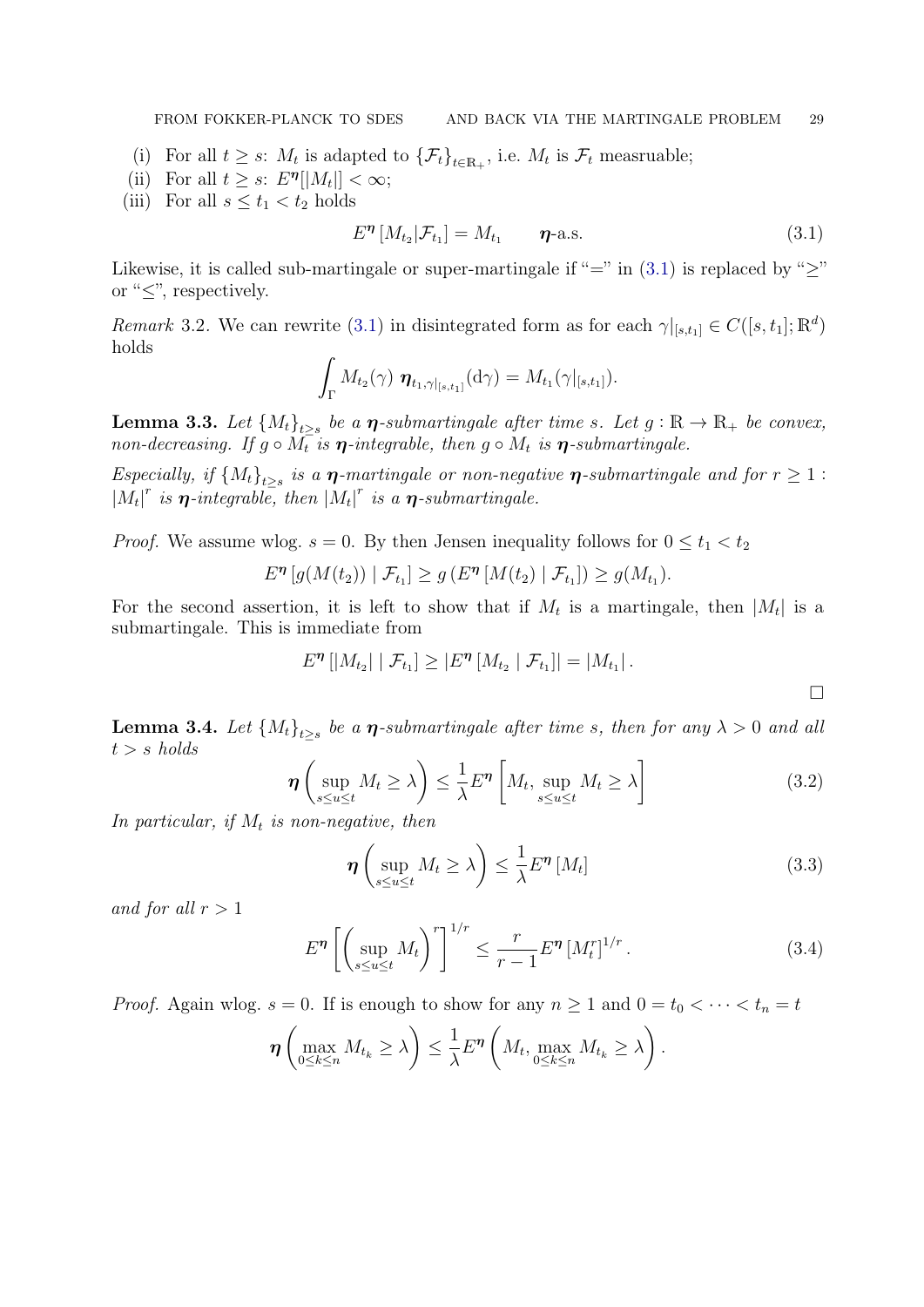Let  $A_0 := \{M_{t_0} \geq \lambda\}$  and for  $1 \leq k \leq n$  let

$$
A_k := \left\{ M_{t_k} \geq \lambda \text{ and } \max_{0 \leq i < k} M_{t_i} < \lambda \right\}.
$$

Clearly  $A_i \cap A_j = \emptyset$  for  $i \neq j$  and  $\{\max_{0 \leq k \leq n} M_{t_k}\} = \bigcup_{k=0}^n A_k$ , and  $A_k \in \mathcal{F}_{t_k}$ . Therefore,

$$
\boldsymbol{\eta} \left( \max_{0 \leq k \leq n} M_{t_k} \geq \lambda \right) = \sum_{k=0}^n \boldsymbol{\eta} \left( A_k \right) \leq \frac{1}{\lambda} \sum_{k=0}^n E^{\boldsymbol{\eta}} \left[ M_{t_k}, A_k \right]
$$
  

$$
\leq \frac{1}{\lambda} \sum_{k=0}^n E^{\boldsymbol{\eta}} \left[ M_t, A_k \right] = \frac{1}{\lambda} E^{\boldsymbol{\eta}} \left[ M_T, \max_{0 \leq k \leq n} M_{t_k} \geq \lambda \right]
$$

Now, the estimate [\(3.3\)](#page-28-1) is an immediate consequence of [\(3.2\)](#page-28-2), if  $M_t$  is non-negative. The estimate [\(3.4\)](#page-28-3) follows from [\(3.3\)](#page-28-1) as follows: Let  $\overline{M}_t := \sup_{0 \le u \le t} M_u$ , then with Riemann-Stieltjes integration and integration by parts (see also [\[6,](#page-67-5) Theorem 3.4, Chapter 7])

$$
E^{\eta}\left[\overline{M}_{t}^{r}\right] = -\int_{0}^{\infty} \lambda^{r} d\eta \left(\overline{M}_{t} \geq \lambda\right) = \int_{0}^{\infty} \eta \left(\overline{M}_{t} \geq \lambda\right) d\lambda^{r}
$$
  
\$\leq \int\_{0}^{\infty} E^{\eta}\left[M\_{t}, \overline{M}\_{t} \geq \lambda\right] \frac{d\lambda^{r}}{\lambda} = r E^{\eta}\left[M\_{t} \int\_{0}^{\overline{M}\_{t}} \lambda^{r-2} dr\right] = \frac{r}{r-1} E^{\eta}\left[M\_{t} \overline{M}\_{t}^{r-1}\right].

The conclusion follows from Hölder's inequality

$$
E^{\eta}\left[M_t \overline{M}_t^{r-1}\right] \leq \left(E^{\eta}\left[M_t^{r}\right]\right)^{\frac{1}{r}} \left(E^{\eta}\left[\overline{M}_t^{r}\right]\right)^{1-\frac{1}{r}}.
$$

<span id="page-29-0"></span>**Lemma 3.5** (Markov martingales). Let a TPF P,  $s > 0$  and  $x \in \mathbb{R}^d$  be given. If  $\boldsymbol{\eta}^{s,x} \in \mathcal{P}(\Gamma)$ is Markov $(P, \delta_x)$  after time s, then for any  $f \in C_b^{1,2}$  $b^{1,2}(\mathbb{R}^d)$ 

$$
M_t^f := f_t \circ e_t - \int_s^t \left(\partial_u f_u + L_u f_u\right) \circ e_u \, \mathrm{d}u,
$$

is an  $\eta^{s,x}$ -martingale after time s, where  $f_t(x) = f(t,x)$ .

*Proof.* We can calculate using the relation between  $\eta^{s,x}$  and P

$$
\boldsymbol{\eta}^{s,x}(\gamma(t_2)\in B\mid \mathcal{F}_{t_1})=P(t_1,\gamma(t_1);t_2,B)
$$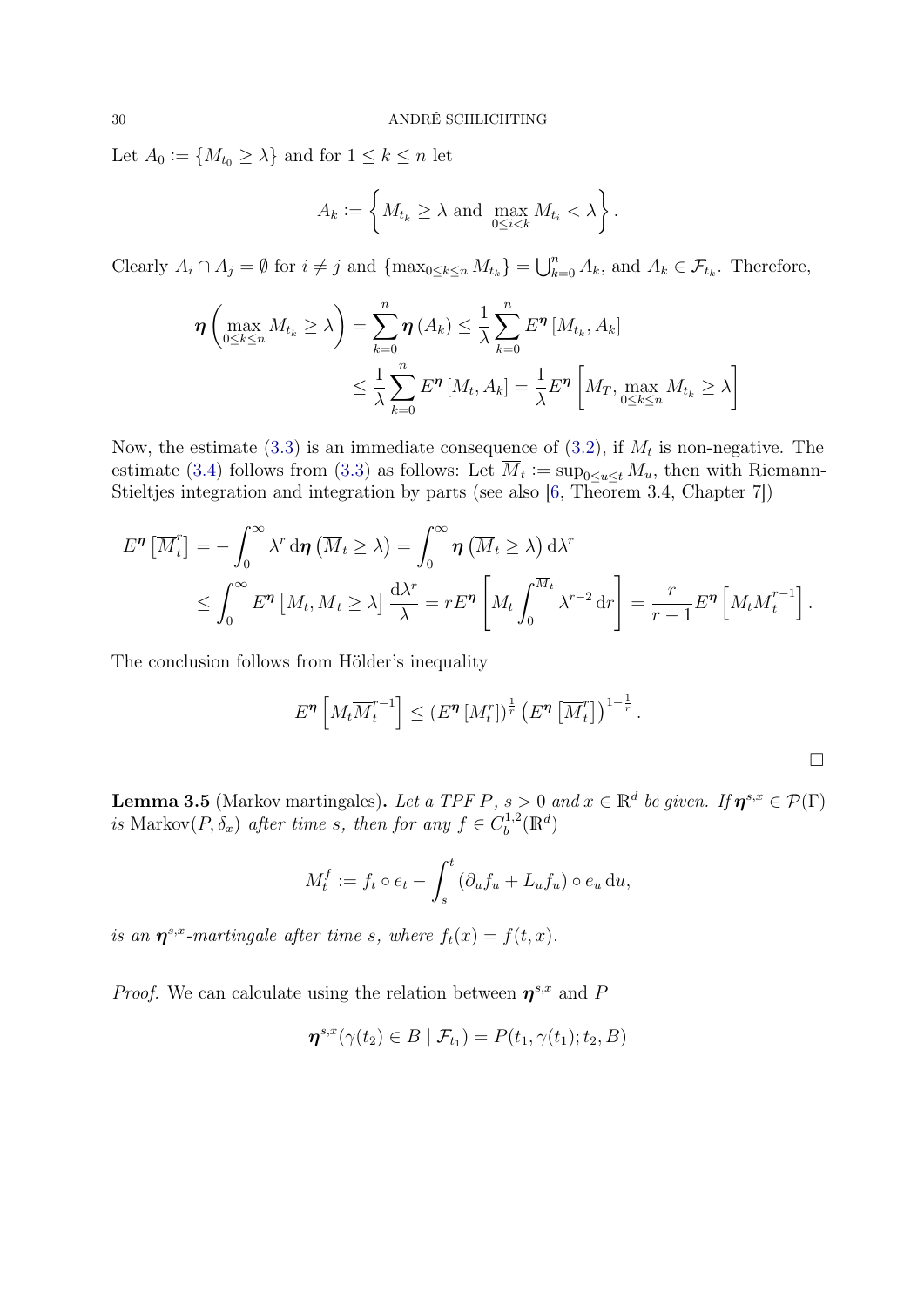as follows

$$
E^{\eta^{s,x}} \left[ M_{t_2}^f \mid \mathcal{F}_{t_1} \right] = E^{\eta^{s,x}} \left[ f \circ e_{t_2} \mid \mathcal{F}_{t_1} \right] - \int_s^{t_1} (\partial_u f_u + L_u f_u) \circ e_u \, \mathrm{d}u
$$
  
- 
$$
\int_{t_1}^{t_2} E^{\eta^{s,x}} \left[ (\partial_u f_u + L_u f_u) \circ e_u \mid \mathcal{F}_{t_1} \right]
$$
  
= 
$$
E^{\eta^{s,x}} \left[ M_{t_2} \mid \mathcal{F}_{t_1} \right] + \int f_{t_1}(y) P(t_1, \gamma(t_1); t_2, \mathrm{d}y)
$$
  
- 
$$
f_{t_1}(\gamma(t_1)) - \int_{t_1}^{t_2} \int (\partial_u + L_u) f(u, y) P(t_1, \gamma(t_1); u, \mathrm{d}y) \, \mathrm{d}u.
$$
 (3.5)

As a consequence of the weak maximum principle, we arrived at the following identity [\(2.24\)](#page-22-2) for a generator  $L_t$  with bounded continuous coefficients  $a, b$ 

$$
\int f(t,y)P(s,x;t,dy) - f(s,x) = \int_s^t \int (\partial_u + L_u) f(u,y)P(s,x;u,dy) du.
$$

Hence, the identity [\(3.5\)](#page-30-0) is the martingale property  $E^{\eta^{s,x}}[M_t^f]$  $[\mathcal{F}_{t_2} \mid \mathcal{F}_{t_1}] = M_{t_1}^f$  $t_1$ .

This observation motivates the definition:

**Definition 3.6** (Martingale solution). Given  $a : \mathbb{R}_+ \times \mathbb{R}^d \to S_d$ ,  $b : \mathbb{R}_+ \times \mathbb{R}^d \to \mathbb{R}^d$ measurable and  $L_t := \frac{1}{2}$  $\frac{1}{2}a_t:\nabla^2 + b_t \cdot \nabla$ . Let  $T \in (0,\infty]$ , a probability measure  $\boldsymbol{\eta}^{s,x} \in \mathcal{P}(\Gamma_T)$ is called a *solution to the martingale problem for*  $L_t$  *starting from*  $(s, x)$ , denoted by  $MP_s(L_t, \delta_x)$ , if

(i) normalization:

$$
\boldsymbol{\eta}^{s,x}\left(\{\gamma\in\Gamma:\gamma(t)=x,\forall t\in[0,s]\}\right)=1.
$$

(ii) boundedness:

$$
\int_{s}^{T} \int \left( \|a(t,y)\| + |b(t,y)| \right) \left( e_{t} \right)_{\sharp} \eta^{s,x}(\mathrm{d}y) \, \mathrm{d}t < \infty. \tag{3.6}
$$

(iii) Martingale property: For all  $f \in C_h^{1,2}$  $\mathbb{R}^{1,2}_b(\mathbb{R}_+\times\mathbb{R}^d)$ 

$$
M_t^f := f_t \circ e_t - \int_s^t \left( \partial_u f_u + L_u f_u \right) \circ e_u \, \mathrm{d}u \tag{3.7}
$$

is a  $\eta^{s,x}$ -martingale after time s.

The martingale problem is well-posed if for any  $(s, x) \in \mathbb{R}_+ \times \mathbb{R}^d$ , there exists a unique  $\eta^{s,x}$ with the above properties.

If the *starting from*  $(s, x)$  is ommitted, then  $\eta \in \mathcal{P}(\Gamma_T)$  is just called a solution to the martingale problem, denoted just by  $\eta \in \text{MP}(L_t)$ , if  $\eta \in \text{MP}_0(L_t, (e_0)_\sharp \eta)$ , i.e. the initial value is just implied by  $\eta$  itself.

<span id="page-30-2"></span><span id="page-30-1"></span><span id="page-30-0"></span>08.12.15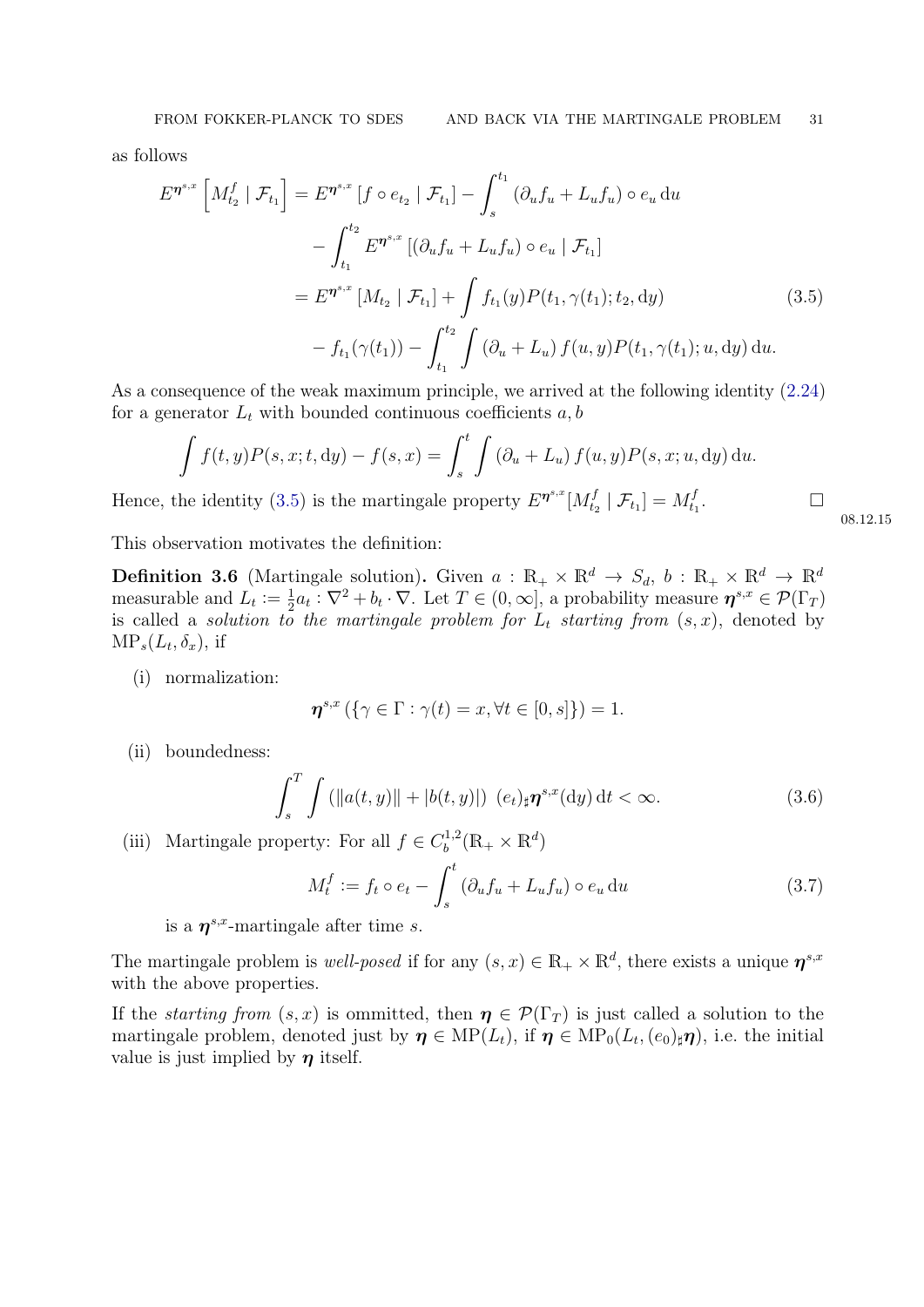*Remark* 3.7. The condition  $(3.6)$  immediately follows, if  $a, b$  are bounded.

Moreover, the boundedness assumption [\(3.6\)](#page-30-1) implies that  $E^{\eta}$   $\left[\right]$  $M_t^f$  $\begin{bmatrix} f \\ t \end{bmatrix}$  $\vert < \infty$ , indeed

<span id="page-31-2"></span>
$$
E^{\eta}\left[\left|M_{t}^{f}\right|\right] \leq\|f\|_{C^{1,2}(\mathbb{R}_{+}\times\mathbb{R}^{d})}\left(1+\int_{s}^{t}\int\left(\left\Vert a(u,y)\right\Vert+\left\vert b(u,y)\right\vert\right)\left(e_{u}\right)_{\sharp}\eta^{s,x}\,\mathrm{d}y\,\mathrm{d}u\right)<\infty
$$
\n(3.8)

## <span id="page-31-0"></span>3.2. Uniqueness.

<span id="page-31-4"></span>**Lemma 3.8.** Let  $\eta \in \mathcal{P}(\Gamma_T)$  satisfy [\(3.6\)](#page-30-1) and  $f \in C_b^{1,2}$  $\mathbb{R}^{1,2}_b(\mathbb{R}_+\times\mathbb{R}^d)$ . Then,  $M_t^f$  defined in [\(3.7\)](#page-30-2) is a  $\eta$ -martingale after time s if and only if for all  $g \in C_b((\mathbb{R}^d)^k)$  with  $k \in \mathbb{N}$ , all  $0 \leq t_1 \leq \cdots \leq t_k \leq t$  with  $t > s$  and all  $h > 0$  holds

$$
E^{\eta}\left[\left(f_{t+h}\circ e_{t+h}-f_t\circ e_t-\int_t^{t+h}\left(\partial_uf_u+L_uf_u\right)\circ e_u\,\mathrm{d}u\right)g\circ\left(e_{t_1}\times\cdots\times e_{t_k}\right)\right]=0.\tag{3.9}
$$

*Proof.* Let  $M_t^f$  be a  $\eta$ -marginal, then the lhs. of [\(3.9\)](#page-31-1) satisfies

$$
E^{\eta} \left[ g \circ (e_{t_1} \times \cdots \times e_{t_k}) \cdot E^{\eta} \left[ f_{t+h} \circ e_{t+h} - f_t \circ e_t - \int_t^{t+h} (\partial_u f_u + L_u f_u) \circ e_u \, du \middle| \mathcal{F}_t \right] \right]
$$
  
= 
$$
E^{\eta} \left[ g \circ (e_{t_1} \times \cdots \times e_{t_k}) \cdot \left( E^{\eta} \left[ M_{t+h}^f \middle| \mathcal{F}_t \right] - M_t^f \right) \right] = 0
$$

On the other hand, we get for by approximation of indicator functions with  $q$ 

$$
E^{\eta}\left[M_{t+h}^{f}-M_{t}^{f},\gamma(t_{1})\in B_{1},\ldots,\gamma(t_{k})\in B_{k}\right]=0 \text{ with } B_{i}\in\mathcal{B}_{\mathbb{R}^{d}} \text{ for } i=1,\ldots,k.
$$

By the boundedness  $(3.8)$  of  $\Big|$  $M_t^f$  $t \nvert t$ , we also get

<span id="page-31-1"></span>
$$
E^{\eta} \left[ \left( M_{t+h}^f - M_t^f \right)^+, \gamma(t_1) \in B_1, \dots, \gamma(t_k) \in B_k \right]
$$
  
= 
$$
E^{\eta} \left[ \left( M_{t+h}^f - M_t^f \right)^-, \gamma(t_1) \in B_1, \dots, \gamma(t_k) \in B_k \right].
$$

We recall that  $\mathcal{F}_t$  is generated by  $\{e_u : u \in S \subset [0, t] \text{ countable}\}\.$  Therewith, we can pass to the limit  $k \to \infty$  and obtain for all  $A \in \mathcal{F}_t$ 

$$
E^{\eta} \left[ \left( M_{t+h}^{f} - M_{t}^{f} \right)^{+}, \gamma \in A \right] = E^{\eta} \left[ \left( M_{t+h}^{f} - M_{t}^{f} \right)^{-}, \gamma \in A \right]
$$

and hence  $M_t^f$  a  $\eta$ -martingale.

**Theorem 3.9** (Uniqueness and Markov property by first marginals). Let  $T > 0$ . If for any  $\eta, \tilde{\eta} \in \mathcal{P}(\Gamma_T)$  solutions to  $\text{MP}(L_t)$  holds

<span id="page-31-3"></span>
$$
\forall t \in [0, T] : (e_t)_{\sharp} \eta = (e_t)_{\sharp} \tilde{\eta}, \qquad (3.10)
$$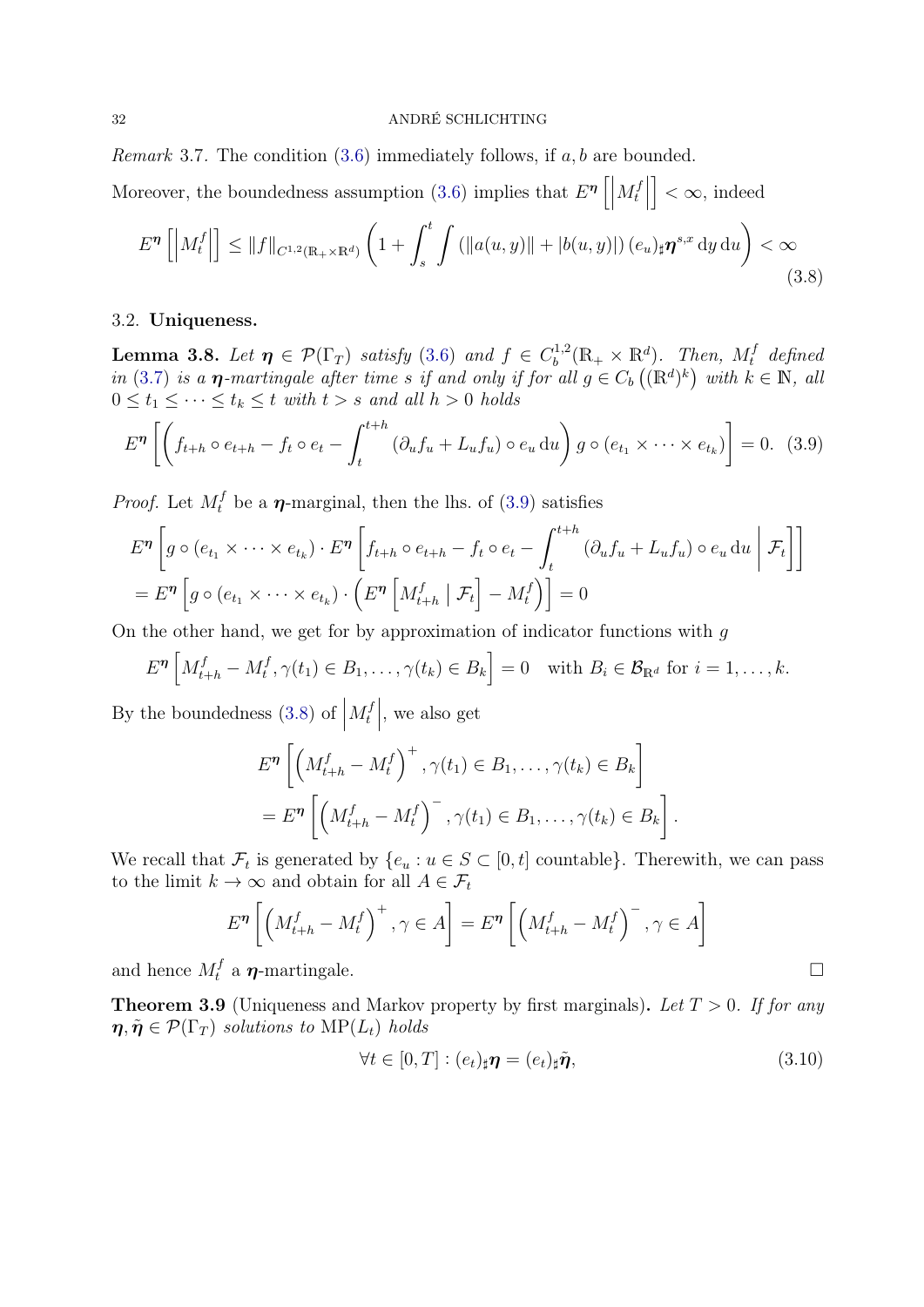then the martingale problem has a unique solution and this solution satisfies the Markov property, i.e. for any  $t > s > 0$  and  $B \in \mathcal{B}_{\mathbb{R}^d}$  holds

<span id="page-32-1"></span>
$$
\boldsymbol{\eta}\left(\gamma(t)\in B\mid\mathcal{F}_s\right)=\boldsymbol{\eta}\left(\gamma(t)\in B\mid e_s\right). \tag{3.11}
$$

Proof. It is enough to identify the finite dimensional distributions. We conclude by induction and the induction basis is just [\(3.10\)](#page-31-3). Hence, we assume now, that for some  $n \geq 1$  and all  $0 \leq s_1 < \cdots < s_n \leq T$  holds  $(e_{s_1} \times \cdots \times e_{s_n})_\sharp \boldsymbol{\eta} = (e_{s_1} \times \cdots \times e_{s_n})_\sharp \boldsymbol{\tilde{\eta}}$ . Let  $B_1, \ldots, B_n \in \mathcal{B}_{\mathbb{R}^d}$ be given. We define the conditional measures

$$
\boldsymbol{\eta}_{s_1,\dots,s_n}(\bullet) \vcentcolon= \boldsymbol{\eta}\,(\bullet \mid \gamma_{s_1} \in B_1,\dots,\gamma_{s_n} \in B_n) \vcentcolon= \frac{\boldsymbol{\eta}\,(\bullet,\gamma_{s_1} \in B_1,\dots,\gamma_{s_n} \in B_n)}{\boldsymbol{\eta}(\gamma_{s_1} \in B_1,\dots,\gamma_{s_n} \in B_n)}
$$

and likewise for  $\tilde{\eta}$ . Moreover, we define the shifted evaluation  $e_t^{s_n} := e_{t+s_n}$  and  $N_t^f = M_t^f$ .  $t+s_n$  . We will check that  $N_t^f$  $\eta_t^f$  is a  $\eta_{s_1,\dots,s_n}$ -martingale. Therefore, we apply Lemma [3.8](#page-31-4) and we observe that for any  $0 \le t_1 < \cdots \le t_k \le t$ , any  $g \in C_b((\mathbb{R}^d)^k)$  and  $h > 0$  with  $\xi$  defined by

$$
\xi = \left( f_{t+s_n+h} \circ e_{t+h}^{s_n} - f_{t+s_n} \circ e_t^{s_n} - \int_t^{t+h} (\partial_u f_u + L_u f_u) \circ e_u^{s_n} du \right) \times
$$
  
 
$$
\times g \circ (e_{t_1}^{s_n} \times \dots \times e_{t_k}^{s_n})
$$

holds

$$
E^{\eta_{t_1,\dots,t_n}}\left[\xi\right] = \frac{1}{\eta\left(\gamma_{s_1} \in B_1, \dots, \gamma_{s_n} \in B_n\right)} E^{\eta}\left[\xi, \gamma(s_1) \in B_1, \dots, \gamma(s_n) \in B_n\right]. \tag{3.12}
$$

Therefore, by an application of Lemma [3.8](#page-31-4) with  $\tilde{g} \in C_b((\mathbb{R}^d)^{k+n})$ , where

<span id="page-32-0"></span>
$$
\bar{g}(x_1,...,x_k,y_1,...,y_n) = g(x_1,...,x_k) \prod_{i=1}^n \mathbb{1}_{B_i}(y_i),
$$

follows that the rhs. of  $(3.12)$  is zero, since  $M_t^f$  $t_t^f$  is a  $\eta$ -martingale. But, then also  $N_t^f$  $t^{t}$  is a  $\eta_{s_1,\dots,s_n}$ -martingale. In the same way, we define  $\tilde{\eta}_{s_1,\dots,s_n}$  and then  $N_t^f$  will be a  $\tilde{\eta}_{s_1,\dots,s_n}$ martingale by an analog argument. Now, both solutions have the same initial value, since by construction

$$
\boldsymbol{\eta}_{s_1,\ldots,s_n}(e_0^{s_n} \in B) = \frac{\boldsymbol{\eta}\left(\gamma(s_1) \in B_1,\ldots,\gamma(s_{n-1}) \in B_{n-1},\gamma(s_n) \in B_n \cap B\right)}{\boldsymbol{\eta}(\gamma_{s_1} \in B_1,\ldots,\gamma_{s_n} \in B_n}
$$

$$
= \frac{\tilde{\boldsymbol{\eta}}\left(\gamma(s_1) \in B_1,\ldots,\gamma(s_{n-1}) \in B_{n-1},\gamma(s_n) \in B_n \cap B\right)}{\tilde{\boldsymbol{\eta}}(\gamma_{s_1} \in B_1,\ldots,\gamma_{s_n} \in B_n}
$$

$$
= \tilde{\boldsymbol{\eta}}_{s_1,\ldots,s_n}(\gamma \circ e_0^{s_n} \in B).
$$

But, then also by the assumption [\(3.10\)](#page-31-3) for all later time  $u \geq 0$ :  $\tilde{\eta}_{s_1,\dots,s_n}(e_u^{s_n} \in B)$  $\tilde{\pmb{\eta}}_{s_1,\dots,s_n}(e^{s_n}_u \in B)$ . We can especially choose  $u = s_{n+1} - s_n$  and conclude the induction step  $\boldsymbol{\eta}(\gamma(s_1) \in B_1, \ldots, \gamma(s_n) \in B_n, \gamma(s_{n+1}) \in B) = \tilde{\boldsymbol{\eta}}(\gamma(s_1) \in B_1, \ldots, \gamma(s_n) \in B_n, \gamma(s_{n+1}) \in B).$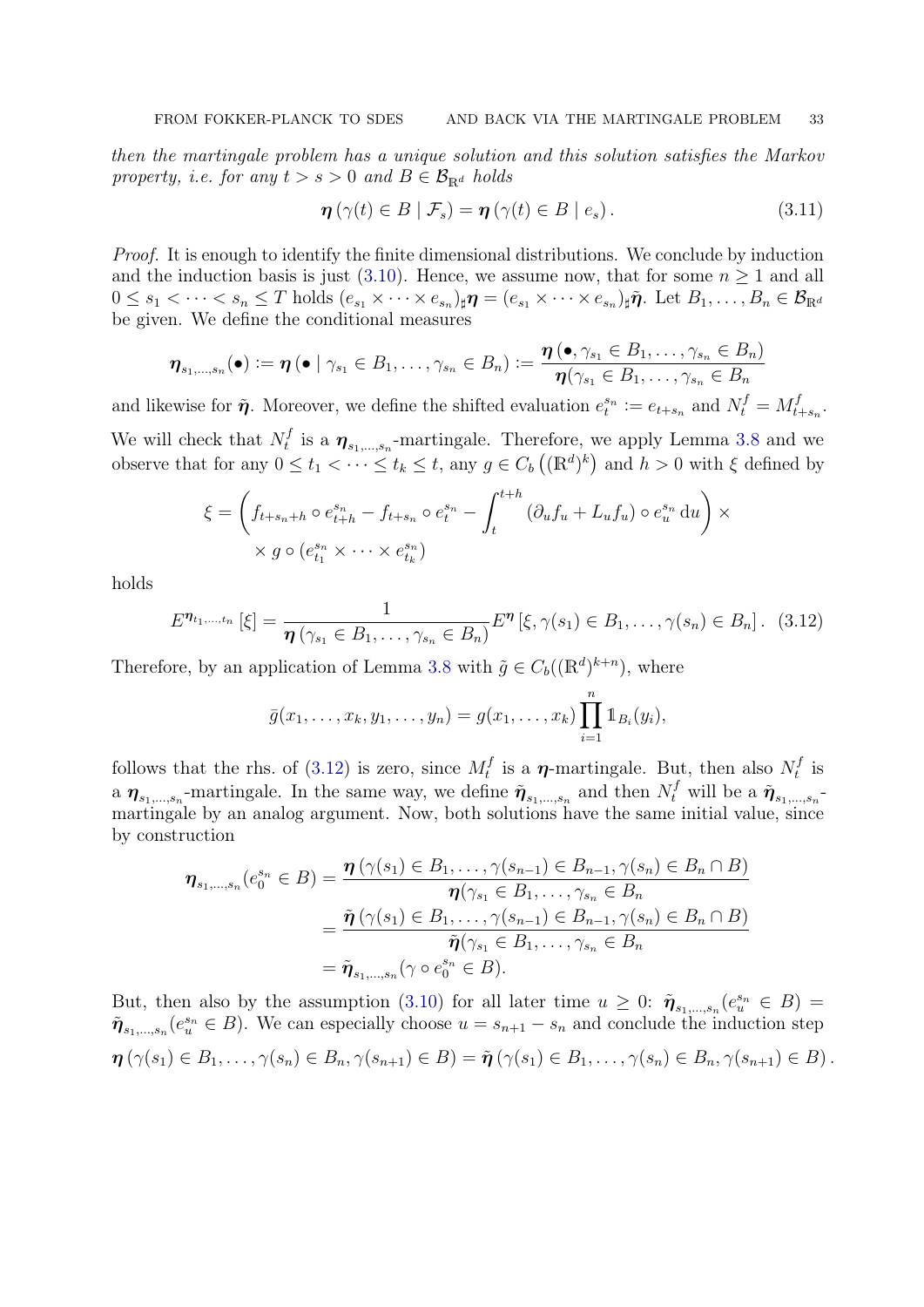For the Markov property, define for some  $F \in \mathcal{F}_s$  such that  $\eta(F) > 0$ 

$$
\boldsymbol{\eta}_{[0,s]}(\bullet) \mathrel{\mathop:}= \frac{E^{\boldsymbol{\eta}}\left[\mathbb{1}_F\ \boldsymbol{\eta}(\bullet\mid\mathcal{F}_s)\right]}{\boldsymbol{\eta}(F)} \quad \text{and} \quad \boldsymbol{\eta}_s(\bullet) \mathrel{\mathop:}= \frac{E^{\boldsymbol{\eta}}\left[\mathbb{1}_F\ \boldsymbol{\eta}(\bullet,F\mid e_s)\right]}{\boldsymbol{\eta}(F)}
$$

If we now define for  $N_t^f$  $t_t^f := M_{s+t}^f$  with  $t \geq 0$ , we can show by an analog argument as before and by an application of Lemma [3.8](#page-31-4) that  $N_t^f$  $\boldsymbol{\eta}_t^f$  is a martingale wrt.  $\boldsymbol{\eta}_{[0,s]}$  as well as  $\boldsymbol{\eta}_s$ . Moreover, by the martingale property  $E^{\eta} \left[ M_s^f \mid \mathcal{F}_s \right] = M_s^f = E^{\eta} \left[ M_s^f \mid e_s \right]$  and

$$
\boldsymbol{\eta}_{[0,s]}\left(e_0^s \in B\right) = \boldsymbol{\eta}\left(e_0^s \in B|F\right) = \boldsymbol{\eta}_s\left(e_0^s \in B\right),\,
$$

where  $e_t^s = e_{s+t}$  is again the shifted evaluation map. Hence, both  $\eta_{[0,s]}$  and  $\eta_s$  are solutions to the martingale problem after time s with the same initial value. Then, by the hypothesis [\(3.10\)](#page-31-3) follows for any  $t \geq 0$  and any  $f \in \mathbb{C}_b(\mathbb{R}^d)$ 

$$
\boldsymbol{\eta}_{[0,s]}\left(e_t^s \in B\right) = \boldsymbol{\eta}_s\left(e_t^s \in B\right),\,
$$

which translates to

$$
\boldsymbol{\eta} (e_{t+s} \in B \mid \mathcal{F}_s) = E^{\boldsymbol{\eta}} [\mathbb{1}_F \ \boldsymbol{\eta} (e_t^s \in B \mid \mathcal{F}_s)]
$$
  
= 
$$
E^{\boldsymbol{\eta}} [\mathbb{1}_F \ \boldsymbol{\eta} (e_t^s \in B \mid e_s)] = \boldsymbol{\eta} (e_{t+s} \in B \mid e_s)
$$

for all  $t > 0$  and all  $f \in C_b(R_d)$ , which proves [\(3.11\)](#page-32-1).

<span id="page-33-0"></span>3.3. Stopping times. Before starting with defining the quadratic variation, we define stopping times.

**Definition 3.10** (Stopping time). A map  $\tau : \Gamma \to [0,\infty]$  is called a  $\mathcal{F}_t$ -stopping time, if for all  $t \in [0, \infty]$ 

$$
\{\tau \le t\} := \{\gamma \in \Gamma : T(\gamma) \le t\} \in \mathcal{F}_t
$$

For a stopping time  $\tau$ , the pre- $\tau$ - $\sigma$ -algebra  $\mathcal{F}_{\tau}$  is defined by

$$
\mathcal{F}_{\tau} := \{ F \in \mathcal{F} : F \cap \{ \tau \leq t \} \in \mathcal{F}_t \ \forall t \in [0, \infty] \}.
$$

**Lemma 3.11** (Basic properties of stopping times). Let  $\tau$ ,  $\tilde{\tau}$  be stopping times. Then:

(i) If 
$$
\tau \leq \tilde{\tau}
$$
, then  $\mathcal{F}_{\tau} \leq \mathcal{F}_{\tilde{\tau}}$ .  
\n(ii)  $\mathcal{F}_{\tau \wedge \tilde{\tau}} = \mathcal{F}_{\tau} \cap \mathcal{F}_{\tilde{\tau}}$ .  
\n(iii) If  $f \in \mathcal{F}_{\tau \vee \tilde{\tau}}$ , then  $F \cap \{\tau \leq \tilde{\tau}\} \in \mathcal{F}_{\tilde{\tau}}$ .  
\n(iv)  $\mathcal{F}_{\tau \vee \tilde{\tau}} = \sigma(\mathcal{F}_{\tau}, \mathcal{F}_{\tilde{\tau}})$ .

Proof. Exercise.

Example 3.12 (First entrance times). Let  $A \subset \mathbb{R}^d$  be a closed set. Then the first entrance time  $\tau_A$  defined for continuous stochastic process  $X_t : \Gamma \to \mathbb{R}^d$  by

$$
\tau_A = \inf \left\{ t \ge 0 : X_t \in A \right\}
$$

is a stopping time.

**Lemma 3.13.** Let  $X_t : \Gamma \to \mathbb{R}^d$  be a right-continuous stochastic process and  $\tau$  a  $\mathcal{F}_t$ -stopping time, then  $X_{\tau}$  is  $\mathcal{F}_{\tau}$ -measurable.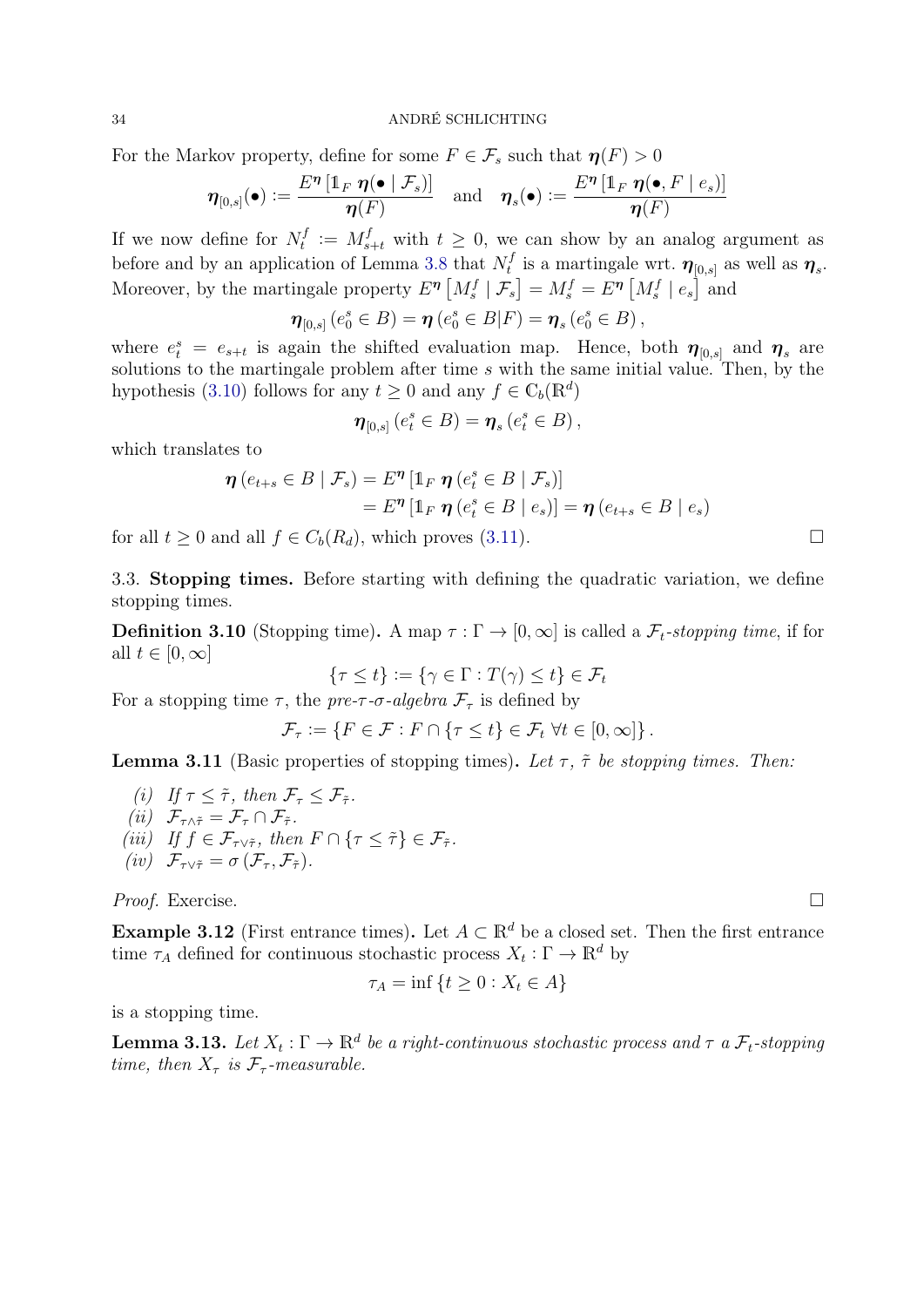*Proof.* Exercise.  $\Box$ 

<span id="page-34-1"></span>**Theorem 3.14** (Optional stopping). Let  $\{M_t\}_{t\geq 0}$  be a submartingale and let  $\tau$ ,  $\tilde{\tau}$  be  $\mathcal{F}_t$ stopping times. Then for each  $A < \infty$ 

$$
E\left[M_{\tau\wedge A} \mid \mathcal{F}_{\tilde{\tau}}\right] \ge M_{\tau\wedge \tilde{\tau}\wedge A}, \qquad a.s..
$$

If in addition

(i)  $\tau$  is finite a.s., (ii)  $E[|M_{\tau}|] < \infty$ , and (iii)  $\lim_{A\to\infty} E[X_A, \tau > A] = 0,$ 

then

$$
E\left[M_{\tau} \mid \mathcal{F}_{\tilde{\tau}}\right] \geq M_{\tau \wedge \tilde{\tau}}, \qquad a.s..
$$

*Proof.* See [\[14,](#page-67-3) Theorem 1.2.5] or [\[3,](#page-67-6) Theorem 1.9.27].

15.12.15

<span id="page-34-0"></span>3.4. Stochastic integrals and quadratic variation. In this section, we fix a generic probability space  $(\Gamma, \mathcal{F}, P)$  with filtration  $\{\mathcal{F}_t\}_{t\geq 0}$ .

The following definition will naturally pop up in the proofs of the next results

**Definition 3.15** (Local martingale). A stochastic process  ${M_t}_{t\geq0}$  is called *local martingale* if there exists a sequence of stopping times  $\tau_n \leq \tau_{n+1}$  with  $\tau_n \to \infty$  as  $n \to \infty$  such that  $M_t^{\tau_n} := M_{t \wedge \tau_n}$  is a martingale for each n.

**Definition 3.16** (Variations). For  $n \in \mathbb{N}$  and  $T > 0$ , the subdivision  $\Delta_n[0, T]$  is defined as

$$
\Delta_n[0,T] := \{ (t_0,\ldots,t_n) : 0 \le t_0 < \cdots < t_n \le T \}.
$$

Moreover, we set

$$
|\Delta_n[0,T]| = \max_{0 \le k \le n-1} |t_{k+1} - t_k|
$$

Then, for a continuous process  $X_t$ , its variation is defined by

$$
|X|_{\text{var},T} := \sup_{n \in \mathbb{N} : \Delta_n[0,T]} \sum_{k=0}^{n-1} |X_{t_{k+1}} - X_{t_k}|.
$$

Likewise, its quadratic variation is defined by

$$
\langle X \rangle_T := \sup_{n \in \mathbb{N} : \Delta_n[0,T]} \sum_{k=0}^{n-1} (X_{t_{k+1}} - X_{t_k})^{\otimes 2},
$$

where  $X^{\otimes 2} := X \otimes X \in \mathbb{R}^{d \times d}$ .

In the following, we will not make all vector-vector or matrix-vector products explicit.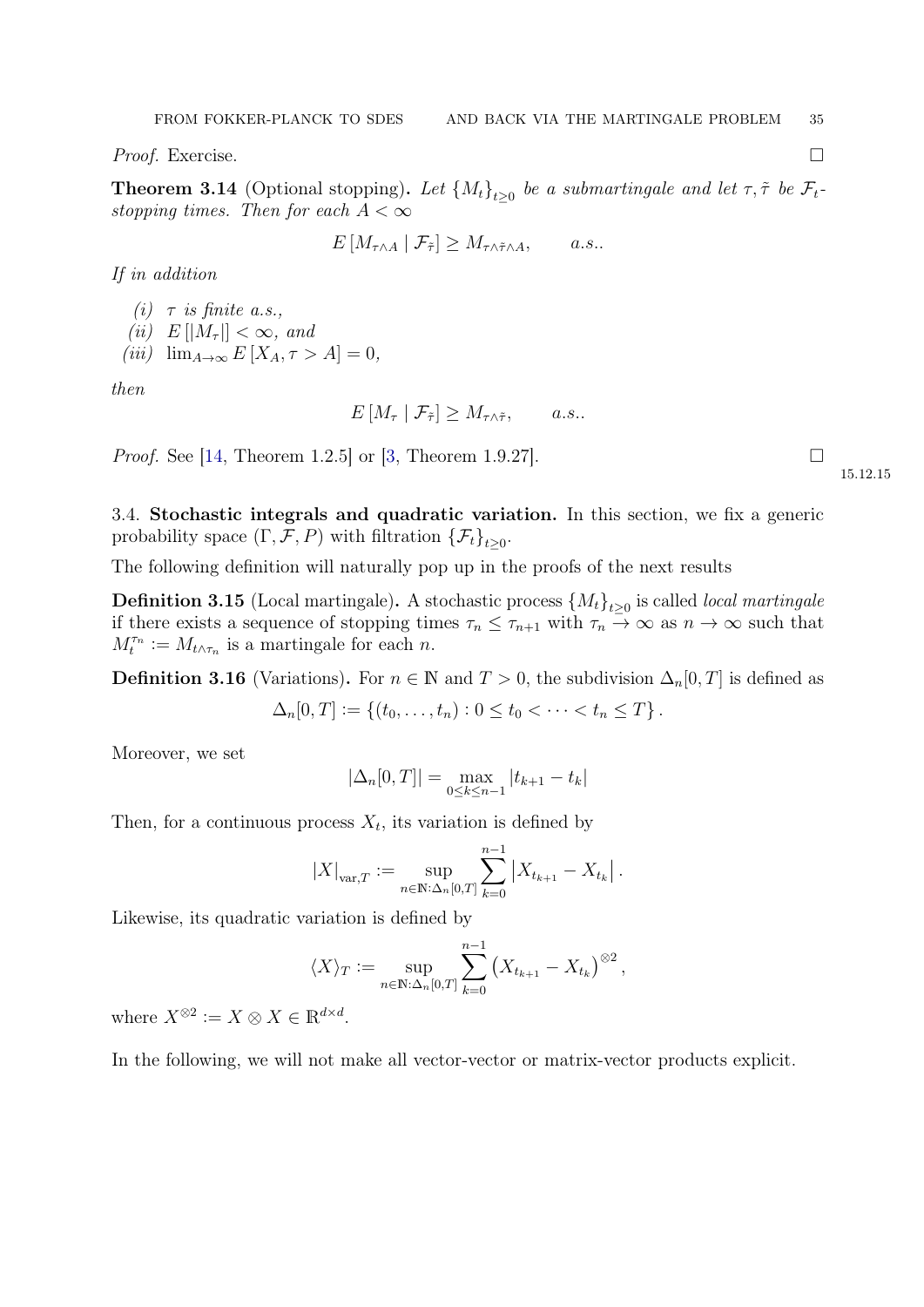<span id="page-35-1"></span>**Proposition 3.17** (Stochastic integral wrt. continuous functions). Let  $\{M_t\}_{t\geq0}$  be a a continuous (local) martingale and let  ${V_t}_{t\geq0}$  be a continuous  $\mathcal{F}_t$ -measurable process of bounded variation. Then

$$
W(t) = \int_0^t V_u \, \mathrm{d}M_u = V_t M_t - V_0 M_0 - \int_0^t M_u \, \mathrm{d}V_u
$$

is a local martingale.

*Proof.* Let the stopping time  $\gamma_N$  be defined such that  $|M^{\gamma_N}|$  and the total variation  $|V|_{var,t}$ are bounded by N. Let us recall the definition of the Riemann-Stieltjes integral, which leads to

$$
\int_0^t V_u \, \mathrm{d}M_u = \lim_{|\Delta_n[0,t]| \to 0} \sum_{k=0}^{n-1} V_{t_k^n} \left( M_{t_{k+1}^n}^{\gamma_N} - M_{t_k^n}^{\gamma_N} \right).
$$

Then, for any finite  $n$ , the rhs above is a martingale by the law of total expectation on the conditionals  $t_1, \ldots, t_n$ . Moreover, we can rearrange the rhs by a simple discrete integration by parts as

$$
\sum_{k=0}^{n-1} V_{t_k^n} \left( M_{t_{k+1}^n}^{\gamma_N} - M_{t_k^n}^{\gamma_N} \right) = V_t M_t^{\gamma_N} - V_0 M_0^{\gamma_N} - \sum_{k=0}^{m-1} M_{t_{k+1}^n}^{\gamma_N} \left( V_{t_{k+1}^n} - V_{t_k^n} \right).
$$

Since  $M^{\gamma_N}$  is bounded and V is of finite variation, we can pass to the limit in the above formulation and the last term converges to  $\int_0^t M_s^{\gamma_N} dV_s$  in  $L^1$  as  $n \to \infty$ . The result follows by also letting  $N \to \infty$ .

<span id="page-35-0"></span>**Lemma 3.18.** Let  $T > 0$  and  ${M_t}_{0 \le t \le T}$  be a (local) continuous martingale of finite variation, then  ${M_t}_{0 \leq t \leq T}$  is constant, i.e. it is deterministic.

*Proof.* We may assume  $M_0 = 0$ . For  $N \geq 0$ , let us consider the stopping time

$$
\tau_N = \inf \left\{ s \in [0, T] : |M_s| \ge N, |M|_{\text{var},s} \ge N \right\} \wedge T.
$$

The stopped process  $(M_{t \wedge T_N})_{0 \le t \le T}$  is a martingale by the optional stopping Theorem [3.14](#page-34-1) and therefore for  $s \leq t$ ,

$$
E\left[\left|M_{t\wedge\tau_N}-M_{s\wedge\tau_N}\right|^2\right]=E\left[\left|M_{t\wedge\tau_N}\right|^2\right]-E\left[\left|M_{s\wedge\tau_N}\right|^2\right].
$$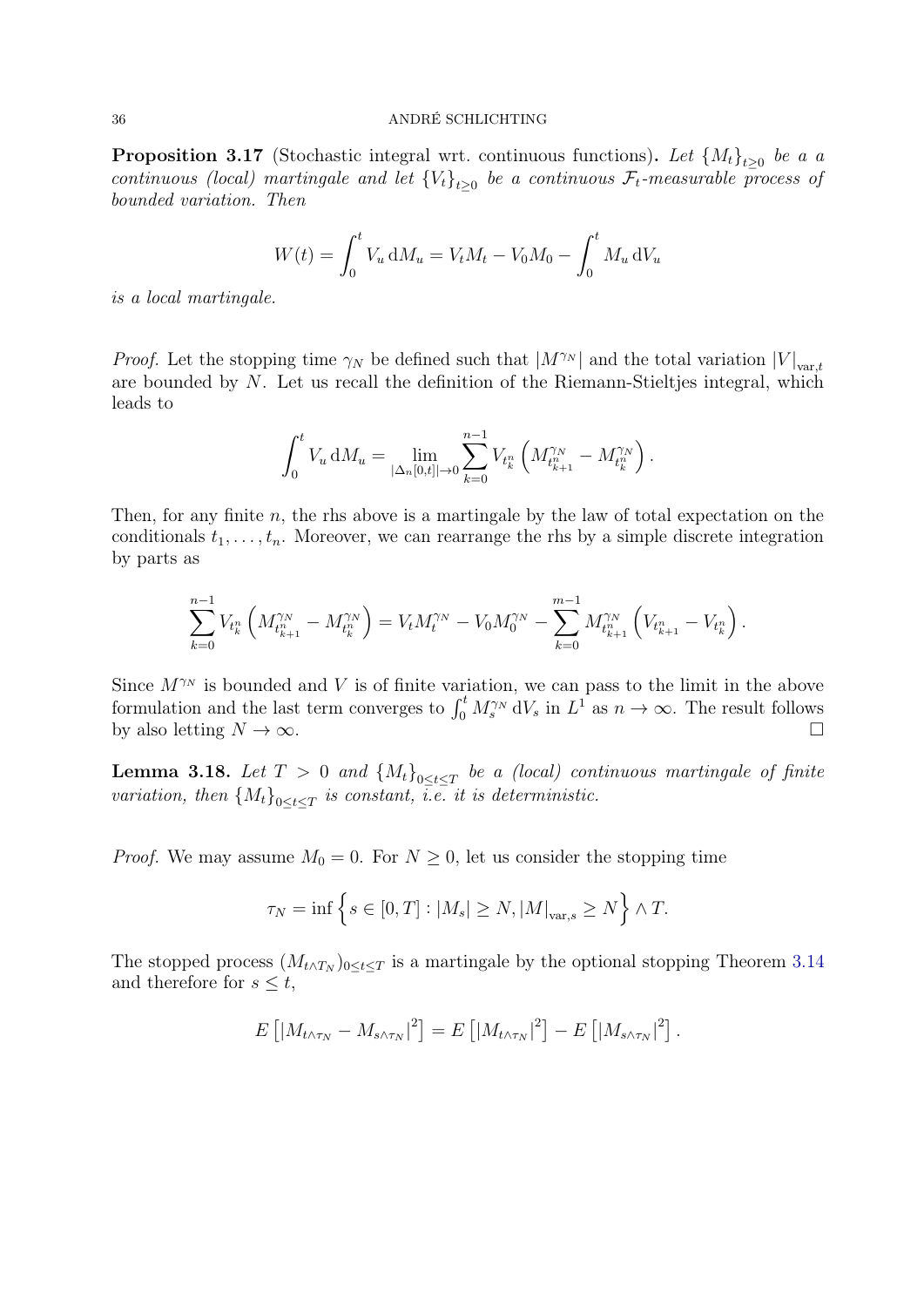Consider now a sequence of subdivisions  $\Delta_n[0,T]$  whose mesh tends to 0. By summing up the above inequality on the subdivision, we obtain

$$
E\left[|M_{\tau_N}|^2\right] = E\left[|M_0|^2\right] + \sum_{k=0}^{n-1} \left(M_{t_{k+1}\wedge\tau_N} - M_{t_k\wedge\tau_N}\right)^2
$$
  

$$
\leq \sup_k \left|M_{t_k^n\wedge\tau_N} - M_{t_{k-1}^n\wedge\tau_N}\right| E\left(\sum_{k=0}^{n-1} |M_{t_{k+1}\wedge\tau_N} - M_{t_k\wedge\tau_N}|\right)
$$
  

$$
\leq \sup_k \left|M_{t_k^n\wedge\tau_N} - M_{t_{k-1}^n\wedge\tau_N}\right| |M|_{\text{var},T}
$$

Hence, by letting  $n \to +\infty$ , we get  $\mathbb{E}(M_{\tau_N}^2) = 0$ . This implies  $M_{\tau_N} = 0$ . Letting now  $N \to \infty$ , we conclude  $M_T = 0$ .

**Example 3.19.** Let  $b : \mathbb{R}_+ \times \mathbb{R}^d \to \mathbb{R}^d$  Lipschitz be given. Then define its flow for  $(s, x) \in \mathbb{R}_+ \times \mathbb{R}^d$  as the solution to

$$
\forall t > s : \dot{X}^{s,x}(t) = b_t \circ X^{s,x}(t) \quad \text{and} \quad \forall t \le s : X^{s,x}(t) := x.
$$

Let  $\eta^{s,x} = \delta_{X^{s,x}}$ . Then  $\eta^{s,x}$  is the only solution to the martingale problem  $MP_s(L_t^0, \delta_x)$  with  $L_t^0 := b_t \cdot \nabla$ . In particular its variation is 0.

<span id="page-36-0"></span>**Theorem 3.20.** Let  ${M_t}_{t\geq0}$  be a (local) continuous square integrable martingale such that  $M_0 = 0$ . There is a unique continuous and increasing process denoted  $\{\langle M \rangle_t\}_{t\geq 0}$  that satisfies the following properties:

(i) 
$$
\langle M \rangle_0 = 0;
$$
  
(ii) The process  $\{M_t^{\otimes 2} - \langle M \rangle_t\}_{t \geq 0}$  is a martingale.

Moreover, for every  $t \geq 0$  and for every sequence of subdivisions  $\Delta_n[0, t]$  such that  $|\Delta_n[0,t]| \to 0$  as  $n \to \infty$ , the following convergence takes place in probability:

$$
\lim_{n \to +\infty} \sum_{k=1}^{n} \left( M_{t_k^n} - M_{t_{k-1}^n} \right)^{\otimes 2} = \langle M \rangle_t.
$$

The process  $\{ \langle M \rangle_t \}_{t\geq 0}$  is called the quadratic variation process of  $\{M_t\}_{t\geq 0}$ .

*Proof.* We can assume that the martingale  $(M_t)_{t\geq 0}$  is bounded, because else consider the stopped one exceeding some N and let  $N \to \infty$  afterwards. We prove that if  $\Delta_n[0, t]$  is a sequence of subdivisions of the interval  $[0, t]$  such that  $|\Delta_n[0, t]| \to 0$  as  $n \to \infty$  then the limit

$$
\lim_{n \to +\infty} \sum_{k=1}^{n} \left( M_{t_k^n} - M_{t_{k-1}^n} \right)^{\otimes 2}
$$

exists in  $L^2$  and thus in probability.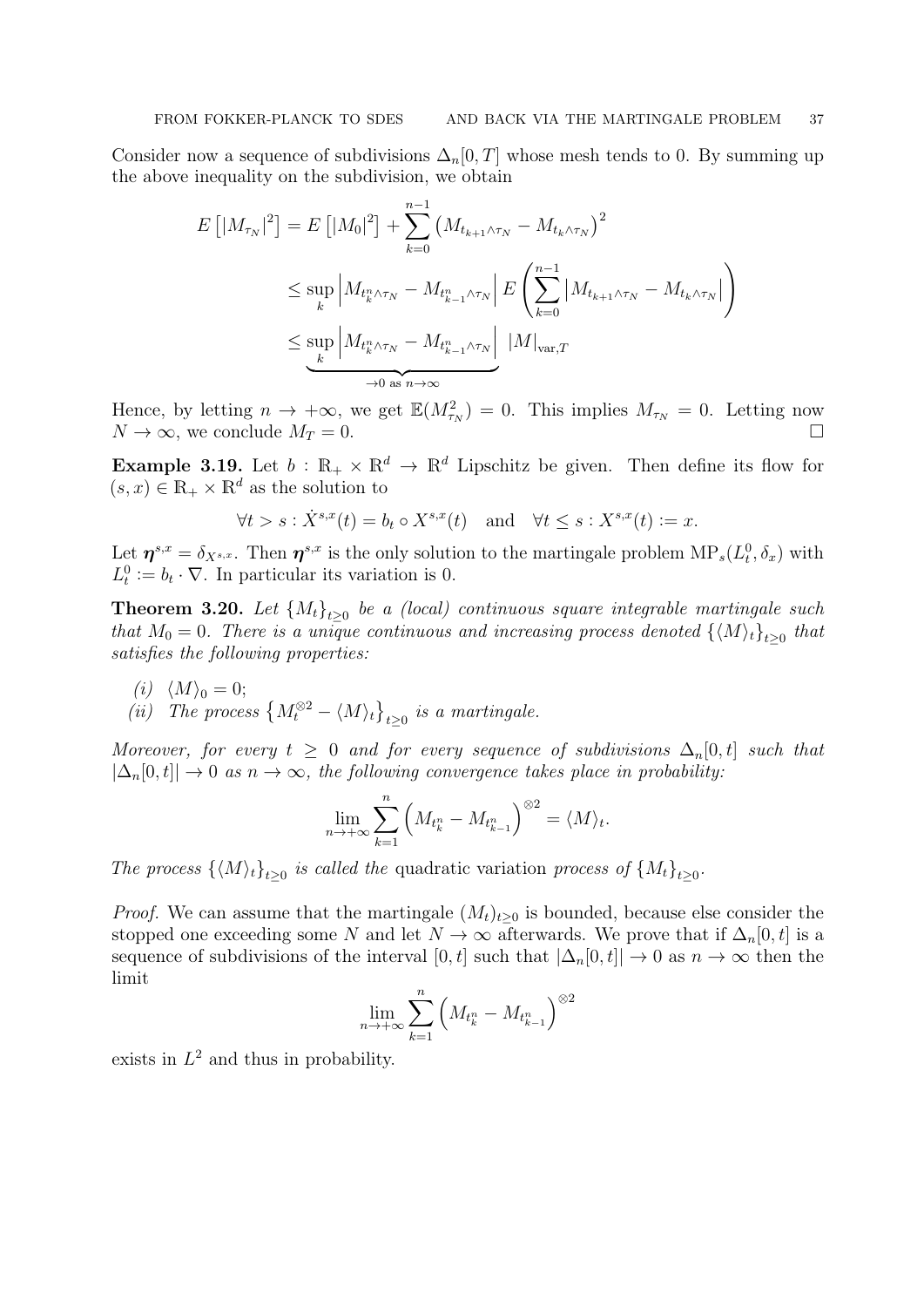Toward this goal, we introduce some notations. If  $|\Delta[0,T]|$  is a subdivision of the time interval [0, T] and if  $(X_t)_{t>0}$  is a stochastic process, then we denote

$$
S_t^{\Delta[0,T]}(X) = \sum_{i=0}^{k-1} (X_{t_{i+1}} - X_{t_i})^{\otimes 2} + (X_t - X_{t_k})^{\otimes 2},
$$

where k is such that  $t_k \leq t \leq t_{k+1}$ .

An easy computation on conditional expectations shows that if  $(X_t)_{t\geq 0}$  is a martingale, then the process  $X_t^{\otimes 2} - S_t^{\Delta[0,T]}$  $t_t^{\Delta[0,T]}(X)$ , is also a martingale for  $t \leq T$ . Also, if  $\Delta[0,T]$  and  $\Delta'[0,T]$  are two subdivisions of the time interval  $[0,T]$ , we will denote by  $\Delta \vee \Delta'[0,T]$  the subdivision obtained by putting together the points  $\Delta[0,T]$  and the points of  $\Delta'[0,T]$ . Let now  $\Delta_n[0,T]$  be a sequence of subdivisions of  $[0,T]$  such that  $|\Delta_n[0,T]| \to 0$  as  $n \to \infty$ .

Let us show that the sequence  $S_T^{\Delta_n[0,T]}$  $T^{(\Delta_n[0,T]}(M)$  is a Cauchy sequence in  $L^2$ .

**Exercise:** Show using the fact that the process  $S^{\Delta_n[0,T]}(M) - S^{\Delta_p[0,T]}(M)$  is a martingale (as a difference of two martingales) the estimate

$$
E\left[\left|S_T^{\Delta_n[0,T]}(M) - S_T^{\Delta_p[0,T]}(M)\right|^2\right]
$$
  
\n
$$
\leq E\left[\sup_k \left| (M_{s_{k+1}} + M_{s_k} - 2M_{t_l})^{\otimes 2} \right|^2\right]^{1/2} E\left[\left|S_T^{\Delta_n \vee \Delta_p[0,T]}(M)\right|^2\right]^{1/2},
$$

where  $s_k$  are the points of the subdivision  $\Delta_n \vee \Delta_p[0,T]$  and for fixed  $s_k$ , we denote by  $t_l$ the point of  $\Delta_n[0,T]$  which is the closest to  $s_k$  and such that  $t_l \leq s_k \leq t_{l+1}$ .

Since the martingale M is assumed to be continuous, when  $n, p \to \infty$ ,

$$
E\left[\sup_{k} |(M_{s_{k+1}} + M_{s_k} - 2M_{t_l})^{\otimes 2}|^2\right] \to 0.
$$

Since  $M$  is bounded also  $E\left[\right|$  $S_{T}^{\Delta_{n}\vee\Delta_{p}[0,T]}$  $\left|\frac{\Delta_n\vee\Delta_p[0,T]}{T}(M)\right|$  $^{2}$ ] is bounded and therefore, in the  $L^2$  sense the following convergence holds

$$
\langle M \rangle_t = \lim_{n \to \infty} \sum_{k=1}^n \left( M_{t_k^n} - M_{t_{k1}^n} \right)^{\otimes 2}.
$$

The process  ${M_t^2 - \langle M \rangle_t}_{t\geq 0}$  is seen to be a martingale because for every n and  $T \geq 0$ , the process  $M_t^2 - S_t^{\Delta_n[0,T]}$  $t_t^{\Delta_n[0,1]}(M)$  is a martingale for  $t \leq T$ . Let us now show that the obtained process  $\langle M \rangle$  is a continuous process. From Doob's inequality, for  $n, p \geq 0$  and  $\varepsilon > 0$ ,

$$
P\left(\sup_{0\leq t\leq T}\left|S_t^{\Delta_n[0,T]}(M)-S_t^{\Delta_p[0,T]}(M)\right|^2\geq \varepsilon\right)\leq \frac{E\left[\left|S_T^{\Delta_n[0,T]}(M)-S_T^{\Delta_p[0,T]}(M)\right|^2\right]}{\varepsilon^2}.
$$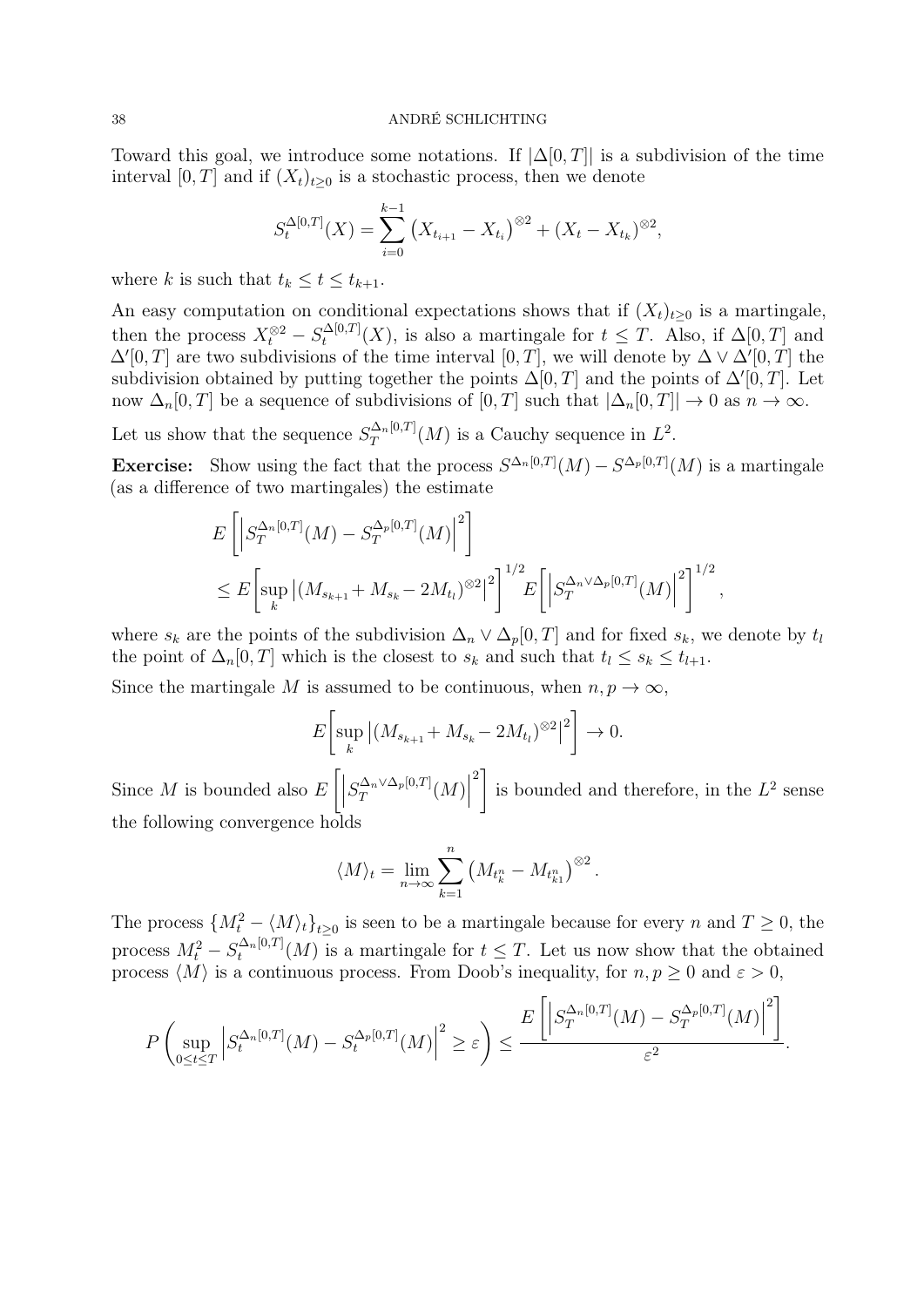From Borel-Cantelli lemma, there exists therefore a sequence  $n_k$  such that the sequence of continuous stochastic processes  $\left(S_t^{\Delta_{n_k}[0,T]}\right)$  $\mu_t^{\Delta_{n_k}[0,T]}(M)\Big)$ almost surely uniformly converges  $\frac{0 \leq t \leq T}{}$ to the process  $(\langle M \rangle_t)_{0 \le t \le T}$ . This proves the existence of a continuous version for  $\langle M \rangle$ . Finally, to prove that  $\langle M \rangle$  is increasing, it is enough to consider a an increasing sequence of subdivisions whose mesh tends to 0. Let us now prove that  $\langle M \rangle$  is the unique process such that  $M^{\otimes 2} - \langle M \rangle$  is a martingale. Let A and A' be two continuous and increasing stochastic processes such that  $A_0 = A'_0 = 0$  and such that  $(M_t^{\otimes 2} - A_t)_{t \geq 0}$  and  $(M_t^{\otimes 2} - A'_t)_{t \geq 0}$  are martingales. The process  $(N_t)_{t\geq 0} = (A_t - A'_t)_{t\geq 0}$  is then seen to be a martingale that has a bounded variation. From Lemma [3.18,](#page-35-0) this implies that  $(N_t)_{t>0}$  is constant and therefore equal to 0 due to its initial condition.

Finally, let  $\Delta_n[0, t]$  be a sequence of subdivisions whose mesh tends to 0. We have for every  $\varepsilon > 0$ ,

$$
P\left(\left|A_t - \sum_{k=1}^n \left(M_{t_k^n} - M_{t_{k-1}^n}\right)^{\otimes 2}\right| \geq \varepsilon\right) \leq P(T_N \leq t) + P\left(\left|A_t^N - \sum_{k=1}^n \left(M_{t_k^n \wedge T_N} - M_{t_{k-1}^n \wedge T_N}\right)^{\otimes 2}\right| \geq \varepsilon\right).
$$

This easily implies the announced convergence in probability of the quadratic variations to  $A_t$ . . In the second control of the second control of the second control of the second control of the second control of

**Theorem 3.21** ( $L^2$ -integrals wrt. martingales). Let  $\{M_t\}_{t\geq 0}$  be a continuous square integrable martingale and  $X \in L^2(\mathcal{d}(M); \mathbb{R}^d)$ , then there exists a unique continuous square integrable local martingale  $t \mapsto \int_0^t X_s dM_s$  such that whenever a sequence of left-continuous step functions  $X^n$  satisfies

$$
\sum_{n\in\mathbb{N}}\left|E\left[\int_0^n \left(X_s^n - X_s\right)^{\otimes 2} : \mathrm{d}\langle M\rangle_s\right]\right| < \infty,\tag{3.13}
$$

then

<span id="page-38-1"></span><span id="page-38-0"></span>
$$
\lim_{n \to \infty} \sup_{0 \le t \le T} \left| \int_0^T \left( X_s^n - X_s \right) \cdot \mathrm{d}M_s \right| = 0,\tag{3.14}
$$

almost surely and in  $L^2(\mathrm{d}\langle M \rangle)$ . Moreover,

<span id="page-38-2"></span>
$$
\left\langle t \mapsto \int_0^t X_s \cdot \mathrm{d}M_s \right\rangle_t = \int_0^t X_s^{\otimes 2} : \mathrm{d}\langle M \rangle_s,\tag{3.15}
$$

Note, that if  $\sigma \in L^2(\mathcal{d}\langle M \rangle; \mathbb{R}^{d \times d}$ , then [\(3.13\)](#page-38-0) and [\(3.14\)](#page-38-1) hold with  $X^{\otimes 2}$  replaced by  $\sigma \sigma^T$ and [\(3.15\)](#page-38-2) becomes

<span id="page-38-3"></span>
$$
\left\langle t \mapsto \int_0^t \sigma_s \, \mathrm{d}M_s \right\rangle_t = \int_0^t \sigma_s \sigma_s^T \, \mathrm{d}\langle M \rangle_s,\tag{3.16}
$$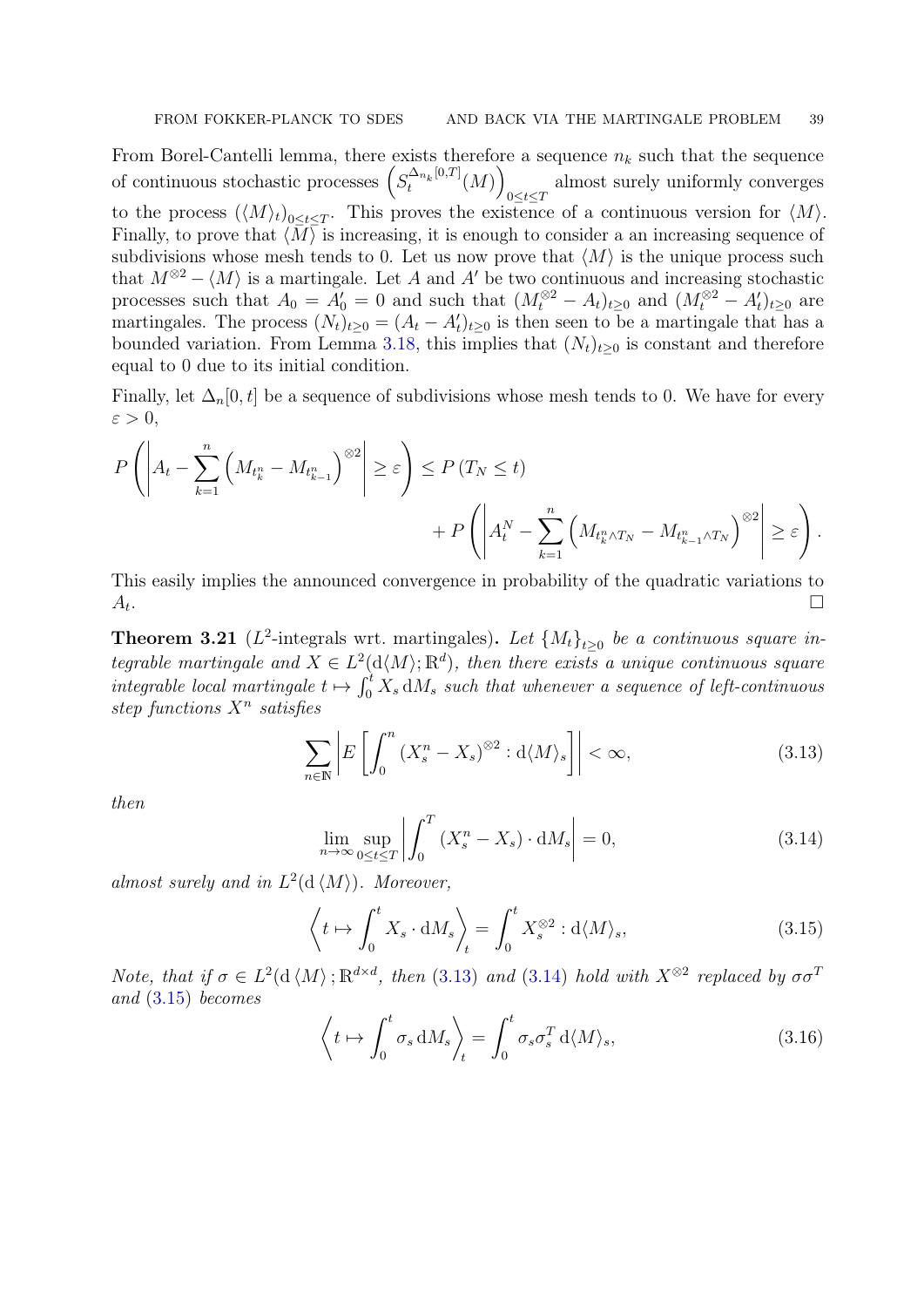**Theorem 3.22** (Itô formula). Let a stochastic process be given as  $X_t = X_0 + V_t + M_t$ , with  $V_0 = M_0 = 0$ ,  $V_t$  a continuous adapted process of bounded variation and  $M_t$  a local martingale, then for any  $f \in C_b^{1,2}$  $\mathcal{L}_b^{1,2}(\mathbb{R}_+\times\mathbb{R}^d)$ 

$$
df(t, X_t) = \partial_t f(t, X_t) dt + \nabla f(t, X_t) \cdot dX_t + \frac{1}{2} \nabla^2 f(t, X_t) : d\langle X \rangle_t
$$

Sketch of Proof. The one-dimensional case is straightforward. First, for some  $n \in \mathbb{N}$  take a partition  $\Delta_n[0, t]$  and do a Taylor expansion of f to first order in time and second order in space. Then, after rewriting of the second order term in space, one can show the convergence towards d $\langle M \rangle_t = d \langle X \rangle_t$ .

## <span id="page-39-0"></span>3.5. Weak solutions to SDEs and the martingale problem.

<span id="page-39-3"></span>Definition 3.23 (Weak solutions to SDEs). A stochastic differential equation with  $\sigma$ :  $\mathbb{R}_+ \times \mathbb{R}^d \to S_d$  and  $b : \mathbb{R}_+ \times \mathbb{R}^d \to \mathbb{R}^d$  measurable

<span id="page-39-2"></span>
$$
dX_t = b(t, X_t) dt + \sigma(t, X_t) dB_t
$$
\n(3.17)

has a weak solution with initial distribution  $\mu \in \mathcal{P}(\mathbb{R}^d)$ , it there exists continuous ddimensional martingales  ${X_t}_{t\geq 0}$  and  ${B_t}_{t\geq 0}$  such that

- (1)  ${B_t}$  satisfies  ${B_t} = t \text{Id}$ , i.e. is a Brownian motion<sup>[13](#page-39-1)</sup>
- (2)  $X_0$  has law  $\mu$
- (3) boundedness:  $\int_0^t \left( |\sigma(s, X_s)|^2 + |b(s, X_s)| \right) ds < \infty$ , a.s. for all t
- (4) [\(3.17\)](#page-39-2) holds.

**Lemma 3.24.** Assume that  ${X_t}_{t\geq0}$  together  ${B_t}_{t\geq0}$  is a weak solution to [\(3.17\)](#page-39-2) and  $\sigma \in C_b(\mathbb{R}_+ \times \mathbb{R}^d; S_d)$  and  $b \in C_b(\mathbb{R}_+ \times R^d; \mathbb{R}^d)$ . Moreover, define the operator

$$
L_t := \frac{1}{2}\sigma\sigma^T(t,x) : \nabla^2 + b(t,x) \cdot \nabla,
$$

then  $\eta = \text{law } X \in \mathcal{P}(\Gamma)$  is a solution to  $\text{MP}(L_t)$ .

Proof. By Itô's formula follows

$$
f(t, X_t) - f(0, X_0) = \int_0^t \partial_u f(u, X_u) du + \int_0^t \nabla f(u, X_u) dX_u + \frac{1}{2} \int_0^t D^2 f(u, X_u) : d \langle X \rangle_u.
$$
  
Now, since

Now, since

$$
dX_s = b(s, X_s) ds + \sigma(s, X_s) \cdot dB_s,
$$

we obtain setting  $f(t, x) = x$ 

$$
M_t := X_t - X_0 - \int_0^t b(s, X_s) \, ds = \int_0^t \sigma(u, X_u) \, dB_u
$$

<span id="page-39-1"></span> $\overline{^{13}$ by Lévy's theorem.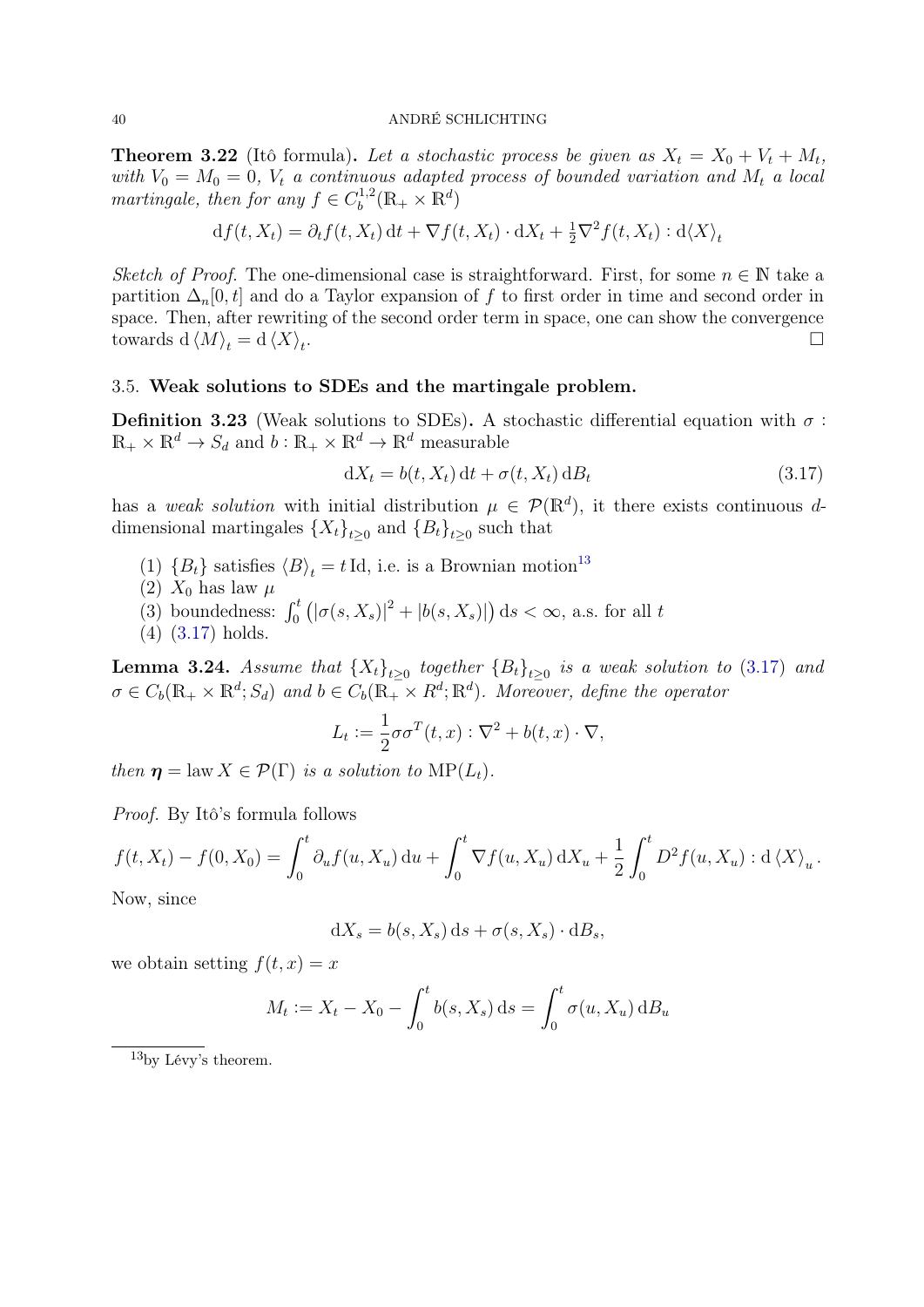and hence obtain the splitting  $X_t = X_0 + V_t + M_t$  with  $V_t$  of finite variation. Moreover,  $M_t$ is a martingale by Proposition [3.17](#page-35-1) and its quadratic variation calculates by [\(3.16\)](#page-38-3) with  $\langle B \rangle_u = s \, \text{Id}$  as

$$
\langle M \rangle_t = \int_0^t \sigma \sigma^T(u, X_u) \, \mathrm{d}u.
$$

Therewith and by rearranging the first identity of the proof, we obtain

$$
f_t \circ e_t - f_0 \circ e_0 - \int_0^T \left( \partial_u f_u + L_u f_u \right) \circ e_u \, \mathrm{d}u = - \int_0^t \nabla f(s, X_s) \cdot \mathrm{d}M_s,
$$

where the right hand side is a martingale again by Proposition [3.17.](#page-35-1) Finally the boundedness assumption in  $\text{MP}(L_t)$  is satisfied because of the pathwise boundedness assumption (3) in Definition [3.23.](#page-39-3)

*Remark* 3.25. Note, that the Brownian motion  ${B<sub>t</sub>}<sub>t≥0</sub>$ , which seems to be essential in defining the weak solution, does not play a role for the solution of  $\text{MP}(L_t)$ .

Before coming to the reverse statement, let us calculate the quadratic variation of the martingales associated to  $\text{MP}(L_t)$ .

<span id="page-40-1"></span>**Proposition 3.26** (Quadratic variation of martingale solution). Let  $\eta \in \mathcal{P}(\Gamma)$  be a solution to  $MP(L_t)$ . Then for  $f \in C^{1,2}(\mathbb{R}_+ \times \mathbb{R}^d)$  the quadratic variation of the  $\eta$ -martingale  $\{M^f\}_{t \geq s}$ after time s as defined in [\(3.7\)](#page-30-2) is given by

<span id="page-40-0"></span>
$$
\langle M^f \rangle_t = \int_s^t \langle \nabla f_u, a_u \nabla f_u \rangle \circ e_u \, \mathrm{d}u. \tag{3.18}
$$

*Proof.* For the proof, we omit  $\circ e_t$  in the notation and we set  $s = 0$  and omit after time s. Now, since for all  $f \in C_h^{1,2}$  $b^{1,2}(\mathbb{R}_+ \times \mathbb{R}^d) : M_t^f$  $t_t^f$  is a  $\eta$ -martingale, then also  $M_t^{f^2}$  $t_t^{f^-}$  is a  $\eta$ -martingale. Moreover, we set  $\mathcal{L}_u = \partial_u + L_u$ . Then, we observe

$$
\left(M_t^f\right)^2 = f_t^2 - 2f_t \int_0^t \mathcal{L}_u f_u \, \mathrm{d}u + \left(\int_0^t \mathcal{L}_u f_u \, \mathrm{d}u\right)^2
$$
  
=  $f_t^2 + 2 \int_0^t \mathcal{L}_u f_u \left(\int_u^t \mathcal{L}_r f_r \, \mathrm{d}r - f_t\right) \, \mathrm{d}u$   
=  $M_t^{f^2} + \int_0^t \mathcal{L}_u f_u^2 \, \mathrm{d}u + 2 \int_0^t \mathcal{L}_u f_u \left(\int_u^t \mathcal{L}_r f_r \, \mathrm{d}r - f_t\right) \, \mathrm{d}u.$ 

Now, we use the identity

$$
\mathcal{L}_u f_u^2 = 2 f_u \mathcal{L}_u f_u + \langle \nabla f_u, a_u \nabla f_u \rangle,
$$

which shows, that

$$
M_t^{f^2} = (M_t^f)^2 - \langle M^f \rangle_t + 2 \int_0^t \mathcal{L}_u f_u \left( f_t - f_u - \int_u^t \mathcal{L}_r f_r \, dr \right) du.
$$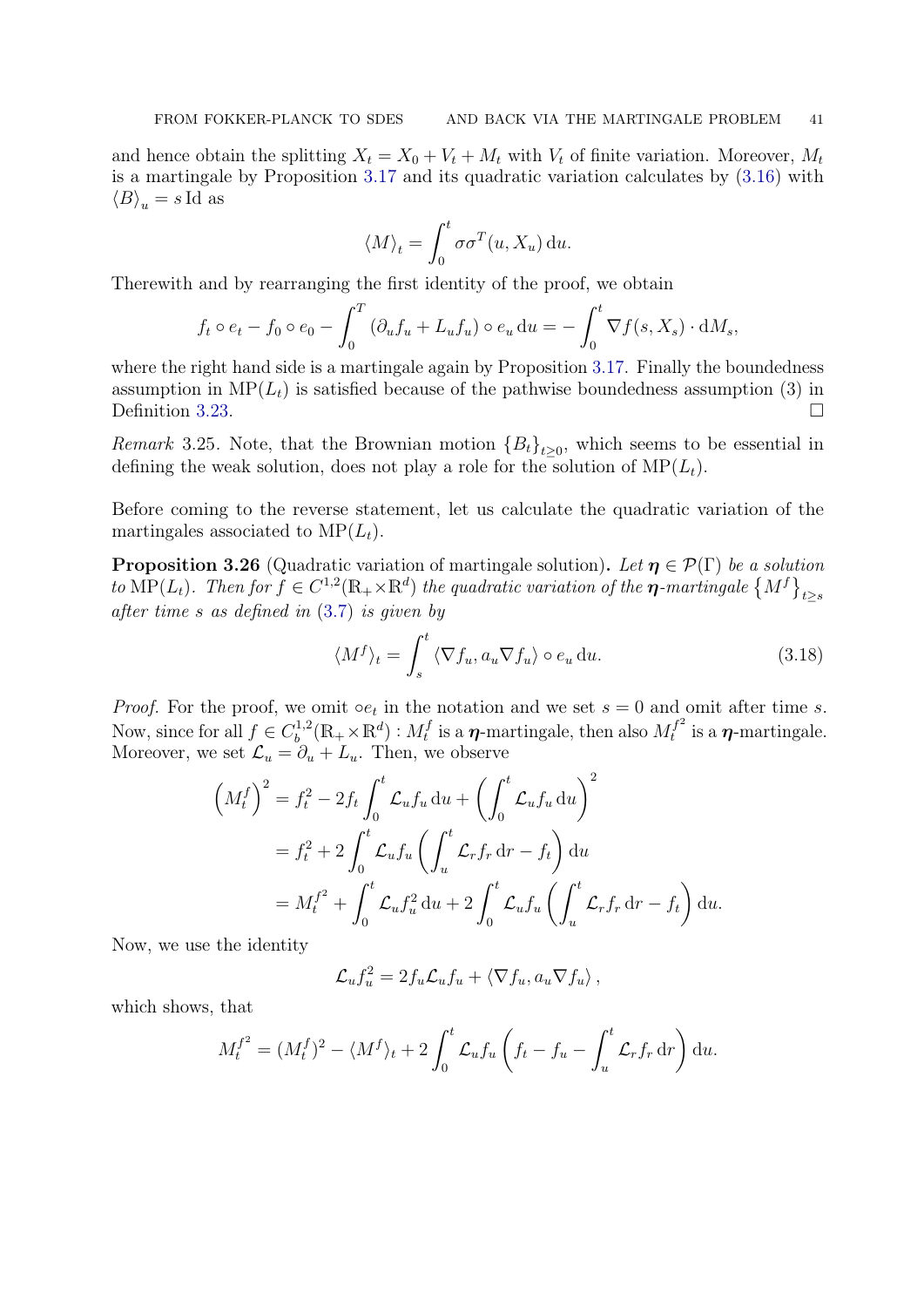It is left to show, that

$$
\int_0^t \mathcal{L}_u f_u \left( f_t - f_u - \int_u^t \mathcal{L}_r f_r \, dr \right) du = \int_0^t \mathcal{L}_u f_u \left( M_t^f - M_u^f \right) du
$$

is a martingale. Therefore, we consider for  $r \in (0, t)$ 

$$
E\left[\int_0^t \mathcal{L}_u f_u \left(M_t^f - M_u^f\right) \mathrm{d}u \mid \mathcal{F}_r\right] = \left(\int_0^r + \int_r^t \right) \mathcal{L}_u f_u E\left[M_t^f - M_u^f \mid \mathcal{F}_r\right] \mathrm{d}u
$$
  
= 
$$
\int_0^r \mathcal{L}_u f_u \left(M_r^f - M_u^f\right) \mathrm{d}u.
$$

The conclusion follows from Theorem [3.20.](#page-36-0)

**Theorem 3.27** (Well-posedness via the SDE). Assume for simplicity  $\sigma \in C_b(\mathbb{R}_+ \times \mathbb{R}^d; S_d)$ ,  $\sigma^{-1} \in C_b(\mathbb{R}_+ \times \mathbb{R}^d; S_d)$   $b \in C_b(\mathbb{R}_+ \times \mathbb{R}^d; \mathbb{R}^d)$ . Assume that  $\eta \in \mathcal{P}(\Gamma)$  is solution to  $\text{MP}(L_t)$ with  $L_t = \frac{1}{2}$  $\frac{1}{2}\sigma_t\sigma_t^T:D^2+b_t\cdot\nabla$ . The there exists a weak solution  $\{X_t\}_{t\geq 0}$  and  $\{B_t\}_{t\geq 0}$  to  $(3.17)$ in the sense of Definition [3.23](#page-39-3) such that  $\text{law } X = \eta$ .

*Proof.* By the definition of solutions to  $MP(L_t)$  follows that

$$
f_t \circ e_t - f_0 \circ e_0 - \int_0^t (\partial_u + L_u) f_u \circ e_u \, du
$$

is a  $\eta$ -martingale. In particular, by setting  $f(x) = x$ , we get that

$$
M_t := e_t - e_0 - \int_0^t b_u \circ e_u \, \mathrm{d}u
$$

is a martingale. We can use [\(3.18\)](#page-40-0) to find its quadratic variation, i.e. set  $f_i(x) = x_i$  for  $i = 1, \ldots, d$  and hence

$$
\langle M \rangle_t = \int_0^t \sigma_u \sigma_u^T \circ e_u \, \mathrm{d}u.
$$

Now, we check that  $B_t$  defined by

$$
B_t := \int_0^t \sigma_u^{-T} \circ e_u \, \mathrm{d}M_u
$$

is a Brownian motion. This is indeed that case, because of [\(3.16\)](#page-38-3) follows

$$
\langle B \rangle_t = \int_0^t \sigma_u^{-T} \sigma_u^{-1} \circ e_u \, d \langle M_u \rangle = t \, \mathrm{Id} \, .
$$

The boundedness (3) in Definition [3.23](#page-39-3) is consequence of the boundedness assumption on  $\sigma$ and b.

## <span id="page-41-0"></span>4. From the Fokker-Planck equation to MP via superposition

This section is mainly based on [\[9,](#page-67-7) [15\]](#page-67-8).

22.15.15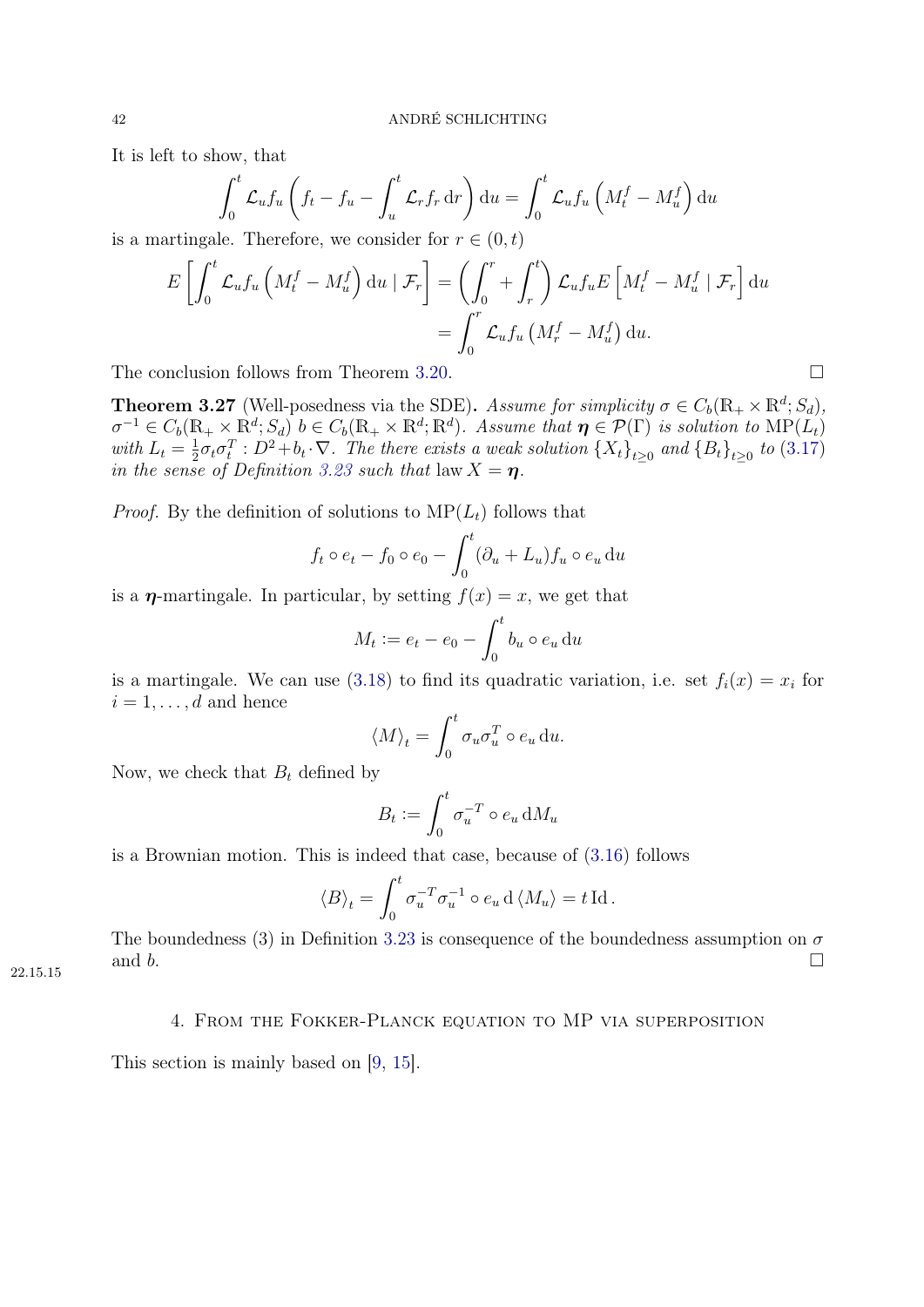<span id="page-42-0"></span>4.1. Definition and basic properties. Let us recall the form of the diffusion operator  $L_t$  and its formal adjoint for  $f \in C^{1,2}([0,T] \times \mathbb{R}^d)$ .

$$
L_t f := \frac{1}{2} a_t : \nabla^2 f + b_t \cdot \nabla f \quad \text{and} \quad L_t^* f := \frac{1}{2} \nabla^2 (a_t f_t) - \nabla \cdot (b_t f_t).
$$

**Definition 4.1** (Weak solutions to FPE). A Borel curve  $(\nu_t)_{t\in[0,T]} \in \mathcal{M}(\mathbb{R}^d)$  is a weak solution of the Fokker-Planck equation

$$
\partial_t \nu_t = L_t^* \nu_t, \qquad \text{on } (0, T) \times \mathbb{R}^d \tag{4.1}
$$

if

<span id="page-42-3"></span><span id="page-42-2"></span><span id="page-42-1"></span>
$$
\int_0^T \int \left( |a_t| + |b_t| \right) \mathrm{d} |\nu_t| \, \mathrm{d} t < \infty. \tag{4.2}
$$

and for every  $f \in C_c^{1,2}((0,T) \times \mathbb{R}^d)$  holds

$$
\int_0^T \int \left(\partial_t f(t, x) + L_t f(t, x)\right) \nu_t(\mathrm{d}x) \, \mathrm{d}t = 0 \tag{4.3}
$$

In the following by a solution to  $\text{FPE}(L_t)$ , a weak solution in the above sense is understood.

To be able to speak about initial values, we need to show some continuity properties of the curve  $t \mapsto \nu_t$ .

<span id="page-42-6"></span>**Lemma 4.2** (Weak<sup>\*</sup>-continuity). Let  $\{\nu_t\}_{t\in[0,T]}$  be a solution of [\(4.1\)](#page-42-1), then there exists a unique weakly<sup>\*</sup>-continuous representative  $\{\tilde{\nu}_t\}_{t\in[0,T]}$  with  $\tilde{\nu}_t = \nu_t$  for a.e.  $t \in [0,T]$ , i.e. it holds for all  $t \in [0, T]$  and all  $f \in C_b([0, T] \times \mathbb{R}^d)$ 

<span id="page-42-5"></span>
$$
\lim_{s \to t} \int f_s \, \mathrm{d}\nu_s = \int f_t \, \mathrm{d}\tilde{\nu}_t.
$$

Especially, it holds for  $f \in C_b^{1,2}$  $\int_{b}^{1,2} ([0,T] \times \mathbb{R}^{d})$  and  $0 \le t_{1} < t_{2} \le T$ 

$$
\int f_{t_2} \, \mathrm{d}\nu_{t_2} - \int f_{t_1} \, \mathrm{d}\nu_{t_1} = \int_{t_1}^{t_2} \int \left( \partial_t f(t, x) + L_t f(t, x) \right) \nu_t(\mathrm{d}x) \, \mathrm{d}t. \tag{4.4}
$$

*Proof.* Let us take  $f(t, x) = g(t)h(x)$  for some  $g(t) \in C_c^1([0, T])$  and  $h \in C_c^2(\mathbb{R}^d)$ , then [\(4.3\)](#page-42-2) becomes

$$
-\int_0^T g'(t) \int_{\mathbb{R}^d} h \, \mathrm{d}\nu_t \, \mathrm{d}t = \int_0^T g(t) \int_{\mathbb{R}^d} L_t h \, \mathrm{d}\nu_t \, \mathrm{d}t.
$$

Therefore, the map  $t \mapsto \nu_t(h) := \int h \, d\nu_t$  weakly differentiable with distributional derivative

<span id="page-42-4"></span>
$$
\dot{\nu}_t(h) = \int_{\mathbb{R}^d} L_t h \, \mathrm{d}\nu_t
$$

satisfying

$$
|\dot{\nu}_t(h)| \le ||h||_{C^2(\mathbb{R}^d)} V(t) \quad \text{with} \quad V(t) := \int \left(\frac{1}{2} |a_t| + |b_t|\right) d\nu_t. \tag{4.5}
$$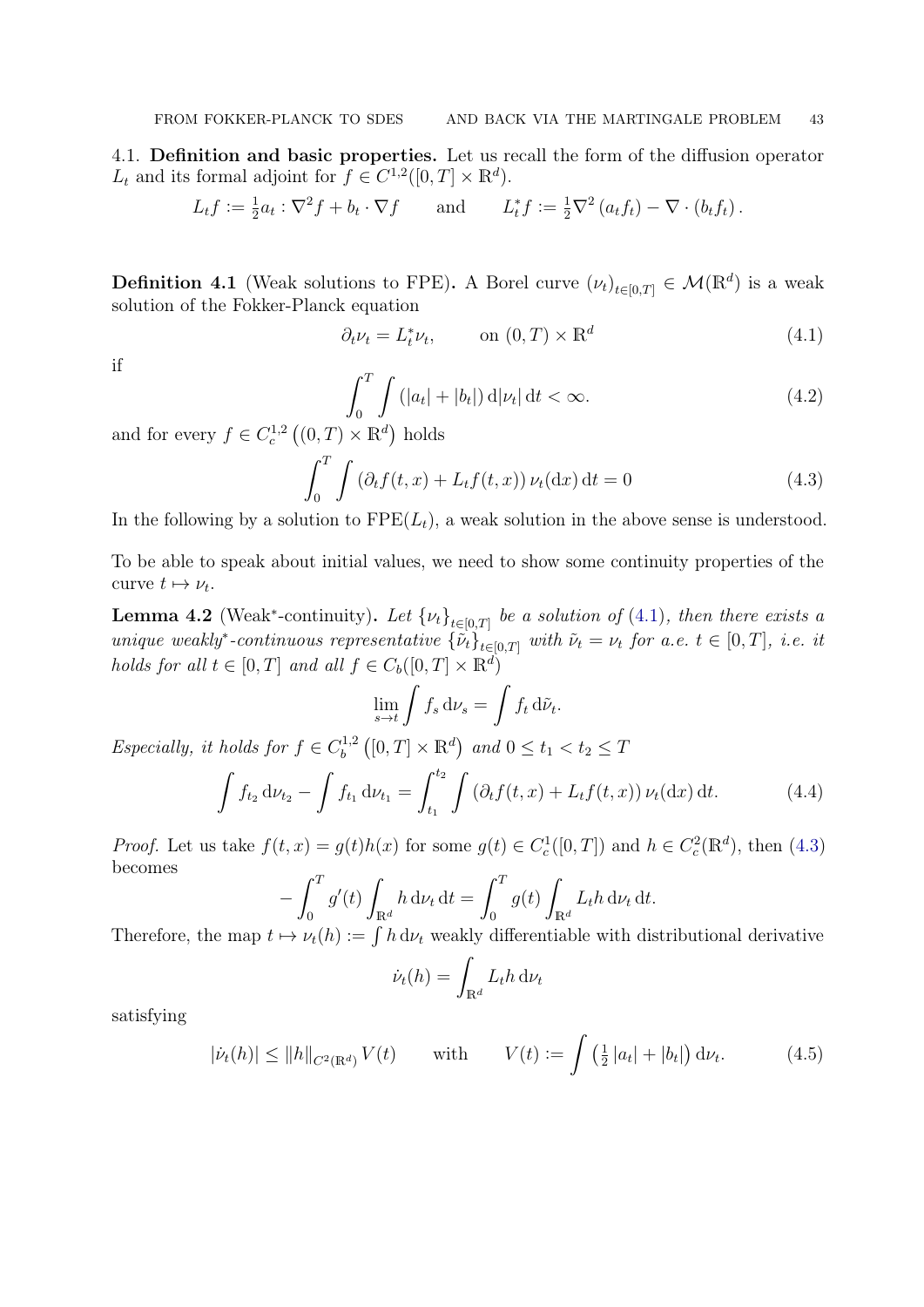Since  $\nu_t$  is a solution to the FPE we get  $V \in L^1([0,T])$  by [\(4.2\)](#page-42-3). Now, let  $L_h$  be the set of the Lebesgue points of  $\nu_t(h)$ , then  $[0,T] \setminus L_h$  is a null-set. Let  $\mathcal{C} \subset C_c^2(\mathbb{R}^d)$  be countable dense, wrt. the usual  $C^2$ -norm, subset. Then, we can define  $L_{\mathcal{C}} := \bigcap_{h \in \mathcal{C}} L_h$ , which is still a co-null set in [0, T]. By [\(4.5\)](#page-42-4), we find for  $s \leq t$  with  $s, t \in L_c$ 

$$
|\nu_t(h) - \nu_s(h)| \le ||h||_{C^2} \int_s^t V(u) \, \mathrm{d}u.
$$

Hence, by Arzela-Ascoli the curve  $t \mapsto \nu_t$  extends uniquely to a continuous curve  $\{\tilde{\nu}_t\}_{t\in[0,T]}$ in  $C_c^2(\mathbb{R}^d)'$ . We still have to show, that  $\{\mu_t\}_{t\in[0,T]}$  is also tight, such that the extension is indeed a weakly<sup>\*</sup>-continuous curve in  $\mathcal{P}(\mathbb{R}^d)$ . For this, we introduce for  $R \geq 1$  a smooth cut-off function  $\chi_R : \mathbb{R}^d \to [0,1]$  such that

$$
\chi_R(x) = \begin{cases} 1 & , |x| \le R \\ 0 & , |x| \ge R+1 \end{cases}
$$
 such that  $|\nabla \chi_R| \le 4$  and  $|\nabla^2 \chi_R| \le 4$ .

Since  $L_t \chi_R(x) = 0$  for  $|x| \leq R$ , we get from [\(4.5\)](#page-42-4) the estimate

$$
|\nu_t(\chi_R) - \nu_s(\chi_R)| \le A_R := 4 \int_0^T \int_{R < |x| \le R+1} \left(\frac{1}{2} |a_u| + |b_u|\right) \mathrm{d}\nu_u \,\mathrm{d}u
$$

and

$$
\sum_{k=1}^{\infty} A_k = \int_0^T V(t) \, \mathrm{d}t < \infty.
$$

Since for any  $s \in L_{\mathcal{C}}$ , the measure  $\nu_s$  is tight, we find for  $\varepsilon > 0$  a  $k \in \mathbb{N}$  such that  $\nu_s(\chi_k) > 1 - \varepsilon/2$  and  $A_k < \varepsilon/2$ . This shows for all  $t \in L_c$ 

$$
\nu_t\left(\overline{B_{k+1}(0)}\right) \ge \nu_t(\chi_k) \ge 1-\varepsilon.
$$

The representation [\(4.4\)](#page-42-5) follows in two steps. First, let us consider for a test function  $f \in C_h^{1,2}$  $b^{1,2}([0,T] \times \mathbb{R}^d)$  with  $f_t \in C_c^2(\mathbb{R}^d)$  for all  $t \in [0,T]$  the function  $f_{\varepsilon}(t,x) := \eta_{\varepsilon}(t) f(t,x)$ with  $\eta_{\varepsilon} \in C_c^{\infty}((t_1, t_2))$  such that

$$
0 \leq \eta_{\varepsilon}(t) \leq 1, \qquad \lim_{\varepsilon \to 0} \eta_{\varepsilon}(t) = \mathbb{1}_{(t_1, t_2)}(t), \qquad \lim_{\varepsilon \to 0} \eta_{\varepsilon}' = \delta_{t_1} - \delta_{t_2} \quad \text{in } C([0, T])'.
$$

Then, we obtain from [\(4.3\)](#page-42-2)

$$
0 = \int_0^T \int \left( \partial_t \left( \eta_{\varepsilon} f \right) + L_t \left( \eta_{\varepsilon} f \right) \right) d\nu_t dt
$$
  
= 
$$
\int_0^T \eta_{\varepsilon}(t) \int \left( \partial_t f_t + L_t f_t \right) d\nu_t dt + \int_0^T \eta'_{\varepsilon}(t) \int f_t d\tilde{\nu}_t dt.
$$

We can pass to the limit in the last integral due to the weak<sup>\*</sup> continuity of  $\tilde{\nu}_t$ .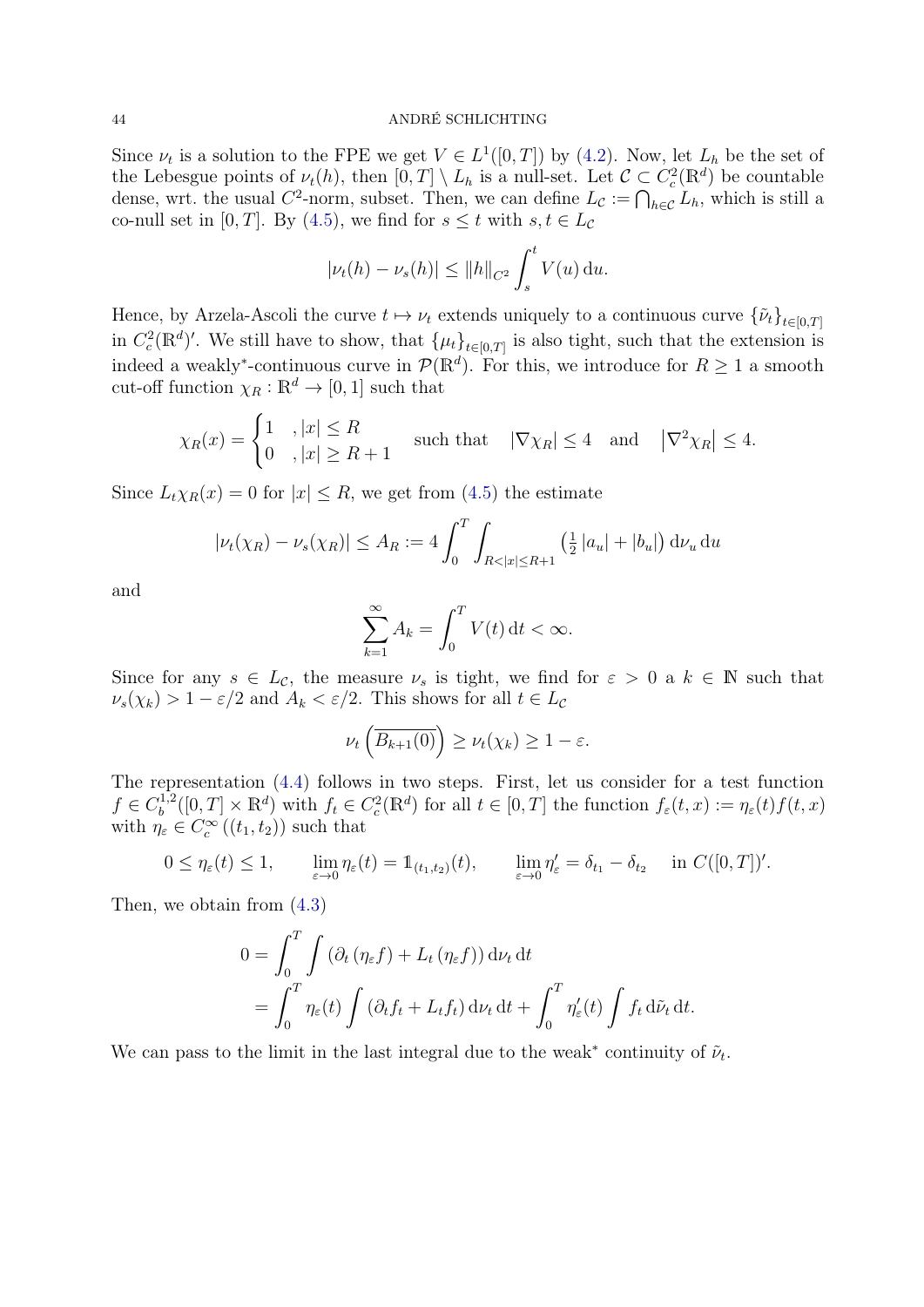Now, we conclude by density as follows. For  $R > 0$ , define the cutoff-function  $\chi_R : \mathbb{R}^d \to$  $[0, 1]$ 

$$
\chi_R(x) = \begin{cases} 1 & , |x| \le R \\ 0 & , |x| \ge 2R \end{cases}
$$
 such that  $|\nabla \chi_R| \le 4R^{-1}$  and  $|\nabla^2 \chi_R| \le 4R^{-2}$ . (4.6)

Then for  $f \in C_h^{1,2}$  $b^{1,2}([0,T] \times \mathbb{R}^d)$ , we set  $f_t^R := \chi_R f_t \in C_c^2(\mathbb{R}^d)$  for all t and we can apply  $(4.4)$ by the previous step. Moreover, we get

<span id="page-44-1"></span>
$$
L_t f_t^R = (L_t f_t) \chi_R + f_t L_t \chi_R + \langle \nabla f_t, a_t \nabla \chi_R \rangle
$$

and hence

$$
|f_t f_t^R| \leq |L_t f_t| + |f_t| |L_t \chi_R| + |a_t| |\nabla f_t| |\nabla \chi_R| \leq C ||f_t||_{C^2(\mathbb{R}^d)} (|a_t| + |b_t|).
$$

By dominated convergence, [\(4.4\)](#page-42-5) also holds for  $f \in C_b^{1,2}$  $b^{1,2}([0,T] \times \mathbb{R}^d)$  $\Box$ ).

Remark 4.3. The Lemma [4.2](#page-42-6) allows to speak about initial values, i.e. we say the  $t \mapsto \nu_t$ solves the FPE with initial distribution  $\bar{\nu}_0 \in \mathcal{P}(\mathbb{R}^d)$ , if for all  $\varphi \in C_c(\mathbb{R}^d)$  holds

$$
\lim_{t\to 0}\int\varphi\,\mathrm{d}\nu_t=\int\varphi\,\mathrm{d}\bar\nu_0
$$

Moreover, it is a straightforward application of definitions to show that solutions to the martingale problems give rise to solutions of the FPE.

<span id="page-44-3"></span>**Lemma 4.4** (From MP to FPE). Let  $\eta \in \mathcal{P}(\Gamma_T)$  be a solution to MP( $L_t$ ). Then  $\nu_t := (e_t)_{\sharp} \eta$ is a solution to the Fokker-Planck equation [\(4.1\)](#page-42-1).

*Proof.* Let  $f \in C_c^{1,2}([0,T] \times \mathbb{R}^d)$ , then for any  $0 \le s \le t \le T$  holds by the definition of the martingale problem [\(3.7\)](#page-30-2)

$$
E^{\eta}[\varphi \circ e_t] - E^{\eta}[\varphi \circ e_s] = E^{\eta} \left[ \int_s^t L_u \varphi \circ e_u du \right].
$$

By the definition of the pushforward and setting  $s = 0$  and  $t = T$ , we get [\(4.1\)](#page-42-1). Moreover, the boundedness assumption [\(3.6\)](#page-30-1) directly translates to [\(4.2\)](#page-42-3).

We want to show the converse statement, i.e. every solution of the FPE gives rise to a solution to MP. We will do this in several steps with weaker and weaker assumptions on the coefficients.

<span id="page-44-0"></span>4.2. Superposition for bounded smooth coefficients. The base case are bounded smooth coefficients. In detail, smooth means that the  $a$  and  $b$  have two spatial derivative, which are bounded uniformly on  $\mathbb{R}^d$ . In time, we only need a  $L^1$  type bound, i.e.

<span id="page-44-2"></span>
$$
\int_0^T \|a_t\|_{C^2(\mathbb{R}^d)} + \|b_t\|_{C^2(\mathbb{R}^d)} \, \mathrm{d}t < \infty. \tag{4.7}
$$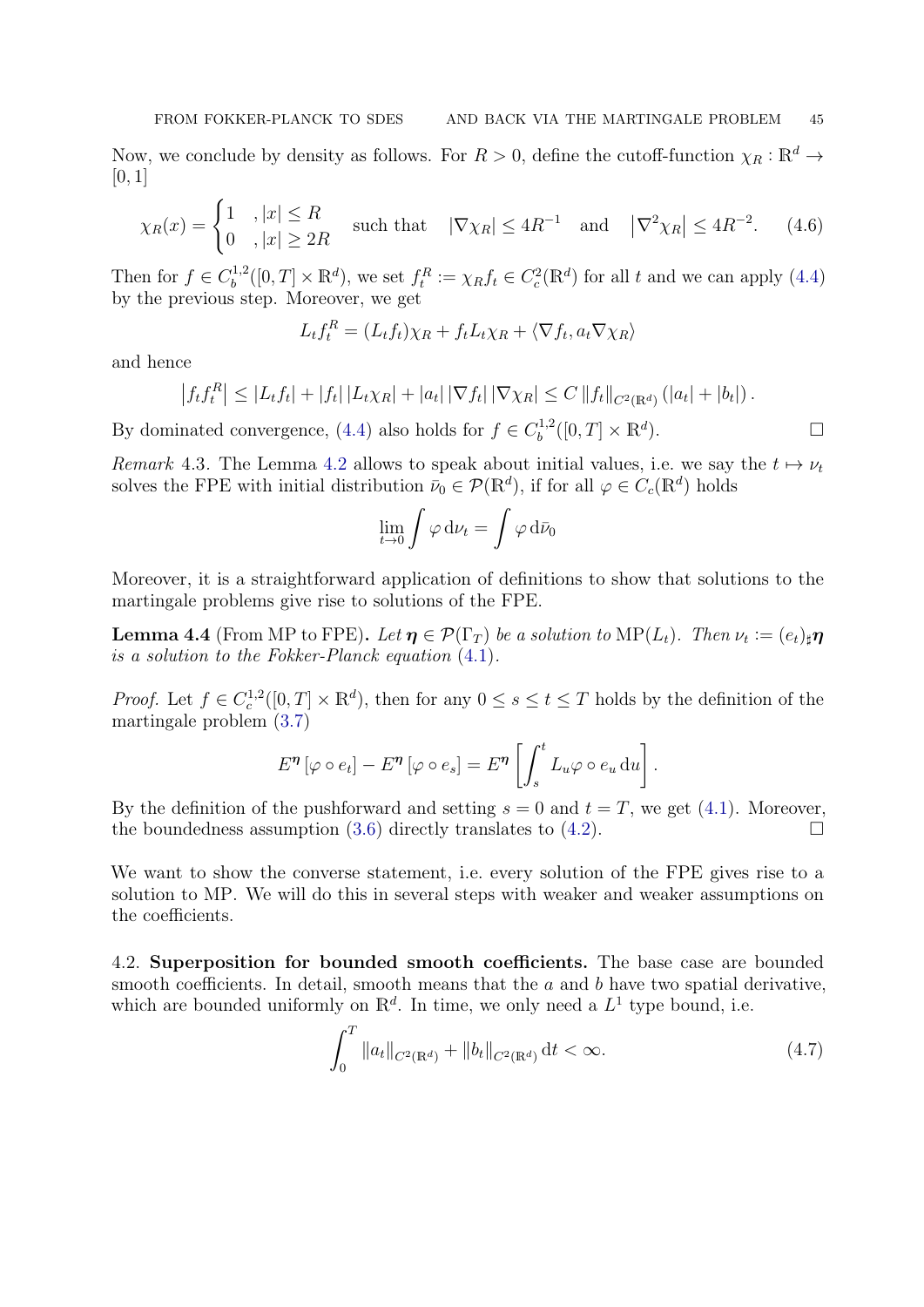The a priori estimates, which we obtained from the maximum principle Theorem [2.23](#page-17-7) are valid under this slightly weaker assumption on the coefficient. Indeed, by revising the proof of Theorem [2.30,](#page-23-1) one can show

**Corollary 4.5** (Quantitative a priori estimate). Let  $f \in C_h^{1,2}$  $b^{1,2}([0,T] \times \mathbb{R}^d)$ ,  $\bar{f} \in C_b^2(\mathbb{R}^d)$  and  $g \in C_c^{\infty}([0,T] \times \mathbb{R}^d)$  such that

$$
\partial_s f(s, x) + L_s f(s, x) = g(s, x) \quad \text{for } (s, x) \in (0, T) \times \mathbb{R}^d \quad \text{and} \quad \lim_{t \to T} f(s, x) = \bar{f}(x),
$$

then there exists a constant C only depending on d such that

$$
\sup_{t \in [0,T]} \|f_t\|^{(2)} \le C \left( \|\bar{f}\|^{(2)} + T \sup_{0 \le t \le T} \|g_t\|^{(2)} \right) \exp \left( \int_0^T \left( \|a_t\|^{(2)} + \|b_t\|^{(2)} \right) dt + T \sup_{0 \le t \le T} \|g_t\|^{(2)} \right),\tag{4.8}
$$

where  $||f||^{(2)} := \sup_{x \in \mathbb{R}^d} \max \{|f(x)|, |\nabla f(x)|, |\nabla^2 f(x)|\}.$ 

Proof. Tracking back all the constants occurring in the final estimate [\(2.28\)](#page-25-2) of the proof of Theorem [2.30,](#page-23-1) shows that  $C_1, C_2$  and  $C_3$  can be estimated by  $C\left(1 + ||a_s||^{(l)} + ||b_s||^{(l)}\right)$  with C a combinatorial factor depending only on d and l. Then, a finite induction with  $l = 1, 2$ and an application the bound [\(2.16\)](#page-17-5) from the weak maximum principle Theorem [2.23](#page-17-7) shows  $(4.8)$ .

<span id="page-45-2"></span>**Theorem 4.6** (Uniqueness). Let  $a : [0, T] \times \mathbb{R}^d \to S_d$  and  $b : [0, T] \times \mathbb{R}^d \to \mathbb{R}^d$  be Borel maps satisfying

<span id="page-45-0"></span>
$$
\int_0^T \|a_t\|_{C^2(B)} + \|b_t\|_{C^2(B)} \, \mathrm{d}t < \infty, \quad \text{for every bounded open } B \subset \mathbb{R}^d. \tag{4.9}
$$

Let  $\{\nu_t\}_{t\in[0,T]} \subset \mathcal{M}(\mathbb{R}^d)$  is a weakly\*-continuous solution to FPE [\(4.1\)](#page-42-1). If  $\nu_0 \leq 0$  then  $\nu_t \leq 0$  for all  $t \in [0,T]$ . Thus, for any  $\bar{\nu} \in \mathcal{M}(\mathbb{R}^d)$  exists at most one weakly\*-continuous solution  $\{\nu_t\}_{t\in[0,T]}$  with  $\nu_0 = \bar{\nu}$ .

*Proof.* Let  $g \in C_c^{\infty}([0,T] \times \mathbb{R}^d)$  with  $g \ge 0$ . It is enough to show that  $\int_0^T \int g_t d\nu_t dt \le 0$ . Fix  $R \ge 1$  large enough such that supp  $g \subset B_R(0)$ . Then, let  $\chi_R$  be the cut-off function from [\(4.6\)](#page-44-1). Therewith, set  $a^R = a\chi_R$  and  $b^R = b\chi_R$ , then [\(4.9\)](#page-45-1) becomes [\(4.7\)](#page-44-2). Since  $L_t$  is a local operator, we have that  $L_t f = L_t^R f$  on  $(0,T) \times B_R(0)$  for any  $f \in C_b^{0,2}$  $b^{0,2}((0,T)\times \mathbb{R}^d).$ For  $\varepsilon > 0$  let  $a^{R,\varepsilon}$  and  $b^{R,\varepsilon}$  be a space-time mollification of  $a^R$  and  $b^R$ , respectively. Let  $L^{R,\varepsilon}$  be the associated diffusion operator, which now has smooth coefficients satisfying [\(4.7\)](#page-44-2) uniformly in  $\varepsilon$ . Let  $f^{R,\varepsilon}$  be the solution to

<span id="page-45-1"></span>
$$
\partial_t f_t^{R,\varepsilon} + L_t f_t^{R,\varepsilon} = g, \qquad f_T^{R,\varepsilon} = 0,
$$

which by the weak maximum principle is non-negative since  $g$  is non-negative. Moreover, we can take  $f^{R,\varepsilon}\chi_R$  as a test function in the weak formulation [\(4.3\)](#page-42-2). Therewith and by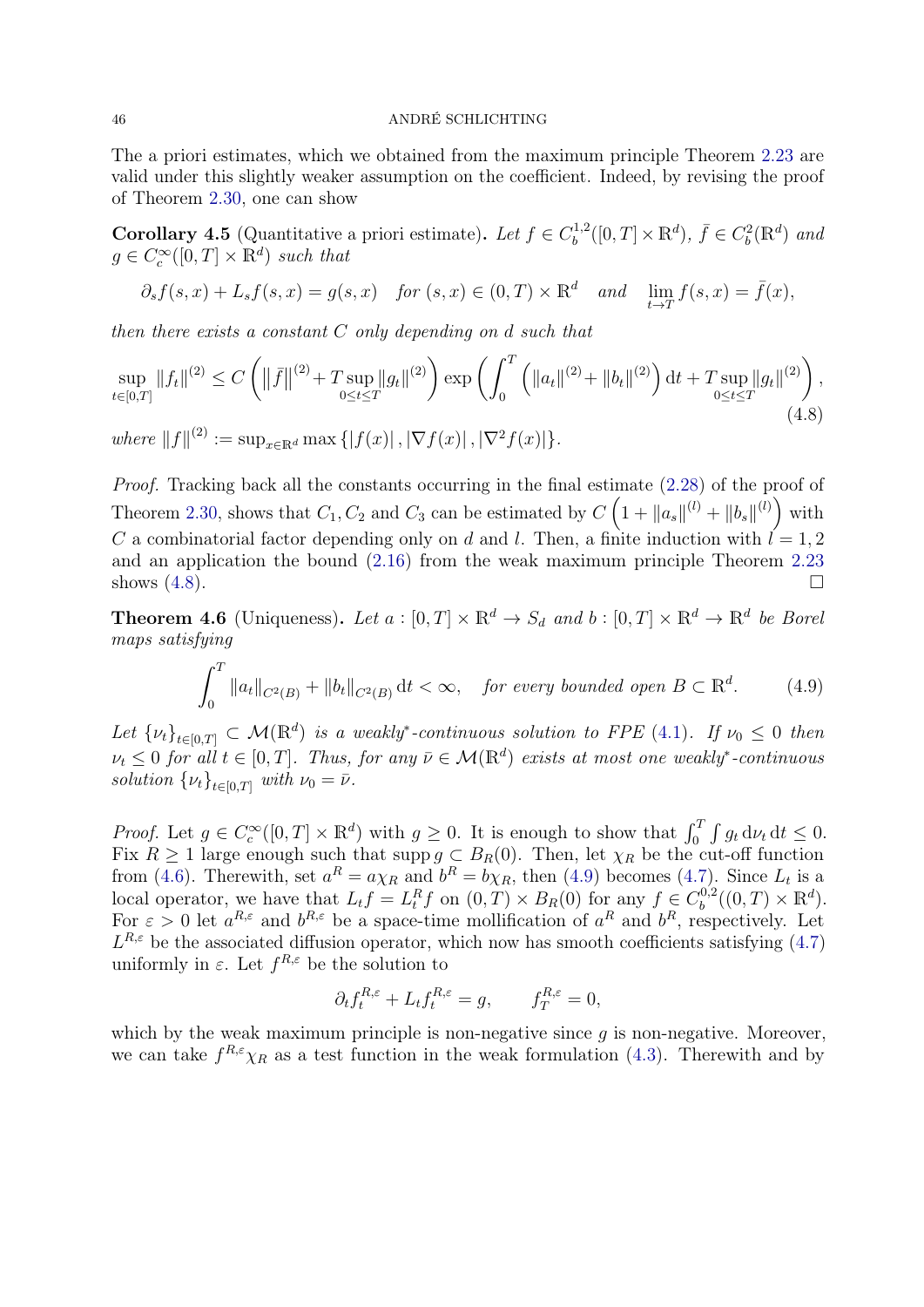noting that  $f^{\varepsilon} \leq 0$  as well as  $\nu_0 \leq 0$ , we can calculate

$$
0 \geq -\int f_0^{R,\varepsilon} \chi_R \, d\nu_0 = \int_0^T \int \left( \chi_R \partial_t f_t^{R,\varepsilon} + L_t \left( f_t^{R,\varepsilon} \chi_R \right) \right) d\nu_t \, dt
$$
  
\n
$$
= \int_0^T \int \left( \chi_R g - \chi_R L_t^{R,\varepsilon} f_t^{R,\varepsilon} + L_t \left( f_t^{R,\varepsilon} \chi_R \right) \right) d\nu_t \, dt
$$
  
\n
$$
= \int_0^T \int \left( \chi_R \left( g - L_t^{R,\varepsilon} f_t^{R,\varepsilon} + L_t f_t^{R,\varepsilon} \right) + f_t^{R,\varepsilon} L_t \chi_R + \left\langle \nabla f_t^{R,\varepsilon}, a \nabla \chi_R \right\rangle \right) d\nu_t \, dt
$$
  
\n
$$
\geq \int_0^T \int g \, d\nu_t \, dt
$$
  
\n
$$
- \sup_{t \in [0,T]} \left\| f_t^{R,\varepsilon} \right\|_{C^2(\mathbb{R}^d)} \int_0^T \int \left( \chi_R \left( \left| a^{R,\varepsilon} - a \right| + \left| b^{R,\varepsilon} - b \right| \right) + \left| L_t \chi_R \right| + \left| a \right| \left| \nabla \chi_R \right| \right) d\left| \nu_t \right| dt.
$$

Letting  $\varepsilon \to 0$ : Since  $a^R = a$  and  $b^R = b$  on  $B_R(0)$  and  $\sup_{t \in [0,T]} \left\| \int_t^{R,\varepsilon}$  $\left\| \frac{d}{dt} \right\|_{C^2(\mathbb{R}^d)}$  is uniformly bounded in  $\varepsilon$  by [\(4.8\)](#page-45-0), the second integral converges to

$$
\int_0^T \int \left( |L_t \chi_R| + |a| |\nabla \chi_R| \right) d|\nu_t| dt \leq \frac{4}{R} \int_0^T \int \left( |a_t| + |b_t| \right) d\nu_t dt.
$$

The conclusion follows from the boundedness assumption by letting  $R \to \infty$ .

<span id="page-46-0"></span>**Theorem 4.7** (Well-posedness via the FPE). Let  $a : [0, T] \times \mathbb{R}^d \to S_d$  and  $b : [0, T] \times \mathbb{R}^d \to$  $\mathbb{R}^d$  be Borel maps satisfying [\(4.7\)](#page-44-2). Then, for every  $\bar{\nu} \in \mathcal{P}(\mathbb{R}^d)$ , there exists  $\eta \in \mathcal{P}(\mathbb{R}^d)$ solving MP( $L_t$ ) with coefficients a, b such that  $(e_0)_\sharp \mathbf{\eta} = \bar{\nu}$ .

Proof. The proof follows along the very same lines as the proof of Theorem [2.32.](#page-26-3) We, first consider  $a^{\varepsilon}$  and  $b^{\varepsilon}$  as space-time mollifications of the coefficients a, b, respectively such that

(a) 
$$
a^{\varepsilon}, b^{\varepsilon} \in C_b^{\infty}
$$
  
\n(b)  $\langle \theta, a^{\varepsilon} \theta \rangle \ge \alpha^{\varepsilon} |\theta|^2$   
\n(c)  $\int_0^T \sup_{x \in \mathbb{R}^d} (|a^{\varepsilon}(t, x) - a(t, x)| + |b^{\varepsilon}(t, x) - b(t, x)|) dt \to 0 \text{ as } \varepsilon \to 0$   
\n(d) 
$$
\int_0^T ||a_t^{\varepsilon}||_{C^2(\mathbb{R}^d)} + ||b_t^{\varepsilon}||_{C^2(\mathbb{R}^d)} dt < \infty \quad \text{uniformly in } \varepsilon.
$$

Now, using the improved a priori estimate [\(4.8\)](#page-45-0), instead of the one from Theorem [2.30,](#page-23-1) we can redo the proof of of Theorem [2.20](#page-15-3) to obtain a TPF  $P$ , which by Lemma [3.5](#page-29-0) gives rise to a solution to the martingale problem.

12.01.16

<span id="page-46-1"></span>**Theorem 4.8** (Superposition for bounded smooth coefficients). Let  $a : [0, T] \times \mathbb{R}^d \to S_d$ and  $b: [0, T] \times \mathbb{R}^d \to \mathbb{R}^d$  be Borel maps satisfying [\(4.9\)](#page-45-1). Then, the superposition principle holds for every solution  $\{\nu_t\}_{t\in[0,t]} \subset \mathcal{P}(\mathbb{R}^d)$  of  $\text{FPE}(L_t)$ , i.e. there exists  $\eta \in \mathcal{P}(\Gamma_T)$  solving  $\text{MP}(L_t)$  such that  $\nu_t = (e_t)_\sharp \eta$ .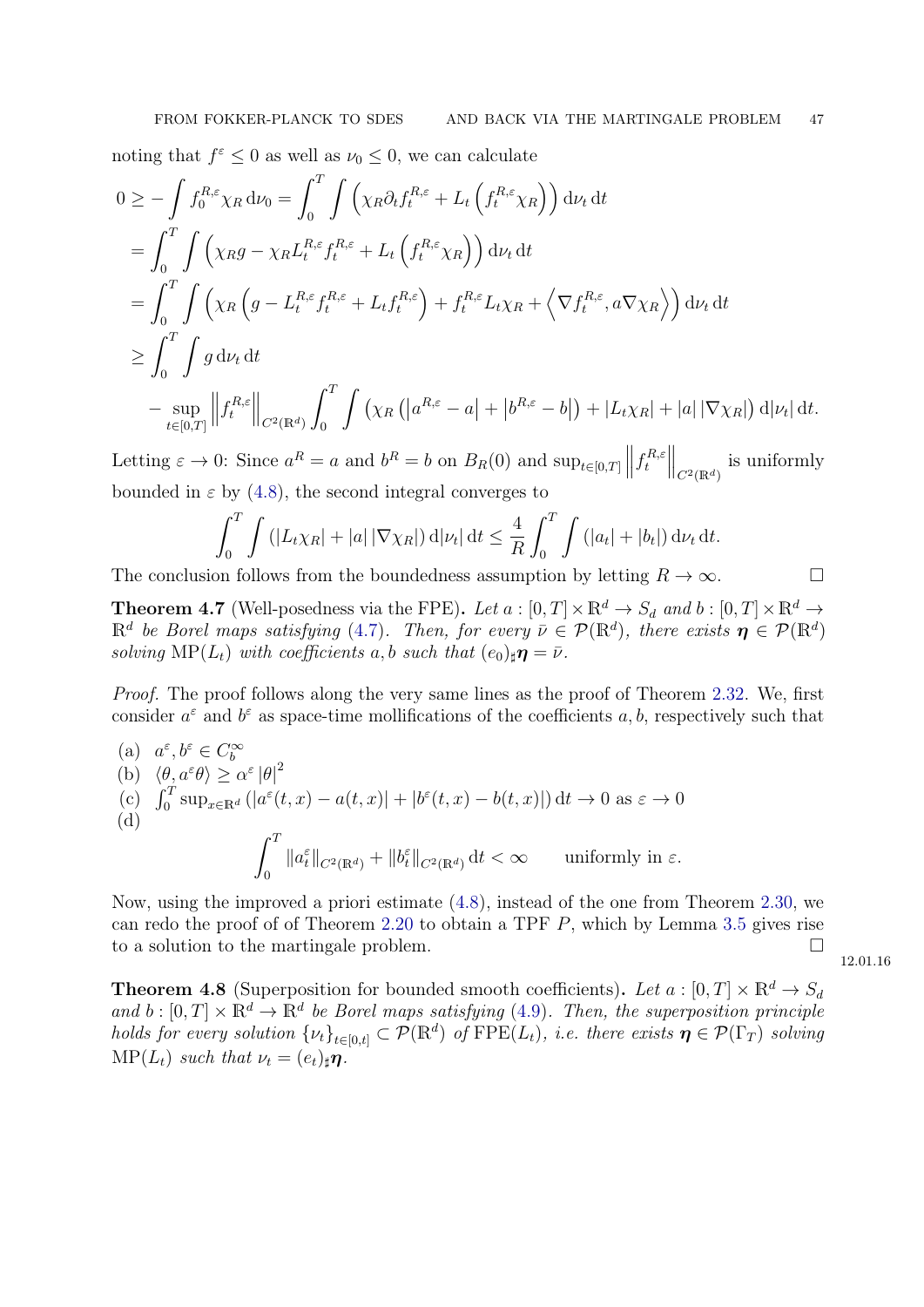*Proof.* By Lemma [4.2,](#page-42-6) we find a unique weakly<sup>\*</sup>-continuous representative  $\tilde{\nu}_t$ , which provides a initial value  $\tilde{\nu}_0$ . Then by Theorem [4.7,](#page-46-0) we get a solution  $\eta \in \mathcal{P}(\mathbb{R}^d)$  to  $\text{MP}(L_t)$  starting from  $\tilde{\nu}_0$ . Moreover, by Lemma [4.4](#page-44-3) follows that  $(e_t)_{\sharp} \eta$  is a solution to  $\text{FPE}(L_t)$  starting from  $\tilde{\nu}_0$ . The conclusion follows from the uniqueness Theorem [4.6.](#page-45-2)

# <span id="page-47-0"></span>4.3. Approximation methods for coefficients.

<span id="page-47-1"></span>**Lemma 4.9** (Push forward of generator). Let  $L_t := \frac{1}{2}$  $\frac{1}{2}a_t$ :  $\nabla^2 + b_t \cdot \nabla$ , let  $\pi \in C^2(\mathbb{R}^d; \mathbb{R}^d)$  with uniformly bounded first and second derivatives and let  $(\nu_t)_{t\in[0,T]}$  be a solution to  $\text{FPE}(L_t)$ . Define the push-forward coefficients by

$$
\pi(a)^{i,j}_t(x) := E^{\nu_t} \left[ \left\langle \nabla \pi^i, a_t \nabla \pi^j \right\rangle \mid \pi = x \right] = \frac{d \pi_\sharp \left( \left\langle \nabla \pi^i, a_t \nabla \pi^j, \nu \right\rangle_t \right)}{d \pi_\sharp \nu_t}(x)
$$

and

$$
\pi(b)_t^i(x) := E^{\nu_t} \left[ L_t(\pi^i) \mid \pi = x \right] = \frac{d\pi_\sharp \left( L_t(\pi^i) \nu_t \right)}{d\pi_\sharp \nu_t}(x).
$$

Then  $\pi(L)_t := \frac{1}{2}$  $\frac{1}{2}\pi(a)_t:\nabla^2 + \pi(b)_t \cdot \nabla$  is a diffusion operator on  $\mathbb{R}^d$  and  $\pi_{\sharp}\nu := (\pi_{\sharp}\nu_t)_{t\in[0,T]}$ is a solution of  $\text{FPE}(\pi(L)_t)$ , i.e.  $\partial_t \pi_\sharp \nu_t = \pi(L)_t^* \pi_\sharp \nu_t$ .

*Proof.* Let's consider the weak formulation of  $\text{FPE}(L_t)$  for any  $\varphi \in C_c^{1,2}([0,T] \times \mathbb{R}^d)$  we have that  $\varphi_t \circ \pi$  is again an admissible test function and we have

$$
L_t(\varphi_t \circ \pi) = \frac{1}{2} \sum_i \partial_i \varphi_t \circ \pi \left( a : D^2 \pi^i + b \cdot \nabla \pi^i \right) + \frac{1}{2} \sum_{i,j} \partial_{i,j} \varphi_t \circ \pi \left( \nabla \pi^i, a \nabla \pi^j \right)
$$

Therewith, we get

$$
0 = \int_0^T \int \left( \partial_t \varphi_t \circ \pi + L_t(\varphi_t \circ \pi) \right) d\nu_t dt = \int_0^T \int \left( \partial_t \varphi_t + \pi(L)_t \varphi_t \right) d\pi_{\sharp} \nu_t dt.
$$

The boundedness follows similar by using the boundedness of  $\varphi$  in  $C^2(\mathbb{R}^d; \mathbb{R}^d)$ .

<span id="page-47-3"></span>**Lemma 4.10** (Mollification by convolutions). Let  $L_t := \frac{1}{2} a_t : \nabla^2 + b_t \cdot \nabla$ , let  $\rho \in \mathcal{P}(\mathbb{R}^d)$ be smooth and let  $(\nu_t)_{t\in[0,T]}$  be a solution to  $\text{FPE}(L_t)$ . Therewith, define the mollified coefficients  $a^{\rho}$  and  $b^{\rho}$  as

<span id="page-47-2"></span>
$$
(a^{\rho})_t := \frac{\mathrm{d}(a\nu_t) * \rho}{\mathrm{d}\nu_t * \rho} \quad \text{and} \quad (b^{\rho})_t := \frac{\mathrm{d}(b\nu_t) * \rho}{\mathrm{d}\nu_t * \rho}.
$$
 (4.10)

Then,  $(\nu_t * \rho)_{t \in [0,T]}$  is a solution of  $\text{FPE}(L_t^{\rho})$  $\binom{p}{t}$  with  $L_t^{\rho}$  $t^{\rho} \coloneqq \frac{1}{2}$  $rac{1}{2}a_t^{\rho}$  $t^{\rho}: \nabla^2 + b_t^{\rho}$  $f_t^\rho\cdot\nabla.$ 

*Proof.* Let  $f \in C_h^{1,2}$  $b_b^{(1,2)}([0,T] \times \mathbb{R}^d)$  be a test function, then since gradients and convolutions commute, we get

$$
\frac{\mathrm{d}}{\mathrm{d}t} \int f \, \mathrm{d}(\nu * \rho) = \int \partial_t f * \rho \, \mathrm{d}\nu = - \int L (f * \rho) \, \mathrm{d}\nu = - \int L^{\rho} f \, \mathrm{d}(\nu * \rho) .
$$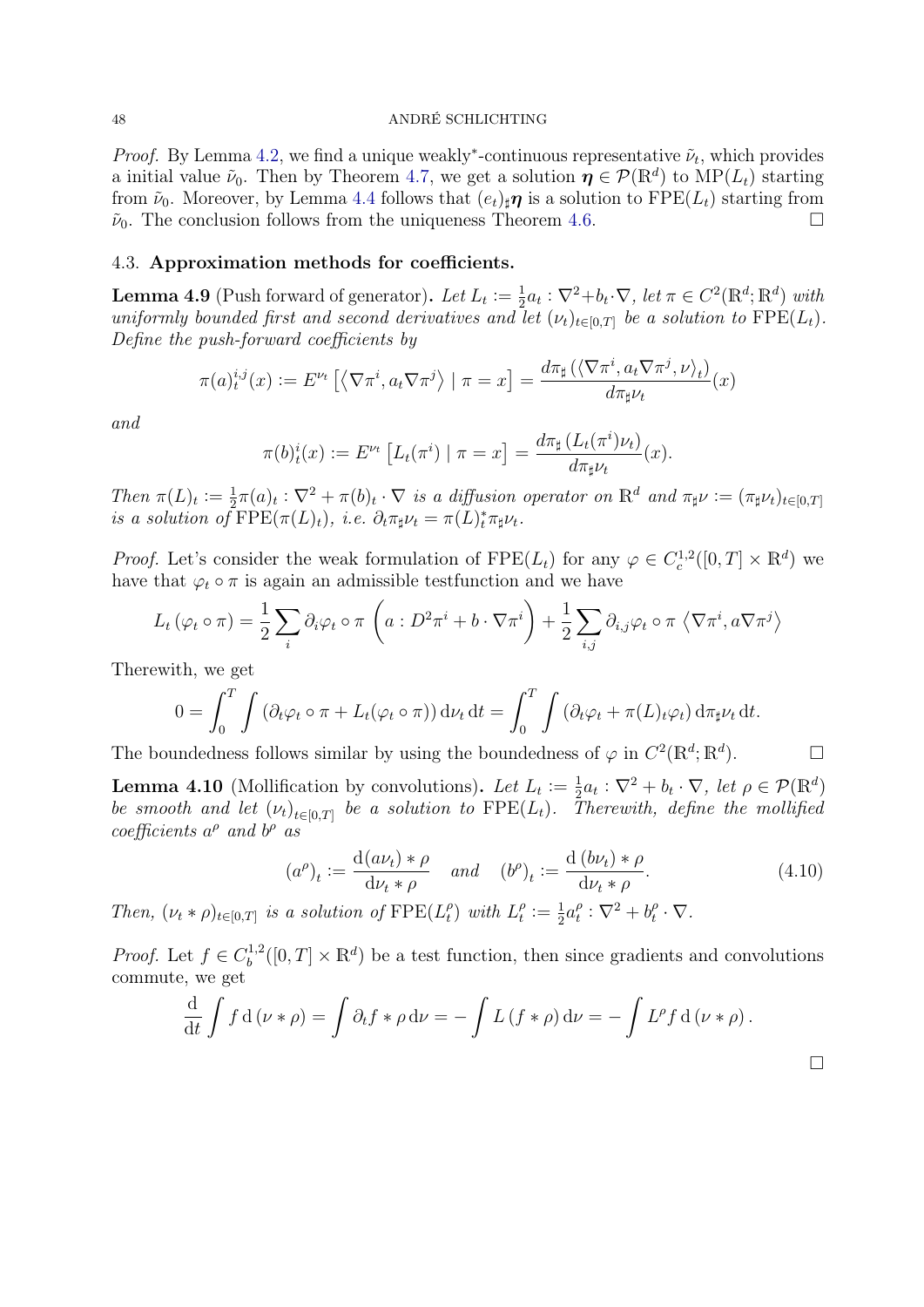<span id="page-48-3"></span>**Lemma 4.11** (Regularity of mollified measures). Let  $\rho$  be a smooth probability density on  $\mathbb{R}^d$  with  $\rho > 0$  and  $|\nabla^i \rho| \leq C\rho$  for  $i \in \{1, \ldots, k\}$  and some  $C > 0$ . Let  $\mu, \nu \in \mathcal{M}^+(\mathbb{R}^d)$  be a non-negative Borel measure on  $\mathbb{R}^d$  with  $\mu \ll \nu$ . Then  $\mu * \rho \ll \nu * \rho$  and

$$
\mathbb{R}^d \ni x \mapsto \frac{\mathrm{d}\mu * \rho}{\mathrm{d}\nu * \rho}(x) = \frac{\int \rho(x - y) \mu(\mathrm{d}y)}{\int \rho(x - y) \nu(\mathrm{d}x)} \in C^k(\mathbb{R}^d).
$$

Moreover, for any convex lsc.  $\Theta : \mathbb{R} \to [0, \infty]$  holds

<span id="page-48-1"></span>
$$
\int \Theta \left( \frac{d\mu * \rho}{d\nu * \rho} \right) d\nu * \rho \le \int \Theta \left( \frac{d\mu}{d\nu} \right) d\nu. \tag{4.11}
$$

In particular for  $(\mu_t)_{t \in [0,T]} \subset \mathcal{M}^+(\mathbb{R}^d)$  a Borel curve and  $(\nu_t)_{t \in [0,T]} \subset \mathcal{P}(\mathbb{R}^d)$  a weak<sup>\*</sup> continuous curve such that  $\mu_t \ll \nu_t$  for every  $t \in [0, T]$  it holds in addition

$$
\sup_{t \in [0,T]} \left\| \frac{d\mu * \rho}{d\nu * \rho} \right\|_{C^k(B)} < \infty \quad \text{for any bounded } B \subset \mathbb{R}^d. \tag{4.12}
$$

Proof. The regularity properties are straightforward to proof and left as Exercise. For the proof of [\(4.11\)](#page-48-1), we note that  $\Psi : \mathbb{R}^2_+ \to \mathbb{R}_+$  defined by  $\Psi(a, b) = \Theta(a/b)b$  is jointly convex and 1-homogeneous. Now, for a 1-homogeneous convex function, the following form of Jensen's inequality is true for any measure  $m \in \mathcal{M}_{+}(\mathbb{R}^d)$ 

$$
\Psi\left(\int f \, dm, \int g \, dm\right) \le \int \Psi(f, g) \, dm.
$$

Therewith, we can estimate

$$
\Theta\left(\frac{d\mu * \rho}{d\nu * \rho}(x)\right) \nu * \rho(x) = \Psi\left(\int \frac{d\mu}{d\nu}(y)\rho(x-y)\nu(dy), \int \rho(x-y)\nu(dy)\right)
$$

$$
\leq \int \Psi\left(\frac{d\mu}{d\nu}(y), 1\right) \rho(x-y)\nu(dy)
$$

$$
= \int \Theta\left(\frac{d\mu}{d\nu}(y)\right) \rho(x-y)\nu(dy).
$$

An integration in x gives the desired result.

<span id="page-48-0"></span>4.4. Tightness. We will now show that the statement of Kolmogorov's continuity Theorem [2.16](#page-13-4) about Hölder continuity of the canonical process can translated to martingales. The crucial ingredient are Burkholder-Davis-Gundy inequalities.

**Theorem 4.12** (Burkholder-Davis-Gundy inequality [\[13,](#page-67-9) Theorem 42.1]). Let  $\Theta : \mathbb{R}_+ \to$  $[0,\infty]$  be of moderate growth, i.e. there exists  $\alpha > 1$  such that

$$
\sup_{x>0} \frac{\Theta(\alpha x)}{\Theta(x)} < \infty.
$$

<span id="page-48-2"></span>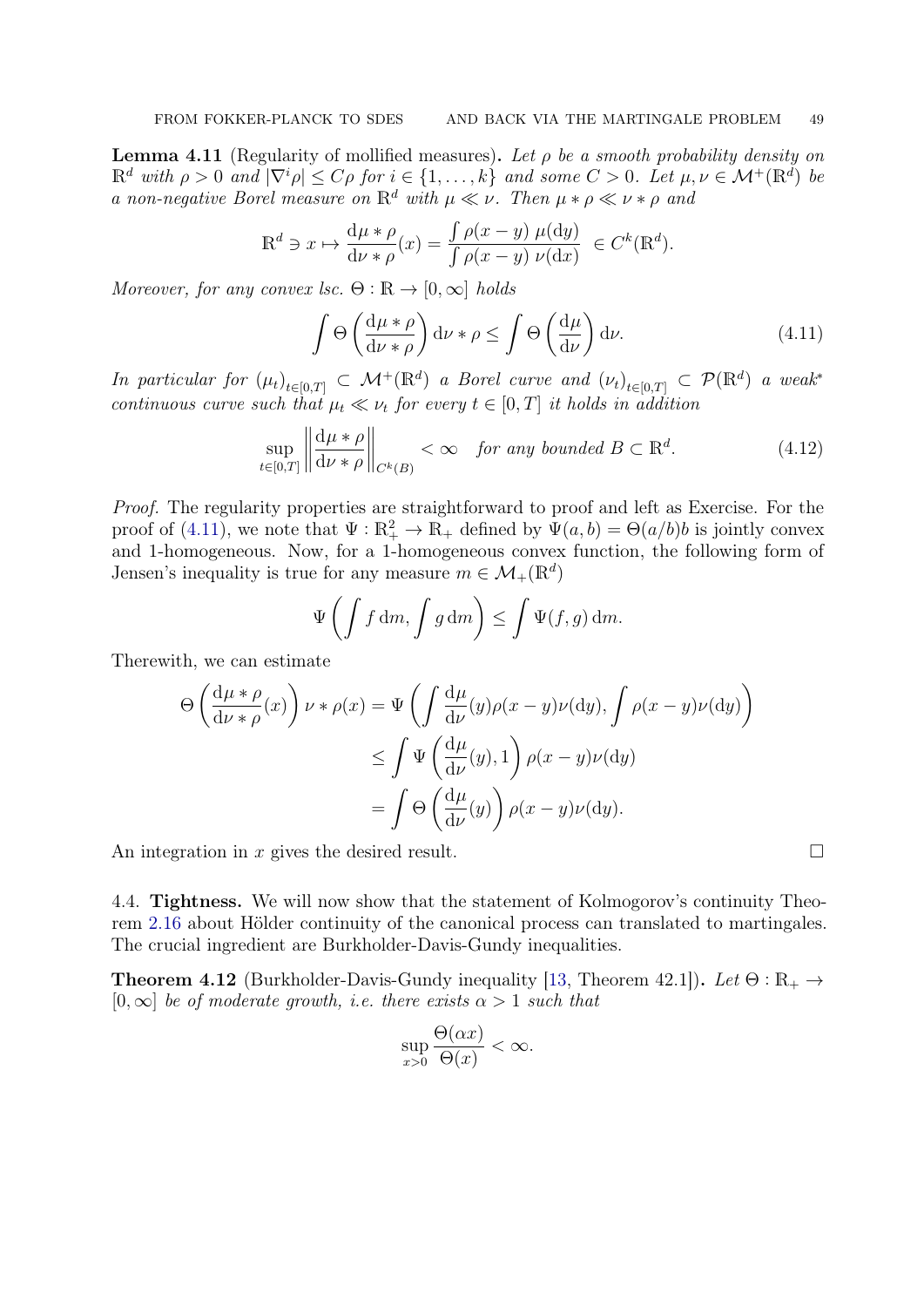Then, there exist universal constants  $c_{\Theta}$ ,  $C_{\Theta}$ , such that for any continuous local martingale holds

$$
c_{\Theta}E\left[\Theta\left(\sqrt{\langle M\rangle_T}\right)\right] \leq E\left[\Theta\left(M_T^*\right)\right] \leq C_{\Theta}E\left[\Theta\left(\sqrt{\langle M\rangle_T}\right)\right],
$$

where  $M_T^* = \sup_{0 \leq t \leq T} |M_t|$ .

The basic function of moderate growth are power function  $x \mapsto x^p$  for any  $p > 0$ .

<span id="page-49-4"></span>**Theorem 4.13.** Let  $\theta$ ,  $\Theta_1$ ,  $\Theta_2$ :  $\mathbb{R}_+$   $\to$   $\mathbb{R}_+$  be function with  $\Theta_1$ ,  $\Theta_2$  monotone increasing, convex, lsc.,

<span id="page-49-1"></span>
$$
\lim_{x \to \infty} \theta(x) = \lim_{x \to \infty} \frac{\Theta_1(x)}{x} = \lim_{x \to \infty} \frac{\Theta_2(x)}{x} = \infty
$$
\n(4.13)

and  $\Theta_2$  is of moderate growth . Then, there exists some coercive<sup>[14](#page-49-0)</sup> function  $\Psi: C([0,T];\mathbb{R}) \to$  $[0, +\infty]$  such that for any progressively measurable processes  $\varphi, \alpha, \beta$  on a filtered probability space  $(\Omega, (\mathcal{F}_t)_{t \in [0,T]}, \mathbb{P})$  such that

$$
[0,T] \ni t \mapsto M_t := \varphi_t - \int_0^t \beta_s \, \mathrm{d}s, \quad \text{and} \quad [0,T] \ni t \mapsto M_t^2 - \int_0^t \alpha_s \, \mathrm{d}s
$$

are P-a.s. continuous local martingales, it holds

$$
E\left[\Psi(\varphi)\right] \le E\left[\theta(\varphi_0) + \int_0^T \left(\Theta_1\left(|\beta_s|\right) + \Theta_2\left(|\alpha_s|\right)\right) \mathrm{d}s\right].\tag{4.14}
$$

*Proof.* For a paths  $\gamma^1, \gamma^2 \in C([0,T];\mathbb{R})$  we denote by  $\gamma^1 + \gamma^2$  the path obtained by a pointwise sum. We will prove, that there exists  $\Psi_1$  and  $\Psi_2$  depending on  $\Theta_1$  and  $\Theta_2$ , respectively, such that  $\Psi$  defined by

<span id="page-49-3"></span><span id="page-49-2"></span>
$$
\Psi(\gamma) := \theta\left(|\gamma_0|\right) + \inf_{\gamma^1 + \gamma^2 = \gamma} \left(\Psi_1(\gamma^1) + \Psi_2(\gamma^2)\right) \tag{4.15}
$$

satisfies the statement of the theorem.

For  $\varepsilon > 0$ , let  $K_i = K_i(\varepsilon) \in \mathbb{N}$ ,  $i = 1, 2$  be the smallest integer such that for some  $\sigma > 0$ 

<span id="page-49-5"></span>
$$
\frac{\Theta_1\left(\varepsilon K_1/T\right)}{K_1/T} \ge \frac{1}{\varepsilon^{\sigma}} \quad \text{and} \quad \frac{\Theta_2\left(\varepsilon^2 K_2/T\right)}{K_2/T} \ge \frac{1}{\varepsilon^{\sigma}},\tag{4.16}
$$

which existence is ensured by [\(4.13\)](#page-49-1). For the sage of notation, we also introduce  $\delta_i := T/K_i$ for  $i = 1, 2$ . Therewith, we can define the events

$$
A_i(\varepsilon) := \left\{ \gamma \in C\left( [0, T]; \mathbb{R} \right) : \sup_{k=1,\dots,K_i} \sup_{s \in [\delta_i(k-1),\delta_i k]} |\gamma_s - \gamma_{\delta_i(k-1)}| \leq \varepsilon \right\}.
$$

Moreover, we set for some  $C_{\Psi_i} > 0$ ,  $i = 1, 2$  to be determined

$$
\Psi_i(\gamma) := C_{\Psi_i} \sum_{m \geq 0} (m+1) \mathbb{1}_{A_i(2^{-m})^c}(\gamma).
$$

<span id="page-49-0"></span><sup>&</sup>lt;sup>14</sup>the sub-level sets  $\{\Psi < t\}$  are pre-compact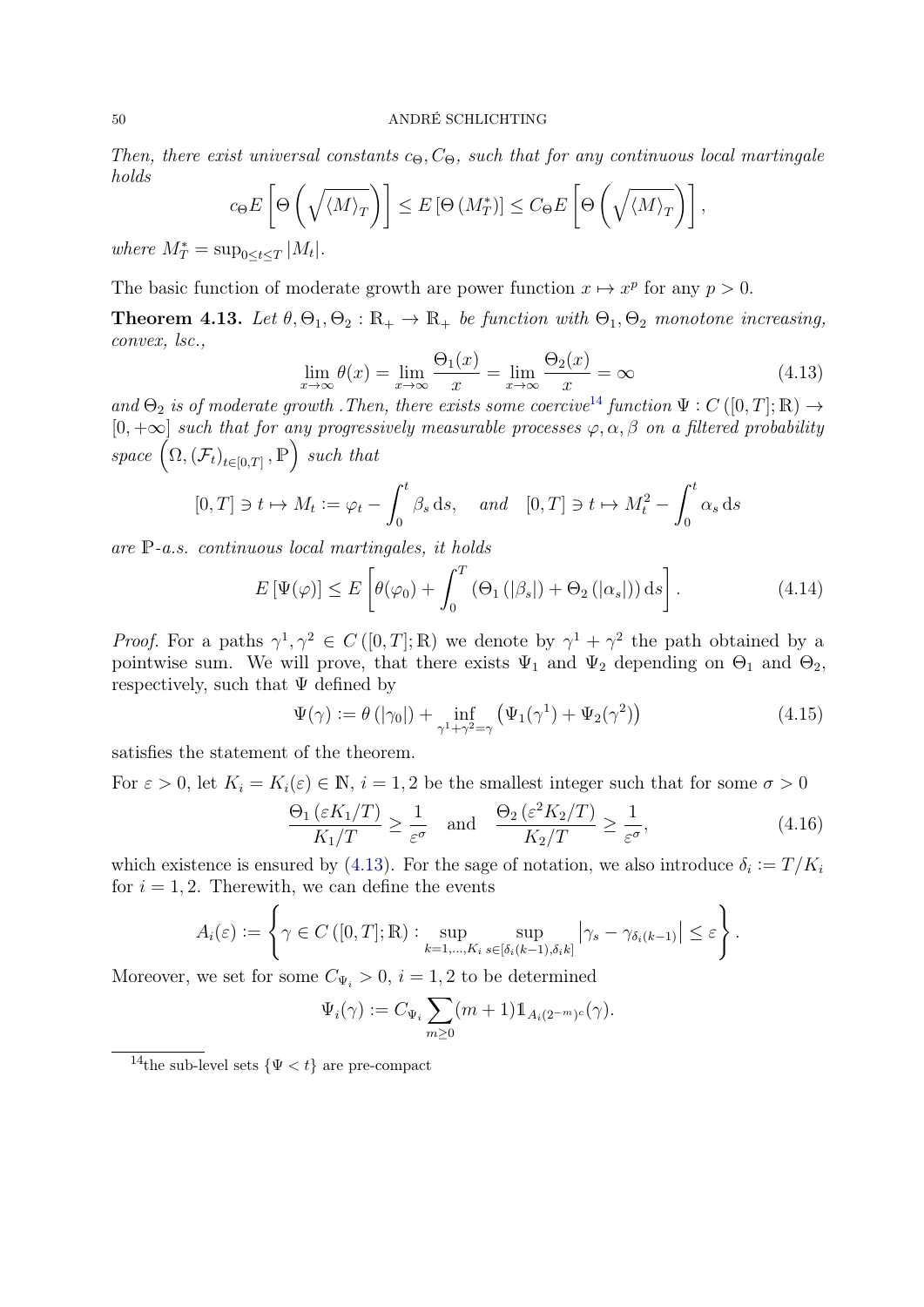Then, whenever  $\Psi_i(\gamma) \leq m$  it holds  $\gamma \in A_i(2^{-n})$  for every  $n \geq m$ . Therewith, we define  $\Psi$  via [\(4.15\)](#page-49-2). Now, for the coercivity of  $\Psi$  let  $\gamma \in {\Psi \leq m}$ , then we can decompose  $\gamma = \gamma^1 + \gamma^2$  such that  $\gamma^i$  has the following modulus of continuity

<span id="page-50-1"></span>
$$
\omega_{i,m}(h) := \sup_{\substack{x,y \in [0,T] \\ |x-y| \le h}} |\gamma_x - \gamma_y| \le 2 \inf_{n \ge m} \inf_{k=1,\dots,K_i(2^{-n})} \sup_{s \in [\delta_i(k-1),\min\{\delta_i k, \delta_i(k-1) + h\}]} |\gamma_s - \gamma_{\delta_i(k-1)}|
$$
  

$$
\le \begin{cases} 2^{-(n-1)} & , h \in [\delta_i(2^{-(n+1)}) , \delta_i(2^{-n}) \text{ with } n \ge m, \\ K_i(2^{-m}) 2^{-(m-1)} & , h \ge \delta_i(2^{-m}). \end{cases} (4.17)
$$

Therewith, we can conclude by the Arzela-Ascoli Theorem, that  $\{\Psi \leq m\}$  is pre-compact in  $C([0,T];\mathbb{R})$  and hence  $\Psi$  coercive.

Now, we want to show the estimate  $(4.14)$ . Therefore, we observe that since  $M_t$  is a martingale by assumption, we can conclude from Theorem [3.20](#page-36-0) that its quadratic variation process is  $t \mapsto \int_0^t \alpha_s \, ds$ . Let us define  $\gamma_t^1 := \int_0^t \beta_s \, ds$  and  $\gamma_t^2 := M_t$ , then we can estimate  $E[\Psi(\varphi)]$  by

$$
E[\Psi(\varphi)] \le E[\theta(\varphi_0) + \Psi_1(\gamma^1) + \Psi_2(\gamma^2)]
$$
  
\n
$$
\le E[\theta(\varphi_0)] + \sum_{m \ge 0} (m+1) (C_{\Psi_1} \mathbb{P}(\gamma^1 \notin A_1(2^{-m})) + C_{\Psi_2} \mathbb{P}(\gamma^1 \notin A_1(2^{-m}))).
$$

Now, we have for  $i = 1, 2$  and writing  $\varepsilon = 2^{-m}$ 

$$
\mathbb{P}\left(\gamma^1 \notin A_i\left(\varepsilon\right)\right) = \mathbb{P}\left(\sup_{k=1,\dots,K_i} \left(\gamma^i\right)_k^* > \varepsilon\right) \le \sum_{k=1}^{K_i} \mathbb{P}\left(\left(\gamma^i\right)_k^* > \varepsilon\right),
$$

where  $(\gamma^i)^*_k$  $\mathcal{L}_{k}^{*} := \sup_{s \in [\delta_{i}(k-1), \delta_{i}k]} \left| \gamma_{s}^{i} - \gamma_{\delta_{i}(k-1)}^{i} \right|$   .

In the case  $i = 1$ , we have  $|\gamma_s^1 - \gamma_t^1| \leq \int_s^t |\beta_r| dr$  and hence by Markov's

<span id="page-50-0"></span>
$$
\mathbb{P}\left(\left(\gamma^{1}\right)_{k}^{*} > \varepsilon\right) \leq \mathbb{P}\left(\frac{K_{1}}{T} \int_{T(k-1)/K_{1}}^{Tk/K_{1}} |\beta_{r}| \, \mathrm{d}r > \frac{K_{1}\varepsilon}{T}\right)
$$
\n
$$
\leq \frac{1}{\Theta_{1}\left(\frac{K_{1}\varepsilon}{T}\right)} E\left[\Theta_{1}\left(\frac{K_{1}}{T} \int_{T(k-1)/K_{1}}^{Tk/K_{1}} |\beta_{r}| \, \mathrm{d}r\right)\right]
$$
\n
$$
\leq \varepsilon^{\sigma} E\left[\int_{T(k-1)/K_{1}}^{Tk/K_{1}} \Theta_{1}\left(|\beta_{r}|\right) \mathrm{d}r\right],\tag{4.18}
$$

where the last estimate follows from Jensen's inequality and the choice of  $K_1$ . Now, the case  $i = 2$ . The first estimate is again by Markov's inequality

$$
\mathbb{P}\left(M_k^* > \varepsilon\right) = \mathbb{P}\left(K_2/T\left(M_k^*\right)^2 > \varepsilon^2 K_2/T\right) \le \frac{1}{\Theta_2\left(\varepsilon^2 K_2/T\right)} E\left[\Theta_2\left(\left(M_k^*\right)^2 K_2/T\right)\right].
$$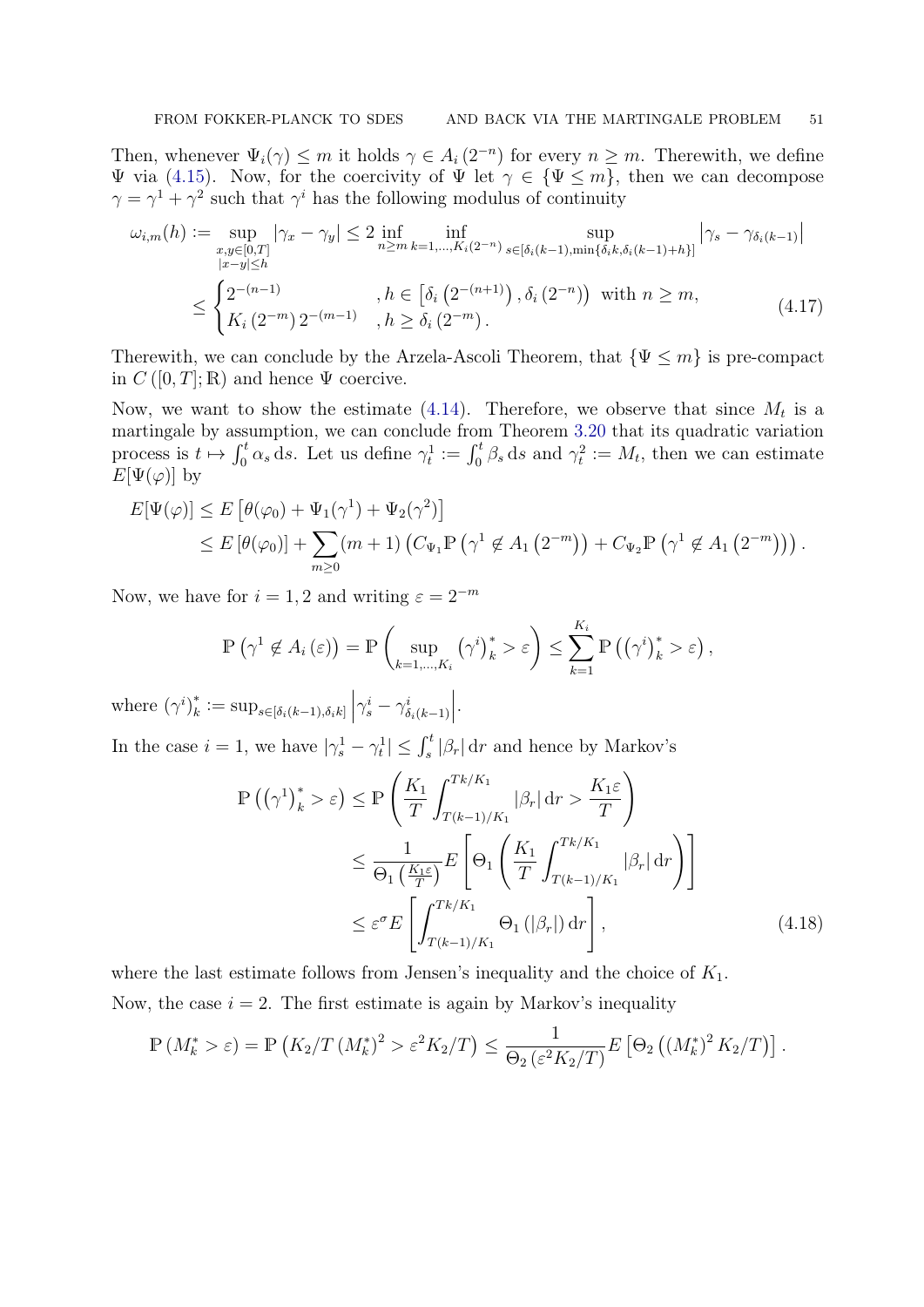The rhs. is in a form to which we can apply the Burkholder-Davis-Gundy inequality. Indeed, we can use  $[0, T/K_2] \ni s \mapsto \sqrt{K_2/T} M_{s+(k-1)T/K_i}$  as martingale and observe that  $x \mapsto \Theta_2(x^2)$  is also of moderate growth. Therewith, we can estimate

<span id="page-51-0"></span>
$$
\mathbb{P}\left(M_{k}^{*} > \varepsilon\right) \leq \frac{C_{\Theta_{2}}}{\Theta_{2}\left(\varepsilon^{2}K_{2}/T\right)} E\left[\Theta_{2}\left(\frac{K_{2}}{T} \int_{T(k-1)/K_{2}}^{Tk/K_{2}} |\alpha_{r}| \,dr\right)\right]
$$
\n
$$
\leq C_{\Theta_{2}} \varepsilon^{\sigma} E\left[\int_{T(k-1)/K_{2}}^{Tk/K_{2}} \Theta_{2}\left(|\alpha_{r}|\right) dr\right].\tag{4.19}
$$

Now, we can conclude

$$
E[\Psi(\varphi)] \le E[\theta(\varphi_0)] + \sum_{m \ge 0} (m+1)2^{-\sigma m} \Biggl( C_{\Psi_1} E\left[ \int_0^T |\Theta_1(\beta_r)| dr \right] + C_{\Theta_2} C_{\Psi_2} E\left[ \int_0^T |\Theta_2(\alpha_r)| dr \right] \Biggr)
$$
  
here the thesis follows by suitable choice of  $C_{\Psi_1}$  and  $C_{\Psi_2}$ .

from where the thesis follows by suitable choice of  $C_{\Psi_1}$  and  $C_{\Psi_2}$ .

**Corollary 4.14** (Hölder continuity). In the setting of Theorem [4.13,](#page-49-4) let  $\Theta_1(x) = |x|^{p_1}$ and  $\Theta_2(x) = |x|^{p_2}$ , for  $p_1, p_2 \in (1,\infty)$ . Then for any  $r > 0$  with  $r < r(p_1, p_2) :=$  $\min\left\{1-\frac{1}{n}\right\}$  $\frac{1}{p_1}, \frac{1}{2}$  $\frac{1}{2}\left(1-\frac{1}{p_2}\right)$  $\left(\frac{1}{p_2}\right)$ , then it holds

$$
\mathbb{P}\left(\limsup_{h\to 0} \sup_{|t-s|\leq h} \frac{|\varphi_t - \varphi_s|}{|t-s|^r} = 0\right) = 1.
$$

Hence  $\varphi \in C^{0,r}([0,T];\mathbb{R})$  for  $\mathbb{P}\text{-}a.e.$   $\varphi$ .

Proof. The necessary conditions [\(4.16\)](#page-49-5) from the proof of Theorem [4.13](#page-49-4) become by abbreviating  $\delta_i = T/K_i$  for any  $\sigma > 0$ 

$$
(\varepsilon/\delta_1)^{p_1} \delta_1 \ge \frac{1}{\varepsilon^{\sigma}}
$$
 and  $(\varepsilon^2/\delta_2)^{p_1} \delta_2 \ge \frac{1}{\varepsilon^{\sigma}}$ 

This leads to the conditions

$$
\delta_1 \leq \varepsilon^{\frac{p_1+\sigma}{p_1-1}} \quad \text{and} \quad \delta_2 \leq \varepsilon^{\frac{2p_2+\sigma}{p_2-1}}
$$

for which  $\delta_1 = \delta_2 = \varepsilon^{\frac{1}{r}}$  with  $r < r(p_1, p_2)$  is sufficient for  $\sigma$  small enough. Now, from the estimates [\(4.18\)](#page-50-0) and [\(4.19\)](#page-51-0), we deduce

$$
\sum_{m=0}^{\infty} \mathbb{P}(A_1(2^{-m})^c) \le \sum_{m=0}^{\infty} 2^{-\sigma m} E\left[\int |\beta_s|^{p_1} ds\right] < \infty
$$
  
and 
$$
\sum_{m=0}^{\infty} \mathbb{P}(A_2(2^{-m})^c) \le \sum_{m=0}^{\infty} 2^{-\sigma m} E\left[\int |\alpha_s|^{p_2} ds\right] < \infty,
$$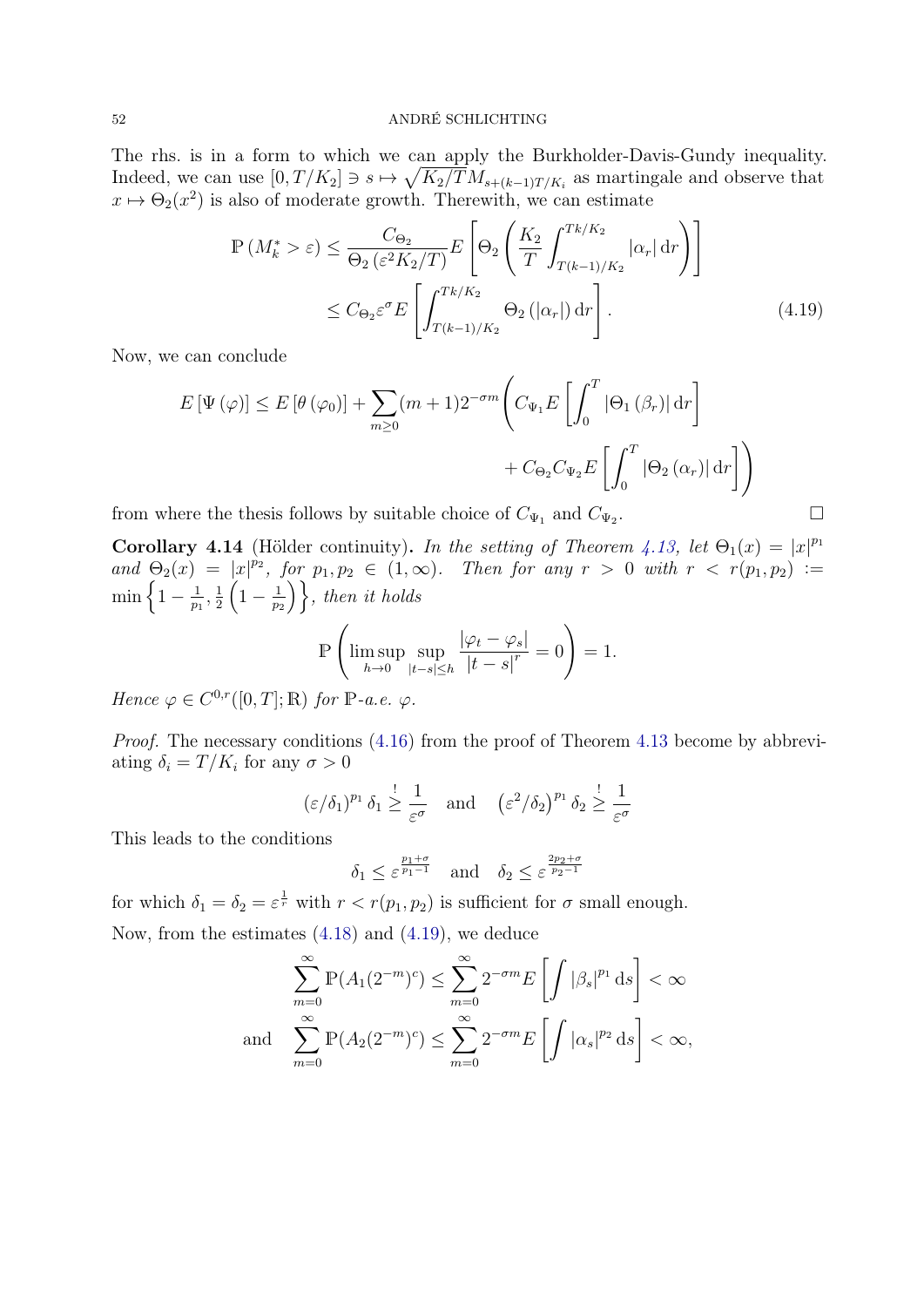By the Borel-Cantelli-Lemma there exists P-a.s. an  $m \geq 0$  such that the curve  $(\varphi_t)_{t \in [0,T]}$ can be decomposed into  $\gamma^1$  and  $\gamma^2$  having the modulus of continuity  $w_{i,m}$  defined in [\(4.17\)](#page-50-1). Hence, we deduced a Hölder estimate with finite norm. But since, we can choose  $r$  slightly larger, we deduce the conclusion.

<span id="page-52-3"></span>**Corollary 4.15** (Bound for MP $(L_t)$ ). Let  $L_t := \frac{1}{2}$  $\frac{1}{2}a_t:\nabla^2+b_t\cdot\nabla$  with a, b Borel maps and let  $\eta \in \mathcal{P}(\Gamma_T)$  be a solution of  $\text{MP}(L_t)$ . Then in the setting of Theorem [4.13](#page-49-4) holds for any  $f \in C_h^{1,2}$  $\mathcal{L}_b^{1,2}\left([0,T]\times\mathbb{R}^d\right)$ 

$$
\int \Psi(f_t) d\eta_t \leq \int \theta(|f_0|) d\eta_0 + \int_0^T \int (\Theta_1(|L_t f_t|) + \Theta_2(\langle \nabla f_t, a_t \nabla f_t \rangle)) d\eta_t dt,
$$
  
\n
$$
\eta_t := (e_t)_* \eta.
$$

where  $\eta_t$  $(e_t)$ |η

*Proof.* Since  $\eta$  is a solution to  $\text{MP}(L_t)$ , we have that  $M_t := f_t \circ e_t - \int_0^T L_s f_s ds$  is  $\eta$ -martingale by definition. Moreover  $M_t^2 - \int_0^T \langle \nabla f_t, a_t \nabla f_t \rangle dt$  is a  $\eta$ -martingale by Proposition [3.26.](#page-40-1) Then, the conclusion follows from Theorem [4.13](#page-49-4) by setting  $\beta_s := |L_s f_s|$  and  $\alpha_s := \langle \nabla f_s, a_s \nabla f_s \rangle$ . Ó

<span id="page-52-0"></span>4.5. Limit. For this subsection, we assume that we already have constructed a family of probability measures  $\eta^n \in \mathcal{P}(\Gamma_T)$  obtained from the superposition principle for a suitable approximating sequence  $\nu^n$  solving  $\text{FPE}(L_t^n)$  for some generator  $L^n$  with coefficients converging to the one of L. Moreover, we assume that this family  $\{\eta^n\}$  has some limit point  $\eta \in \mathcal{P}(\Gamma_T)$ .

The question remains how to pass to the limit in the martingale formulation for  $\eta^n$ , which is not direct, since the limit is taken in the weak formulation and involves the coefficients not necessarily continuous. Therefore, let us recall:  $\eta \in \mathcal{P}(\Gamma_T)$  is a solution to  $\text{MP}(L_t)$  if and only if for all  $s, t \in [0, T]$  with  $s \leq t$  and all  $f \in C_c^{1,2}([0, T] \times \mathbb{R}^d)$  with  $||f||_{C^{1,2}} \leq 1$ 

<span id="page-52-1"></span>
$$
\int \left( f_t \circ e_t - f_s \circ e_s - \int_s^t \left( \partial_r + L_r \right) f_r \circ e_r \, dr \right) d\eta = 0.
$$

The same identity holds for  $\eta^n$  and  $L_t^n$ . Hence, we have to show the limit

$$
\int \int_{s}^{t} L_{r}^{n} f_{r} \circ e_{r} dr d\eta^{n} - \int \int_{s}^{t} L_{r} f_{r} \circ e_{r} dr d\eta \longrightarrow 0 \quad \text{as} \quad n \to \infty. \tag{4.20}
$$

<span id="page-52-2"></span>**Lemma 4.16** (Limits for push-forward approximation). Let  $\nu$  be a solution to  $\text{FPE}(L_t)$ with coefficient  $a_t$  and  $b_t$ . Let  $\pi^n \in C_b^2(\mathbb{R}^d; \mathbb{R}^d)$  such that  $\pi^n(x) \to x$  uniformly in x such that for all  $x \in \mathbb{R}^d$  locally uniformly in n

 $D\pi^n(x) \to \text{Id}; \qquad D$  ${}^{2}\pi^{n}(x) \rightarrow 0$  and  $|D^{i}\pi^{n}(x)| \leq C$  for some  $C \geq 0$  and  $i \in \{1,2\}.$ 

Let  $\nu^n = \pi^n_\sharp \nu^n$ , and assume  $\eta^n$  to be a superposition solution for  $\nu^n$  with generator  $L_t^n := \pi^n(L)_t$  from Lemma [4.9.](#page-47-1) Then any weak<sup>\*</sup> limit point  $\eta$  is a superposition of  $\nu$  solving  $\text{MP}(L_t)$ .

19.01.16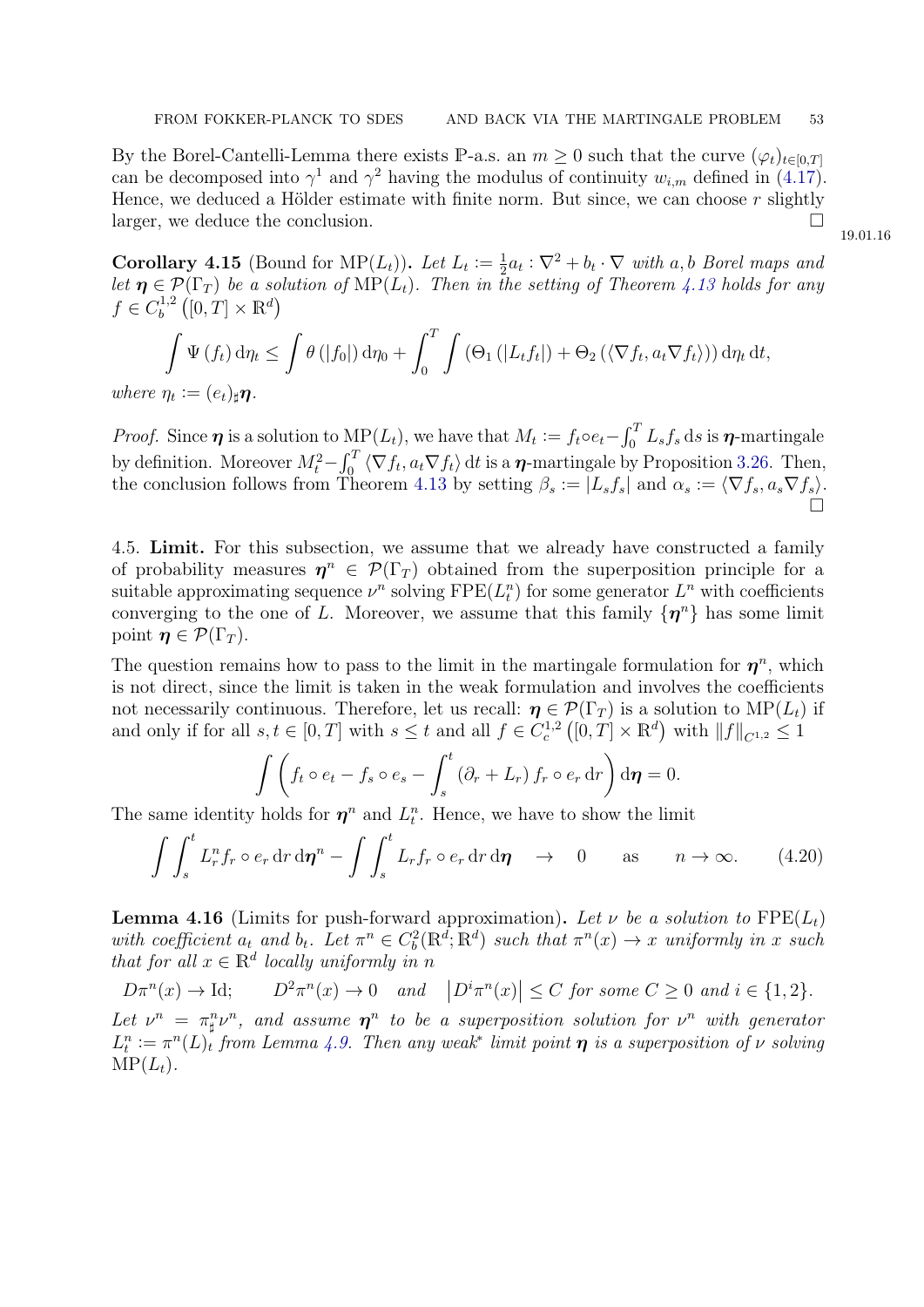*Proof.* Let  $\bar{a}$  and  $\bar{b}$  some continuous compactly supported coefficients to be chosen later and denote by  $\bar{L}_t$  the according generator. Then by  $(4.20)$ , it is enough to show

<span id="page-53-0"></span>
$$
\limsup_{n \to \infty} \int \left| L_t^n f - \bar{L} f \right| d\nu^n + \int \left| Lf - \bar{L} f \right| d\pi_{\sharp} \nu. \tag{4.21}
$$

Here, we used that since  $\eta$  is weak<sup>\*</sup> limit point of  $\eta^n$ , the pushforward measure  $\nu_t^n = (e_t)_\sharp \eta^n$ also weakly<sup>\*</sup> converge to  $\nu = (e_t)_\sharp \eta$ . Moreover, since  $\overline{L}f \in C_c([0,T] \times \mathbb{R}^d)$ , we also have  $\int \bar{L} f \, \mathrm{d} \nu^n \to \int \bar{L} f \, \mathrm{d} \nu.$ 

By the definition of  $\pi^{n}(L)$  from Lemma [4.9](#page-47-1) and applying the push-forward, we get

$$
\int \left| \pi^n(L)f - \bar{L}f \right| d\pi^n_{\sharp} \nu = \int \left| E^{\nu} \left[ L(f \circ \pi) \mid \pi \right] - (\bar{L}f) \circ \pi \right| d\nu.
$$

Since  $(\bar{L}) \circ \pi^n$  is a sole function of  $\pi^n$  alone, we can rewrite and estimate

$$
\int \left| E^{\nu} \left[ L(f \circ \pi^n) \mid \pi^n \right] - (\bar{L}f) \circ \pi^n \right| d\nu = \int \left| E^{\nu} \left[ L(f \circ \pi^n) - (\bar{L}f) \circ \pi \mid \pi^n \right] \right| d\nu
$$
  

$$
\leq \int \left| L(f \circ \pi^n) - (\bar{L}f) \circ \pi^n \right| d\nu,
$$

where we used that conditional expectation is reducing the  $L^1(\nu)$ -norm. Now, by explicitly writing down the difference and neglect for a moment the  $n$  for the sake of notation

$$
L(f \circ \pi) - (\bar{L}f) \circ \pi = \frac{1}{2} \sum_{i,j=1}^{d} (\langle \nabla \pi^i, a \nabla \pi^j \rangle - \bar{a}^{i,j} \circ \pi) (\partial_{i,j} f) \circ \pi
$$

$$
+ \sum_{i=1}^{d} (L(\pi^i) - \bar{b}^i \circ \pi) (\partial_i f) \circ \pi.
$$

Therewith, we deduce the following estimate by using the convergence assumptions on  $\pi$ 

$$
\limsup_{n\to\infty}\int\left|\pi^n(L)f-\bar Lf\right|\mathrm{d}\pi^n_\sharp f\leq\|f\|_{C^{1,2}}\int\left(\frac{1}{2}\left|a-\bar a\right|+\left|b-\bar b\right|\right)\mathrm{d}\nu.
$$

It is clear that the same bound applies to the second term in [\(4.21\)](#page-53-0) and hence, we can conclude the statement by density of continuous compactly supported function in  $L^1(\nu)$ .  $\Box$ 

<span id="page-53-1"></span>**Lemma 4.17** (Limits for mollifications). Let  $\nu$  be a solution to FPE( $L_t$ ) with coefficient  $a_t$  and  $b_t$ . Let  $\rho^n \in \mathcal{P}(\mathbb{R}^d)$  be with smooth density and  $\rho^n > 0$  such that  $\rho^n(x) dx \stackrel{*}{\rightharpoonup} \delta_0$ as  $n \to \infty$ . Let  $\nu^n = \nu * \rho^n$  and  $L^n$  be the operator with coefficients as in [\(4.10\)](#page-47-2) from Lemma [4.10.](#page-47-3) If  $\eta^n$  is a superposition for  $\nu^n$  solving  $\text{MP}(L_t^n)$ , then any weak\* limit point  $\eta$ is a superposition of  $\nu$  solving  $\text{MP}(L_t)$ .

*Proof.* We use the same strategy as in the proof of Lemma [4.16.](#page-52-2) We introduce some continuous compactly supported coefficients  $\bar{a}$  and b having modulus function  $\bar{\omega}$ , i.e. satisfying

$$
\max |\bar{a}(x) - \bar{a}(y)|, |\bar{b}(x) - \bar{b}(y)| \le \bar{\omega} (x - y).
$$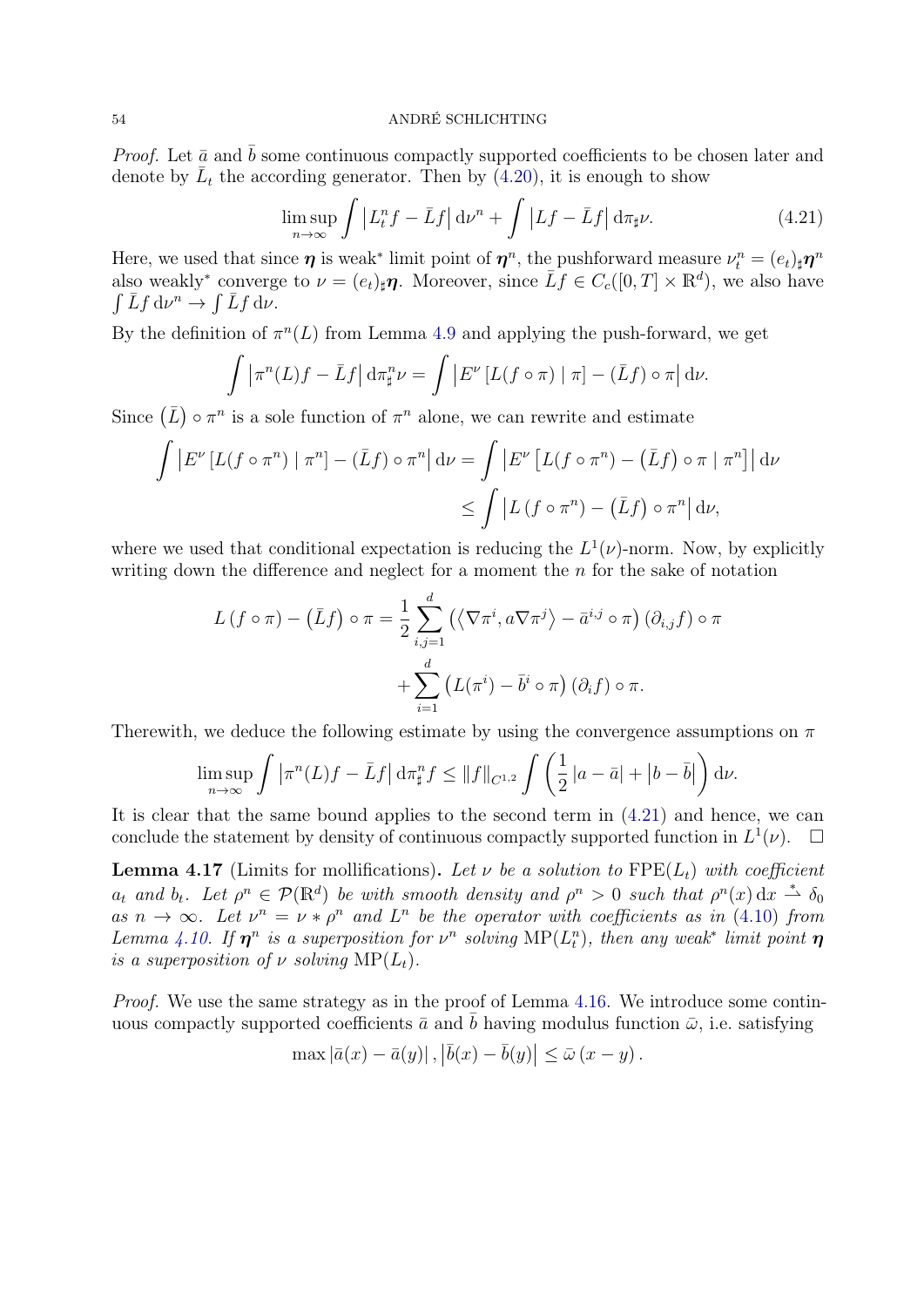Moreover, we introduce their mollifications

$$
\bar{a}^n := \frac{\mathrm{d}\left(\bar{a}\nu * \rho^n\right)}{\mathrm{d}\nu * \rho^n} \quad \text{and} \quad \frac{\mathrm{d}\left(\bar{b}\nu * \rho^n\right)}{\mathrm{d}\nu * \rho^n}
$$

and denote the according generators by  $\bar{L}$  and  $\bar{L}^n$ , respectively. Therewith, we can estimate

$$
\int \left| \bar{L}^n f - \bar{L} f \right| d\nu^n \le \|f\|_{C^{1,2}} \left( \int \left| \bar{a}^n - \bar{a} \right| d\nu^n + \int \left| \bar{b}^n - \bar{b} \right| d\nu^n \right)
$$
  
\n
$$
= \|f\|_{C^{1,2}} \int \left| (\bar{\nu} * \rho^n) (x) - \bar{a}(x) (\nu * \rho^n) (x) \right| d\nu
$$
  
\n
$$
+ \|f\|_{C^{1,2}} \int \left| (\bar{b}\nu * \rho^n) (x) - \bar{b}(x) (\nu * \rho^n) (x) \right| d\nu
$$
  
\n
$$
\le 2 \|f\|_{C^{1,2}} \int \left( \int \bar{\omega} (|y - x|) \rho^n (y - x) d\nu \right) \nu (dy)
$$
  
\n
$$
= 2 \|f\|_{C^{1,2}} \int \bar{\omega} d\rho^n \to 2 \|f\|_{C^{1,2}} \bar{\omega}(0) = 0.
$$

Therefore, we can conclude

$$
\limsup_{n \to \infty} \int |L^n f - \bar{L}f| d\nu^n = \limsup_{n \to \infty} \int |L^n - \bar{L}^n f| d\nu^n
$$
  
\n
$$
\leq \limsup_{n \to \infty} \int (|a^n - \bar{a}^n| + |b^n - \bar{b}^n|) d\nu^n
$$
  
\n
$$
\leq \int (|a - \bar{a}| + |b - \bar{b}|) d\nu.
$$

Hence, we can again conclude by density for continuous compactly supported functions in  $L^1$  $(v).$ 

# <span id="page-54-0"></span>4.6. Superposition principle.

<span id="page-54-1"></span>**Lemma 4.18** (de la Valleé-Poussin [\[4\]](#page-67-10)). Let  $\mu$  be a positive Borel measure on  $(0, \infty)$  and  $f \in L^1(\mu)$  non-negative. Then, there exists  $\phi : [0, \infty) \to [0, \infty)$  increasing with  $\phi(y) \to \infty$ as  $y \rightarrow \infty$  and

$$
\int_0^\infty \phi(x) f(x) \,\mu(\mathrm{d}x) < \infty.
$$

Moreover, there exists  $\Phi : [0, \infty) \to [0, \infty)$  increasing with  $\lim_{y \to \infty} \Phi(y)/y = \infty$  such that

$$
\int_0^\infty \Phi\left(f(x)\right)\mu(\mathrm{d}x) < \infty.
$$

The function  $\Phi$  can be chosen such that  $\Phi(0) = 0$ ,  $\Phi \in C^{\infty}$  and strictly convex.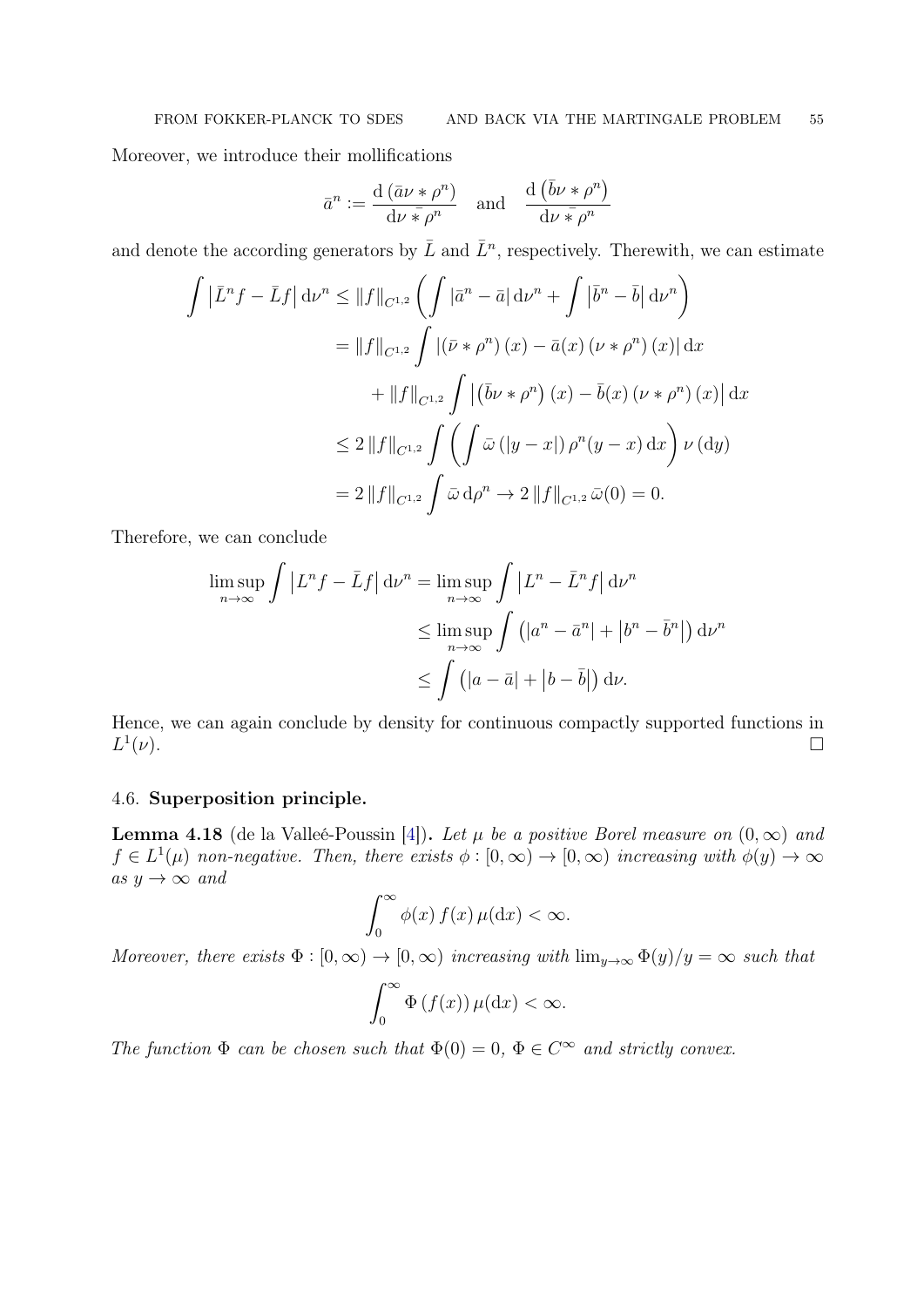**Theorem 4.19** (Superposition principle). Let  $\nu = \bar{\nu}_{tt \in [0,T]} \subset \mathcal{P}(\mathbb{R}^d)$  be a weakly<sup>\*</sup>-contin-uous solution<sup>[15](#page-55-0)</sup> to FPE( $L_t$ ). Then, there exists  $\eta \in \mathcal{P}(\Gamma_T)$  solving MP( $L_t$ ) such that for every  $t \in [0, T]$ , it holds  $(e_t)_{\sharp} \eta = \nu_t$ .

Proof. The starting point is the superposition principle as proven for smooth coefficients in Theorem [4.8.](#page-46-1) From there, we will generalize it to bounded, locally bounded and general coefficients. Each case, will take the three steps we prepared: Approximation of coefficients providing existence, tightness of martingales providing limits points and finally taking the limit in the martingale problem.

Case I: Bounded coefficients. Let us assume, that a, b are bounded in  $L_t^1 L_x^{\infty}$ , i.e.

<span id="page-55-1"></span>
$$
\int_{0}^{T} \sup_{x \in \mathbb{R}^{d}} (|a(t,x)| + |b(t,x)|) dt < \infty.
$$
 (4.22)

We use as a convolution kernel  $\rho(x) = a \exp \left(-\sqrt{1+|x|^2}\right)$ with a a normalization constant. For  $\varepsilon \in (0,1)$ , we set  $\rho^{\varepsilon}(x) := \varepsilon^n \rho(x/\varepsilon)$  and find the bounds  $|D^i \rho^e p s| \leq C \varepsilon^{-2} \rho^{\varepsilon}$  for  $i \in \{1,2\}$ and C is an absolute constant. The mollified density  $\nu^{\varepsilon} = \nu * \rho^{\varepsilon}$  is by Lemma [4.10](#page-47-3) a solution to FPE( $L_t^{\varepsilon}$ ) with  $L_t^{\varepsilon}$  having coefficients  $a^{\varepsilon}, b^{\varepsilon}$  from [\(4.10\)](#page-47-2). The coefficients  $a^{\varepsilon}, b^{\varepsilon}$  satisfy [\(4.7\)](#page-44-2) by [\(4.12\)](#page-48-2) in Lemma [4.11.](#page-48-3) Hence, we obtain existence of a superposition solution  $\eta^{\varepsilon} \in \mathcal{P}(\Gamma_T)$ by Theorem [4.8.](#page-46-1)

By construction we have that  $\nu_0^{\varepsilon}$  converges weakly<sup>\*</sup> to  $\nu_0$  and is in particular uniformly tight. Therefore, we find by the de la Valleé-Poussin Lemma [4.18](#page-54-1) an increasing function  $\theta$ :  $\mathbb{R} \to \mathbb{R}$  with  $\lim_{z \to \infty} \theta(z) = \infty$  such that  $\sup_{\varepsilon > 0} \int \theta(|x|) d\nu_0^{\varepsilon} \leq 1$ .

For  $R \ge 1$ , let  $\chi_R : \mathbb{R}^d \to [0,1]$  the cut-off from [\(4.6\)](#page-44-1) and denote with  $x_R^i(x) := x_i \chi_R(x) \in$  $C_b^2(\mathbb{R}^d)$  for  $i = 1, \ldots, d$ . Then for any fixed  $p \in (1, \infty)$  let  $\Theta_1(x) = \Theta_2(x) = |x|^p$ . Then, we can apply Corollary [4.15](#page-52-3) and obtain a coercive functional  $\Psi : C([0,T];\mathbb{R}) \to [0,\infty]$  such that

$$
\int \Psi(x_R^i \circ \gamma) \eta^{\varepsilon}(\mathrm{d}\gamma) \leq \int \theta\left(|x_R^i|\right) \mathrm{d}(e_0)_\sharp \eta^{\varepsilon} + \int_0^T \left(\left|L_t^{\varepsilon} x_R^i\right|^p + \left|\left\langle \nabla x_R^i, a_t^{\varepsilon} \nabla x_R^i \right\rangle\right|^p\right) \mathrm{d}(e_t)_\sharp \eta^{\varepsilon} \mathrm{d}t.
$$

Now, by construction  $\|\nabla x_R^i\|_{\infty} \leq C$  uniformly and  $\|\nabla^2 x_R^i\|_{\infty} \leq C/R$ . Therewith, we can let  $R \to \infty$  and obtain using the lower semicontinuity of  $\Psi$ , Fatou's lemma and dominated convergence, the bound

$$
\int \Psi(\gamma^i) \pmb{\eta}^{\varepsilon}(\mathrm{d}\gamma) \le \int \theta\left(\left|x^i\right|\right) \nu_0^{\varepsilon}(\mathrm{d}x) + \int_0^T \left(\left|\left(b^{\varepsilon}\right)_t^i\right|^p + \left|(a^{\varepsilon}\right)_t^{i,i}\right|^p\right) \nu_t^{\varepsilon}(\mathrm{d}x) \,\mathrm{d}t.
$$

Now, by the smoothing inequality [\(4.11\)](#page-48-1) follows

$$
\int \Psi(\gamma^i)\boldsymbol{\eta}^{\varepsilon}(\mathrm{d}\gamma) \leq 1 + \int \left( \left| b_t^i \right|^p + \left| a_t^{i,i} \right|^p \right) \nu_t(\mathrm{d}x) \, \mathrm{d}t < \infty.
$$

<span id="page-55-0"></span> $15$ this is no restriction by Lemma [4.2](#page-42-6)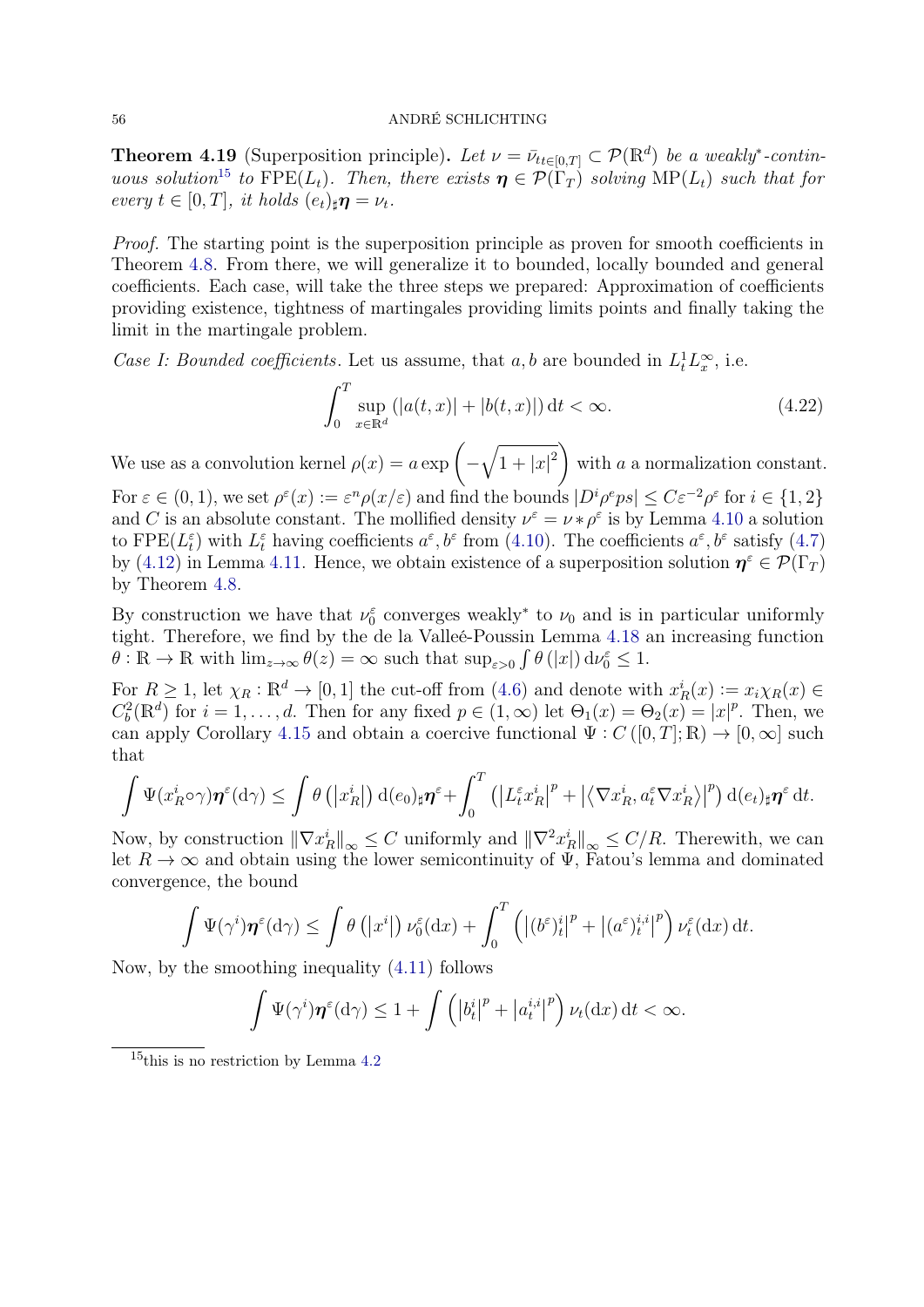So tightness follows since  $\gamma \mapsto \sum_{i=1}^d \Psi(\gamma^i)$  is coercive on  $\Gamma_T$ . Hence, in particular, we find weak<sup>\*</sup> limit points of  $\eta^{\varepsilon}$  in  $\mathcal{P}(\Gamma_T)$ .

Now, the case of bounded coefficients satisfying [\(4.22\)](#page-55-1) is settled by an application of Lemma [4.17.](#page-53-1)

Case II: Locally bounded coefficients. We generalize the coefficient to only be locally bounded

 $\int_0^T$ 0 sup x∈B  $[|a(t,x)| + |b(t,x)|] dt < \infty$ , for every bounded Borell  $B \subset \mathbb{R}^d$  $(4.23)$ 

For the approximation step, we use the following push-forward. Let  $M \geq 1$ ,  $\chi_M$  again the cut-off function from [\(4.6\)](#page-44-1). Therewith, define  $\pi_M(x) = x \chi_M(x)$ . Then, by Lemma [4.9,](#page-47-1) we have

$$
\pi(b)_t^i(x) = E^{\nu_t} \left[ L_t(\pi_M^i) | \pi_M = x \right] \le ||\pi_M||_{C^2} \sup_{|z| \le 2M} (|a(z)| + |b(z)|) < \infty
$$
  

$$
\pi(a)_t^{i,j}(x) = E^{\nu_t} \left[ \left\langle \nabla \pi_M^i, a_t \nabla \pi_M^j \right\rangle | \pi_M = x \right] \le ||\pi_M||_{C^1} \sup_{|z| \le 2M} |a(z)| < \infty.
$$

Hence, the push-forwarded coefficients are bounded and we find a superposition  $\eta^M$ .

For the tightness, we can again use  $\theta$  as before, since  $\nu_0^M$  is uniformly tight. For the construction of  $\Theta_1$ ,  $\Theta_2$ , we have to rely on the de la Valleé-Poussin Lemma [4.18](#page-54-1) which improves the integral bound [\(4.2\)](#page-42-3) to

<span id="page-56-0"></span>
$$
\int_0^T \int \left(\Theta\left(|b_t|\right) + \Theta\left(|a_t|\right)\right) \mathrm{d}\nu_t \, \mathrm{d}t < \infty,
$$

for some convex  $\Theta$  having superlinear growth in the sense of [\(4.13\)](#page-49-1) from Theorem [4.13.](#page-49-4) The moderate growth assumption of  $\Theta$  can be easily satisfied by a slightly worsen function. Then, by the same reasoning as before but using  $\Theta_1 = \Theta_2 = \Theta$  instead of the pth power, we conclude tightness of  $\eta^M$ .

The limit in the martingale problem follows now from Lemma [4.16.](#page-52-2)

Case III: General coefficients. The only observation, which we need to conclude this step, is that after a convolution of a solution  $\nu$  of  $\text{FPE}(L_t)$  with  $\rho^{\varepsilon}$  from the Case I, we obtain some  $\nu^{\varepsilon}$  with coefficients of the form [\(4.10\)](#page-47-2), which satisfies by [\(4.12\)](#page-48-2) from Lemma [4.11](#page-48-3) the locally bounded estimate [\(4.23\)](#page-56-0) of Case II and moreover preserve the bound [\(4.2\)](#page-42-3) by [\(4.11\)](#page-48-1)

$$
\int_0^T \int \left( |a_t^{\varepsilon}| + |b_t^{\varepsilon}| \right) \mathrm{d} \nu_t^{\varepsilon} \, \mathrm{d} t \le \int_0^T \int \left( |a_t| + |b_t| \right) \mathrm{d} \nu_t \, \mathrm{d} t < \infty.
$$

The tightness follows as in Case II and the limit is taken again by Lemma [4.17.](#page-53-1)  $\Box$ 

26.01.16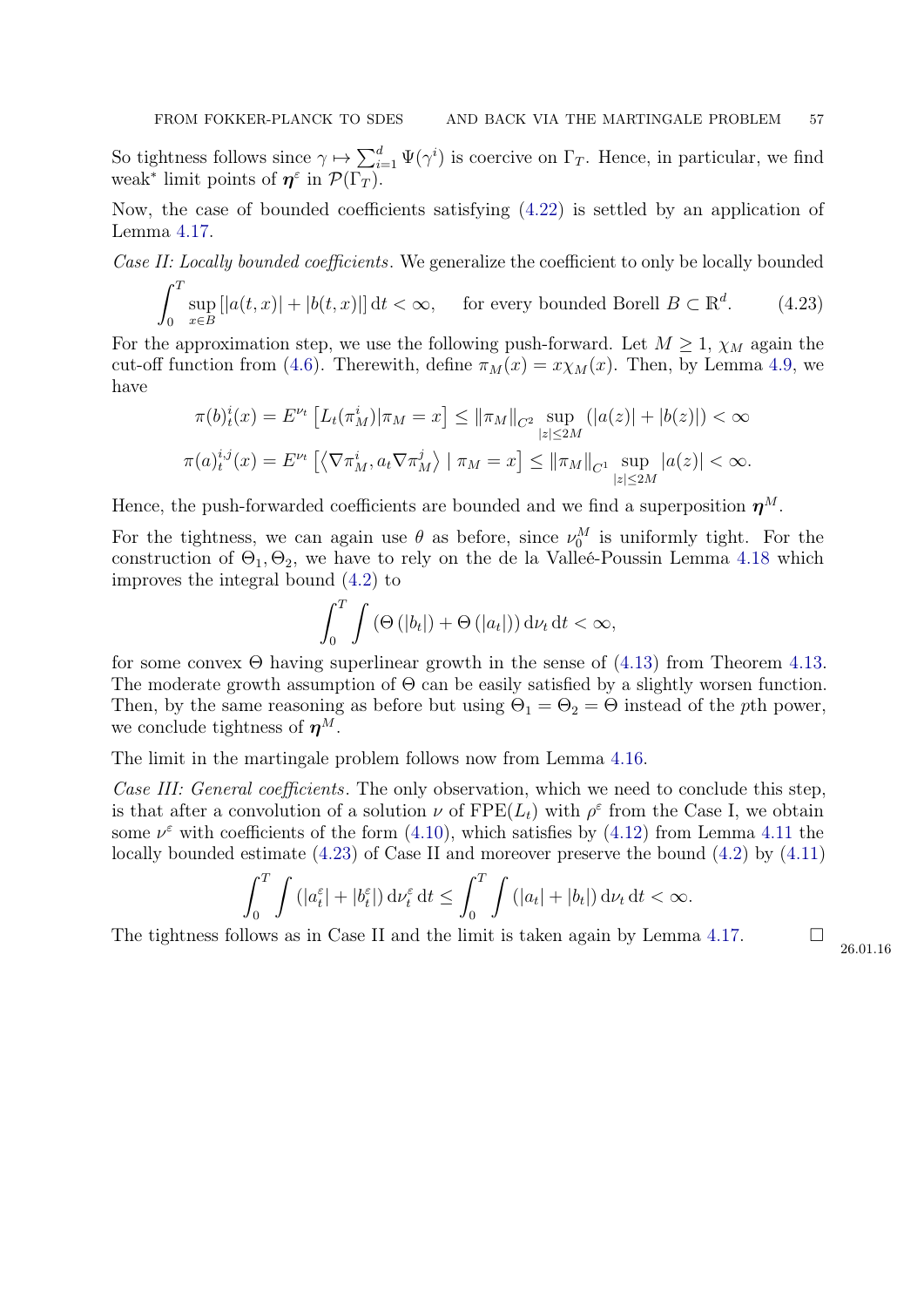## <span id="page-57-0"></span>4.7. Energy estimate and renormalized solutions for FPE.

4.7.1. Heuristics and idea. In this section we prepare the well-posedness for solutions  $(\nu_t)_{t\in[0,T]}$  of FPE( $L_t$ ) with coefficient in some suitable Sobolev space. The main ingredient will be estimates for the Lebesgue density  $u_t(x) dx = \nu_t(dx)$ . Therefore, for a function  $\beta \in C^2(\mathbb{R};\mathbb{R})$  the equation satisfied by  $t \mapsto \int \beta(u_t) dx$  is derived. The goal is to derive suitable Gronwall estimates, i.e. for  $x \mapsto |x|^r$  for some  $r > 1$ . This will lead to uniqueness results in suitable Lebesgue spaces. This idea goes back to [\[5\]](#page-67-11). Let us start with the smooth case, where this calculation becomes transparent.

<span id="page-57-2"></span>**Lemma 4.20.** Assume  $a, b \in C_b^{1,2}$  $b^{1,2}([0,T] \times \mathbb{R}^d)$ . Then, for any  $\beta \in C^2(\mathbb{R}; \mathbb{R})$  and any  $f, u \in C_h^{1,2}$  $b^{1,2}([0,T]\times\mathbb{R}^d)$  holds

$$
\frac{\mathrm{d}}{\mathrm{d}t} \int f_t \beta(u_t(x)) \, \mathrm{d}x = \int \left( \partial_t f_t + L_t f_t \right) \beta(u_t(x)) \, \mathrm{d}x - \int f_t \frac{\beta''(u_t)}{2} \left\langle \nabla u_t, a_t \nabla u_t \right\rangle \mathrm{d}x \n- \int f_t \left( \beta'(u_t) u_t - \beta(u_t) \right) (\mathrm{div} \, L_t) \, \mathrm{d}x,
$$
\n(4.24)

where

<span id="page-57-3"></span><span id="page-57-1"></span>
$$
\operatorname{div} L := \nabla \cdot b - \frac{1}{2} \nabla^2 : a.
$$

In particular if  $\beta(0) = 0$  and  $\beta$  is convex, then

$$
\frac{\mathrm{d}}{\mathrm{d}t} \int \beta(u_t(x)) \, \mathrm{d}x \le \int \left( \beta'(u_t) u_t - \beta(u_t) \right) (\mathrm{div} \, L_t)_{-} \, \mathrm{d}x,\tag{4.25}
$$

where  $(a)$ <sub>-</sub> := max  $\{a, 0\}$  is the negative part.

*Proof.* For the proof we neglect the subscript t. From the chain rule, we get  $\frac{d}{dt}\beta(u)$  $\beta'(u)L^*u$ . Let us investigate first investigate only the drift part

$$
\beta'(u)\nabla \cdot (bu) = \beta'(u)u \nabla \cdot b + \beta'(u) b \cdot \nabla u = \nabla \cdot (b\beta(u)) + (\beta'(u)u - \beta(u)) \nabla \cdot b.
$$

For the diffusion part, we use the identities

$$
\nabla^2 : (au) = \nabla \cdot (a\nabla u) + \nabla \cdot (u\nabla \cdot a) \quad \text{with} \quad (\nabla \cdot a)_i = \sum_{j=1}^d \partial_j a_{i,j}.
$$

Therewith, we can calculate

$$
\beta'(u)\nabla^2 : (au) = \beta'(u) (\nabla \cdot (a\nabla u) + \nabla \cdot (u\nabla \cdot a))
$$
  
\n
$$
= \beta'(u)\nabla \cdot (a\nabla u) + \nabla \cdot (\beta(u)\nabla \cdot a) + (\beta'(u)u - \beta(u))\nabla^2 : a
$$
  
\n
$$
= \nabla \cdot (a\nabla \beta(u)) - \beta''(u) \langle \nabla u, a\nabla u \rangle + \nabla \cdot (\beta(u)\nabla \cdot a) + (\beta'(u)u - \beta(u))\nabla^2 : a
$$
  
\n
$$
= \nabla^2 : (a\beta(u)) - \beta''(u) \langle \nabla u, a\nabla u \rangle + (\beta'(u)u - \beta(u))\nabla^2 : a.
$$

So in total, we arrive at the identity

$$
\partial_t \beta(u) = L^* \beta(u) - \frac{1}{2} \beta''(u) \langle \nabla u, a \nabla u \rangle - (\beta'(u)u - \beta(u)) \operatorname{div} L.
$$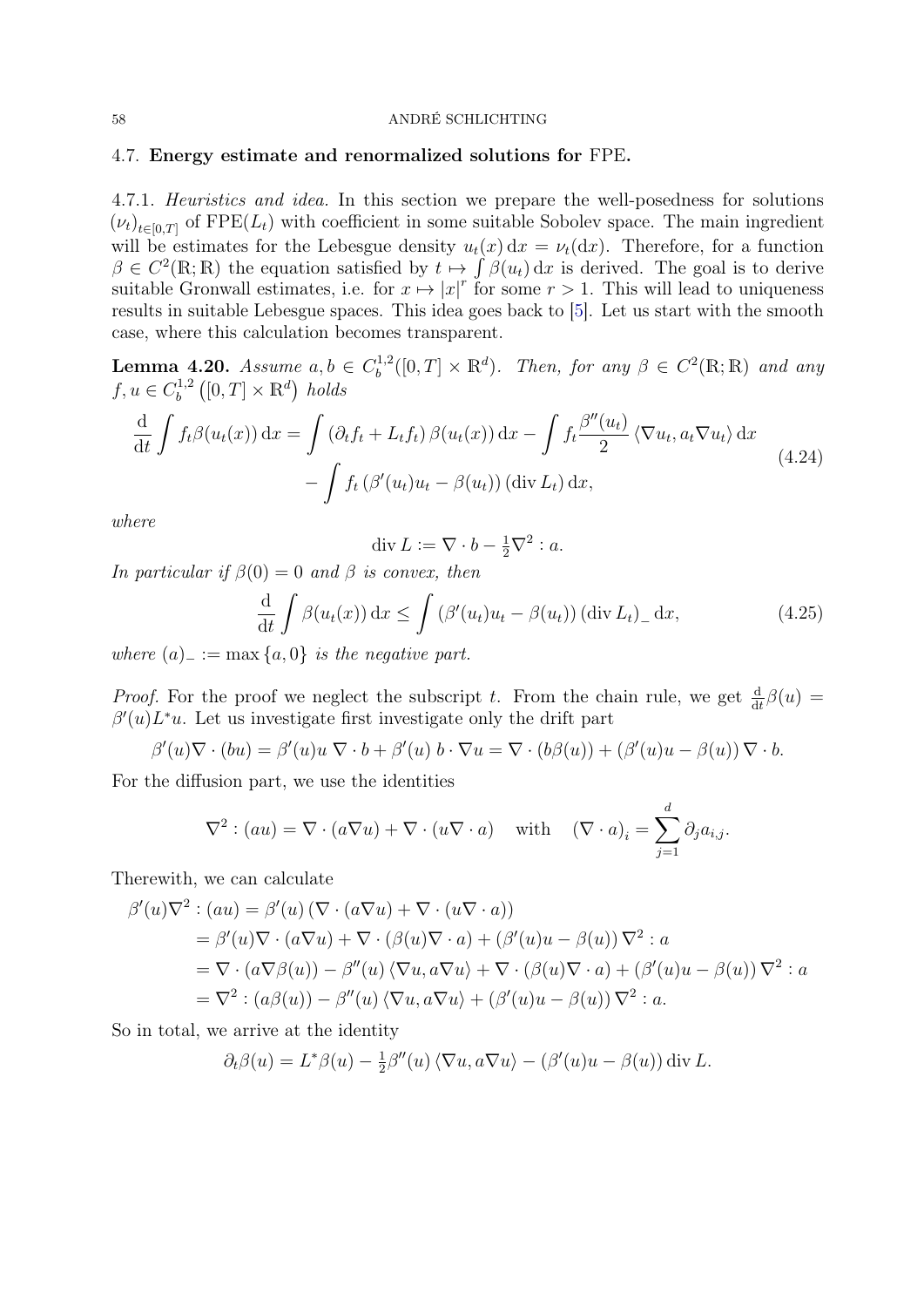Multiplying by f and integrating by parts leads to  $(4.24)$ . The second claim, follows by noting that with  $\beta$  convex also  $\beta'(u)u - \beta(u) \ge 0$  and choosing  $f \equiv 1$ .

**Definition 4.21** (Renormalized solution). Let  $a:[0,T] \times \mathbb{R}^d \to S_d$ ,  $b:[0,T] \times \mathbb{R}^d \to \mathbb{R}^d$ be such that

 $b, \nabla \cdot b \in L^1_{loc}([0,T] \times \mathbb{R}^d)$  and  $a, \nabla \cdot a, \nabla^2 : a \in L^1_{loc}([0,T] \times \mathbb{R}^d)$ .

Let  $u \in L^{\infty}_{loc}([0,T] \times \mathbb{R}^d)$  be a solution of  $\text{FPE}(L)$  then u is a renormalized solution if for any convex  $\beta \in C^2(\mathbb{R}; \mathbb{R})$  and any non-negative  $f \in C^{1,2}_b$  $b^{1,2}([0,T] \times \mathbb{R}^d)$  holds

$$
\frac{\mathrm{d}}{\mathrm{d}t} \int f_t \beta(u_t(x)) \, \mathrm{d}x \le \int \left( \partial_t f_t + L_t f_t \right) \beta(u_t(x)) \, \mathrm{d}x - \int f_t \left( \beta'(u_t) u_t - \beta(u_t) \right) \left( \mathrm{div} \, L_t \right) \mathrm{d}x,\tag{4.26}
$$

**Lemma 4.22** (Comparison principle). Assume, that for some  $p, q \in [1, \infty]$  holds

<span id="page-58-0"></span>
$$
\frac{a}{1+|x|^2} \in L_t^1 L_x^p, \qquad \frac{b}{1+|x|} \in L_t^1 L_x^q
$$

$$
(\text{div } L)_{-} \in L_{\text{loc}}^1 ([0, T] \times \mathbb{R}^d).
$$

Assume, that any solution u of  $\text{FPE}(L)$  is renormalized, then the comparison principle holds: If  $u, v$  are solutions and  $u_0 \leq v_0$  then  $u_t \leq v_t$ .

In particular, solutions, if they exist, are unique.

*Proof.* Approximate  $(a)_+$  by  $\beta_{\varepsilon}(s) = \frac{1}{2} (\sqrt{s^2 + \varepsilon^2} + s - \varepsilon)$  and use a spatial cutoff  $\chi_R$  for f in [\(4.26\)](#page-58-0) pass to the limit by first letting  $\varepsilon \to 0$  and then  $R \to \infty$ . See [\[9,](#page-67-7) Lemma 4.10].

The above Lemma shows that renormalized solutions lead to a solution concept, which allows us to use the chain rule and deduce a priori estimates by suitable Gronwall estimates. For brevity, we restrict directly to the validity of [\(4.26\)](#page-58-0) for the choices  $x \mapsto |x|^r$ , which suffices to proof uniqueness for  $\text{FPE}(L)$ .

4.7.2. Sobolev spaces and heat semigroup. For  $p, q \in [1, \infty]$ , the space  $W_t^{1,p}$  $L_t^{1,p}(L_x^q) \subset L_t^p$  $_{t}^{p}(L_{x}^{q})$ is defined as the space of all  $u \in L_t^p$  $_{t}^{p}(L_{x}^{q})$ , which have distributional derivative  $\partial_{t}u$ , which is represented as the unique function  $g \in L_t^p$  $_{t}^{p}(L_{x}^{q})$  such that

$$
\int_0^T \int_{\mathbb{R}^d} \partial_t f_t u_t \, \mathrm{d}x \, \mathrm{d}t = - \int_0^T \int f_t g_t \, \mathrm{d}x \, \mathrm{d}t, \qquad \text{for all } f \in C_c^{1,2} \left( [0, T] \times \mathbb{R}^d \right).
$$

The space becomes a Banach space with the norm  $||u||_{L_t^p L_x^q} + ||\partial_t u||_{L_t^p L_x^q}$ .

<span id="page-58-1"></span>**Lemma 4.23** (Density and chain-rule). The functional space  $C_b^{1,2}$  $\mathcal{L}_b^{1,2}([0,T]\times\mathbb{R}^d)$  is dense in  $W_t^{1,p}$ <sup>1,p</sup>( $L_x^q$ ) for all  $p, q < \infty$ . Moreover, for any  $\beta \in C_b^1(\mathbb{R})$ ,  $f \in C_b^{1,2}$  $\mathcal{U}_b^{1,2}([0,T]\times\mathbb{R}^d)$  and  $u \in W_t^{1,p}$  $t^{1,p}(L_x^q)$  holds

$$
\partial_t (f\beta(u)) = \partial_t f\beta(u) + f\beta'(u)\partial_t u.
$$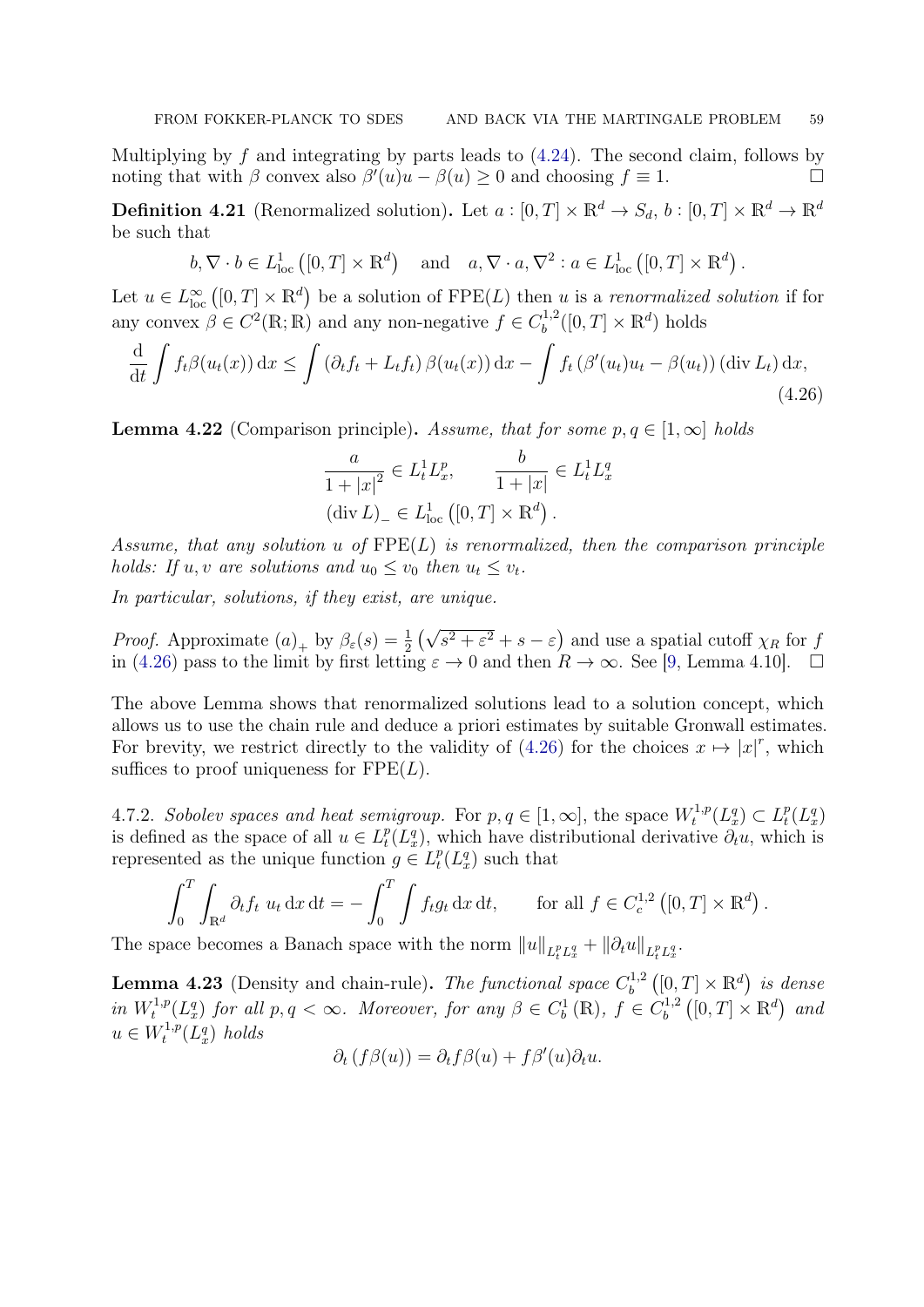Proof. Let  $\rho \in C_c^{\infty}(\mathbb{R})$ , non-negative, support in [-1,1] and  $\int \rho = 1$ . For  $\varepsilon > 0$ , let  $\rho^{\varepsilon} = \varepsilon^{-1} \rho(x \varepsilon^{-1})$ . Therewith, let  $u^{\varepsilon} = \rho^{\varepsilon} * u$  with u extended constantly to the right and left. We will first show with

$$
\partial_t u^\varepsilon = \rho^\varepsilon * \partial_t u,
$$

where  $u$  is the weak derivative.

$$
\partial_t u^{\varepsilon}(t) = \int \partial_t \rho^{\varepsilon}(t-s)u(s) ds = -\int (\partial_s \rho^{\varepsilon}(t-s)) u(s) ds
$$

$$
= \int \rho^{\varepsilon}(t-s) \partial_s u(s) ds = (\rho^{\varepsilon} * \partial_t u)(t).
$$

Now, we use the standard result on convolution, that for any  $f \in L^p$  with  $p \in [1,\infty)$  it holds  $\rho^{\varepsilon} * f \to f$  in  $L_{\text{loc}}^p$ .

The chain rule follows by similar arguments. So first, we have

$$
|\beta(u)-\beta(u^\varepsilon)|\leq \|\beta\|_{C^1}\,|u-u^\varepsilon|
$$

Similarly, since  $\beta'$  is bounded, we get  $\beta'(u^{\varepsilon})\partial_t u^{\varepsilon} \to \beta'(u)\partial_t u$  by dominated convergence.  $\square$ 

Any  $u \in W_t^{1,p}$  $(t_t^{(1,p)}(L_x^q))$  has an absolutely continuous representative and in particular we have traces for all  $t \in [0, T]$ , i.e. the mapping  $t \mapsto u_t$  is linear and continuous from  $W_t^{1,p}$  $t^{1,p}(L_x^q).$ 

**Definition 4.24** (Sobolev spaces of diffusion operators). For  $p \in [1, \infty]$  and  $a, b \in L_t^1 L_x^p$ define the space  $D^p(L)$ 

$$
D^{p}(L) := \left\{ f \in L_{t}^{1}(L_{x}^{p}) : \exists f_{n} \in C_{b}^{1,2}([0, T] \times \mathbb{R}^{d}) \text{ s.t. } ||f_{n} - f||_{D^{p}(L)} \to 0 \text{ as } n \to \infty \right\},\
$$

with

<span id="page-59-0"></span>
$$
||f||_{D^p(L)} := ||f||_{L_t^1 L_x^p} + ||Lf||_{L_t^1 L_x^p}.
$$

Likewise, define  $D^p(L, \langle \nabla, a\nabla \rangle)$  by the completion of  $C_b^{1,2}$  $b^{1,2}([0,T] \times \mathbb{R}^d)$  wrt. to the norm  $||f||_{D^p(L,\langle \nabla,a\nabla \rangle)} := |||f| + |Lf| + \langle \nabla f,a\nabla f \rangle||_{L_t^1(L_x^p)}.$ 

<span id="page-59-1"></span>**Lemma 4.25** (Approximation in  $D^p(L)$  and chain rule). Let  $f \in W_t^{1,1}$  $L_t^{1,1}(L_x^p) \cap D^p(L)$ , then there exists  $f_n \in C_b^{1,2}$  $b^{1,2}([0,T] \times \mathbb{R}^d)$  such that

$$
f_n \to f \quad in \ W_t^{1,1}(L_x^p) \qquad and \qquad f_n \to f \quad in \ D^p(L). \tag{4.27}
$$

Moreover, for any  $\gamma \in C^2(\mathbb{R})$  with  $\gamma', \gamma''$  uniformly bounded and any  $u \in D^p(L, \langle \nabla, a\nabla \rangle)$ holds

$$
L(\gamma(u)) = \gamma'(u)L(u) + \gamma''(u) \langle \nabla u, a\nabla u \rangle.
$$

*Proof.* Let  $g_n \in C_b^{1,2}$  $b^{1,2}([0,T] \times \mathbb{R}^d)$  such that  $g_n \to f \in D^p(L)$ . Then consider  $g_{n,m} = \rho_m * g_m$ with  $g_n$  suitable extended outside of  $[0,T]$  and  $\rho_m := \rho^{\varepsilon_m}$  as before with  $\varepsilon_m \to 0$  as  $m \to \infty$ . The convolution acts as an contraction on  $D^p(L)$ , i.e. for any  $h \in D^p(L)$ , it holds  $\|\rho_m * h\|_{D^p(L)} \leq \|h\|$ . Hence, also  $g_{n,m} \to f$  in  $D^p(L)$  whenever  $n, m \to \infty$ . Now, for any fixed m and any  $h \in L_t^1(L_x^p)$  holds  $\|\rho_m * h\|_{W_t^{1,1}(L_x^p)} \le \|\rho_m\|_{\infty} \|h\|_{L_t^1(L_x^p)}$  in analog to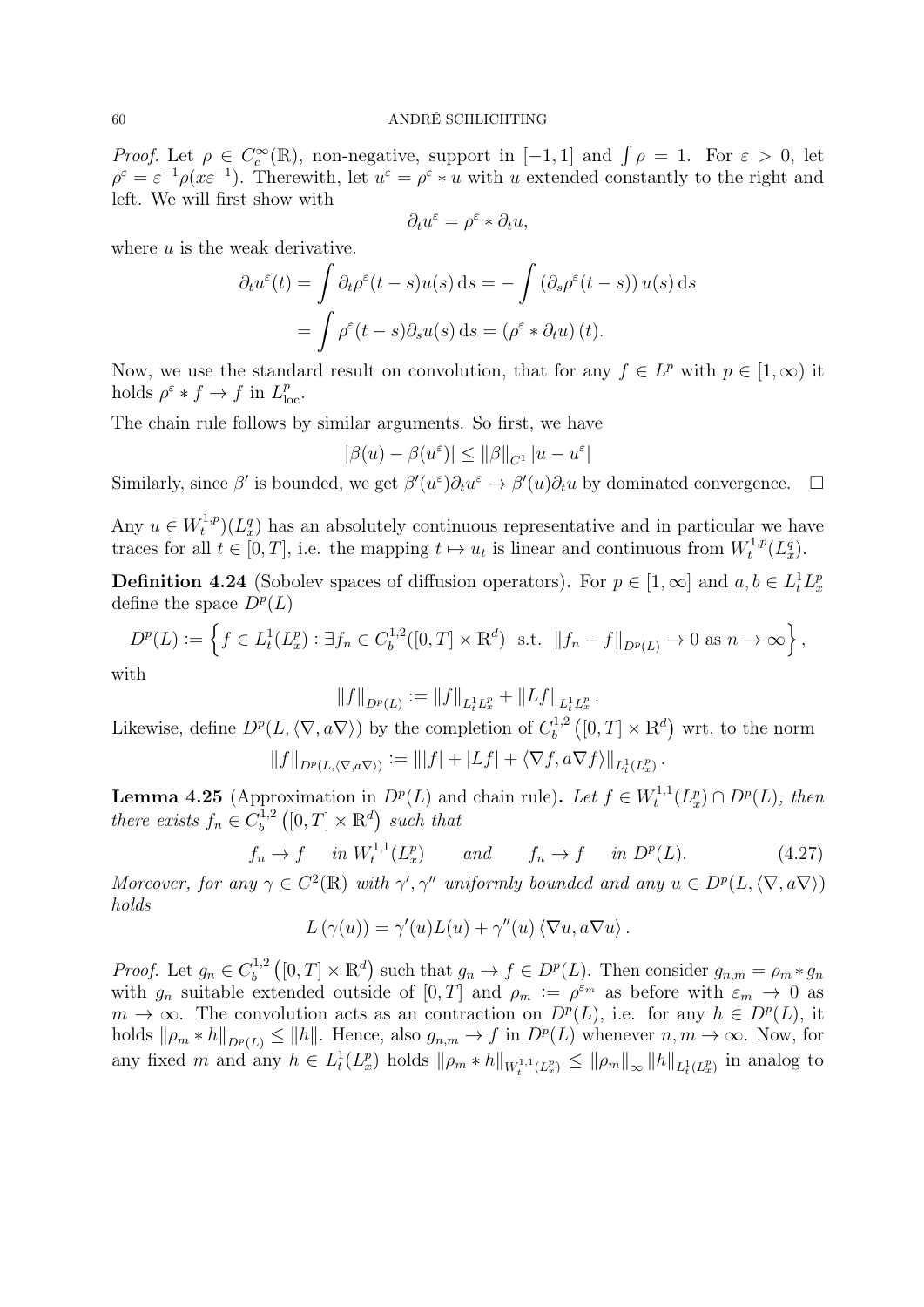the previous proof. Now, from a diagonal argument, we can extract a sequence  $f_n$  such that  $(4.27)$  holds.

The chain rules follows by the same procedure as in the proof of Lemma [4.23.](#page-58-1)

The above results allows to reformulate the weak solution concept for  $\text{FPE}(L)$ . Assume  $u \in L_t^{\infty}(L_x^r)$  with  $r > 1$  is a weak solution to FPE(L), then the weak formulation [\(4.3\)](#page-42-2) extends with r' s.t.  $\frac{1}{r} + \frac{1}{r'}$  $\frac{1}{r'}=1$  to

$$
\forall f \in W_t^{1,1}(L_x^{r'}) \cap D^{r'}(L) : \int_0^T \int \left[ (\partial_t + L_t) f \right] u_t \, \mathrm{d}x \, \mathrm{d}t = \int f_T u_T \, \mathrm{d}x - \int f_0 u_0 \, \mathrm{d}x. \tag{4.28}
$$

**Definition 4.26** (Distributional divergence). The operator div L is defined in the sense of distributions as linear operator  $C_c^{1,2}([0,T] \times \mathbb{R}^d) \mapsto \int_0^T \int L_t f dx dt$ . Moreover, div  $L \in$  $L_t^1(L_x^p)$  if there exists  $g \in L_t^1(L_x^p)$  such that

<span id="page-60-2"></span><span id="page-60-0"></span>
$$
\forall f \in C_c^{1,2}([0,T] \times \mathbb{R}^d) : \quad \int_{(0,T) \times \mathbb{R}^d} Lf \,dx \,dt = -\int_{(0,T) \times \mathbb{R}^d} fg \,dx \,dt.
$$

Likewise,  $(\text{div } L)$ <sub>-</sub> ∈  $L_t^1(L_x^p)$  if the above identity holds with  $\leq$  and  $f \geq 0$ .

<span id="page-60-3"></span>**Lemma 4.27** (A priori estimate). For  $u \in D^p(L)$  and assume  $(\text{div } L)$ <sub>-</sub>  $\in L^1_t(L^p_x)$ , then for any  $\beta \in C^2(\mathbb{R})$  convex,  $\beta(0) = 0$  and  $\beta^{(i)}(u), \beta'(u)u - \beta(u) \in L_t^{\infty}(L_x^{p'})$  $y'_{x}$ ) for  $i = 0, 1, 2$  holds

$$
\int_{(0,T)\times\mathbb{R}^d} L(\beta'(u)) u \, \mathrm{d}x \, \mathrm{d}t \le \int_{(0,T)\times\mathbb{R}^d} (\beta'(u)u - \beta(u)) (\operatorname{div} L)_{-} \, \mathrm{d}x \, \mathrm{d}t. \tag{4.29}
$$

Proof. Let  $\rho$  be a smooth convolution kernel on  $\mathbb{R}^d$  and  $\rho^m(x) = m^d \rho(mx)$ . Let  $L^m$ be the operator with convoluted coefficients  $a^m = \rho^m * a$  and  $b^m = \rho^m * b$ . Then for  $u \in C_h^{1,2}$  $b_b^{(1,2)}([0,T] \times \mathbb{R}^d)$  holds by Lemma [4.20](#page-57-2) the estimate [\(4.25\)](#page-57-3) and since  $\partial_t (\beta(u_z)) =$  $\beta'(u_t)L_t^*u_t$ , we get [\(4.29\)](#page-60-0) after integration by parts. Now, by approximation, we can let  $m \to \infty$  and choose  $u^n \in C_h^{1,2}$  $u^{1,2}([0,T] \times \mathbb{R}^d)$  with  $u^n \to u$  in  $D^p(L)$ .

The last estimates involve the usual Sobolev spaces. For  $p \in [1,\infty]$ , define

<span id="page-60-4"></span>
$$
W_x^{1,p} := \{ f \in L_x^p : \nabla f \in L_x^p \} \quad \text{and} \quad W_x^{2,p} := \{ f \in L_x^p : \nabla^2 f \in L_x^p \}.
$$

<span id="page-60-1"></span>**Lemma 4.28** (Smoothing properties of the heat semigroup). For  $f \in L_x^1$  define the heat semigroup  $\mathsf{P}^{\alpha}: L_x^1 \to L_x^1$  by

$$
P^{\alpha} f(x) = \int g_d(\alpha, x - y) f(y) dy \quad \text{with} \quad g_d(t, z) := g_d^t(z) := \frac{1}{(2\pi)^{\frac{d}{2}}} e^{-\frac{|z|^2}{2t}}. \tag{4.30}
$$

Then, it holds for any  $\alpha > 0$ , any  $p \in [1, \infty]$  and any  $k = 0, 1, 2, \ldots$ :

(i)  $\mathsf{P}^{\alpha}: W_x^{k,p} \to W_x^{k,p}$  is a contraction.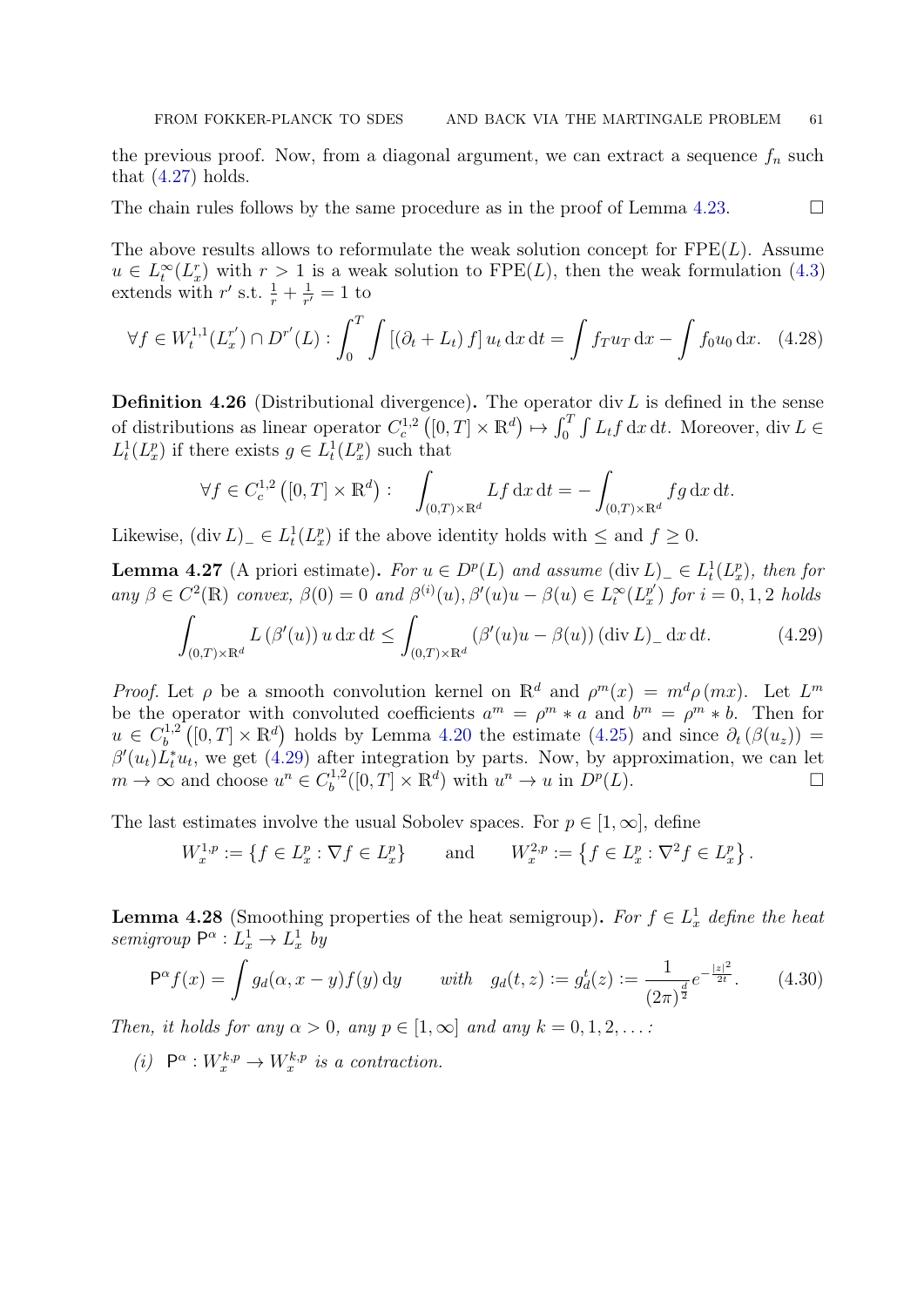(*ii*) 
$$
\alpha^{\frac{k}{2}} \| \nabla^{(k)} \mathsf{P}^{\alpha} f \|_{L_x^p} \leq C(k, p, d) \| f \|_{L_x^p}.
$$

*Proof.* The property (*i*) is a general convolution property, since  $g_d(\alpha, \cdot) \in C^{\infty}(\mathbb{R}^d) \cap \mathcal{P}(\mathbb{R}^d)$ for any  $\alpha > 0$ . Now, we take  $k = 1$  and assume  $p \in (1, \infty)$ , then we get

$$
|\nabla P^{\alpha} f(x)| \leq \frac{1}{\alpha} \int |x - y| g_d(\alpha, x - y) f(y) dy \leq \frac{1}{\alpha} \left( \int |z|^q g_d(\alpha, dz) \right)^{\frac{1}{q}} |g_d^{\alpha} * f^p|^{\frac{1}{p}}.
$$

Since  $f^p \in L_x^1$ , we get by (i) that  $||g_d^{\alpha} * f^p||_{L_x^1} \leq ||f^p||_{L_x^1}$ . Then, taking the p-th power, integrating and taking the p-th square root, leads to

$$
\|\nabla \mathsf{P}^{\alpha} f\|_{L_x^p} \le \frac{\left(\int |z|^q g_d(\alpha, \mathrm{d}z)\right)}{\alpha} \|f\|_{L_x^p}
$$

So, we have to estimate:

$$
\int |z|^q g_d(\alpha, dz) = \frac{|S^{d-1}|}{(2\pi \alpha)^{\frac{d}{2}}} \int_0^\infty r^{q+d-1} \exp\left(-\frac{r^2}{2\alpha}\right) dr
$$
  
\n
$$
= \frac{|S^{d-1}|}{(2\pi \alpha)^{\frac{d}{2}}} \int_0^\infty (2\alpha s)^{\frac{q+d-1}{2}} \exp(-s) \frac{\sqrt{\alpha}}{\sqrt{2s}} ds
$$
  
\n
$$
= \alpha^{\frac{q}{2}} \frac{|S^{d-1}|}{(2\pi)^{\frac{d}{2}}} \int_0^\infty (2s)^{\frac{q+d-2}{2}} \exp(-s) ds
$$
  
\n
$$
=:\alpha^{\frac{q}{2}} C(1, p, d) \le \sqrt{\alpha} C(1, p, d),
$$

which concludes the claim in this case. For the case  $p = \infty$ , we write

$$
\underset{x \in \mathbb{R}^d}{\operatorname{ess \, sup}} |\nabla \mathsf{P}^{\alpha} f| (x) = \underset{x \in \mathbb{R}^d}{\operatorname{ess \, sup}} \left| \int \frac{x - y}{\alpha} g_d(\alpha, x - y) f(y) \, \mathrm{d}y \right|
$$
  

$$
\leq ||f||_{L_x^{\infty}} \frac{1}{\alpha} \int |x - y| g_d(\alpha, x - y) \, \mathrm{d}y.
$$

The remaining integral can be estimated by as above with  $q = 1$ . The case  $p = 1$  becomes after taking Fubini the same estimate

$$
\int |\nabla \mathsf{P}^{\alpha} f| (x) dx \le \int |f(y)| \int \frac{|x-y|}{\alpha} g_d(\alpha, x-y) dx dy.
$$

The estimate for  $k \geq 2$  follows along the same lines, however producing k-th moments of  $g_d(\alpha, \cdot)$ , which result in the scaling  $\alpha^{\frac{k}{2}}$  $\frac{k}{2}$ .

02.01.16

## <span id="page-61-0"></span>4.8. Existence in degenerate case.

<span id="page-61-1"></span>**Theorem 4.29** (Existence of FPE with degenerate Sobolev coefficients). Let  $p \in (1,\infty]$ ,  $r \geq 2p/(p-1)$  and a, b satisfy

$$
a \in L_t^1(W_x^{2,p}),
$$
  $b \in L_t^1(W_x^{1,p}),$  and  $(\operatorname{div} L)_{-} \in L_t^1 L_x^{\infty}.$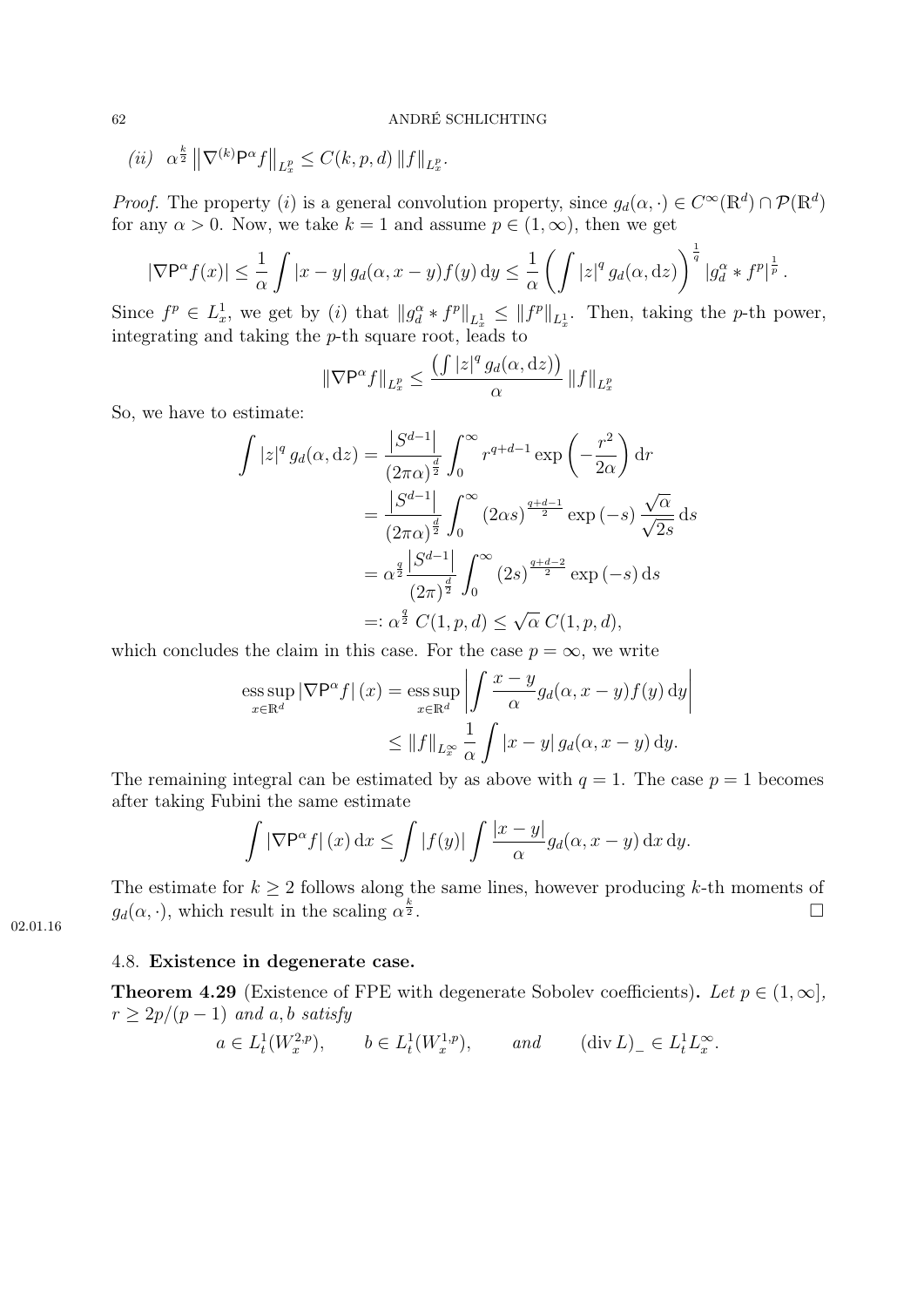Then for every probability density  $\bar{u} \in L_x^r$ , there exists a uniquely weakly<sup>\*</sup> continuous solution  $(u_t)_{t \in [0,T]}$  of  $\text{FPE}(L)$  with  $u_0 = \bar{u}$  and  $u \in L_t^{\infty}(L_x)$ .

The existence statement is obtained by an approximation procedure as already performed several times in the course. So we concentrate on the uniqueness, which will follow from the following Gronwall estimate of smoothed approximation in combination with a commutator Lemma afterwards.

<span id="page-62-2"></span>**Lemma 4.30** (Energy estimate). In the setting of Theorem [4.29](#page-61-1) and with  $u_0 \equiv 0$ , then it holds for all  $\alpha > 0$  the a priori estimate

$$
\|u^{\alpha}\|_{L_t^{\infty}L_x^2} \le \exp\left(\left\|(\text{div}\,L_t)_{-}\right\|_{L_t^1L_x^{\infty}}\right)\left(\int_0^T \left| \int u\left[\mathsf{P}^{\alpha},\partial_t + L_t\right]u^{\alpha}\,\mathrm{d}x\right| \mathrm{d}t\right)^{\frac{1}{2}}.\tag{4.31}
$$

*Proof.* By Lemma [4.28,](#page-60-1) a smoothing in t and the density of  $C_b^{1,2}$  $\binom{1,2}{b}$  in  $W_t^{1,1}$  $t^{1,1}\left(L_x^{r'}\right)$  $\binom{r'}{x} \cap D^{r'}(L)$  from Lemma [4.25](#page-59-1) follows that  $\mathsf{P}^{\alpha}$  maps  $W_t^{1,1}$  $t^{1,1}\left( L_x^{r^{\prime}}\right)$  $x'(x) \cap D^{r'}(L)$  into itself. Therefore, we can use  $\mathsf{P}^{\alpha} f$  for any  $f \in W_t^{1,1}$  $t^{1,1}$   $\left( L_x^{r^{\prime}}\right)$  $(x') \cap D^{r'}(L)$  as a test function in the weak formulation of  $\text{FPE}(L)$ (see [\(4.28\)](#page-60-2))

$$
\int_0^T \int \left[ \left( \partial_t + L_t \right) f \right] u_t^\alpha \, \mathrm{d}x \, \mathrm{d}t = \int f_T^\alpha u_T \, \mathrm{d}x - \int f_0^\alpha u_0 \, \mathrm{d}x + \int_0^T \int u \left[ \mathsf{P}^\alpha, \partial_t + L_t \right] f \, \mathrm{d}x \, \mathrm{d}t,\tag{4.32}
$$

where we used that  $\int f^{\alpha}u \,dx = \int fu^{\alpha} \,dx$ . Similarly, we can conclude from Lemma [4.28,](#page-60-1) that  $u^{\alpha} \in D^{r'}(L)$ , since

<span id="page-62-1"></span><span id="page-62-0"></span>
$$
||Lu^{\alpha}||_{L_t^1 L_x^{r'}} \le |||a| + |b||_{L_t^1 L_x^p} ||u^{\alpha}||_{L_t^{\infty} W^{2,\theta}}
$$

with

$$
\theta = r' \left(\frac{p}{r'}\right)' = r' \left(1 - \frac{r}{p(r-1)}\right)^{-1} = \frac{r}{r-1} \frac{p(r-1)}{p(r-1) - r} = \frac{rp}{r(p-1) - p}.
$$

From the condition  $\theta \leq r$ , we deduce the assumption  $r \geq 2p/(p-1)$ . If, we take  $f \in C_c^{1,2}$ as test function in [\(4.32\)](#page-62-0), it directly follows since  $\mathsf{P}^{\alpha}$  commutes with  $\partial_t$  and L on smooth functions, that  $\partial_t u^\alpha = L^* u^\alpha$  in the sense of distribution. In addtion, the latter is explicitly given in terms of

$$
L^*u^{\alpha} = \frac{1}{2}\nabla^2 : (au^{\alpha}) + \nabla \cdot (bu^{\alpha}) = -(\text{div } L) u^{\alpha} + \frac{1}{2} (\nabla \cdot a) \cdot \nabla u^{\alpha} \in L_t^1 L_x^{r'},
$$

by a similar Hölder estimate as before. Hence  $\partial_t u^{\alpha} \in L_t^1 L_x^{r'}$  $x'$  and it has an absolutely continuous representative, which then has to be the same as the one obtained by smoothing  $u_t$  for all  $t \in (0, T)$ . We are now in the position to use  $u^{\alpha}$  in the weak formulation [\(4.32\)](#page-62-0). By choosing the test-function  $f(t)u^{\alpha}$  with  $f \in C_c^1$ , we obtain

$$
\int_0^T \int \left( (\partial_t f) u_t^{\alpha} + f \left( \partial_t u_t^{\alpha} \right) + L_t u_t^{\alpha} \right) u_t^{\alpha} dx dt = \int_0^T \int f u \left[ \mathsf{P}^{\alpha}, \partial_t + L_t \right] u_t^{\alpha} dx dt.
$$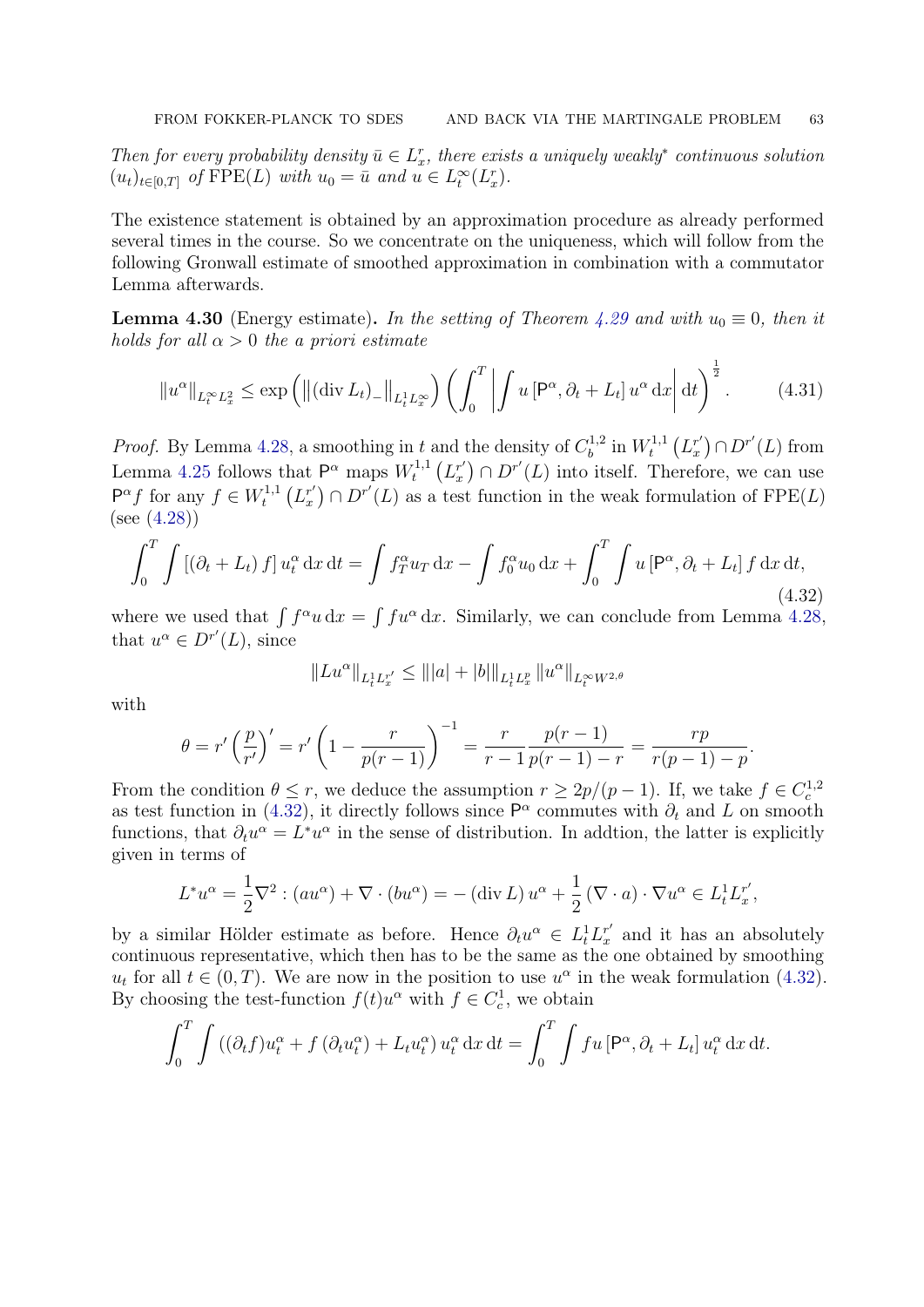Since,

$$
\int_0^T \int \left( (\partial_t f) u_t^{\alpha} + f (\partial_t u_t^{\alpha}) \right) u_t^{\alpha} dx dt = \int_0^T \int \left( -f \partial_t \left( u^{\alpha} \right)_t^2 + \frac{1}{2} f \partial_t \left( u^{\alpha} \right)_t^2 \right) dx dt
$$
  
= 
$$
- \frac{1}{2} \int_0^T \int f \partial_t (u^{\alpha})_t^2 dx dt
$$

we obtain the identity

$$
\frac{d}{dt} \frac{1}{2} \int (u^{\alpha})_t^2 dx = \int L (u^{\alpha})_t^{r-1} u_t^{\alpha} dx - \int_0^T \int fu \left[ P^{\alpha}, \partial_t + L_t \right] u_t^{\alpha} dx dt
$$
  
\n
$$
\leq |||\text{div } L|_-||_{L_x^{\infty}} \int (u^{\alpha})_t^2 dx + \left| \int u \left[ P^{\alpha}, \partial_t + L_t \right] u_t^{\alpha} dx \right|
$$

<span id="page-63-4"></span>,

where we applied Lemma [4.27](#page-60-3) for  $p = r'$  and  $\beta(z) = z^2$ . The conclusion follows from a Gronwall estimate.

The conclusion follows, if we can show that the commutator on the rhs. of the estimate [\(4.31\)](#page-62-1) converges to 0 as  $\alpha \to 0$ , which is the content of the next both Lemmata. The first one is the commutator with the vectorfield and the second handles the commutator with the diffusion matrix.

<span id="page-63-0"></span>**Lemma 4.31** (Commutator estimate for vectorfield). For  $q \in (1,\infty]$ ,  $r, s \in (1,\infty)$  such that  $q^{-1} + r^{-1} + s^{-1} = 1$ . Let  $b \in L_t^1(W_x^{1,q}), u \in L_t^{\infty}(L_x^r)$  and  $f \in L_r^{\infty}(W_x^{1,s})$ , then it holds for  $\alpha \in (0,1)$ 

$$
\int_0^T \left| \int u_t \left[ P^{\alpha}, b_t \cdot \nabla \right] f_t \, dx \right| dt \leq c \left\| \nabla b \right\|_{L^1_t L^q_x} \left\| u \right\|_{L^\infty_t L^r_x} \left\| f \right\|_{L^\infty_t L^s_x},
$$

where  $c > 0$  only depends on d

<span id="page-63-1"></span>**Lemma 4.32** (Commutator estimate for diffusion matrix). For  $q \in (1,\infty], r, s \in (1,\infty)$ such that  $q^{-1} + r^{-1} + s^{-1} = 1$ . Let  $a \in L^1_t(W^{2,q}_x)$ ,  $u \in L^\infty_t(L^r_x)$  and  $f \in L^\infty_t(W^{2,s}_x)$ . For  $\alpha \in (0,1)$ , it holds

$$
\int_0^T \left| \int u_t \left[ P^{\alpha}, a_t : \nabla^2 \right] f_t \, dx - \alpha \int u_t \left[ \Delta, a_t : \nabla^2 \right] P^{\alpha} f_t \, dx \right| dt \tag{4.33}
$$
\n
$$
\leq \left\| \nabla^2 a \right\|_{L_t^{\infty} L_x^q} \|u\|_{L_t^{\infty} L_x^r} \|f\|_{L_x^{\infty} L_t^s}.
$$

for some c only depending on d. Moreover, for  $u \in L_t^{\infty}(L_x^r \cap L_x^s)$ , it holds

$$
\left| \int u \left[ \mathsf{P}^{\alpha}, a : \nabla^2 \right] (\mathsf{P}^{\alpha} u) \, \mathrm{d}x \right| \to 0, \qquad \text{in } L^1(0, T), \text{ as } \alpha \to 0. \tag{4.34}
$$

<span id="page-63-3"></span>**Corollary 4.33.** In the setting of Theorem [4.29:](#page-61-1) If  $u \in L_t^{\infty}(L_x^r)$  is a solution to  $\text{FPE}(L)$ and let  $u_t^{\alpha} := \mathsf{P}^{\alpha} u_t$  with  $\mathsf{P}^{\alpha}$  the heat semigroup as defined in [\(4.30\)](#page-60-4). Then, it holds

<span id="page-63-2"></span>
$$
\int_0^T \left| \int u \left[ \mathsf{P}^\alpha, \partial_t + L_t \right] u^\alpha \, \mathrm{d}x \right| \mathrm{d}t \to 0 \qquad \text{as } \alpha \to 0.
$$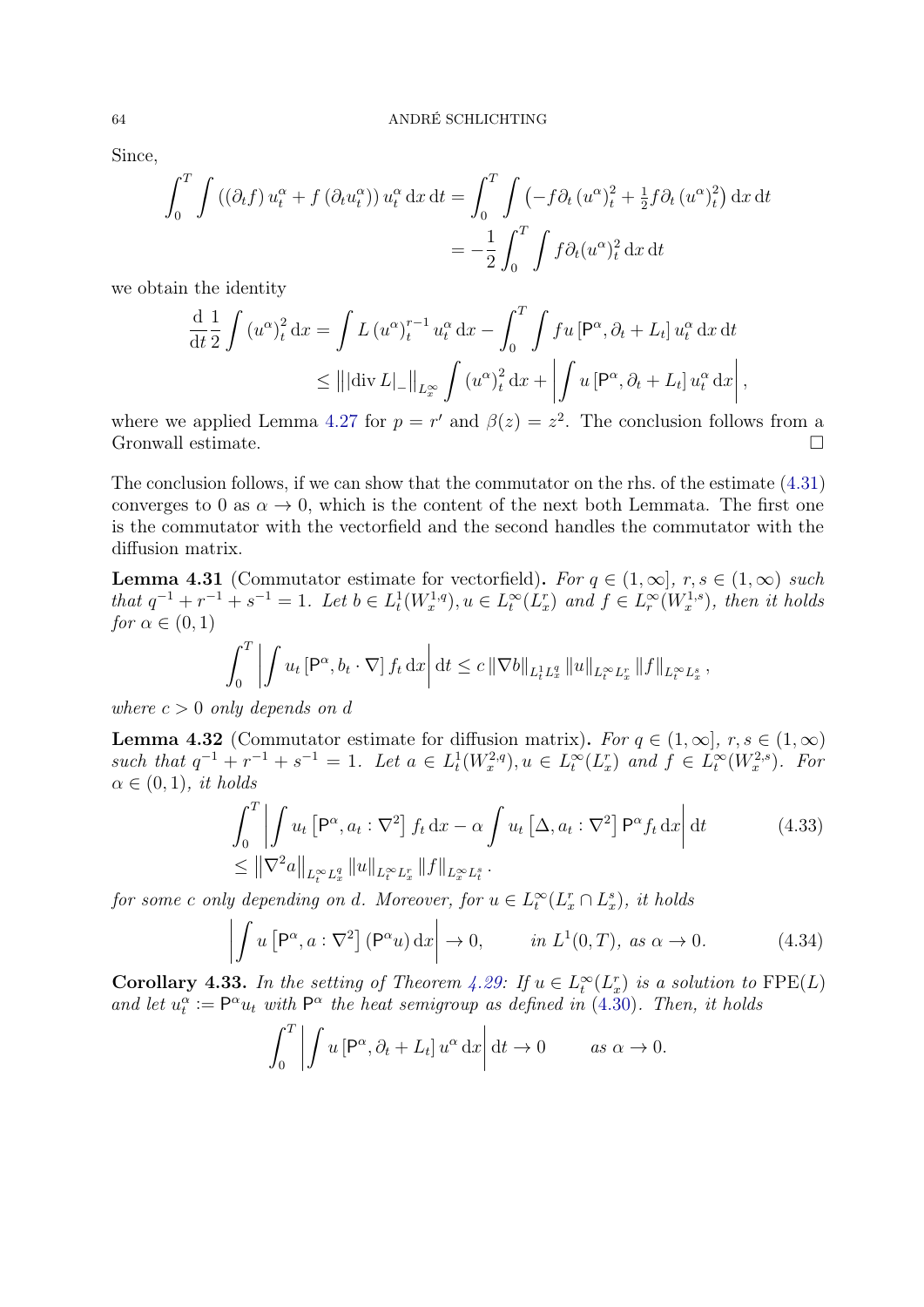*Proof.* From Lemma [4.31,](#page-63-0) the commutator operator  $L_t^{\infty}(W_x^{1,s}) \ni f \mapsto [\mathsf{P}^{\alpha}, b \cdot \nabla] f \in L_t^1 L_x^{r'}$ x extends to a linear continuous operator on  $L_t^{\infty} L_x^s$ . Then, by the uniform boundedness principle follows for any  $f \in L_t^{\infty} L_x^s$ 

<span id="page-64-0"></span>
$$
[\mathsf{P}^{\alpha}, b \cdot \nabla] f \to 0 \qquad \text{strongly in } L_t^1(L_x^{r'}) \text{ as } \alpha \to 0. \tag{4.35}
$$

Note, that if we choose in Lemmate [4.31](#page-63-0) and [4.32:](#page-63-1)  $q = p$ , then we get  $s \leq (2p)/(p+1) =$  $(2p/(p-1))' \leq 2 \leq r$  and so we are allowed to choose  $f = u^{\alpha}$ . So the conclusion follows from  $(4.35)$  and  $(4.34)$ .

The proof of uniqueness in Theorem [4.29](#page-61-1) is now an immediate consequence of a combination of Lemma [4.30](#page-62-2) and Corollary [4.33.](#page-63-3)

*Proof of Lemma [4.31.](#page-63-0)* For proofing this kind of inequalities, it is always enough to first proof them for functions smooth enough and then argue by approximation with the help of convolutions. Hence, lets assume  $f, b^i \in C_b^{1,2}$  $b^{1,2}$  and  $u \in C_c^{1,2}$ . Moreover, we fix  $t \in (0, T)$  and obtain the final inequality after integration.

Now, we introduce  $F(\beta) := \int u^{\beta}b\cdot\nabla f^{\alpha-\beta} dx$ , which is  $C_b^1((0,\alpha))$ . Therewith the commutator  $\int [u_t P^{\alpha}, b_t \cdot \nabla] f_t dx$  can be written and estimated by  $|F(\alpha) - F(0)| \leq \int_0^{\alpha}$  $\begin{array}{c} \n\end{array}$ d  $\frac{\mathrm{d}}{\mathrm{d}\beta}F(\beta)\Big|$  $d\beta$ . Hence, we have to estimate the derivative of  $F(\beta)$ 

$$
\frac{\mathrm{d}}{\mathrm{d}\beta}F(\beta) = \int (\Delta u^{\beta}) b \cdot \nabla f^{\alpha-\beta} - u^{\beta} b \cdot \nabla (\Delta f^{\alpha-\beta}) dx \n= \int -\nabla u^{\beta} \cdot \nabla b \nabla f^{\alpha-\beta} - \nabla u^{\beta} \cdot \nabla^2 f^{\alpha-\beta} b + (\nabla u^{\beta} \cdot b + u^{\beta} \nabla \cdot b) \Delta f^{\alpha-\beta} dx.
$$

Now, we also have

$$
\int \Delta f^{\alpha-\beta} \nabla u^2 \cdot b = \int -\nabla u^2 \cdot (\nabla b)^T \nabla f^{\alpha-\beta} - b \cdot \nabla^2 u^2 \nabla f^{\alpha-\beta}
$$

as well as

$$
-\int b \cdot \nabla^2 u^{\beta} \nabla f^{\alpha-\beta} = \int (\nabla \cdot b) \nabla u^{\beta} \cdot \nabla f^{\alpha-\beta} + \nabla u^2 \cdot \nabla^2 f^{\alpha-\beta} b.
$$

Hence, in total

$$
\frac{\mathrm{d}}{\mathrm{d}\beta}F(\beta) = \int -\left\langle \nabla u^{\beta}, \left(\nabla b + (\nabla b)^{T}\right) \nabla f^{\alpha-\beta}\right\rangle + \left(\nabla \cdot b\right) \left(\nabla u^{\beta} \cdot \nabla f^{\alpha-\beta} + u\Delta f^{\alpha-\beta}\right) \mathrm{d}x.
$$

Let  $D^{\text{sym}}b := \frac{1}{2}$  $\frac{1}{2}(\nabla b + (\nabla b)^T)$ , then the first term can be estimated after integration in  $\beta$ as follows

$$
\int_0^{\alpha} \int \left| \left\langle \nabla u^{\beta}, \left( \nabla b + (\nabla b)^T \right) \nabla f^{\alpha - \beta} \right\rangle \right| dx \, d\beta \le 2 \left\| D^{\text{sym}} b \right\|_{L_x^q} \int_0^{\alpha} \left\| \nabla u^{\beta} \right\|_{L_x^r} \left\| \nabla f^{\alpha - \beta} \right\|_{L_x^s} d\beta
$$
  

$$
\le 2c \left\| D^{\text{sym}} b \right\|_{L_x^q} \left\| u \right\|_{L_x^r} \left\| f \right\|_{L_x^s} \int_0^{\alpha} \frac{d\beta}{\sqrt{\beta(\alpha - \beta)}}.
$$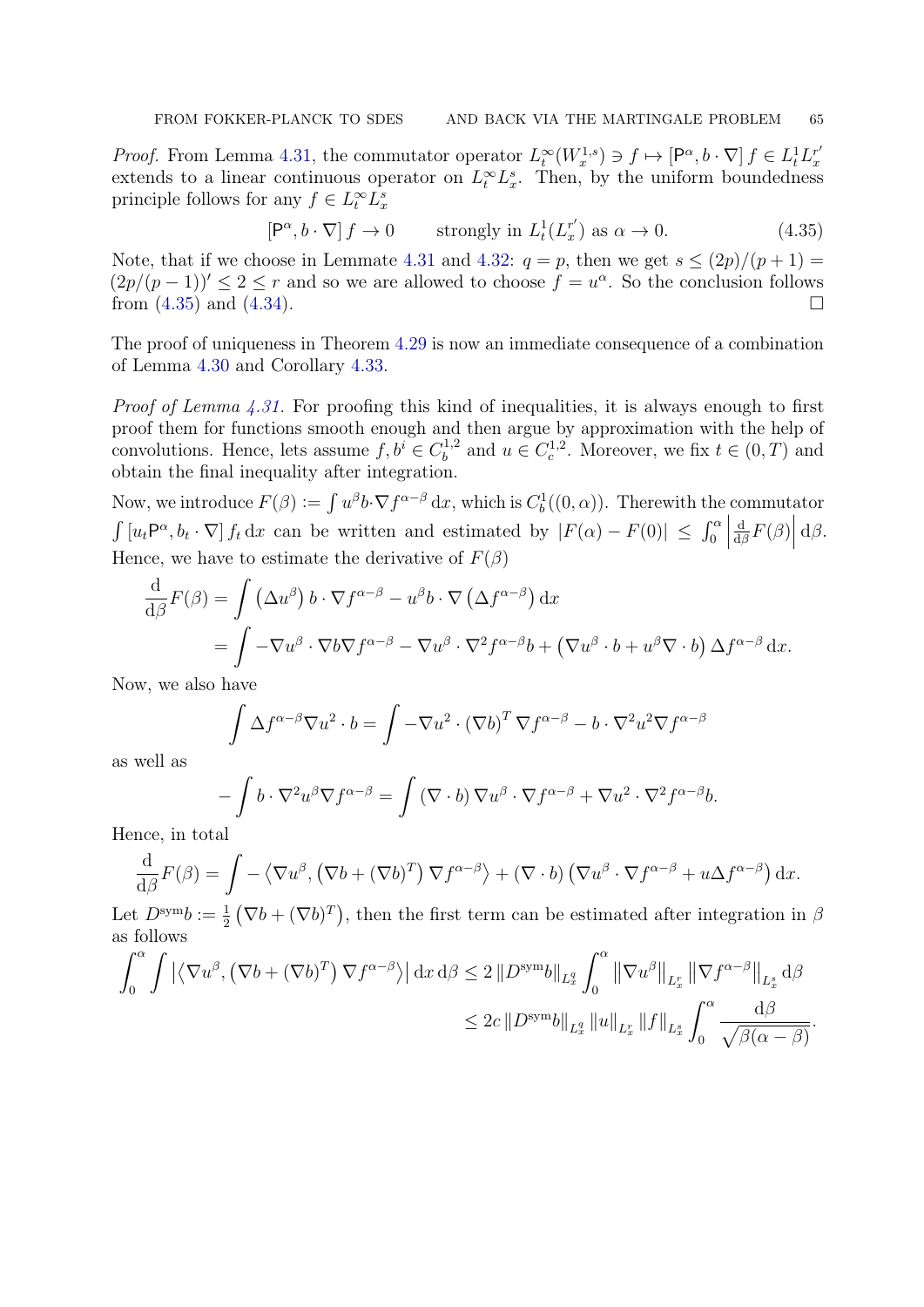The term involving  $(\nabla \cdot b) (\nabla u^{\beta} \cdot \nabla f^{\alpha-\beta})$  follows along the same lines. We rewrite the last term

$$
\int_0^\alpha (\nabla \cdot b) \ u^s \Delta f^{\alpha-\beta} d\beta = -(\nabla \cdot b) \int_0^\alpha u^\beta \frac{d}{d\beta} f^{\alpha-\beta} d\beta.
$$

Now, since  $f^0 - f^{\alpha} - \int_0^{\alpha}$ d  $\frac{d}{d\beta} f^{\alpha-\beta} d\beta = 0$  follows

$$
\left| \int_0^{\alpha} u^s \frac{d}{ds} f^{\alpha-s} ds \right| \leq \left| u^{\alpha} \left( f^0 - f^{\alpha} \right) \right| + \int_0^{\alpha} \left| \left( u^{\beta} - u^{\alpha} \right) \Delta f^{\alpha-\beta} \right| d\beta
$$

and the conclusion follows after integration by parts from Hölder's inequality.  $\Box$ 

Proof of Lemma [4.32.](#page-63-1) Again, we assume that all functions involved are smooth enough and for transparency, we calculate in coordinates for fixed  $i, j \in \{1, \ldots, d\}$ . Let us introduce the function

<span id="page-65-0"></span>
$$
[0, \alpha] \ni \beta \mapsto F(\beta) := \int u^{\beta} a^{i,j} \partial_{i,j}^{2} f^{\alpha - \beta} d\beta.
$$

with derivative

$$
F'(\beta) = \int u^s \left[ \Delta, a^{i,j} \partial_{i,j}^2 \right] f^{\alpha-\beta} dx = \int u^{\beta} \left[ \Delta, a^{i,j} \right] \partial_{i,j}^2 f^{\alpha-\beta} d\beta,
$$

where we used that derivatives commute. We introduce  $h^{\alpha-\beta} := \partial_{i,j}^2 f^{\alpha-\beta} = (\partial_{i,j}^2 f)^{\alpha-\beta}$  and define  $b := \nabla a^{i,j}$ . Then, since  $\Delta(ab) = b\Delta a + 2\nabla a \cdot \nabla b + a\Delta b$  follows

$$
F'(\beta) = 2 \int u^{\beta} b \cdot \nabla h^{\alpha-\beta} \,dx + \int u^{\beta} \left(\Delta a^{i,j}\right) h^{\alpha-\beta} \,dx. \tag{4.36}
$$

Hence, we differentiate once more and obtain

$$
F''(\beta) = 2 \int u^{\beta} \left[\Delta, b \cdot \nabla\right] h^{\alpha-\beta} \, \mathrm{d}x + \int u^{\beta} \left[\Delta, \left(\Delta a^{i,j}\right)\right] h^{\alpha-\beta} \, \mathrm{d}x.
$$

Now, we obtain a bound by doing a second order Taylor expansion

$$
|F(\alpha) - F(0) - \alpha F'(\alpha)| \le \int_0^\alpha |F''(\beta)| (\alpha - \beta) d\beta.
$$

Then, upto an integration on  $(0, T)$  the left hand side of  $(4.33)$  is given by the left hand side above.

Let us first conclude the case  $\nabla \cdot b = \Delta a^{i,j} = 0$ , in which we have the identity

$$
F''(\beta) = 2 \int u^{\beta} \left[ \Delta, b \cdot \nabla \right] h^{\alpha-\beta} dx = -4 \int \left\langle \nabla u^{\beta}, \left( \nabla^2 a^{i,j} \right) \nabla h^{\alpha-\beta} \right\rangle dx,
$$

which allows to estimate

$$
|F''(\beta)| \le 4 \left\| \nabla^2 a^{i,j} \right\|_{L^q_x} \left\| \nabla u^s \right\|_{L^r_x} \left\| \nabla h^{\alpha-\beta} \right\|_{L^s_x} \le \frac{c}{\sqrt{\beta(\alpha-\beta)^3}} \left\| \nabla^2 a^{i,j} \right\|_{L^q_x} \left\| u \right\|_{L^r_x} \left\| f \right\|_{L^s_x}
$$

The right hand side is integrable in  $\beta$  on  $(0, \alpha)$  with the factor  $(\alpha - \beta)$ .

Let us skip the general case and refer to [\[15,](#page-67-8) Lemma 3.5].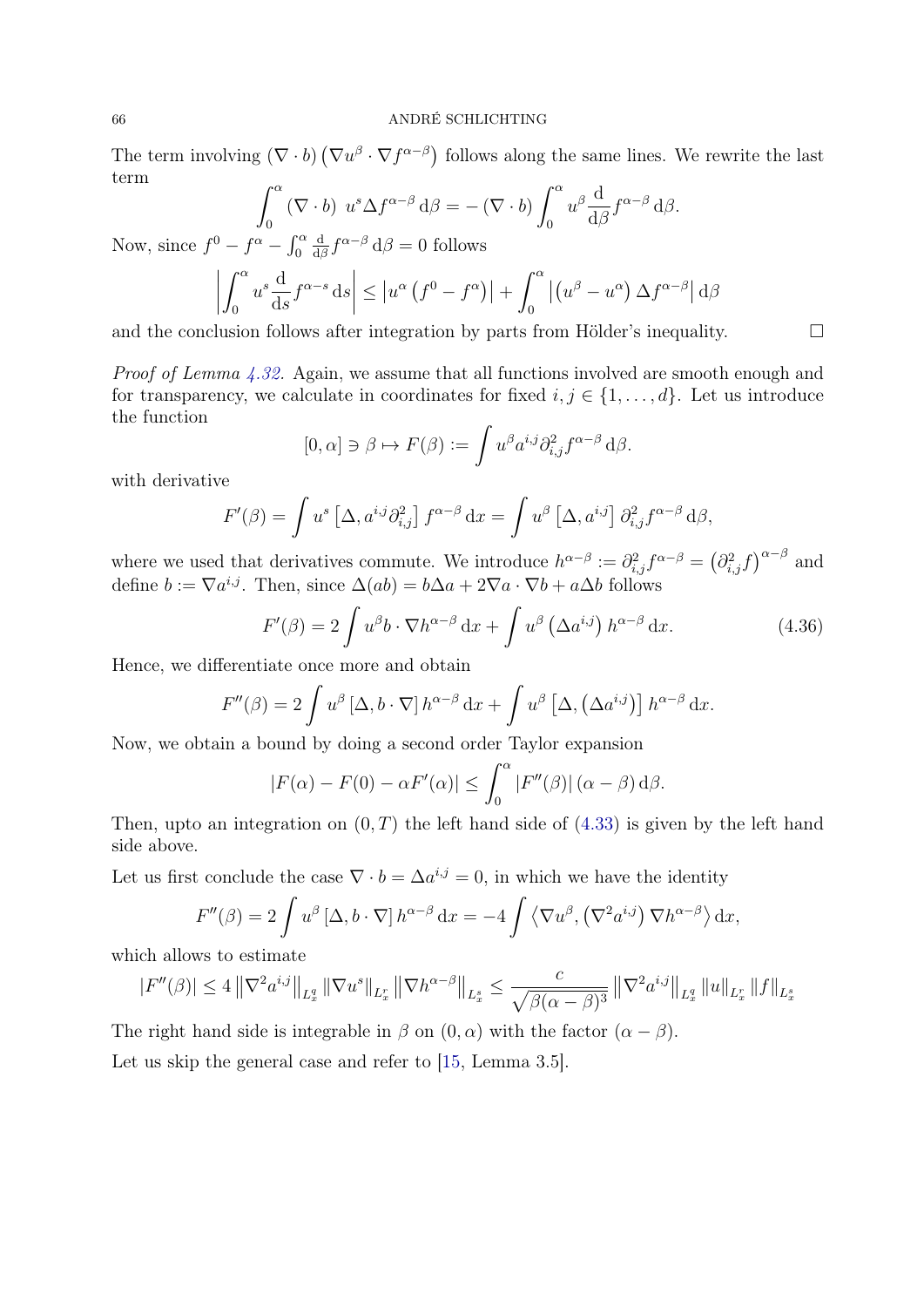Now, we turn to [\(4.34\)](#page-63-2), which follows if we show that  $\alpha \int u [\Delta, a : \nabla^2] u^{2\alpha} dx$  vanishes as  $\alpha \rightarrow 0$ . The first argument is a series of integration by parts independently of the particular choice  $f = u^{\alpha}$  and starts from the identity [\(4.36\)](#page-65-0)

$$
\int u \left[\Delta, a^{i,j} \partial_{i,j}^2\right] f^{\alpha} dx = 2 \int u b \cdot \nabla \partial_{i,j}^2 f^{\alpha} dx + \int u \left(\Delta a^{i,j}\right) \partial_{i,j}^2 f^{\alpha} dx
$$
  
=  $-2 \int (b \cdot \nabla u) \partial_{i,j}^2 f^{\alpha} dx - \int u \left(\Delta a^{i,j}\right) \partial_{i,j}^2 f^{\alpha} dx$   
=  $-2 \int (\partial_{i,j}^2 f) P^{\alpha} (b \cdot \nabla u) dx - \int u \left(\Delta a^{i,j}\right) \partial_{i,j}^2 f^{\alpha} dx$   
=  $-2 \int (\partial_{i,j}^2 f) \left([P^{\alpha}, b \cdot \nabla] u + (b \cdot u^{\alpha})\right) dx - \int u \left(\Delta a^{i,j}\right) \partial_{i,j}^2 f^{\alpha} dx.$ 

This identity holds by approximation for  $u \in L_t^{\infty}(L_x^r)$  and  $f \in L_t^{\infty}(W_x^{2,s})$ . Now, we insert the special choice  $f = u^{\alpha}$ . The first term can be estimated by Lemma [4.31,](#page-63-0) since  $\alpha \partial_{i,j}^2 u^\alpha \in L_1^{\infty}(L_x^r)$  by Lemma [4.28](#page-60-1) and we have

$$
\alpha \left| \int \left( \partial_{i,j}^2 u_t^{\alpha} \right) \left( \left[ \mathsf{P}^{\alpha}, b \cdot \nabla \right] u_t \right) \right| \to 0 \quad \text{in } L^1(0,T) \text{ as } \alpha \to 0.
$$

Likewise, the third term can be estimated by Hölder as

$$
\alpha \left| \int u(\Delta a^{i,j}) \Delta f^{\alpha} dx \right| \leq \left\| \Delta a^{i,j} \right\|_{L_x^q} \left\| u \right\|_{L_x^r} \left\| \alpha \partial_{i,j}^2 u^{2\alpha} \right\|_{L_x^s} \to 0.
$$

Now, recalling that  $b = \nabla a^{i,j}$ , we obtain

$$
\int (\partial_{i,j}^2 u^{\alpha}) b \cdot \nabla u^{\alpha} dx = - \sum_{k=1}^d \int (\partial_i u^{\alpha} (\partial_{j,k}^2 a^{i,j}) \partial_k u^{\alpha} + (\partial_i u^{\alpha}) (\partial_k a^{i,j}) \partial_{k,j}^2 u^{\alpha}) dx.
$$

The first term multiplied by  $\alpha$  is again bounded by a similar Hölder estimate as before. The second term can be symmetrized in  $i, j$  and rewritten as

$$
\alpha \int ((\partial_i u^{\alpha}) (\partial_k a^{i,j}) \partial_{k,j}^2 u^{\alpha} + (\partial_j u^{\alpha}) (\partial_k a^{i,j}) \partial_{k,i}^2 u^{\alpha}) dx
$$
  
= 
$$
\frac{\alpha}{2} \int (\partial_k a^{i,j}) \partial_k ((\partial_i u^{\alpha} + \partial_j u^{\alpha})^2 - (\partial_i u^{\alpha})^2 - (\partial_j u^{\alpha})^2) dx.
$$

Again a Hölder estimate allows to conclude

$$
\alpha \left\| \nabla^2 a \right\|_{L^q_x} \left\| \nabla u^{\alpha} \right\|_{L^r_x} \left\| \nabla u^{\alpha} \right\|_{L^2_x} \to 0 \quad \text{in } L^1((0,T)) \text{ as } \alpha \to 0.
$$

 $\Box$ 

### 09.02.16